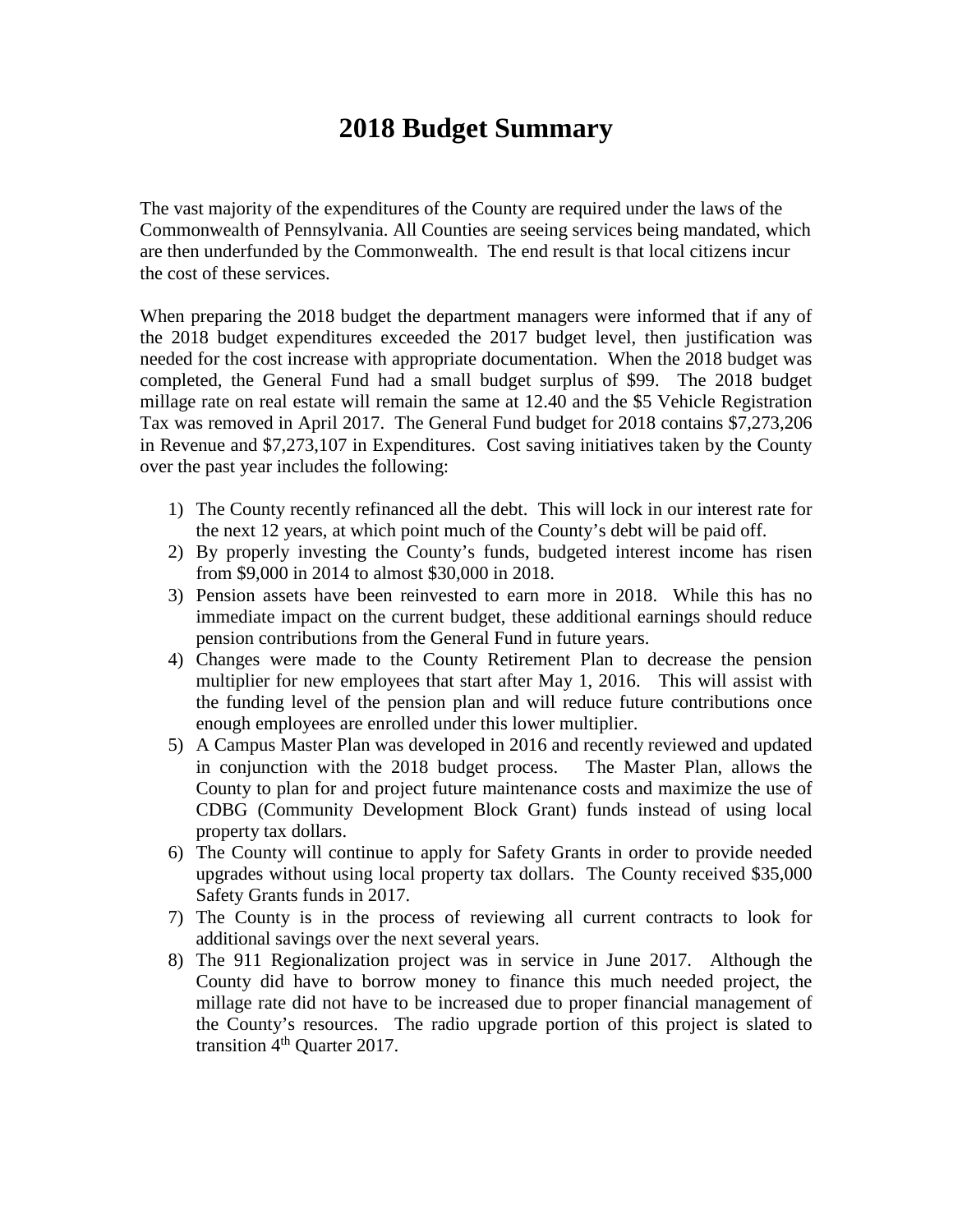While the County has taken many steps to actively monitor expenditures, health care insurance and pension costs continue to rise and Court costs remain a significant part of the budget and are expected to increase in 2018.

Tax revenue to the County is almost flat for the 2017 year. Normally tax revenue would be increasing without a millage adjustment; flat tax revenue indicates little economic growth in the County. Real estate taxes are the main source of the County's revenue and represent approximately 65% of total revenue.

During 2018 the County will continue to look for opportunities to control government costs while maintaining a professional staff that can deliver the services that are needed in Fulton County.

Contact Information:

Wessel & Company 215 Main Street Johnstown, PA 15901 (814)-536-7864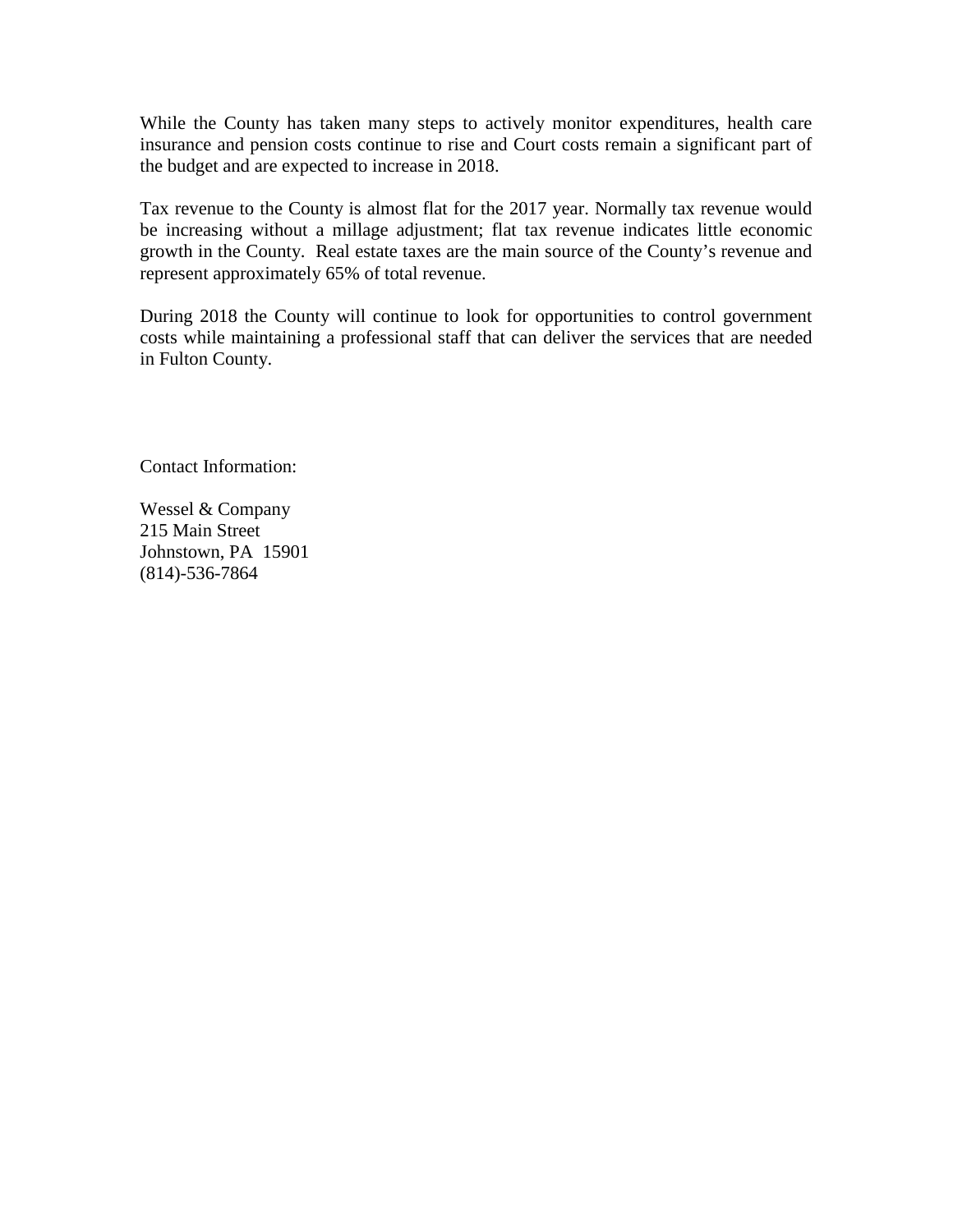|        |                                                    | 2017 Original<br><b>Budget</b> | 2018 Proposed<br><b>Budget</b> |
|--------|----------------------------------------------------|--------------------------------|--------------------------------|
|        | Revenues                                           |                                |                                |
| 301100 | TAXES RE CURRENT YEAR                              | 4,452,398                      | 4,249,123                      |
| 301200 | TAXES RE PRIOR YEAR                                | 0                              | 233,702                        |
| 301250 | REFUND OF PRIOR YEAR TAXES                         | (19,019)                       | (16, 956)                      |
| 301300 | TAXES RE DELINQUENT TAX CLAIM                      | 283,039                        | 280,000                        |
| 301600 | CLEAN AND GREEN FEES                               | 120                            | 120                            |
| 305300 | TAXES DELINQUENT OCCUPATION                        | 1,200                          | $\mathbf{0}$                   |
| 319010 | TAXES RE PENALTIES TAX CLAIM                       | 62,500                         | 62,500                         |
| 320005 | <b>L&amp;P SHERIFF PISTOL PERMITS</b>              | 13,000                         | 13,000                         |
| 320006 | <b>COMMISSIONS HUNTING</b>                         | 6,500                          | 6,500                          |
| 320007 | <b>COMMISSIONS FISHING</b>                         | 375                            | 375                            |
| 320008 | COMMISSIONS DOG                                    | 3,200                          | 3,000                          |
| 320009 | <b>COMMISSIONS BOAT</b>                            | 40                             | 40                             |
| 320010 | <b>BINGO</b>                                       | 800                            | 600                            |
| 320011 | SMALL GAMES OF CHANCE                              | 3,000                          | 3,300                          |
| 320012 | PISTOL PERMITS                                     | 30                             | 30                             |
| 331100 | F & F DISTRICT JUSTICE                             | 174,000                        | 156,000                        |
| 341010 | <b>INTEREST EARNINGS</b>                           | 19,750                         | 30,000                         |
| 342200 | RENTS COUNTY BUILDINGS - (UTIL, MAINT, FUELS, ETC) | 7,080                          | 9,080                          |
| 351602 | FOG C & Y MEDICAID REIMBURSEMENT                   | 925                            | 900                            |
| 351604 | FOG HS C & Y T-IV-B                                | 36,692                         | 36,692                         |
| 351605 | FOG TITLE XX                                       | 11,791                         | 11,791                         |
| 351606 | FOG-MISC                                           | 4,824                          | 0                              |
| 354102 | CS D ASSMT STATE TAX EQUAL FEE (STEB)              | 10                             | 10                             |
| 354201 | SOG PS PP ADULT GRANT IN AID                       | 36,000                         | 36,000                         |
| 354202 | SOG PS PP SBS PCCD 93DS11 4618                     | 0                              | 50,000                         |
| 354204 | SOG PS PP JUVENILE TRAINING AL                     | 1,250                          | 1,000                          |
| 354213 | SOG PS COURTS APPORTIONMENT-ANNUAL ADMIN & OTHER O | 30,909                         | 20,742                         |
| 354218 | SOG IV-B                                           | 9,784                          | 9,784                          |
| 354600 | SOG HS C & Y ACT 148                               | 1,025,000                      | 992,000                        |
| 354601 | FOG HS C & Y T-IV-E                                | 210,000                        | 210,000                        |
| 354604 | FOG TEMP ASSIS NEEDY FAMILIES TANF                 | 18,136                         | 18,136                         |
| 354608 | <b>SOG TRUANCY</b>                                 | 40,500                         | 0                              |
| 354611 | SOG Family Group Decision HSBG                     | 29,925                         | $\Omega$                       |
| 354900 | SOG- VARIOUS GRANTS                                | 1,100                          | 1,100                          |
| 356200 | SOG GAMELANDS PMT IN LIEU TAXES                    | 22,329                         | 22,329                         |
| 356500 | SOG DEPT. ENVIRONMENTAL RESOURCES                  | 35,616                         | 35,616                         |
| 356600 | SOG PUC PMT LIEU TAXES                             | 6,793                          | 6,793                          |
| 361000 | CS-D REGISTER OF WILLS                             | 35,000                         | 33,000                         |
| 361001 | CSD TAX CLAIM COMMISSION FEES                      | 42,000                         | 44,000                         |
| 361002 | TAX CERTIFICATES                                   | 500                            | 500                            |
| 361003 | CS OTHER REVENUES                                  | 24,150                         | 23,260                         |
| 361004 | CS-AUTOPSY, TOXOLOGY, FIELD REPORT, CREMATION CERT | 500                            | 500                            |
| 361005 | <b>CLERK OF COURTS FILING FEES</b>                 | 65,000                         | 55,000                         |
| 361006 | CS JUD PROTHONOTARY COMMON PLEAS                   | 40,000                         | 35,000                         |
| 361007 | CS JUD C & Y CLIENT REIMBURSMT                     | 24,000                         | 14,000                         |
| 361008 | COMMISSION WRIT TAX                                | 6                              | 5                              |
| 361009 | CS D TREASURER NSF FEES                            | 80                             | 100                            |
| 361010 | <b>INTERNET FEES</b>                               | 5,000                          | 5,000                          |
| 361011 | <b>MASTER FEES</b>                                 | 2,200                          | 2,000                          |
| 361012 | CS RECORDER OF DEEDS                               | 52,000                         | 52,000                         |
| 361013 | CS-D CLERK OF ORPHANS COURT FEES                   | 5,000                          | 5,000                          |
| 361014 | CS PS SHERIFF SALE                                 | 25,000                         | 10,000                         |
| 361015 | CS PS SHERIFF COURT COSTS REIMBURSEMENT            | 0                              | 5,000                          |
| 361020 | OTHER MISC REIMBURSEMENTS                          | 4,000                          | 4,000                          |
| 361022 | COMMUNITY SERVICE PROGRAM -MEDICAL INSURANCE       | 300                            | 300                            |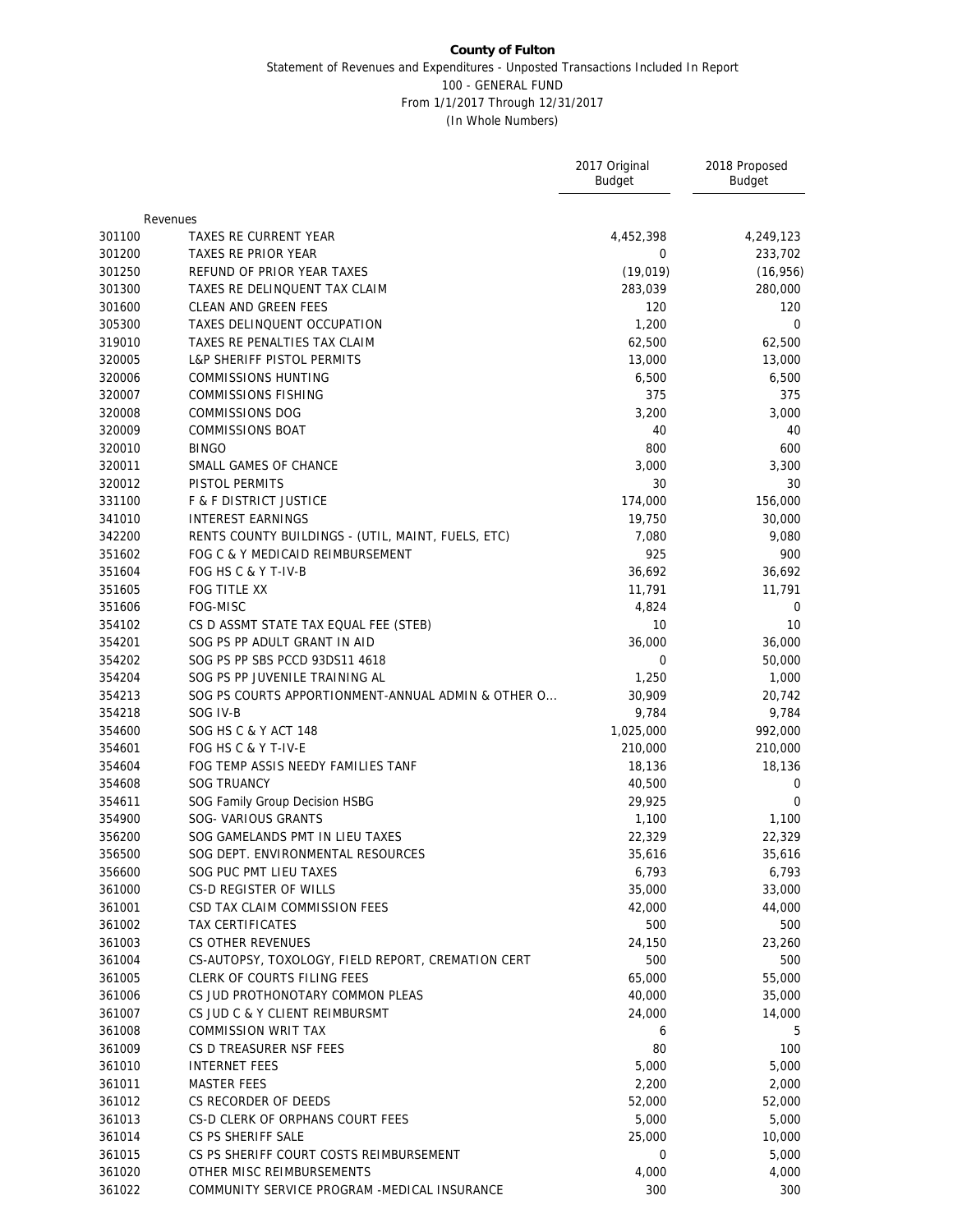|                  |                                          | 2017 Original<br><b>Budget</b> | 2018 Proposed<br>Budget |
|------------------|------------------------------------------|--------------------------------|-------------------------|
| 361026           | SALARY REIMBURSEMENT                     | 201,695                        | 179,533                 |
| 361028           | HEALTH INSURANCE REIMBURSEMENT           | 58,294                         | 79,000                  |
| 361030           | POSTAGE REIMBURSEMENT                    | 1,600                          | 1,600                   |
| 361031           | ELECTION FILING FEES                     | 400                            | $\mathbf 0$             |
| 361033           | CS UPI                                   | 40,800                         | 40,800                  |
| 361400           | PLAN REVIEW FEES                         | 800                            | 800                     |
| 361500           | CS D PLANNING SALES MAPS                 | 500                            | 500                     |
| 361711           | CS COPIES                                | 1,000                          | 1,000                   |
| 361712           | CS TAX NOTICE PRINTING REIMBURSEMENT     | 7,000                          | 7,000                   |
| 362100           | ELECTRONIC MONITOR                       | 6,000                          | 6,000                   |
| 362101           | CS JUD PP WORK RELEASE                   | 7,500                          | 0                       |
| 362102           | CS JUD PP ACT 35 PROBATION               | 15,000                         | 15,000                  |
| 362103           | CS ALCOHOL MONITORING                    | 20,000                         | 17,000                  |
| 362106           | <b>WEEKENDER FEE</b>                     | 450                            | 500                     |
| 365010           | SAFETY GRANT - PCORP & PCOMP             | 30,000                         | 35,000                  |
| 392012           | TRANSFER FROM FUND 208                   | 33,000                         | 0                       |
| 392203           | TRANSFER FROM FUND 244                   | 37,521                         | 37,536                  |
| 392204           | TRANSFER FROM FUND 206                   | 850                            | 850                     |
| 392205           | TRANSFER FROM FUND 205                   | 1,860                          | 1,800                   |
| 392212           | TRANSFER FROM FUND 212                   | 5,700                          | 6,000                   |
| 392229           | TRANSFER FROM FUND 229                   | 5,000                          | 5,000                   |
| 392233           | TRANSFER FROM FUND 233                   | 5,176                          | 5,137                   |
| 392234           | TRANSFER FROM FUND 234                   | 29,281                         | 29,678                  |
| 392243           | TRANSFER FROM FUND 243                   | 7,500                          | 7,500                   |
| 392247           | TRANSFER FROM FUND 247                   | 15,000                         | 20,000                  |
| 392299           | TRANSFER FROM FUND 204                   | 3,800                          | 4,000                   |
| 392300           | TRANSFER FROM FUND 300 - CAPITAL RESERVE | 110,000                        | 0                       |
|                  | <b>Total Revenues</b>                    | 7,500,060                      | 7,273,206               |
|                  | Expenses                                 |                                |                         |
| 510500           | SALARY ELECTED OFFICIALS                 | 534,485                        | 541,428                 |
| 511000           | SALARY DEPARTMENT HEAD                   | 428,919                        | 379,154                 |
| 511200           | <b>SALARY STAFF</b>                      | 891,190                        | 910,540                 |
| 511400           | SALARY PROFESSIONAL STAFF                | 714,505                        | 696,593                 |
| 511500           | SALARY STAFF PT                          | 28,296                         | 28,400                  |
| 511700           | ON-CALL COMPENSATION                     | 41,432                         | 42,038                  |
| 511800           | OVERTIME COMPENSATION                    | 10,000                         | 66,940                  |
| 519200           | <b>FICA</b>                              | 187,762                        | 186,533                 |
| 519400           | UNEMPLOYMENT COMP                        | 13,008                         | 12,900                  |
| 519500           | <b>WORKERS COMP</b>                      | 31,295                         | 31,500                  |
| 519601           | DENTAL INSURANCE<br>VISION INSURANCE     | 30,089                         | 30,089                  |
| 519602           |                                          | 4,080                          | 4,260                   |
| 519603<br>519700 | HEALTH INSURANCE                         | 489,410                        | 646,720<br>329,000      |
|                  | RETIREMENT<br>LIFE INSURANCE             | 325,000                        |                         |
| 519800           | SUPPLIES OFFICE                          | 6,984<br>54,740                | 4,250                   |
| 521000<br>521200 | CLIENT SUPPLIES - CHILD SERVICES         | 500                            | 36,965<br>500           |
| 521300           | SUPPLIES MINOR EQUIPMENT                 | 6,250                          | 10,610                  |
| 521500           | POSTAGE                                  | 35,318                         | 33,690                  |
|                  | SUPPLIES MAINTENANCE                     |                                |                         |
| 521800<br>521910 | SUPPLIES PROBATION                       | 8,500<br>4,500                 | 8,500<br>4,500          |
| 521920           | ART / JUVENILE PROGRAMMING               | 930                            | 930                     |
| 522900           | JAIL MEALS PRISONERS                     | 330                            | 330                     |
| 523100           | SUPPLIES CO VEHICLE FUEL                 | 14,800                         | 12,650                  |
| 523800           | SUPPLIES CLOTHING & UNIFORMS             | 9,950                          | 1,450                   |
| 524100           | SUPPLIES GENERAL                         | 6,250                          | 7,950                   |
| 524300           | SUPPLIES HEALTH AND WELFARE              | 100                            | 150                     |
|                  |                                          |                                |                         |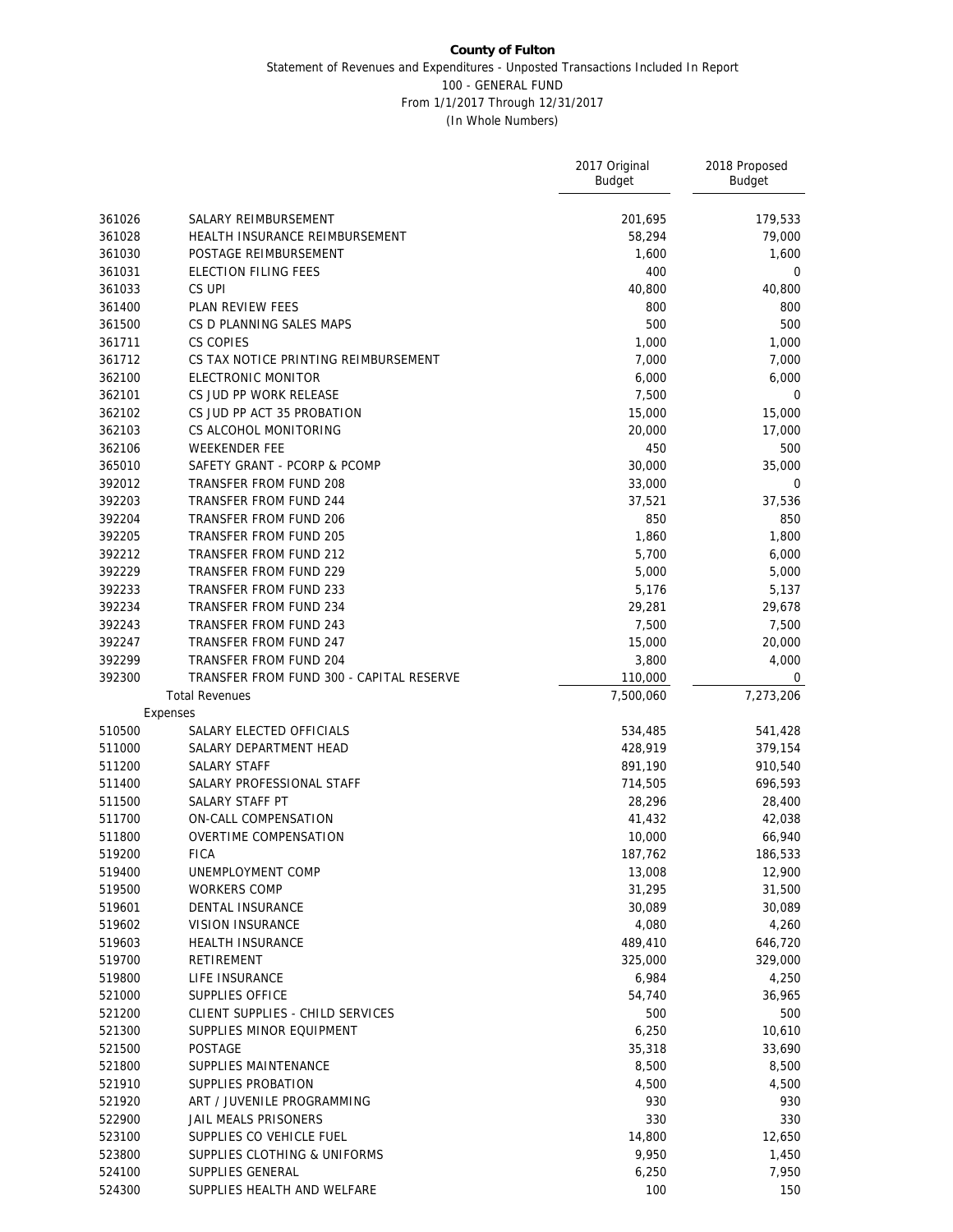|        |                                             | 2017 Original<br><b>Budget</b> | 2018 Proposed<br><b>Budget</b> |
|--------|---------------------------------------------|--------------------------------|--------------------------------|
| 530000 | PROFESSIONAL SERVICES - OTHER               | 0                              | 1,000                          |
| 531000 | PROF SER SOLICITOR                          | 900                            | 300                            |
| 531100 | PROF SER ACCOUNTING & AUDITING              | 75,854                         | 31,360                         |
| 531150 | ADMINSTRATIVE SERVICES                      | 200                            | 0                              |
| 531200 | PROF SER MANAG CONSULTING                   | 2,000                          | 9,500                          |
| 531400 | PROF SER SPEC. LEGAL SERVICES               | 64,200                         | 104,800                        |
| 531440 | ADOPTION ASSISTANCE                         | 159,000                        | 130,000                        |
| 531450 | PROF SER SLS COURT APPOINTED COUNCIL        | 40,000                         | 35,000                         |
| 531451 | COURT APPOINTED-PARENT COUNSEL DEPENDENCY   | 3,000                          | 4,000                          |
| 531452 | DOUBLE HOMICIDE - 2015 CASE                 | 40,000                         | 50,000                         |
| 531460 | PROF SER JURY FEES                          | 7,000                          | 7,000                          |
| 531470 | PROF SER WITNESS FEES                       | 9,500                          | 20,000                         |
| 531480 | PROF SER CONSTABLE FEES                     | 3,700                          | 2,800                          |
| 531490 | PROF SER CONSTABLE MILEAGE                  | 2,475                          | 2,275                          |
| 531500 | PROF SER MEDICAL                            | 10,400                         | 11,400                         |
| 531501 | OFFENDER TRANSPORTATION-ADULT PROBATION     | 1,000                          | 500                            |
| 531502 | ADULT PROGRAMMING EXPENDITURES              | 1,000                          | 1,500                          |
| 531504 | ALCOHOL MONITORING                          | 45,000                         | 42,000                         |
| 531505 | DRUG & ALCOHOL COUNSELING                   | 9,250                          | 9,000                          |
| 531506 | MH / ID COUNSELING                          | 25,000                         | 25,000                         |
| 531510 | <b>INSTITUT. FOSTER CARE</b>                | 170,000                        | 135,000                        |
| 531512 | <b>TRUANCY</b>                              | 44,550                         | $\mathbf 0$                    |
| 531515 | FAMILY GROUP DECISION MAKING                | 31,421                         | $\mathbf 0$                    |
| 531520 | INSTITUT. RESIDENTIAL                       | 301,731                        | 149,500                        |
| 531525 | SECURE/RESIDENTIAL Youth Development Center | 0                              | 128,668                        |
| 531530 | PROF SER GROUP HOME INSTITUTIONAL           | 236,500                        | 190,000                        |
| 531550 | PROF SER REMOVAL OF BODIES                  | 7,000                          | 7,000                          |
| 531660 | PROF SER AUTOPSIES                          | 18,000                         | 12,000                         |
| 531700 | PROF SER JUVENILE DETENTION                 | 5,000                          | 1,000                          |
| 531701 | PROF SER OUT of CNTY HOUSING                | 451,490                        | 498,960                        |
| 531702 | PROF SER FRANKLIN OUT OF CNTY HOUSING       | 156,555                        | 0                              |
| 531705 | <b>FRANKLIN CNTY DRC</b>                    | 34,000                         | 20,000                         |
| 531820 | PROF SERVICES AUCTIONEER                    | 200                            | 200                            |
| 531830 | <b>MASTER FEES</b>                          | 2,200                          | 2,000                          |
| 532100 | <b>TELEPHONE</b>                            | 45,592                         | 48,672                         |
| 533100 | TRAVEL EXPENSE                              | 29,934                         | 27,450                         |
| 534000 | ADVERTISING                                 | 6,365                          | 6,965                          |
| 534200 | PRINTING                                    | 9,100                          | 9,200                          |
| 535200 | <b>INSURANCE LIABILITY</b>                  | 68,674                         | 69,450                         |
| 536105 | ELECTRICITY - SERVICES FOR CHILDREN         | 1,750                          | 1,900                          |
| 536110 | ELECTRICITY - ANNEX 1-DJ 39-4-02            | 2,800                          | 2,800                          |
| 536115 | ELECTRICITY - DJ 39-4-03 NEEDMORE           | 2,100                          | 2,100                          |
| 536125 | ELECTRICITY - WALNUT STREET GARAGE          | 1,200                          | 1,200                          |
| 536130 | ELECTRICITY - NEIGHBORHOOD SVC BLDG         | 13,000                         | 13,000                         |
| 536135 | ELECTRICITY - ASSESSMENT/PLANNING/EMA       | 11,000                         | 11,000                         |
| 536140 | ELECTRICITY - BANDSHELL                     | 1,000                          | 1,000                          |
| 536155 | ELECTRICITY - 122 WEST MARKET ST            | 1,950                          | 1,950                          |
| 536165 | ELECTRICITY - 610 E NORTH ST (PS EXT)       | 2,000                          | 2,000                          |
| 536175 | ELECTRICITY - 318 N FIRST ST (MILROTH BLDG) | $\mathbf 0$                    | 7,000                          |
| 536180 | ELECTRICITY - COURT HOUSE                   | 15,000                         | 15,000                         |
| 536185 | ELECTRICITY - SHERIFF/JAIL                  | 3,450                          | 3,450                          |
| 536400 | PUBLIC UTILITY SEWER                        | 3,720                          | 5,330                          |
| 536500 | PUBLIC UTILITY SOLID WASTE                  | 1,320                          | 1,320                          |
| 536600 | PUBLIC UTILITY WATER-COURTHOUSE             | 2,500                          | 2,500                          |
| 536605 | PUBLIC UTILITY WATER - SFC 219 N SECOND ST  | 400                            | 400                            |
| 536610 | PUBLIC UTILITY WATER - DJ 39-4-02           | 300                            | 300                            |
|        |                                             |                                |                                |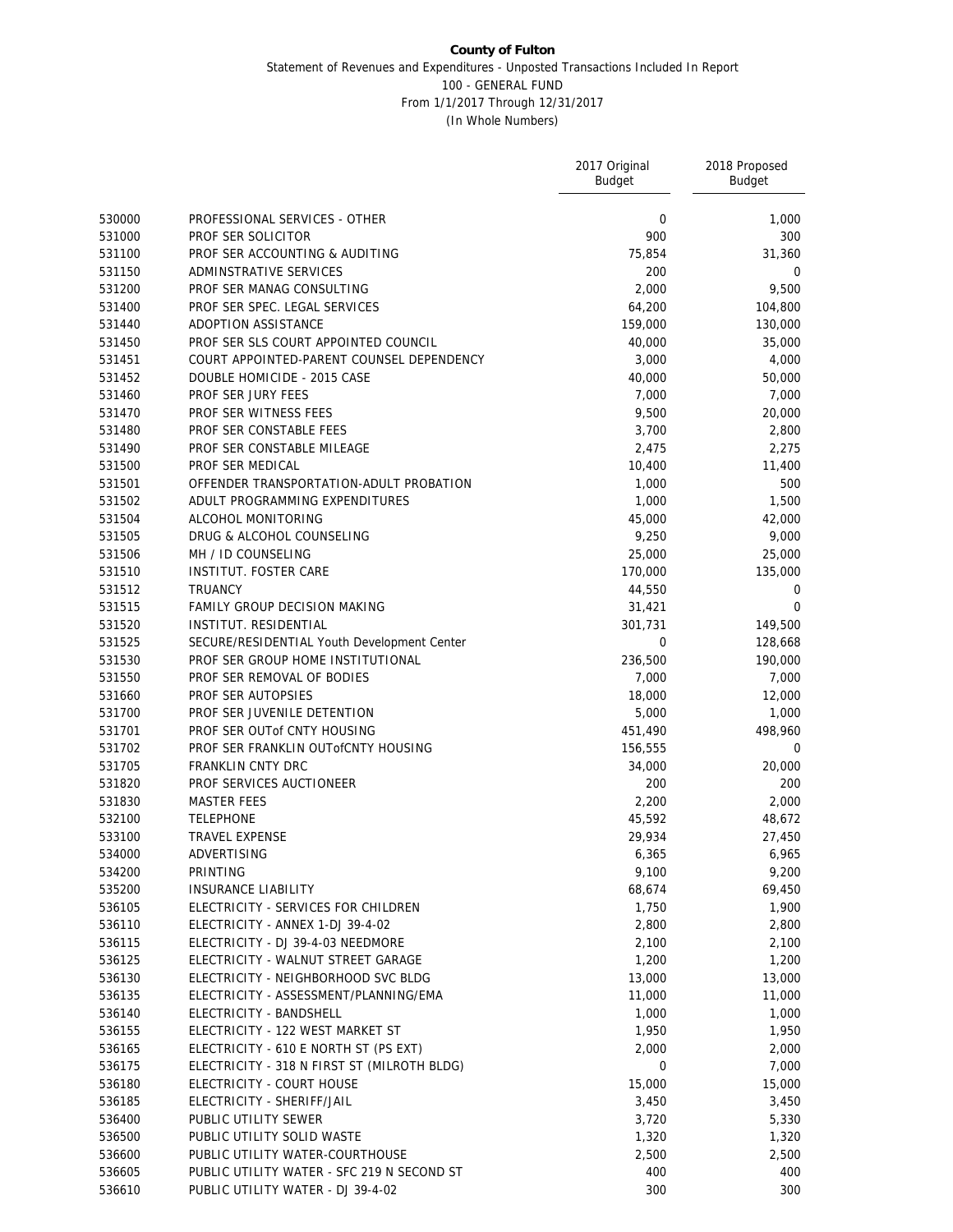|        |                                                   | 2017 Original<br><b>Budget</b> | 2018 Proposed<br>Budget |
|--------|---------------------------------------------------|--------------------------------|-------------------------|
| 536620 | PUBLIC UTILITIY WATER - MCCBG SENIOR CENTER       | 600                            | 1,200                   |
| 536630 | PUBLIC UTILITY WATER - NEIGHBORHOOD SVC BLDG      | 450                            | 450                     |
| 536655 | PUBLIC UTILITY WATER - 122 W MARKET ST            | 225                            | 225                     |
| 536665 | PUBLIC UTILITY WATER - 610 E NORTH ST (PS EXT)    | 175                            | 175                     |
| 536685 | PUBLIC UTILITY WATER - 207 N SECOND ST (SHERIFF)  | 425                            | 425                     |
| 536690 | PUBLIC UTILITY WATER - 318 N FIRST ST (PROBATION) | $\boldsymbol{0}$               | 700                     |
| 536700 | PUBLIC UTILITY FUEL OIL                           | 6,500                          | 3,500                   |
| 537400 | REPAIR & MAINTENANCE VEHICLES                     | 9,650                          | 8,050                   |
| 537600 | REPAIR & MAINTENANCE EQUIPMENT                    | 1,600                          | 1,600                   |
| 538300 | RENTALS OF BUILDINGS                              | 53,450                         | 54,650                  |
| 538400 | RENTALS/LEASE OF MACHINERY AND EQUIPMENT          | 11,594                         | 17,135                  |
| 538600 | RENTALS OF MISC. ITEMS                            | 4,300                          | 3,700                   |
| 538605 | WATER COOLER EQUIPMENT & SUPPLIES                 | 2,020                          | 1,895                   |
| 541510 | SAFETY GRANT- PCORP & PCOMP                       | 30,000                         | 35,000                  |
| 542000 | DUES SUBSCRIPTIONS MEMBERSHIPS                    | 22,070                         | 29,175                  |
| 545000 | CONTRACTED SERVICES                               | 137,095                        | 234,345                 |
| 545010 | CONTRACTED SERVICES R & M EQUIPMENT               | 2,000                          | 0                       |
| 545100 | CONTRACTED SERVICES R&M VEHICLES                  | 750                            | 400                     |
| 545200 | COMPUTER/SOFTWARE SUPPORT                         | 83,903                         | 84,250                  |
| 545300 | REPAIRS & MAINTENANCE BUILDINGS                   | 32,500                         | 32,500                  |
| 545305 | CLEANING OF BUILDINGS                             | 2,160                          | 2,160                   |
| 545400 | <b>INFOCON SERVICES</b>                           | 37,195                         | 37,956                  |
| 545490 | CONTRACTED CHILD SERVICES                         | 85,932                         | 86,000                  |
| 545500 | CONTRACTED SERVICES SNOW REMOVAL                  | 1,600                          | 2,000                   |
| 546000 | CONTINUING EDUCATION                              | 19,260                         | 16,400                  |
| 546015 | TUITION FEES & BOOKS - EMPLOYEE EDUCATION         | 2,000                          | 2,400                   |
| 546110 | <b>MEALS</b>                                      | 4,660                          | 4,485                   |
| 548505 | <b>BANK FEES</b>                                  | 4,245                          | 6,530                   |
| 551000 | <b>BURIAL ALLOWANCE</b>                           | 1,600                          | 1,250                   |
| 552100 | FULTON INDUSTRIAL DEVELOPMENT ASSOCIATION         | 10,000                         | 10,000                  |
| 552200 | PENN STATE EXTENSION ANNUAL ALLOTMENT             | 14,579                         | 14,579                  |
| 552300 | FC LIBRARY                                        | 12,000                         | 12,000                  |
| 552350 | SENIOR CENTER ALLOTMENT                           | 9,000                          | 9,000                   |
| 553200 | AREA AGENCY ON AGING                              | 10,750                         | 10,965                  |
| 574000 | CAPITAL PURCHASE EQUIPMENT                        | 155,341                        | 18,925                  |
| 592200 | TRANSFER TO FUND 400                              | 358,606                        | 365,455                 |
| 592231 | TRANSFER TO FUND 231                              | 9,098                          | 17,748                  |
| 592235 | TRANSFER TO FUND 235                              | 35,989                         | 40,292                  |
| 592238 | TRANSFER TO FUND 238                              | 150,000                        | 169,787                 |
| 592240 | TRANSFER TO FUND 240                              | 2,000                          | 0                       |
| 592256 | TRANSFER TO FUND 256                              | 29,602                         | 10,980                  |
| 592300 | TRANSFER TO FUND 300                              | 85,000                         | 30,500                  |
|        | <b>Total Expenses</b>                             | 7,499,829                      | 7,273,107               |
|        | Net Income over/under Expenses                    | 231                            | 99                      |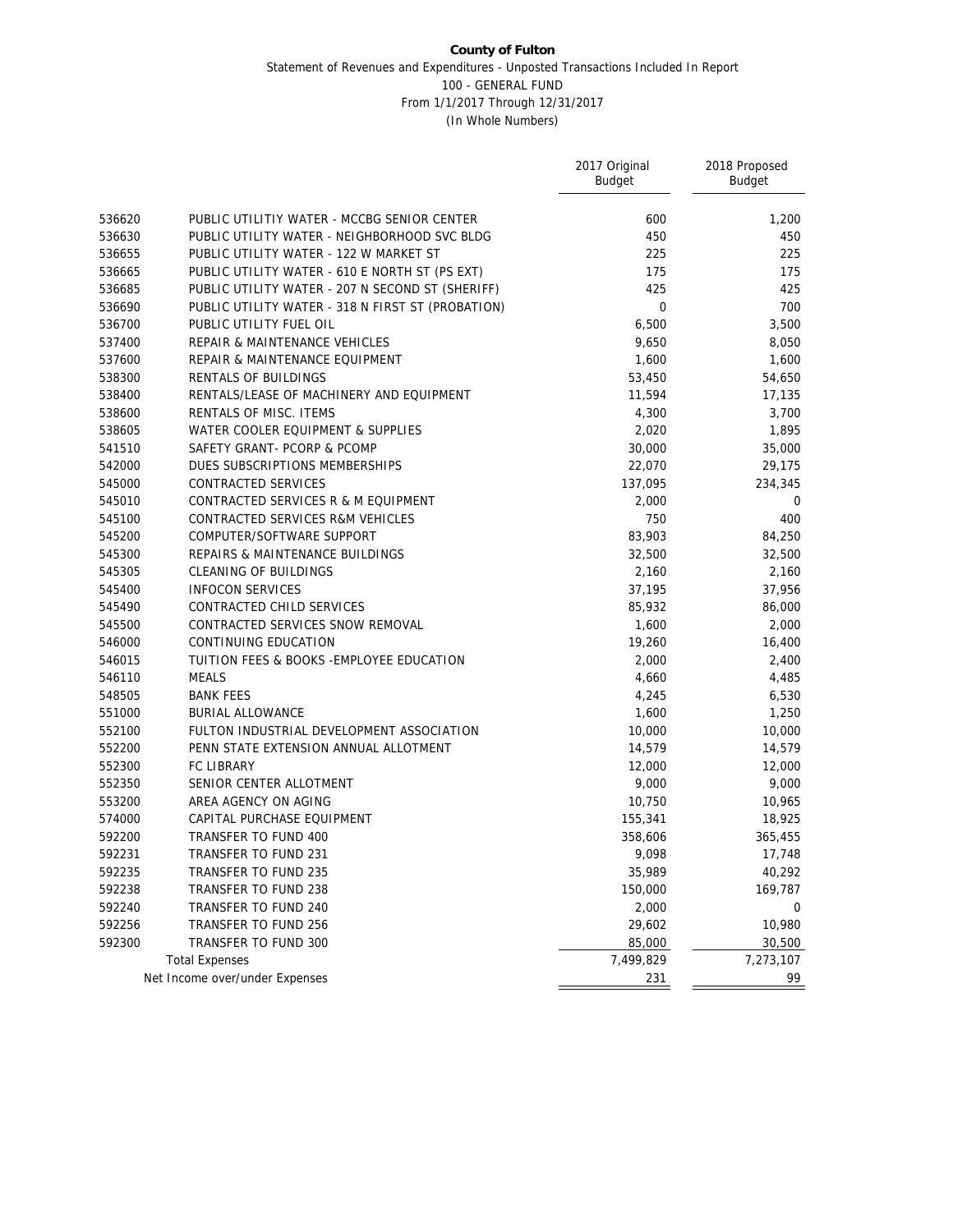|        |                                                    | 2017 Original<br><b>Budget</b> | 2018 Proposed<br><b>Budget</b> |
|--------|----------------------------------------------------|--------------------------------|--------------------------------|
|        | Revenues                                           |                                |                                |
| 301100 | TAXES RE CURRENT YEAR                              | 4.452.398                      | 4,249,123                      |
| 301200 | TAXES RE PRIOR YEAR                                | 0                              | 233,702                        |
| 301250 | REFUND OF PRIOR YEAR TAXES                         | (19, 019)                      | (16, 956)                      |
| 341010 | INTEREST FARNINGS                                  | 19,750                         | 30,000                         |
| 342200 | RENTS COUNTY BUILDINGS - (UTIL, MAINT, FUELS, ETC) | 7.080                          | 9.080                          |
| 356200 | SOG GAMELANDS PMT IN LIEU TAXES                    | 22,329                         | 22,329                         |
| 356500 | SOG DEPT. ENVIRONMENTAL RESOURCES                  | 35,616                         | 35,616                         |
| 356600 | SOG PUC PMT LIEU TAXES                             | 6,793                          | 6,793                          |
| 361028 | HEALTH INSURANCE REIMBURSEMENT                     | 58,294                         | 79,000                         |
|        | <b>Total Revenues</b>                              | 4,583,241                      | 4,648,687                      |
|        | Net Income over/under Expenses                     | 4.583.241                      | 4.648.687                      |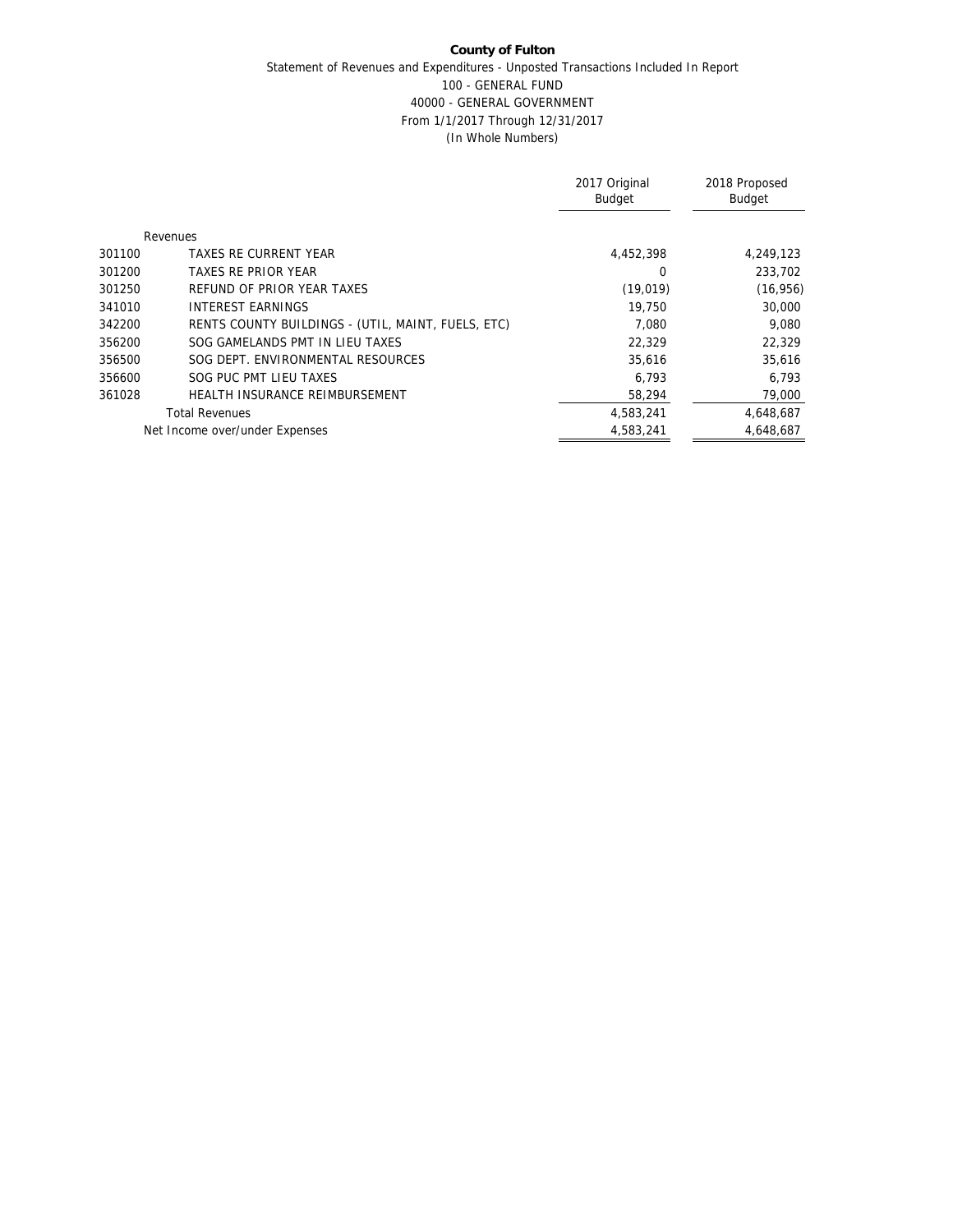|        |                                          | 2017 Original<br><b>Budget</b> | 2018 Proposed<br>Budget |
|--------|------------------------------------------|--------------------------------|-------------------------|
|        | Expenses                                 |                                |                         |
| 510500 | SALARY ELECTED OFFICIALS                 | 134,893                        | 138,940                 |
| 511000 | SALARY DEPARTMENT HEAD                   | 20,254                         | 31,616                  |
| 519200 | <b>FICA</b>                              | 11,714                         | 13,100                  |
| 519400 | UNEMPLOYMENT COMP                        | 200                            | 200                     |
| 521000 | SUPPLIES OFFICE                          | 500                            | 500                     |
| 521500 | <b>POSTAGE</b>                           | 250                            | 150                     |
| 524100 | SUPPLIES GENERAL                         | 100                            | 100                     |
| 530000 | PROFESSIONAL SERVICES - OTHER            | $\Omega$                       | 1,000                   |
| 532100 | <b>TELEPHONE</b>                         | 1,500                          | 1,600                   |
| 533100 | <b>TRAVEL EXPENSE</b>                    | 2,200                          | 2,200                   |
| 534000 | ADVERTISING                              | 1,000                          | 1,000                   |
| 538400 | RENTALS/LEASE OF MACHINERY AND EQUIPMENT | 2,250                          | 1,700                   |
| 542000 | DUES SUBSCRIPTIONS MEMBERSHIPS           | 8,500                          | 9,300                   |
| 545000 | CONTRACTED SERVICES                      | 500                            | 100                     |
| 546000 | CONTINUING EDUCATION                     | 800                            | 1,000                   |
| 546110 | <b>MEALS</b>                             | 250                            | 125                     |
|        | <b>Total Expenses</b>                    | 184,911                        | 202,631                 |
|        | Net Income over/under Expenses           | (184,911)                      | (202,631)               |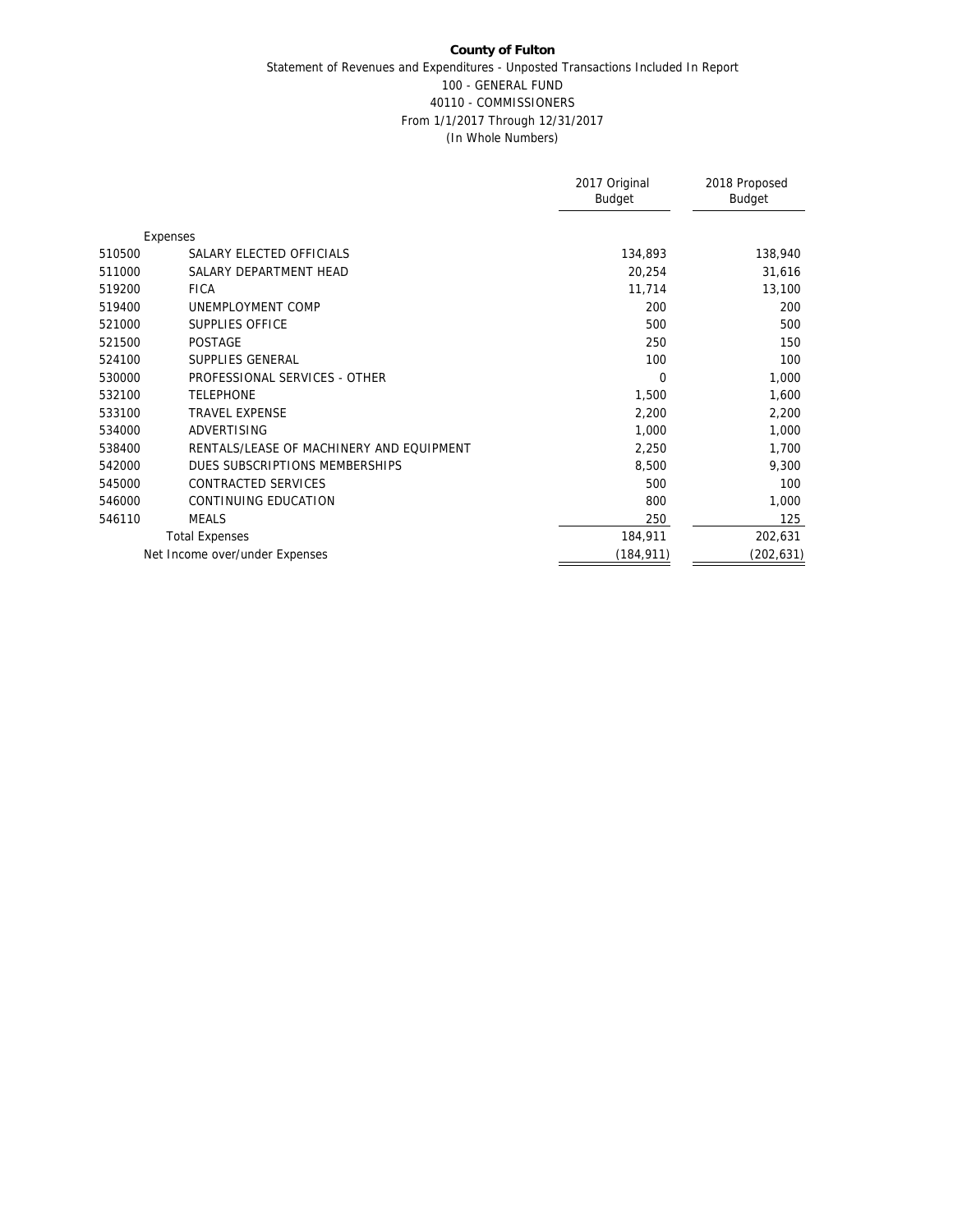|                                          | 2017 Original<br><b>Budget</b> | 2018 Proposed<br>Budget |
|------------------------------------------|--------------------------------|-------------------------|
| Revenues                                 |                                |                         |
| ELECTION FILING FEES<br>361031           | 400                            | 0                       |
| <b>Total Revenues</b>                    | 400                            | $\mathbf 0$             |
| Expenses                                 |                                |                         |
| SUPPLIES OFFICE<br>521000                | 500                            | 350                     |
| SUPPLIES MINOR EQUIPMENT<br>521300       | 100                            | $\Omega$                |
| 521500<br><b>POSTAGE</b>                 | 300                            | 225                     |
| 524100<br>SUPPLIES GENERAL               | 2,600                          | 3,000                   |
| <b>TELEPHONE</b><br>532100               | 100                            | 80                      |
| <b>TRAVEL EXPENSE</b><br>533100          | 1,000                          | 250                     |
| ADVERTISING<br>534000                    | 950                            | 2,000                   |
| 534200<br>PRINTING                       | 5,500                          | 6,000                   |
| 537600<br>REPAIR & MAINTENANCE EQUIPMENT | 800                            | 1,000                   |
| RENTALS OF BUILDINGS<br>538300           | 650                            | 650                     |
| 545000<br>CONTRACTED SERVICES            | 35,000                         | 44,000                  |
| COMPUTER/SOFTWARE SUPPORT<br>545200      | 5,000                          | 0                       |
| CONTINUING EDUCATION<br>546000           | 400                            | 500                     |
| 546110<br><b>MEALS</b>                   | 100                            | 150                     |
| <b>Total Expenses</b>                    | 53,000                         | 58,205                  |
| Net Income over/under Expenses           | (52,600)                       | (58, 205)               |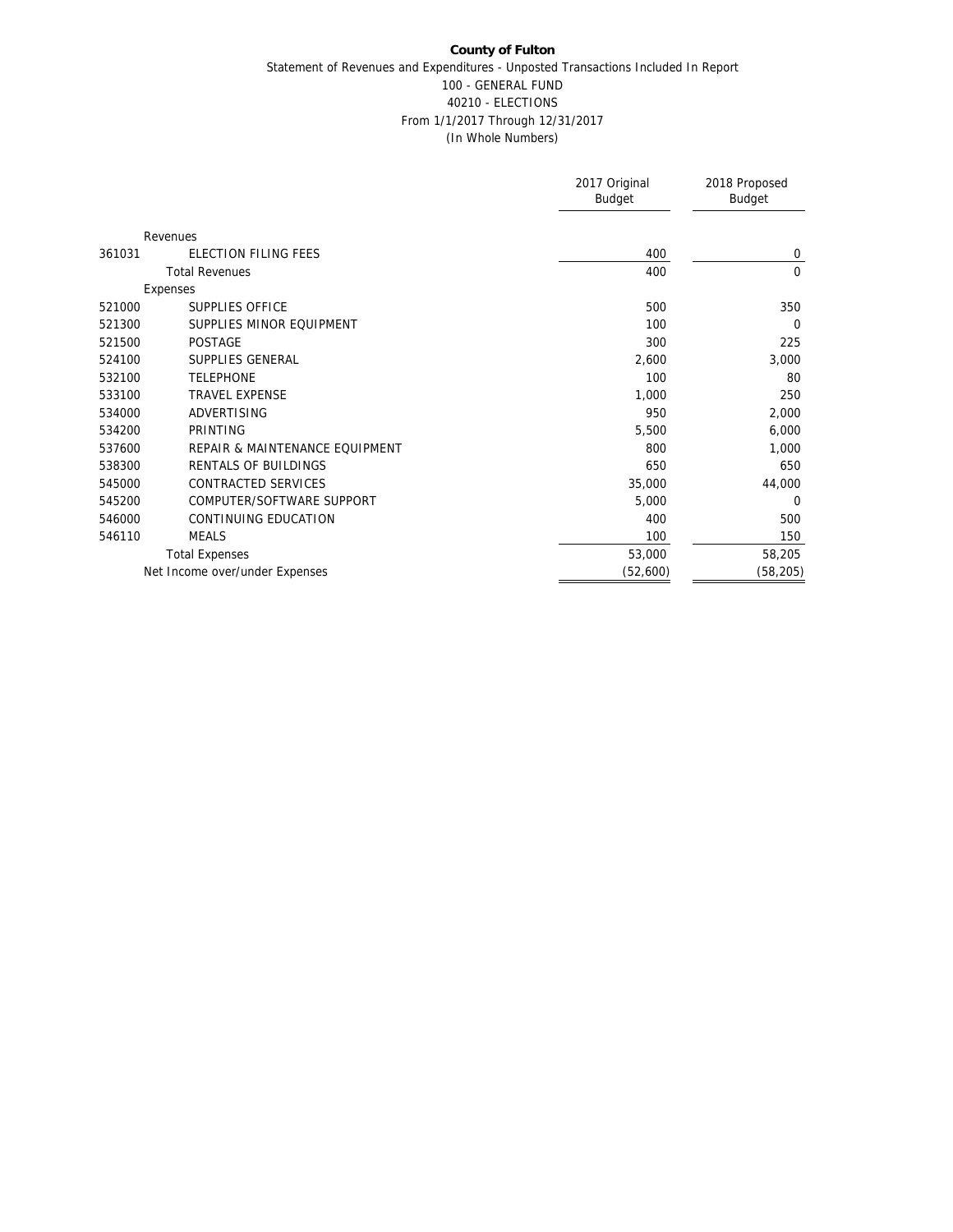|        |                                | 2017 Original<br><b>Budget</b> | 2018 Proposed<br><b>Budget</b> |
|--------|--------------------------------|--------------------------------|--------------------------------|
|        | Expenses                       |                                |                                |
| 521000 | SUPPLIES OFFICE                | 850                            | 500                            |
| 521500 | POSTAGE                        | 1,000                          | 1,000                          |
| 534000 | ADVERTISING                    | 0                              | 200                            |
| 534200 | PRINTING                       | 700                            | 300                            |
|        | <b>Total Expenses</b>          | 2,550                          | 2,000                          |
|        | Net Income over/under Expenses | (2, 550)                       | (2,000)                        |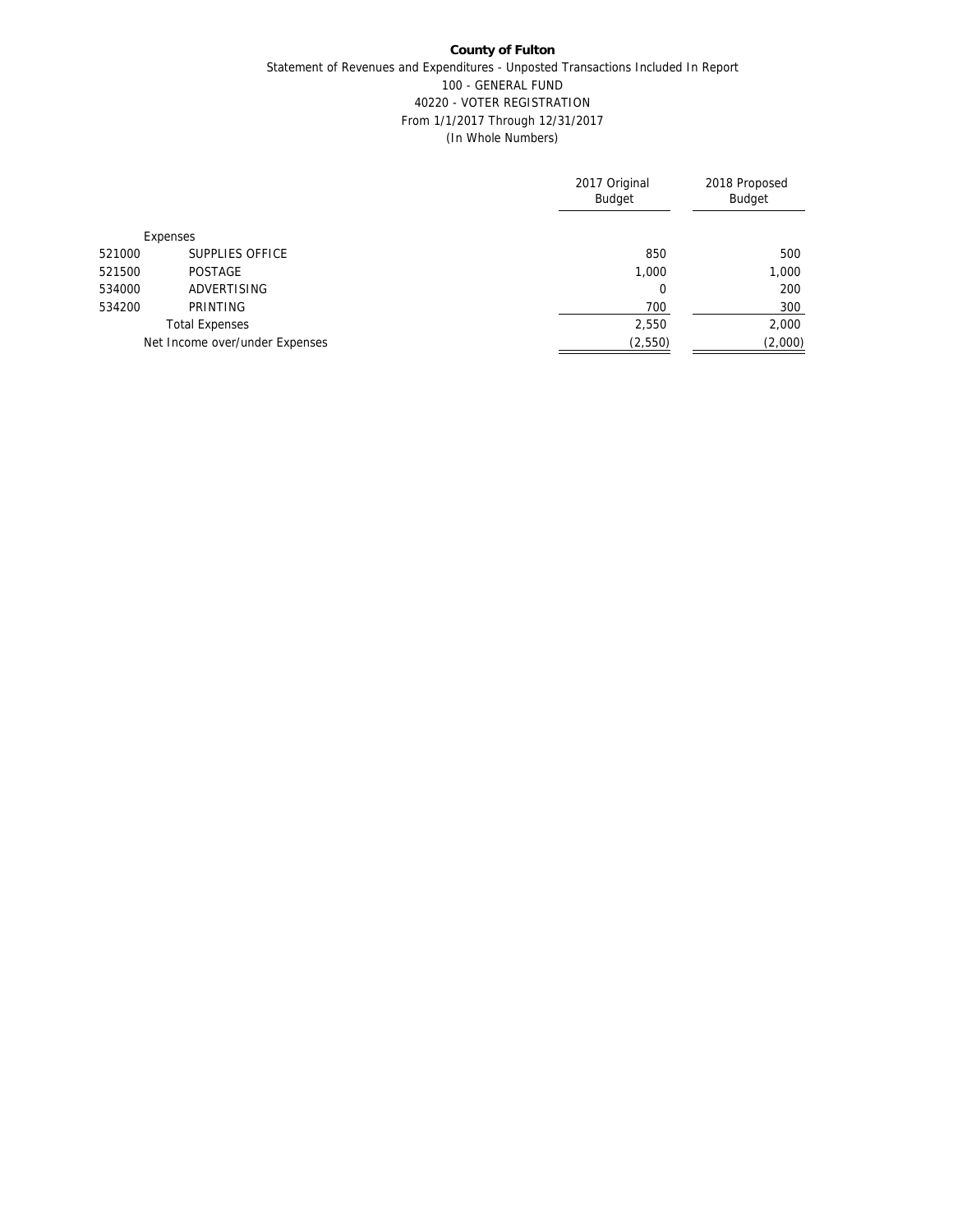|                                      | 2017 Original<br><b>Budget</b> | 2018 Proposed<br><b>Budget</b> |
|--------------------------------------|--------------------------------|--------------------------------|
| Expenses                             |                                |                                |
| SUPPLIES OFFICE<br>521000            | 100                            | 100                            |
| SUPPLIES MINOR FOUIPMENT<br>521300   | 1.000                          | 1,000                          |
| 521500<br><b>POSTAGE</b>             | 150                            | 150                            |
| <b>TELEPHONE</b><br>532100           | 9.000                          | 9.000                          |
| 533100<br><b>TRAVEL EXPENSE</b>      | 200                            | 200                            |
| CONTRACTED SERVICES<br>545000        | 64,000                         | 66,000                         |
| 545200<br>COMPUTER/SOFTWARE SUPPORT  | 25,000                         | 25,000                         |
| 574000<br>CAPITAL PURCHASE EQUIPMENT | 18,000                         | 18,000                         |
| <b>Total Expenses</b>                | 117,450                        | 119,450                        |
| Net Income over/under Expenses       | (117, 450)                     | (119, 450)                     |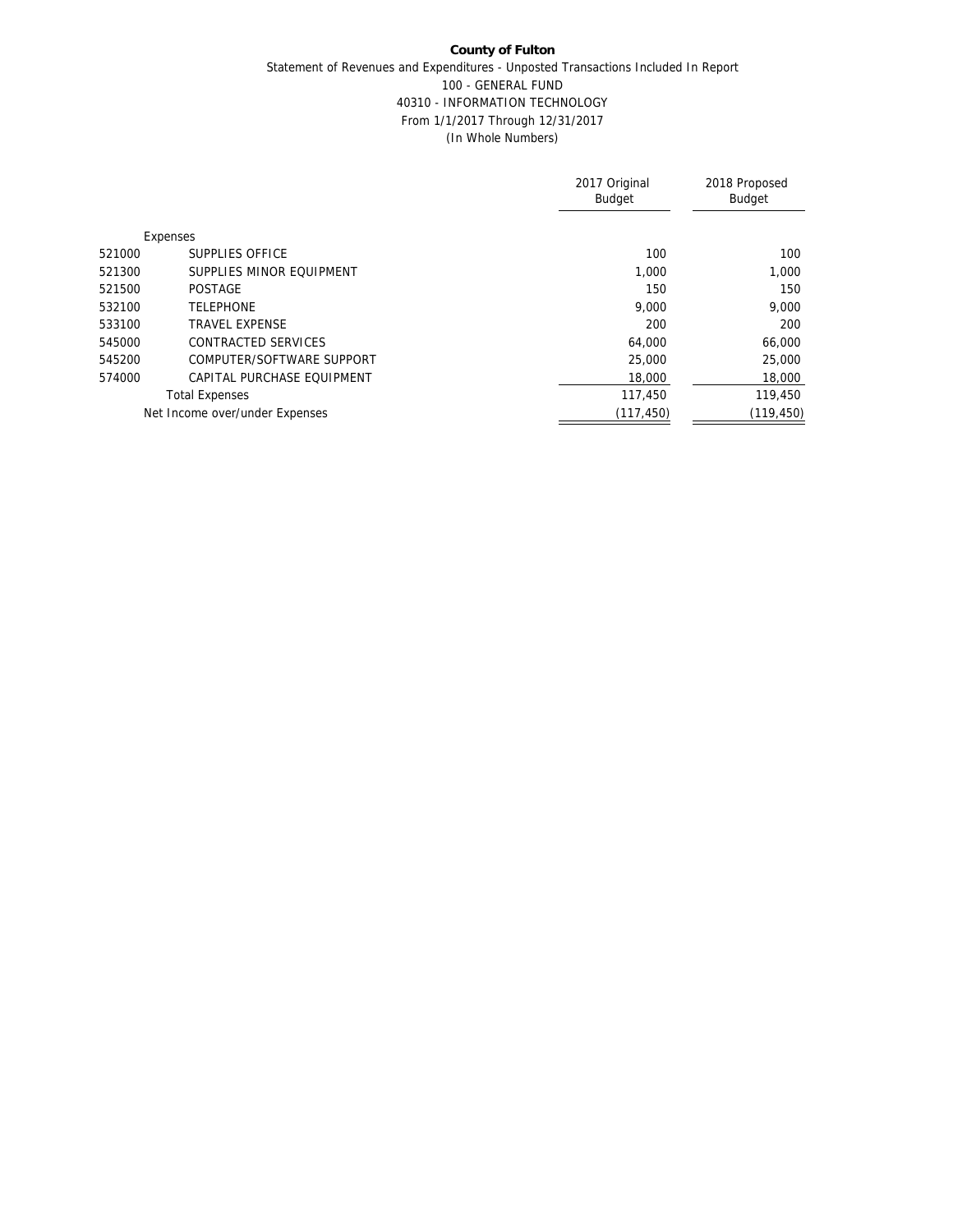|        |                                           | 2017 Original<br><b>Budget</b> | 2018 Proposed<br>Budget |
|--------|-------------------------------------------|--------------------------------|-------------------------|
|        | Expenses                                  |                                |                         |
| 511000 | SALARY DEPARTMENT HEAD                    | 39,713                         | 0                       |
| 511200 | <b>SALARY STAFF</b>                       | 49,932                         | 62,985                  |
| 511800 | <b>OVERTIME COMPENSATION</b>              | $\Omega$                       | 2,350                   |
| 519200 | <b>FICA</b>                               | 10,107                         | 4,998                   |
| 519400 | UNEMPLOYMENT COMP                         | 500                            | 500                     |
| 521000 | <b>SUPPLIES OFFICE</b>                    | 3,000                          | 2,500                   |
| 521300 | SUPPLIES MINOR EQUIPMENT                  | $\Omega$                       | 200                     |
| 521500 | <b>POSTAGE</b>                            | 1,300                          | 1,300                   |
| 531100 | PROF SER ACCOUNTING & AUDITING            | 72,334                         | 27,770                  |
| 531400 | PROF SER SPEC. LEGAL SERVICES             | 7,500                          | 7,500                   |
| 531500 | PROF SER MEDICAL                          | 300                            | 300                     |
| 533100 | <b>TRAVEL EXPENSE</b>                     | 450                            | 300                     |
| 534000 | <b>ADVERTISING</b>                        | 500                            | 500                     |
| 538605 | WATER COOLER EQUIPMENT & SUPPLIES         | $\Omega$                       | 200                     |
| 542000 | DUES SUBSCRIPTIONS MEMBERSHIPS            | 1,100                          | 600                     |
| 545000 | CONTRACTED SERVICES                       | 5,000                          | 60,000                  |
| 545200 | COMPUTER/SOFTWARE SUPPORT                 | 13,200                         | 17,000                  |
| 546000 | CONTINUING EDUCATION                      | 1,200                          | 500                     |
| 546015 | TUITION FEES & BOOKS - EMPLOYEE EDUCATION | $\Omega$                       | 2,400                   |
| 546110 | <b>MEALS</b>                              | 100                            | 100                     |
| 548505 | <b>BANK FEES</b>                          | 4,200                          | 6,500                   |
|        | <b>Total Expenses</b>                     | 210,436                        | 198,503                 |
|        | Net Income over/under Expenses            | (210, 436)                     | (198, 503)              |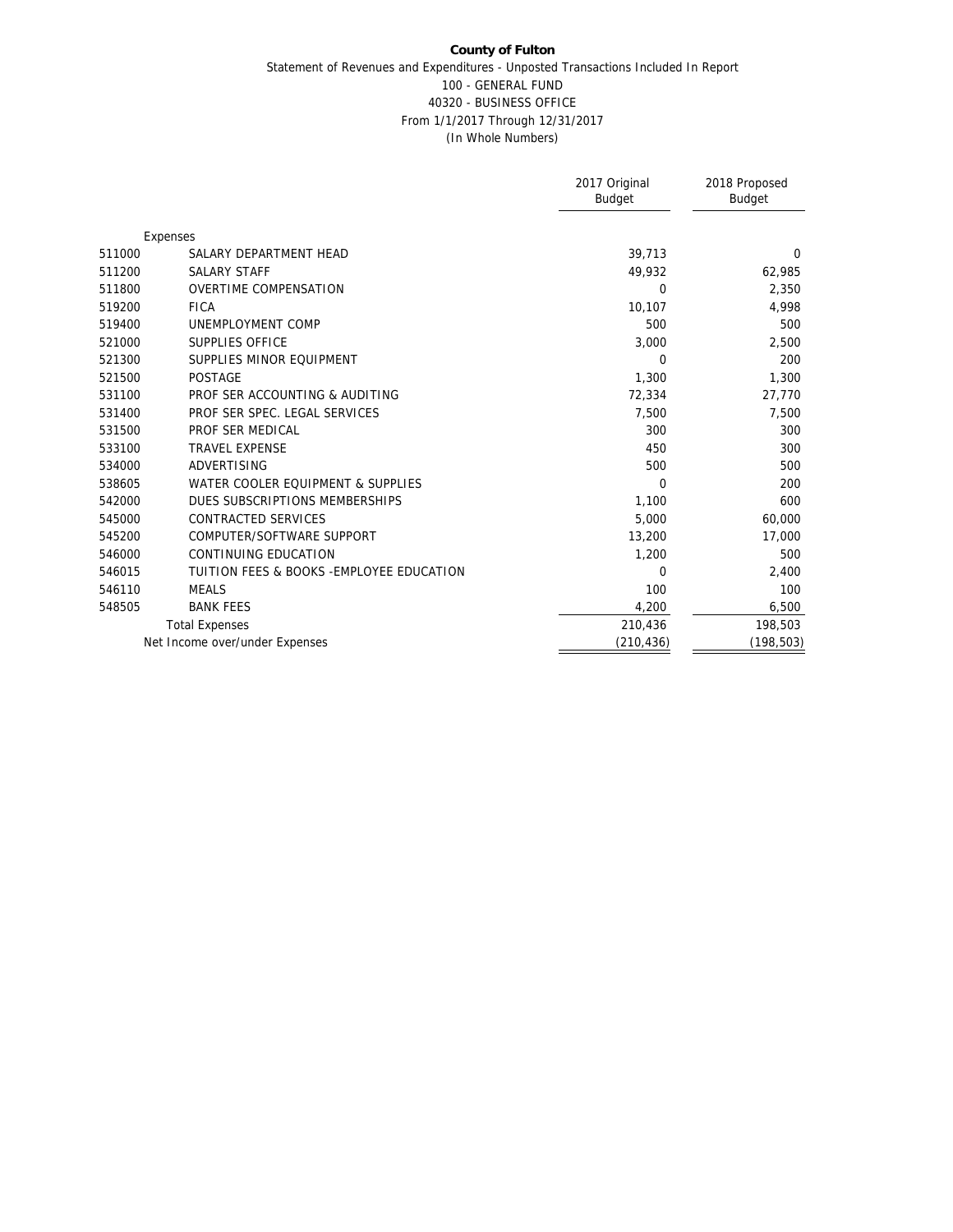|        |                                | 2017 Original<br><b>Budget</b> | 2018 Proposed<br>Budget |
|--------|--------------------------------|--------------------------------|-------------------------|
|        | Expenses                       |                                |                         |
| 510500 | SALARY ELECTED OFFICIALS       | 23.851                         | 21,440                  |
| 519200 | <b>FICA</b>                    | 1,825                          | 1,645                   |
| 521000 | SUPPLIES OFFICE                | 165                            | 165                     |
| 531100 | PROF SER ACCOUNTING & AUDITING | 3,520                          | 3,590                   |
| 532100 | <b>TELEPHONE</b>               | 25                             | $\Omega$                |
| 533100 | <b>TRAVEL EXPENSE</b>          | 1,434                          | 1,450                   |
| 534000 | ADVERTISING                    | 315                            | 315                     |
| 542000 | DUES SUBSCRIPTIONS MEMBERSHIPS | 400                            | 400                     |
| 546000 | CONTINUING EDUCATION           | 800                            | 800                     |
|        | <b>Total Expenses</b>          | 32,335                         | 29,805                  |
|        | Net Income over/under Expenses | (32, 335)                      | (29, 805)               |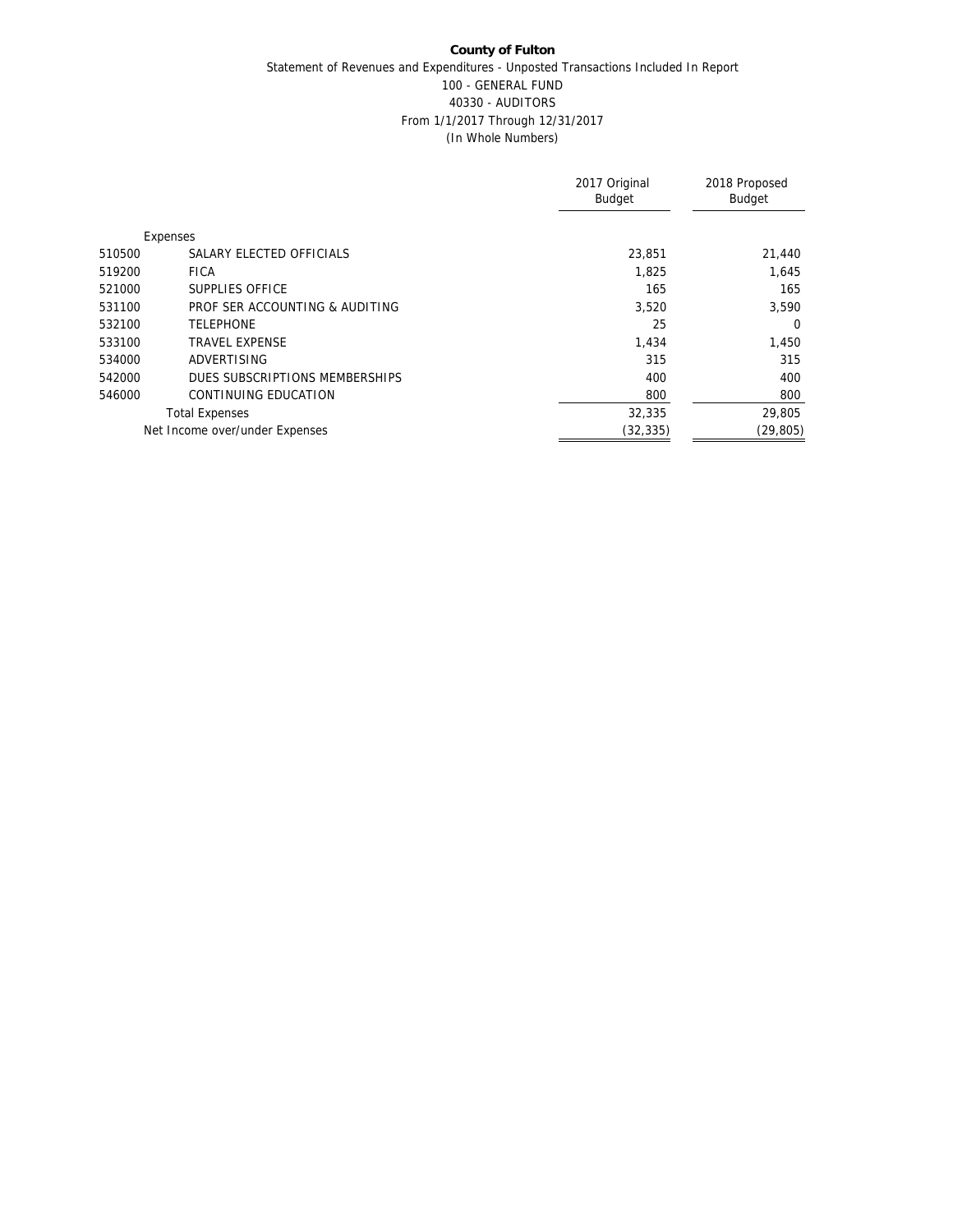|        |                                       | 2017 Original<br>Budget | 2018 Proposed<br><b>Budget</b> |
|--------|---------------------------------------|-------------------------|--------------------------------|
|        | Revenues                              |                         |                                |
| 301600 | CLEAN AND GREEN FEES                  | 120                     | 120                            |
| 354102 | CS D ASSMT STATE TAX EQUAL FEE (STEB) | 10                      | 10                             |
| 361003 | <b>CS OTHER REVENUES</b>              | 2,100                   | 1,400                          |
| 361033 | CS UPI                                | 40,800                  | 40,800                         |
| 361711 | CS COPIES                             | 1,000                   | 1,000                          |
| 361712 | CS TAX NOTICE PRINTING REIMBURSEMENT  | 7,000                   | 7,000                          |
|        | <b>Total Revenues</b>                 | 51,030                  | 50,330                         |
|        | Expenses                              |                         |                                |
| 511000 | SALARY DEPARTMENT HEAD                | 47,424                  | 47,424                         |
| 511200 | <b>SALARY STAFF</b>                   | 27,685                  | 27,685                         |
| 519200 | <b>FICA</b>                           | 5,633                   | 5,633                          |
| 519400 | UNEMPLOYMENT COMP                     | 400                     | 400                            |
| 521000 | SUPPLIES OFFICE                       | 2,100                   | 2,100                          |
| 521500 | <b>POSTAGE</b>                        | 700                     | 700                            |
| 532100 | <b>TELEPHONE</b>                      | 600                     | 600                            |
| 533100 | <b>TRAVEL EXPENSE</b>                 | 2,200                   | 2,200                          |
| 534200 | PRINTING                              | 2,800                   | 2,800                          |
| 542000 | DUES SUBSCRIPTIONS MEMBERSHIPS        | 70                      | 100                            |
| 545200 | COMPUTER/SOFTWARE SUPPORT             | 11,153                  | 12,000                         |
| 545400 | <b>INFOCON SERVICES</b>               | $\mathbf{0}$            | 234                            |
| 546000 | CONTINUING EDUCATION                  | 900                     | 500                            |
| 546110 | <b>MEALS</b>                          | 175                     | 175                            |
| 574000 | CAPITAL PURCHASE EQUIPMENT            | 60,000                  | $\mathbf 0$                    |
|        | <b>Total Expenses</b>                 | 161,840                 | 102,551                        |
|        | Net Income over/under Expenses        | (110, 810)              | (52, 221)                      |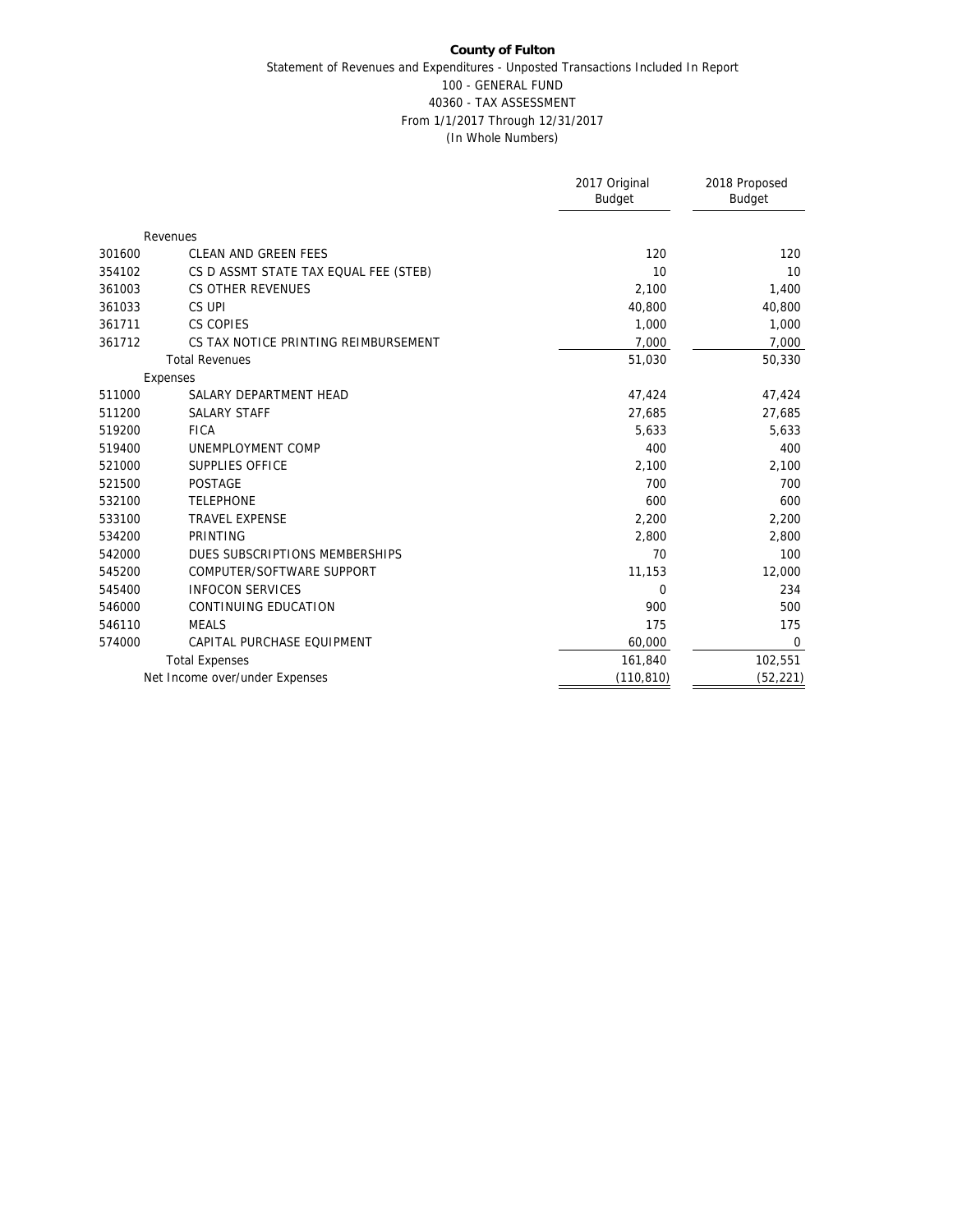|        |                                | 2017 Original<br><b>Budget</b> | 2018 Proposed<br><b>Budget</b> |
|--------|--------------------------------|--------------------------------|--------------------------------|
|        | Expenses                       |                                |                                |
| 510500 | SALARY ELECTED OFFICIALS       | 37,900                         | 37,900                         |
| 519200 | <b>FICA</b>                    | 2,900                          | 2,900                          |
| 521000 | SUPPLIES OFFICE                | 3,500                          | 3,500                          |
| 545200 | COMPUTER/SOFTWARE SUPPORT      | 3,850                          | 3,850                          |
| 546000 | CONTINUING EDUCATION           | 360                            | 0                              |
|        | <b>Total Expenses</b>          | 48,510                         | 48,150                         |
|        | Net Income over/under Expenses | (48, 510)                      | (48, 150)                      |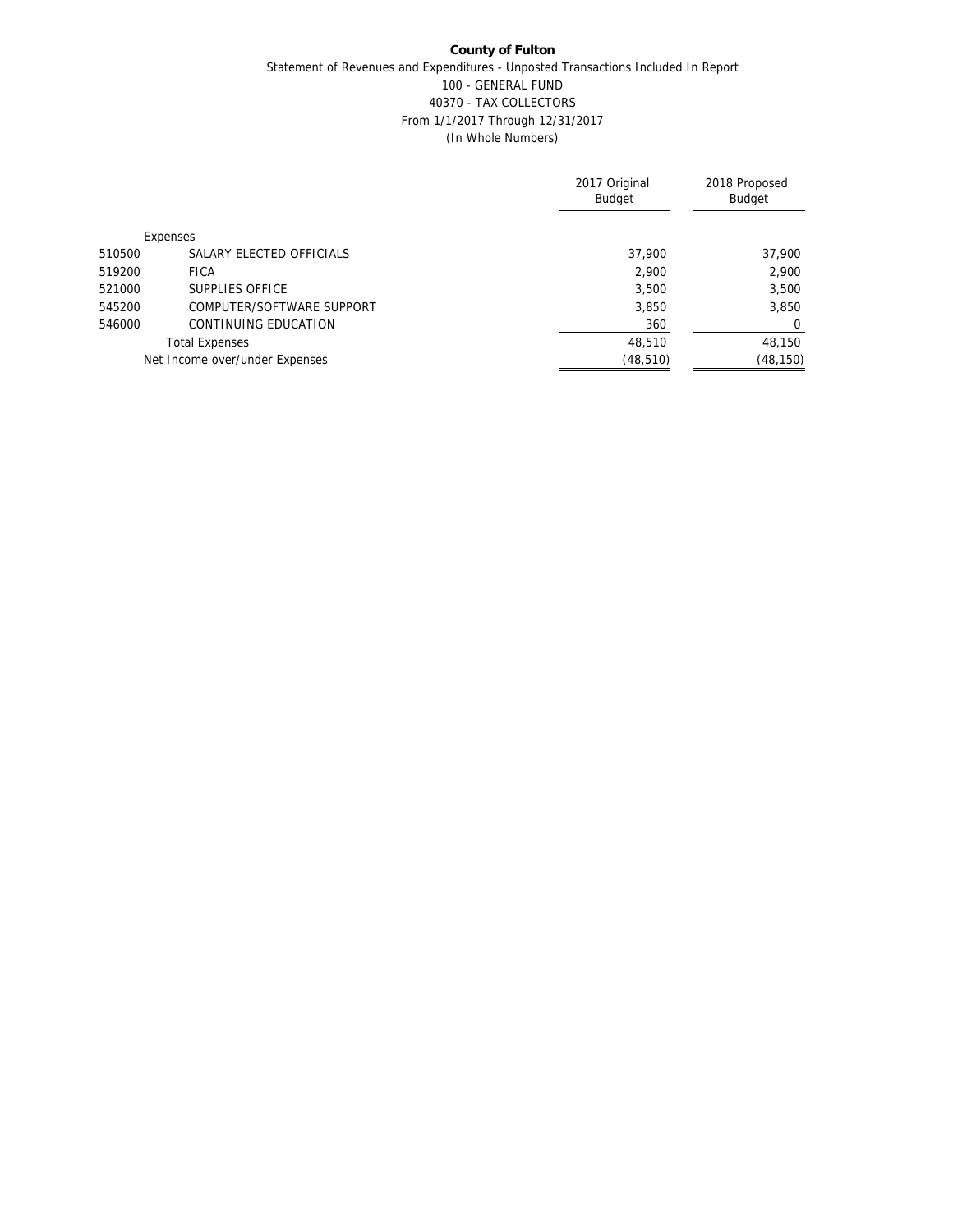|        |                                | 2017 Original<br><b>Budget</b> | 2018 Proposed<br>Budget |
|--------|--------------------------------|--------------------------------|-------------------------|
|        | Revenues                       |                                |                         |
| 301300 | TAXES RE DELINQUENT TAX CLAIM  | 283,039                        | 280,000                 |
| 305300 | TAXES DELINQUENT OCCUPATION    | 1,200                          | 0                       |
| 319010 | TAXES RE PENALTIES TAX CLAIM   | 62,500                         | 62,500                  |
| 361001 | CSD TAX CLAIM COMMISSION FEES  | 42,000                         | 44,000                  |
| 361002 | <b>TAX CERTIFICATES</b>        | 500                            | 500                     |
| 361003 | CS OTHER REVENUES              | 2,000                          | 1,800                   |
| 361009 | CS D TREASURER NSF FEES        | 50                             | 50                      |
|        | <b>Total Revenues</b>          | 391,289                        | 388,850                 |
|        | Expenses                       |                                |                         |
| 511000 | SALARY DEPARTMENT HEAD         | 9.909                          | 9.909                   |
| 519200 | <b>FICA</b>                    | 748                            | 748                     |
| 521000 | SUPPLIES OFFICE                | 1,000                          | 1,000                   |
| 521500 | <b>POSTAGE</b>                 | 11,000                         | 11,000                  |
| 531820 | PROF SERVICES AUCTIONEER       | 200                            | 200                     |
| 533100 | <b>TRAVEL EXPENSE</b>          | 100                            | 100                     |
| 534000 | ADVERTISING                    | 2,000                          | 1,600                   |
| 542000 | DUES SUBSCRIPTIONS MEMBERSHIPS | 125                            | 125                     |
| 545200 | COMPUTER/SOFTWARE SUPPORT      | 4,300                          | 4,500                   |
| 548505 | <b>BANK FEES</b>               | 45                             | 30                      |
|        | <b>Total Expenses</b>          | 29,428                         | 29,213                  |
|        | Net Income over/under Expenses | 361,861                        | 359,637                 |
|        |                                |                                |                         |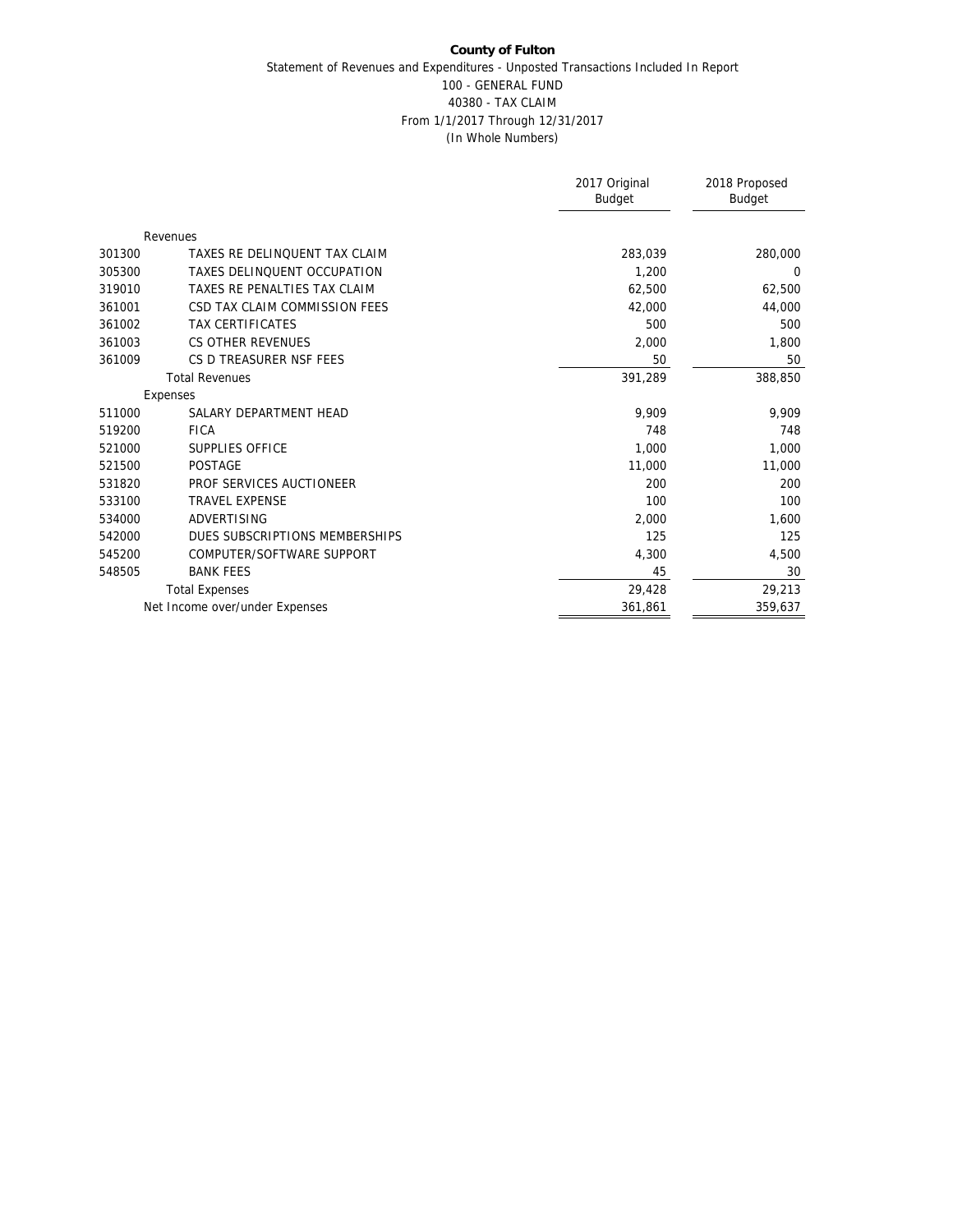|        |                                          | 2017 Original<br><b>Budget</b> | 2018 Proposed<br>Budget |
|--------|------------------------------------------|--------------------------------|-------------------------|
|        | Revenues                                 |                                |                         |
| 320006 | <b>COMMISSIONS HUNTING</b>               | 6,500                          | 6,500                   |
| 320007 | <b>COMMISSIONS FISHING</b>               | 375                            | 375                     |
| 320008 | <b>COMMISSIONS DOG</b>                   | 3,200                          | 3,000                   |
| 320009 | <b>COMMISSIONS BOAT</b>                  | 40                             | 40                      |
| 320010 | <b>BINGO</b>                             | 800                            | 600                     |
| 320011 | SMALL GAMES OF CHANCE                    | 3,000                          | 3,300                   |
| 320012 | PISTOL PERMITS                           | 30                             | 30                      |
| 361003 | CS OTHER REVENUES                        | 50                             | 60                      |
| 361009 | CS D TREASURER NSF FEES                  | 30                             | 50                      |
| 361030 | POSTAGE REIMBURSEMENT                    | 1,600                          | 1,600                   |
|        | <b>Total Revenues</b>                    | 15,625                         | 15,555                  |
|        | Expenses                                 |                                |                         |
| 510500 | SALARY ELECTED OFFICIALS                 | 44,964                         | 46,313                  |
| 511200 | <b>SALARY STAFF</b>                      | 24,024                         | 24,024                  |
| 511500 | SALARY STAFF PT                          | 12,933                         | 13,000                  |
| 519200 | <b>FICA</b>                              | 6,185                          | 6,400                   |
| 519400 | UNEMPLOYMENT COMP                        | 600                            | 400                     |
| 521000 | <b>SUPPLIES OFFICE</b>                   | 1,200                          | 500                     |
| 521500 | POSTAGE                                  | 1,200                          | 1,300                   |
| 533100 | <b>TRAVEL EXPENSE</b>                    | 200                            | 200                     |
| 538400 | RENTALS/LEASE OF MACHINERY AND EQUIPMENT | $\Omega$                       | 1,100                   |
| 542000 | DUES SUBSCRIPTIONS MEMBERSHIPS           | 400                            | 400                     |
|        | <b>Total Expenses</b>                    | 91,706                         | 93,637                  |
|        | Net Income over/under Expenses           | (76, 081)                      | (78, 082)               |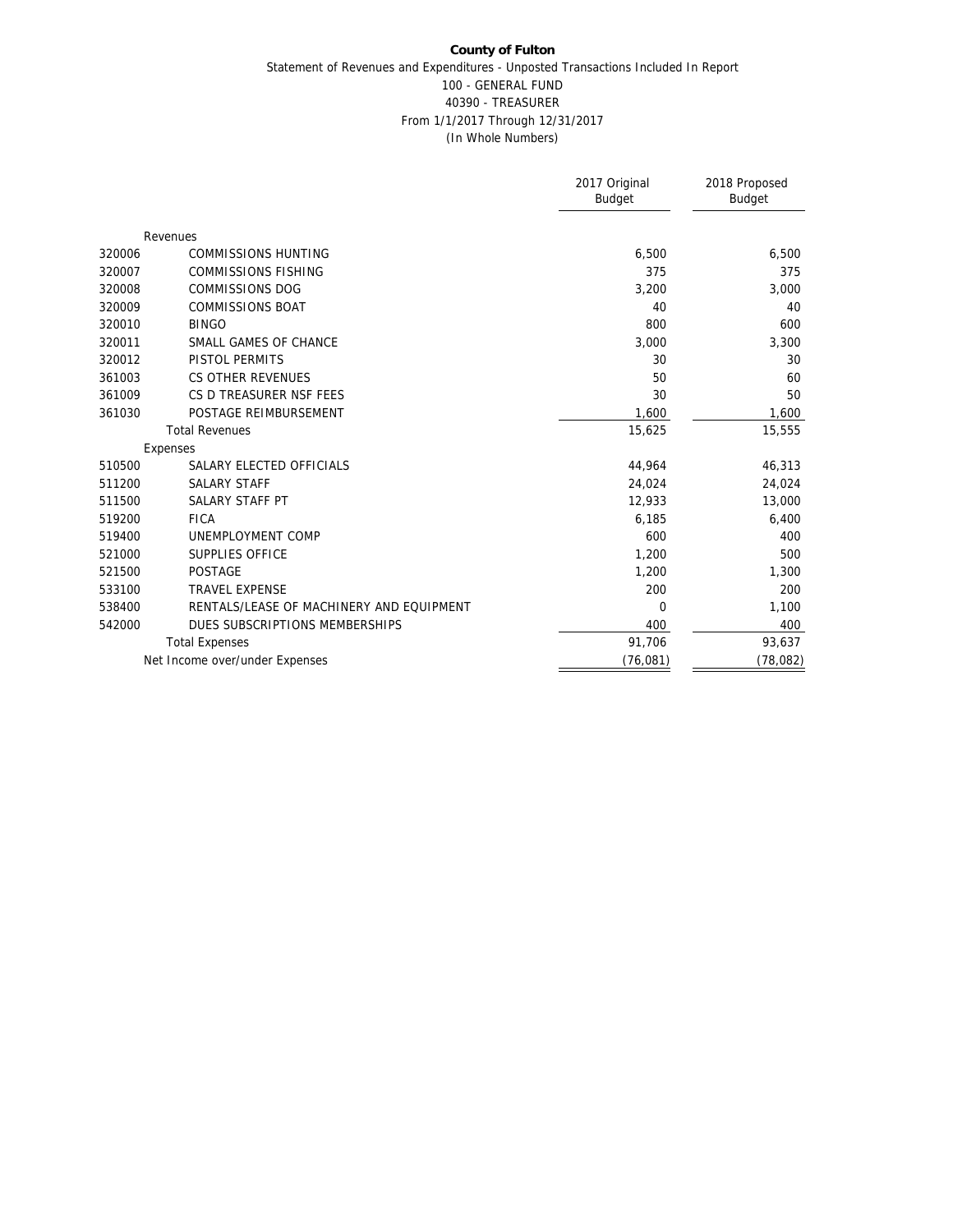|        |                                | 2017 Original<br><b>Budget</b> | 2018 Proposed<br>Budget |
|--------|--------------------------------|--------------------------------|-------------------------|
|        | Expenses                       |                                |                         |
| 511200 | <b>SALARY STAFF</b>            | 41,140                         | 41,140                  |
| 519200 | <b>FICA</b>                    | 3.094                          | 3,094                   |
| 519400 | UNEMPLOYMENT COMP              | 200                            | 200                     |
| 521000 | SUPPLIES OFFICE                | 150                            | 150                     |
| 533100 | <b>TRAVEL EXPENSE</b>          | 400                            | 400                     |
| 546000 | CONTINUING EDUCATION           | 600                            | 700                     |
| 546110 | <b>MEALS</b>                   | 125                            | 125                     |
|        | <b>Total Expenses</b>          | 45,709                         | 45,809                  |
|        | Net Income over/under Expenses | (45, 709)                      | (45, 809)               |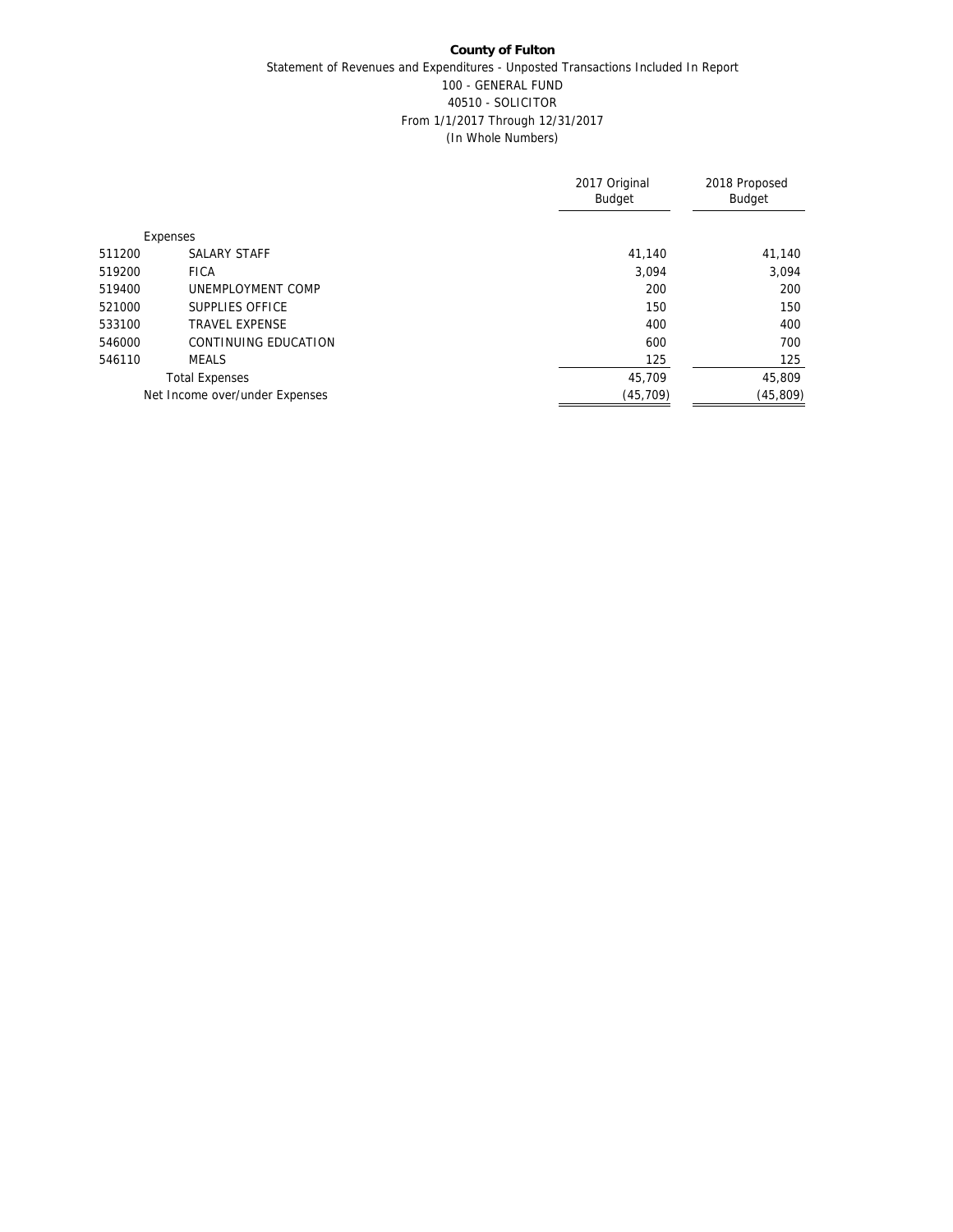|        |                                | 2017 Original<br><b>Budget</b> | 2018 Proposed<br>Budget |
|--------|--------------------------------|--------------------------------|-------------------------|
|        |                                |                                |                         |
|        | Revenues                       |                                |                         |
| 361012 | CS RECORDER OF DEEDS           | 52,000                         | 52,000                  |
|        | <b>Total Revenues</b>          | 52,000                         | 52,000                  |
|        | Expenses                       |                                |                         |
| 521000 | SUPPLIES OFFICE                | 300                            | 300                     |
| 533100 | <b>TRAVEL EXPENSE</b>          | 150                            | 150                     |
| 542000 | DUES SUBSCRIPTIONS MEMBERSHIPS | 400                            | 400                     |
| 545400 | <b>INFOCON SERVICES</b>        | 18,000                         | 19,000                  |
| 546000 | CONTINUING EDUCATION           | 750                            | $\Omega$                |
|        | <b>Total Expenses</b>          | 19,600                         | 19,850                  |
|        | Net Income over/under Expenses | 32,400                         | 32,150                  |
|        |                                |                                |                         |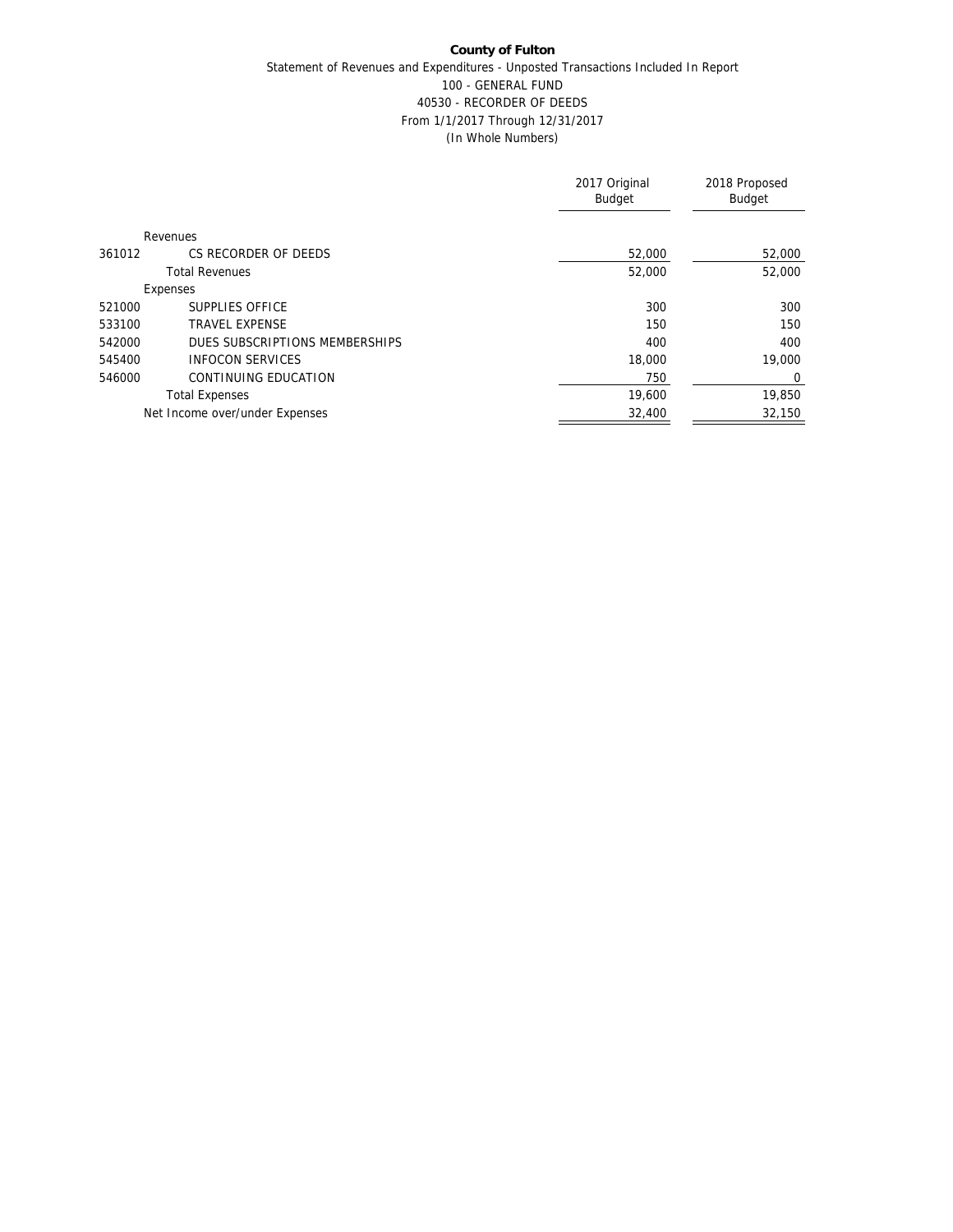|        |                                | 2017 Original<br><b>Budget</b> | 2018 Proposed<br>Budget |
|--------|--------------------------------|--------------------------------|-------------------------|
|        | Revenues                       |                                |                         |
| 361000 | CS-D REGISTER OF WILLS         | 35,000                         | 33,000                  |
|        | <b>Total Revenues</b>          | 35,000                         | 33,000                  |
|        | Expenses                       |                                |                         |
| 521000 | SUPPLIES OFFICE                | 100                            | 100                     |
| 542000 | DUES SUBSCRIPTIONS MEMBERSHIPS | 400                            | 400                     |
| 545400 | <b>INFOCON SERVICES</b>        | 2,100                          | 2,310                   |
|        | <b>Total Expenses</b>          | 2.600                          | 2,810                   |
|        | Net Income over/under Expenses | 32,400                         | 30,190                  |
|        |                                |                                |                         |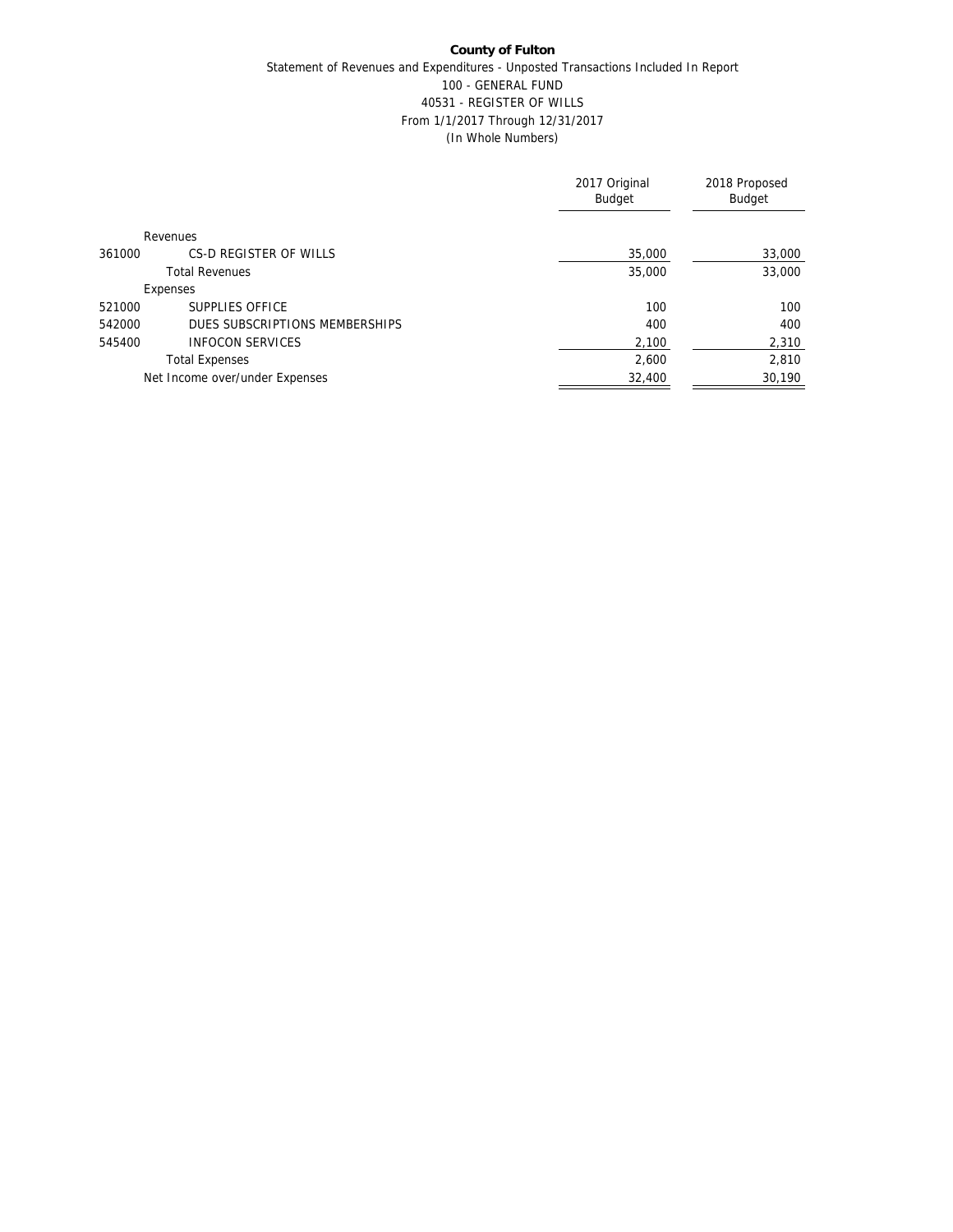|        |                                          | 2017 Original<br>Budget | 2018 Proposed<br>Budget |
|--------|------------------------------------------|-------------------------|-------------------------|
|        | Revenues                                 |                         |                         |
| 361006 | CS JUD PROTHONOTARY COMMON PLEAS         | 40,000                  | 35,000                  |
| 361008 | <b>COMMISSION WRIT TAX</b>               | 6                       | 5                       |
| 361010 | <b>INTERNET FEES</b>                     | 5,000                   | 5,000                   |
| 361011 | <b>MASTER FEES</b>                       | 2,200                   | 2,000                   |
|        | <b>Total Revenues</b>                    | 47,206                  | 42,005                  |
|        | Expenses                                 |                         |                         |
| 510500 | SALARY ELECTED OFFICIALS                 | 51,146                  | 52,680                  |
| 511000 | SALARY DEPARTMENT HEAD                   | 7,555                   | 7,782                   |
| 511200 | <b>SALARY STAFF</b>                      | 85,704                  | 84,372                  |
| 519200 | <b>FICA</b>                              | 10,905                  | 11,200                  |
| 519400 | UNEMPLOYMENT COMP                        | 1,000                   | 1,000                   |
| 521000 | SUPPLIES OFFICE                          | 3,000                   | 3,000                   |
| 521500 | <b>POSTAGE</b>                           | 3,000                   | 3,000                   |
| 531000 | PROF SER SOLICITOR                       | 600                     | $\Omega$                |
| 531400 | PROF SER SPEC. LEGAL SERVICES            | $\Omega$                | 600                     |
| 531830 | <b>MASTER FEES</b>                       | 2,200                   | 2,000                   |
| 532100 | <b>TELEPHONE</b>                         | 600                     | 600                     |
| 533100 | <b>TRAVEL EXPENSE</b>                    | 200                     | 200                     |
| 537600 | REPAIR & MAINTENANCE EQUIPMENT           | 500                     | 500                     |
| 538400 | RENTALS/LEASE OF MACHINERY AND EQUIPMENT | 2,900                   | 2,900                   |
| 542000 | DUES SUBSCRIPTIONS MEMBERSHIPS           | 400                     | 400                     |
| 545400 | <b>INFOCON SERVICES</b>                  | 11,800                  | 11,000                  |
|        | <b>Total Expenses</b>                    | 181,510                 | 181,234                 |
|        | Net Income over/under Expenses           | (134, 304)              | (139, 229)              |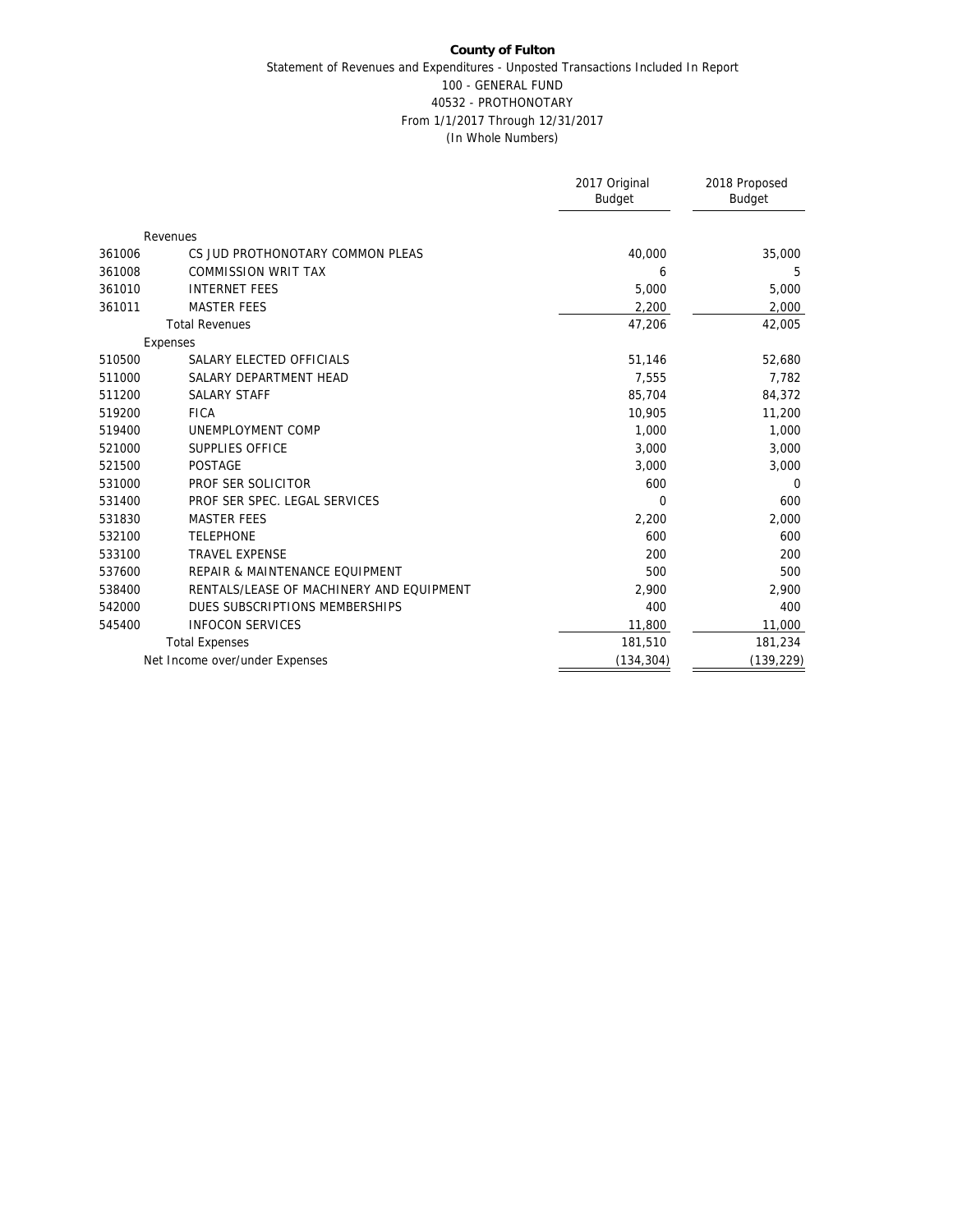|        |                                                    | 2017 Original<br><b>Budget</b> | 2018 Proposed<br><b>Budget</b> |
|--------|----------------------------------------------------|--------------------------------|--------------------------------|
|        | Revenues                                           |                                |                                |
| 354900 | SOG- VARIOUS GRANTS                                | 1,100                          | 1,100                          |
| 361004 | CS-AUTOPSY, TOXOLOGY, FIELD REPORT, CREMATION CERT | 500                            | 500                            |
|        | <b>Total Revenues</b>                              | 1,600                          | 1,600                          |
|        | Expenses                                           |                                |                                |
| 510500 | SALARY ELECTED OFFICIALS                           | 17,665                         | 18,195                         |
| 519200 | <b>FICA</b>                                        | 1,351                          | 1,392                          |
| 521000 | SUPPLIES OFFICE                                    | 600                            | 600                            |
| 521300 | SUPPLIES MINOR EQUIPMENT                           | 600                            | 3,000                          |
| 521500 | <b>POSTAGE</b>                                     | 75                             | 100                            |
| 523800 | SUPPLIES CLOTHING & UNIFORMS                       | 1,500                          | 0                              |
| 524100 | SUPPLIES GENERAL                                   | 300                            | 600                            |
| 531000 | PROF SER SOLICITOR                                 | 300                            | 300                            |
| 531150 | ADMINSTRATIVE SERVICES                             | 200                            | $\Omega$                       |
| 531500 | PROF SER MEDICAL                                   | 1,200                          | 2,000                          |
| 531550 | PROF SER REMOVAL OF BODIES                         | 7,000                          | 7,000                          |
| 531660 | PROF SER AUTOPSIES                                 | 18,000                         | 12,000                         |
| 532100 | <b>TELEPHONE</b>                                   | 1,200                          | 1,400                          |
| 533100 | <b>TRAVEL EXPENSE</b>                              | 2,500                          | 2,800                          |
| 538600 | RENTALS OF MISC. ITEMS                             | 500                            | $\mathbf 0$                    |
| 542000 | DUES SUBSCRIPTIONS MEMBERSHIPS                     | 600                            | 600                            |
| 546000 | CONTINUING EDUCATION                               | 3,000                          | 3,000                          |
| 546110 | <b>MEALS</b>                                       | 200                            | 500                            |
|        | <b>Total Expenses</b>                              | 56,791                         | 53,487                         |
|        | Net Income over/under Expenses                     | (55, 191)                      | (51, 887)                      |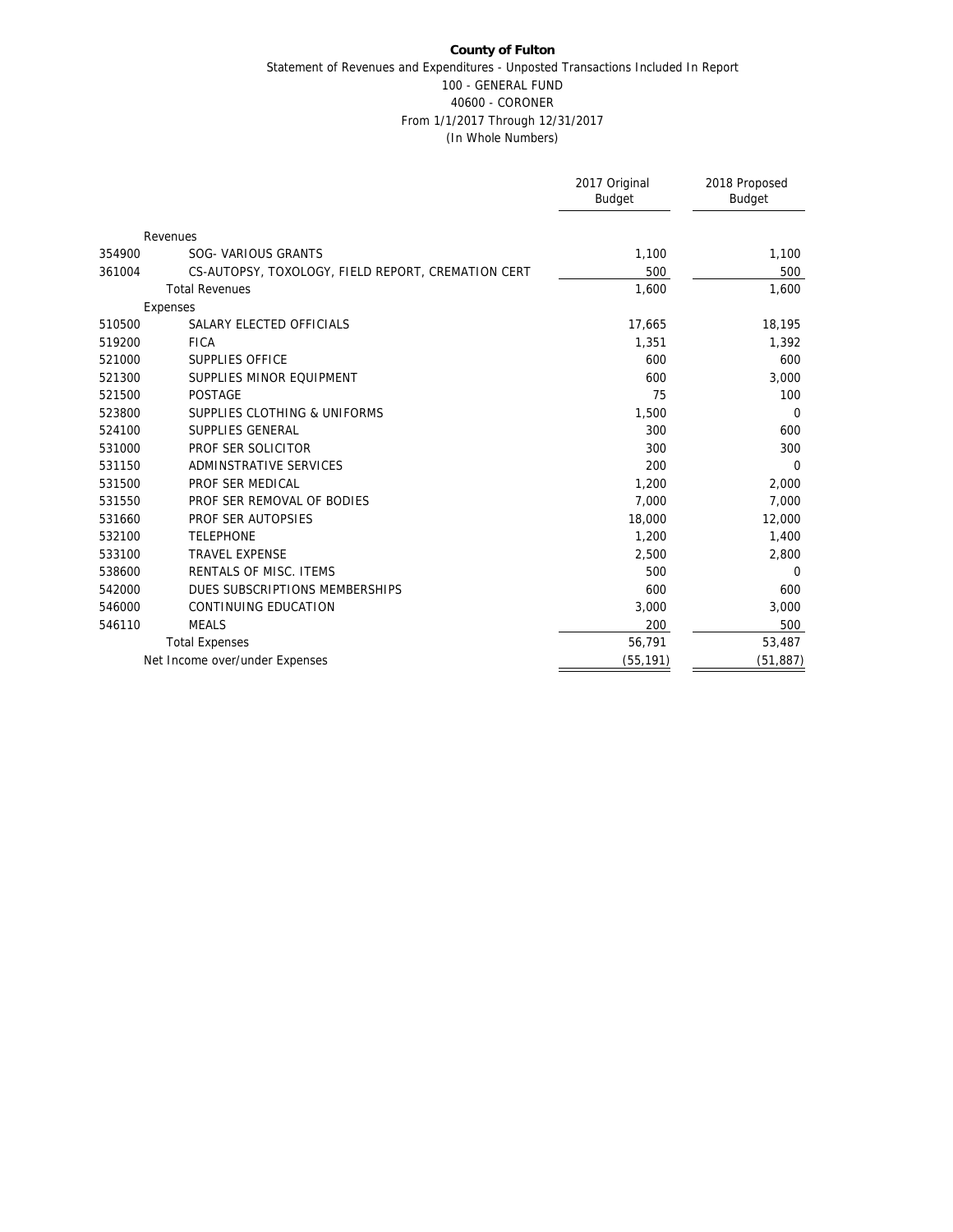|        |                                          | 2017 Original<br><b>Budget</b> | 2018 Proposed<br><b>Budget</b> |
|--------|------------------------------------------|--------------------------------|--------------------------------|
|        | Revenues                                 |                                |                                |
| 361400 | <b>PLAN REVIEW FEES</b>                  | 800                            | 800                            |
| 361500 | CS D PLANNING SALES MAPS                 | 500                            | 500                            |
|        | <b>Total Revenues</b>                    | 1,300                          | 1,300                          |
|        | Expenses                                 |                                |                                |
| 511000 | SALARY DEPARTMENT HEAD                   | 48,750                         | 48,750                         |
| 519200 | <b>FICA</b>                              | 3,729                          | 3,729                          |
| 519400 | UNEMPLOYMENT COMP                        | 200                            | 200                            |
| 521000 | SUPPLIES OFFICE                          | 850                            | 850                            |
| 521300 | SUPPLIES MINOR EQUIPMENT                 | 0                              | 410                            |
| 521500 | <b>POSTAGE</b>                           | 165                            | 165                            |
| 531200 | PROF SER MANAG CONSULTING                | 2,000                          | 9,500                          |
| 532100 | <b>TELEPHONE</b>                         | 50                             | 50                             |
| 533100 | <b>TRAVEL EXPENSE</b>                    | 2,900                          | 2,900                          |
| 534000 | <b>ADVERTISING</b>                       | 500                            | 500                            |
| 534200 | PRINTING                                 | 100                            | 100                            |
| 538400 | RENTALS/LEASE OF MACHINERY AND EQUIPMENT | 1,368                          | 1,368                          |
| 542000 | DUES SUBSCRIPTIONS MEMBERSHIPS           | 900                            | 900                            |
| 545200 | COMPUTER/SOFTWARE SUPPORT                | 6,900                          | 6,900                          |
| 546000 | CONTINUING EDUCATION                     | 1,800                          | 1,800                          |
| 546110 | <b>MEALS</b>                             | 300                            | 300                            |
|        | <b>Total Expenses</b>                    | 70,512                         | 78,422                         |
|        | Net Income over/under Expenses           | (69, 212)                      | (77, 122)                      |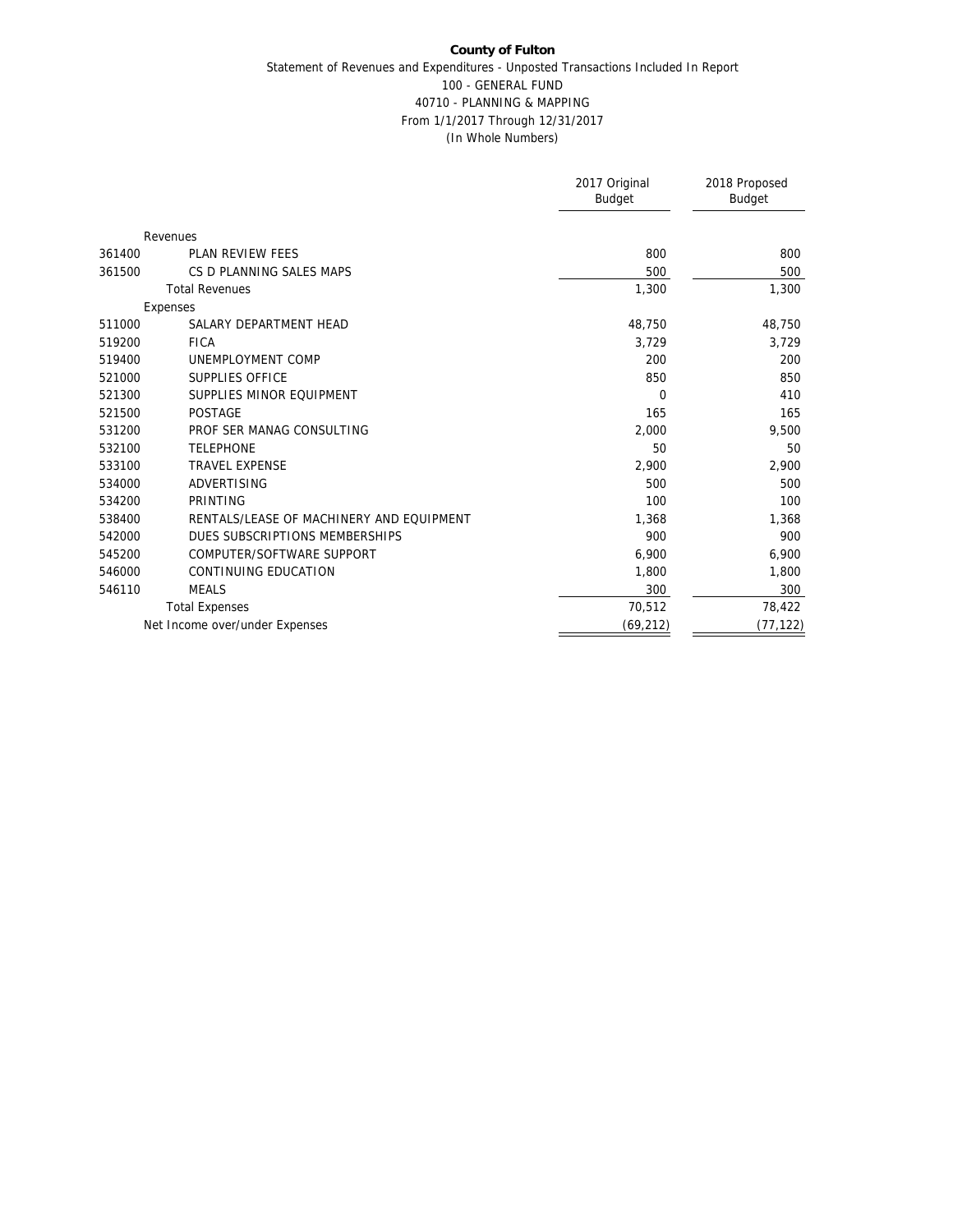|        |                                | 2017 Original<br><b>Budget</b> | 2018 Proposed<br>Budget |
|--------|--------------------------------|--------------------------------|-------------------------|
|        | Expenses                       |                                |                         |
| 511200 | <b>SALARY STAFF</b>            | 39,750                         | 39,750                  |
| 519200 | <b>FICA</b>                    | 2,984                          | 2,984                   |
| 519400 | UNEMPLOYMENT COMP              | 200                            | 200                     |
| 521000 | SUPPLIES OFFICE                | 250                            | 200                     |
| 521500 | <b>POSTAGE</b>                 | 300                            | 100                     |
| 533100 | <b>TRAVEL EXPENSE</b>          | 250                            | $\overline{0}$          |
| 534000 | ADVERTISING                    | 250                            | $\overline{0}$          |
| 546000 | CONTINUING EDUCATION           | 250                            | 200                     |
| 546110 | <b>MEALS</b>                   | 0                              | 100                     |
|        | <b>Total Expenses</b>          | 44,234                         | 43,534                  |
|        | Net Income over/under Expenses | (44, 234)                      | (43, 534)               |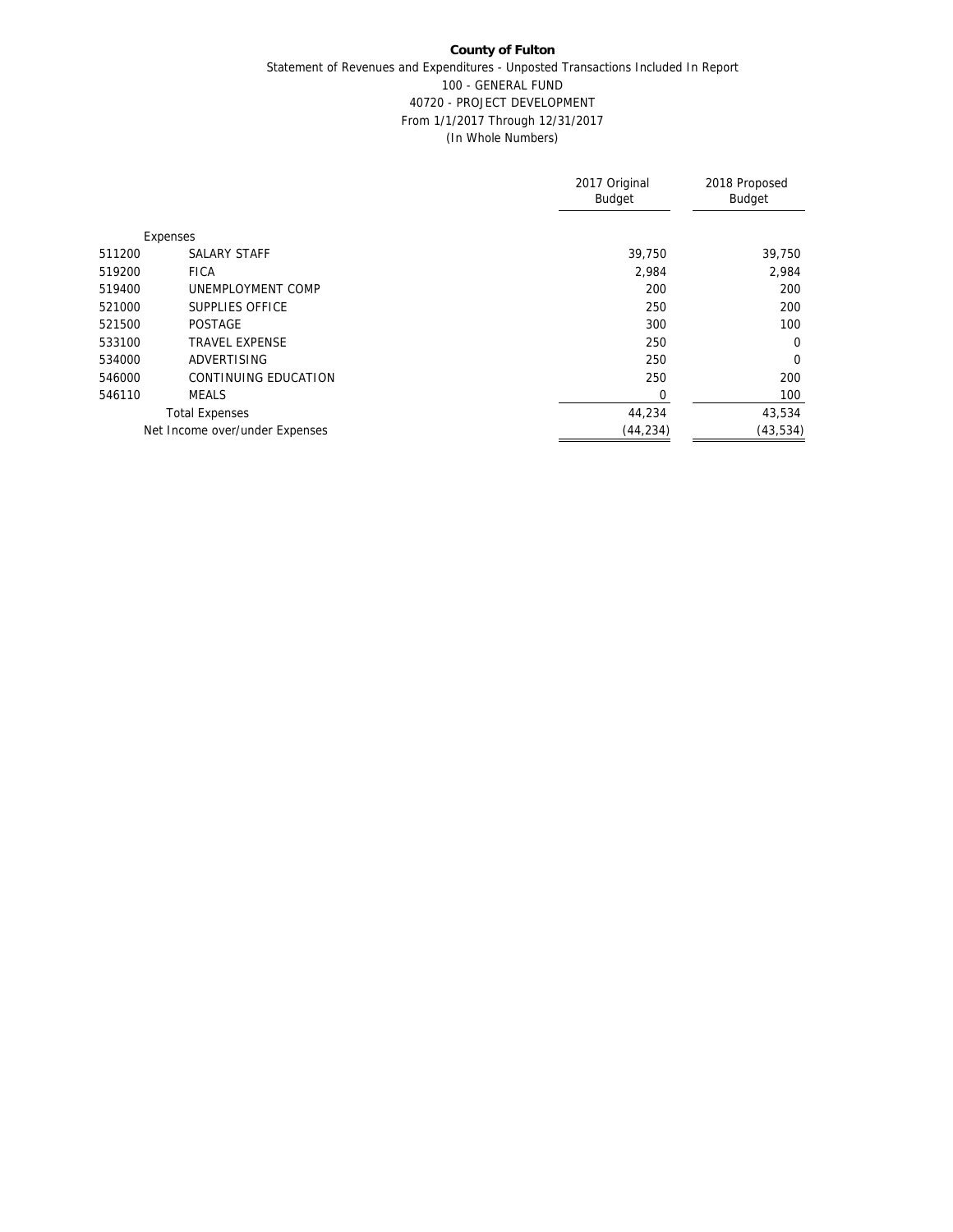|                                          | 2017 Original<br><b>Budget</b> | 2018 Proposed<br><b>Budget</b> |
|------------------------------------------|--------------------------------|--------------------------------|
| Expenses                                 |                                |                                |
| SALARY DEPARTMENT HEAD<br>511000         | 4.844                          | 4,844                          |
| 519200<br><b>FICA</b>                    | 371                            | 371                            |
| UNEMPLOYMENT COMP<br>519400              | 100                            | 100                            |
| SUPPLIES OFFICE<br>521000                | $\Omega$                       | 50                             |
| 521500<br><b>POSTAGE</b>                 | 0                              | 50                             |
| SUPPLIES GENERAL<br>524100               | 2,500                          | 2,000                          |
| DUES SUBSCRIPTIONS MEMBERSHIPS<br>542000 | 200                            | 200                            |
| 551000<br><b>BURIAL ALLOWANCE</b>        | 1,600                          | 1,250                          |
| <b>Total Expenses</b>                    | 9.614                          | 8.864                          |
| Net Income over/under Expenses           | (9,614)                        | (8,864)                        |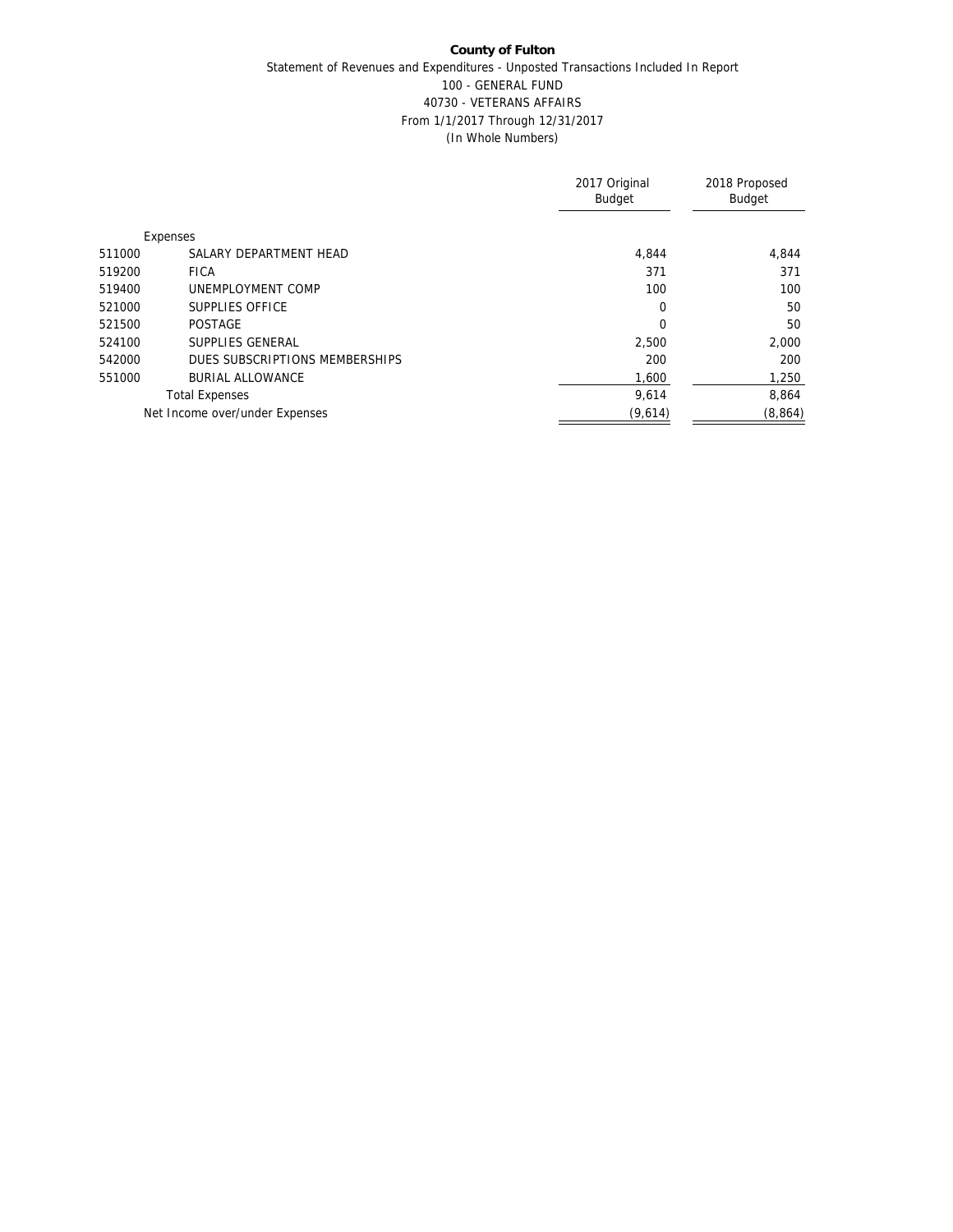|        |                                                   | 2017 Original<br><b>Budget</b> | 2018 Proposed<br><b>Budget</b> |
|--------|---------------------------------------------------|--------------------------------|--------------------------------|
|        |                                                   |                                |                                |
|        | Revenues                                          |                                |                                |
| 361020 | OTHER MISC REIMBURSEMENTS                         | 4,000                          | 4,000                          |
|        | <b>Total Revenues</b>                             | 4,000                          | 4,000                          |
|        | Expenses                                          |                                |                                |
| 511000 | SALARY DEPARTMENT HEAD                            | 40,186                         | 40,186                         |
| 511200 | SALARY STAFF                                      | 38,528                         | 38,900                         |
| 519200 | <b>FICA</b>                                       | 5,837                          | 6,060                          |
| 519400 | UNEMPLOYMENT COMP                                 | 550                            | 600                            |
| 521000 | SUPPLIES OFFICE                                   | 25                             | $\mathbf 0$                    |
| 521300 | SUPPLIES MINOR EQUIPMENT                          | $\mathbf 0$                    | 1,500                          |
| 521800 | SUPPLIES MAINTENANCE                              | 8,500                          | 8,500                          |
| 523100 | SUPPLIES CO VEHICLE FUEL                          | 1,200                          | 1,200                          |
| 523800 | SUPPLIES CLOTHING & UNIFORMS                      | 450                            | 450                            |
| 536110 | ELECTRICITY - ANNEX 1-DJ 39-4-02                  | 2,800                          | 2,800                          |
| 536125 | ELECTRICITY - WALNUT STREET GARAGE                | 1,200                          | 1,200                          |
| 536130 | ELECTRICITY - NEIGHBORHOOD SVC BLDG               | 13,000                         | 13,000                         |
| 536135 | ELECTRICITY - ASSESSMENT/PLANNING/EMA             | 11,000                         | 11,000                         |
| 536140 | ELECTRICITY - BANDSHELL                           | 1,000                          | 1,000                          |
| 536155 | ELECTRICITY - 122 WEST MARKET ST                  | 1,950                          | 1,950                          |
| 536165 | ELECTRICITY - 610 E NORTH ST (PS EXT)             | 2,000                          | 2,000                          |
| 536175 | ELECTRICITY - 318 N FIRST ST (MILROTH BLDG)       | $\mathbf{0}$                   | 7,000                          |
| 536180 | ELECTRICITY - COURT HOUSE                         | 15,000                         | 15,000                         |
| 536185 | ELECTRICITY - SHERIFF/JAIL                        | 1,750                          | 1,750                          |
| 536400 | PUBLIC UTILITY SEWER                              | 3,000                          | 3,650                          |
| 536500 | PUBLIC UTILITY SOLID WASTE                        | 1,320                          | 1,320                          |
| 536600 | PUBLIC UTILITY WATER-COURTHOUSE                   | 2,500                          | 2,500                          |
| 536610 | PUBLIC UTILITY WATER - DJ 39-4-02                 | 300                            | 300                            |
| 536630 | PUBLIC UTILITY WATER - NEIGHBORHOOD SVC BLDG      | 450                            | 450                            |
| 536655 | PUBLIC UTILITY WATER - 122 W MARKET ST            | 225                            | 225                            |
| 536665 | PUBLIC UTILITY WATER - 610 E NORTH ST (PS EXT)    | 175                            | 175                            |
| 536685 | PUBLIC UTILITY WATER - 207 N SECOND ST (SHERIFF)  | 425                            | 425                            |
| 536690 | PUBLIC UTILITY WATER - 318 N FIRST ST (PROBATION) | $\mathbf{0}$                   | 700                            |
| 536700 | PUBLIC UTILITY FUEL OIL                           | 6,500                          | 3,500                          |
| 537400 | REPAIR & MAINTENANCE VEHICLES                     | 1,500                          | 1,500                          |
| 538605 | WATER COOLER EQUIPMENT & SUPPLIES                 | 380                            | 380                            |
| 545000 | CONTRACTED SERVICES                               | 7,600                          | 4,500                          |
| 545300 | REPAIRS & MAINTENANCE BUILDINGS                   | 29,500                         | 29,500                         |
| 545500 | CONTRACTED SERVICES SNOW REMOVAL                  | 1,000                          | 2,000                          |
| 574000 | CAPITAL PURCHASE EQUIPMENT                        | 20,000                         | 0                              |
|        | <b>Total Expenses</b>                             | 219,851                        | 205,221                        |
|        | Net Income over/under Expenses                    | (215, 851)                     | (201, 221)                     |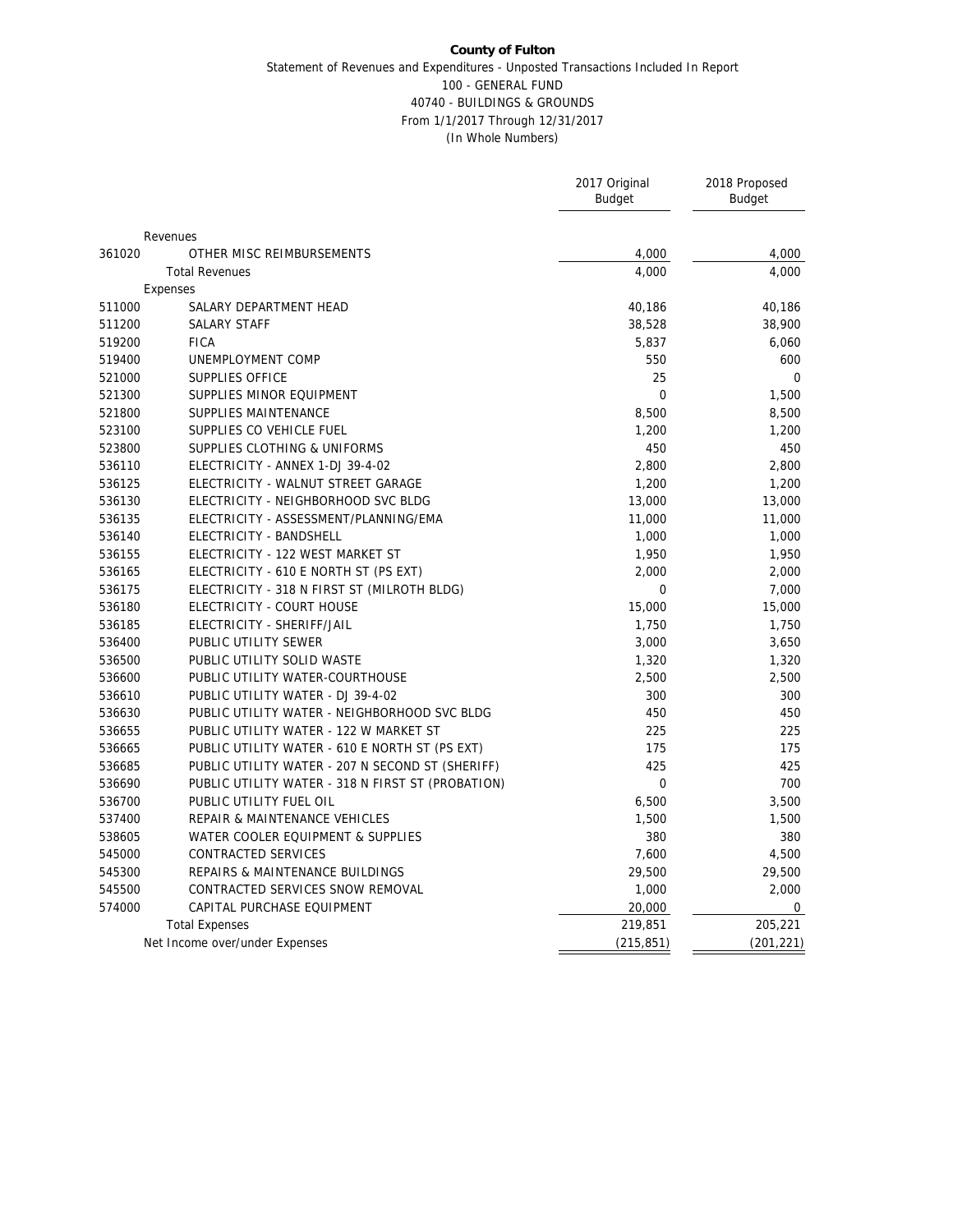|                                        | 2017 Original<br><b>Budget</b> | 2018 Proposed<br>Budget |
|----------------------------------------|--------------------------------|-------------------------|
| Revenues                               |                                |                         |
| SAFETY GRANT - PCORP & PCOMP<br>365010 | 30,000                         | $\Omega$                |
| <b>Total Revenues</b>                  | 30,000                         | $\mathbf 0$             |
| Expenses                               |                                |                         |
| SAFETY GRANT- PCORP & PCOMP<br>541510  | 30,000                         | 0                       |
| <b>Total Expenses</b>                  | 30,000                         | $\mathbf 0$             |
| Net Income over/under Expenses         |                                | $\Omega$                |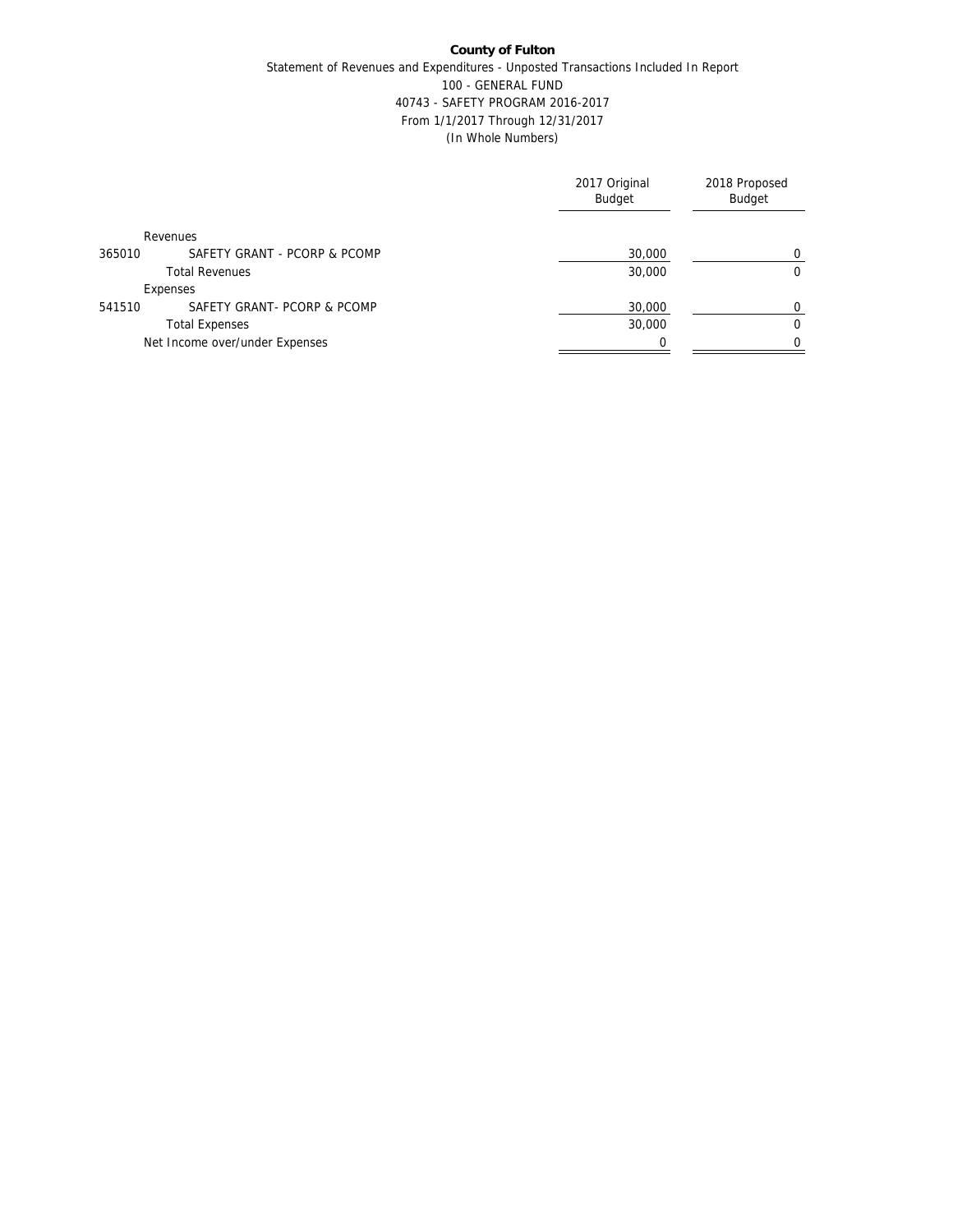|                                        | 2017 Original<br><b>Budget</b> | 2018 Proposed<br>Budget |
|----------------------------------------|--------------------------------|-------------------------|
| Revenues                               |                                |                         |
| SAFETY GRANT - PCORP & PCOMP<br>365010 |                                | 35,000                  |
| <b>Total Revenues</b>                  | $\Omega$                       | 35,000                  |
| Expenses                               |                                |                         |
| SAFETY GRANT- PCORP & PCOMP<br>541510  | $\Omega$                       | 35,000                  |
| <b>Total Expenses</b>                  | $\Omega$                       | 35,000                  |
| Net Income over/under Expenses         |                                | $\Omega$                |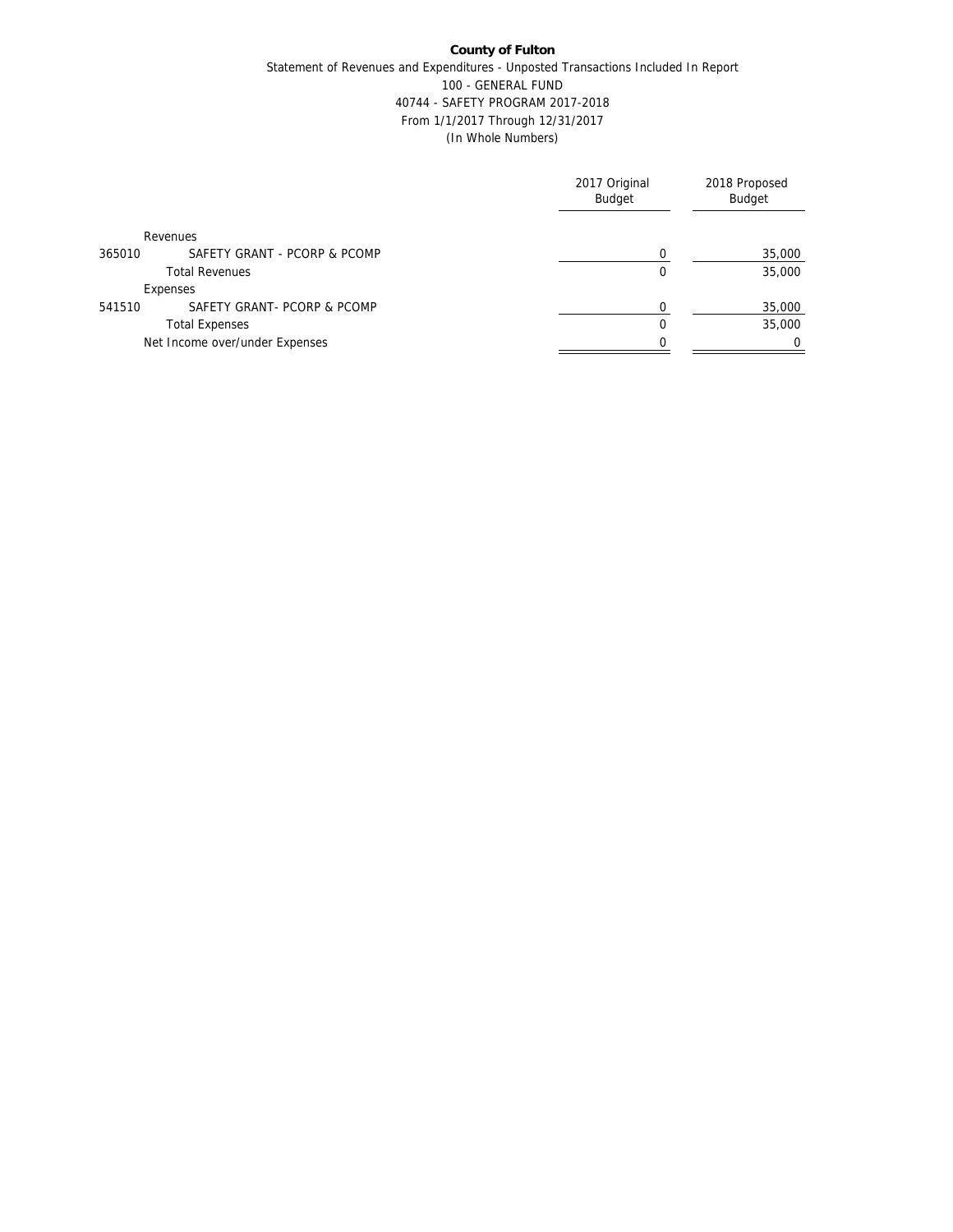|        |                                             | 2017 Original<br><b>Budget</b> | 2018 Proposed<br><b>Budget</b> |
|--------|---------------------------------------------|--------------------------------|--------------------------------|
|        | Expenses                                    |                                |                                |
| 536400 | PUBLIC UTILITY SEWER                        | 480                            | 1,440                          |
| 536620 | PUBLIC UTILITIY WATER - MCCBG SENIOR CENTER | 600                            | 1,200                          |
| 545300 | REPAIRS & MAINTENANCE BUILDINGS             | 3.000                          | 3,000                          |
| 545500 | CONTRACTED SERVICES SNOW REMOVAL            | 600                            | $\Omega$                       |
| 552350 | SENIOR CENTER ALLOTMENT                     | 9,000                          | 9,000                          |
|        | <b>Total Expenses</b>                       | 13,680                         | 14,640                         |
|        | Net Income over/under Expenses              | (13,680)                       | (14, 640)                      |
|        |                                             |                                |                                |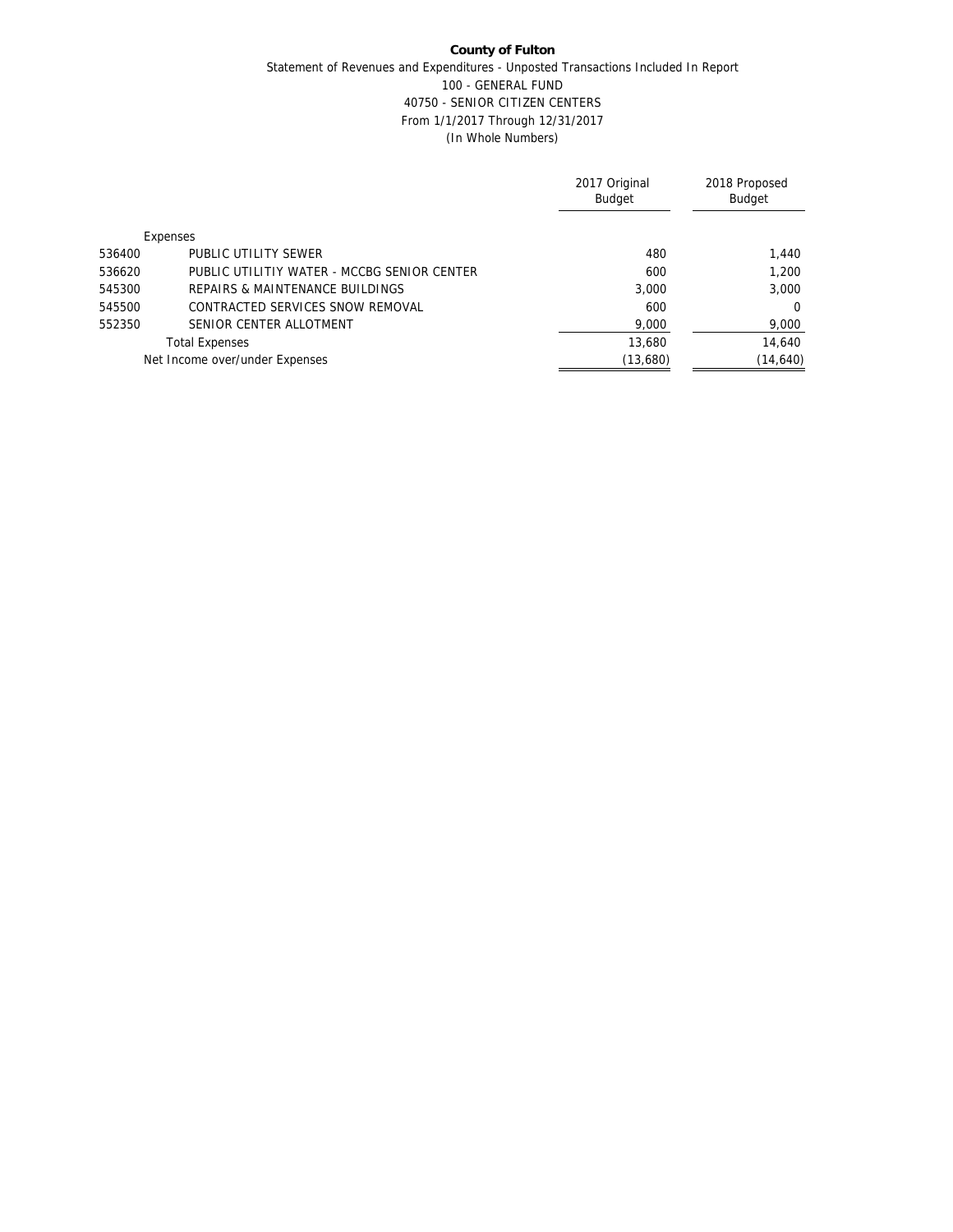|        |                                      | 2017 Original<br><b>Budget</b> | 2018 Proposed<br>Budget |
|--------|--------------------------------------|--------------------------------|-------------------------|
|        | Expenses                             |                                |                         |
| 511000 | SALARY DEPARTMENT HEAD               | 53,953                         | 53,704                  |
| 511200 | <b>SALARY STAFF</b>                  | 9,142                          | 11,758                  |
| 519200 | <b>FICA</b>                          | 4,774                          | 5,010                   |
| 519400 | UNEMPLOYMENT COMP                    | 380                            | 400                     |
| 521000 | SUPPLIES OFFICE                      | 450                            | 450                     |
| 521300 | SUPPLIES MINOR EQUIPMENT             | 250                            | $\Omega$                |
| 521500 | <b>POSTAGE</b>                       | 250                            | 250                     |
| 531400 | PROF SER SPEC. LEGAL SERVICES        | 300                            | 300                     |
| 531450 | PROF SER SLS COURT APPOINTED COUNCIL | 15,000                         | 10,000                  |
| 531500 | PROF SER MEDICAL                     | 100                            | 100                     |
| 532100 | <b>TELEPHONE</b>                     | 180                            | 180                     |
| 533100 | <b>TRAVEL EXPENSE</b>                | 300                            | 900                     |
| 542000 | DUES SUBSCRIPTIONS MEMBERSHIPS       | 1,825                          | 1,850                   |
|        | <b>Total Expenses</b>                | 86,904                         | 84,902                  |
|        | Net Income over/under Expenses       | (86,904)                       | (84,902)                |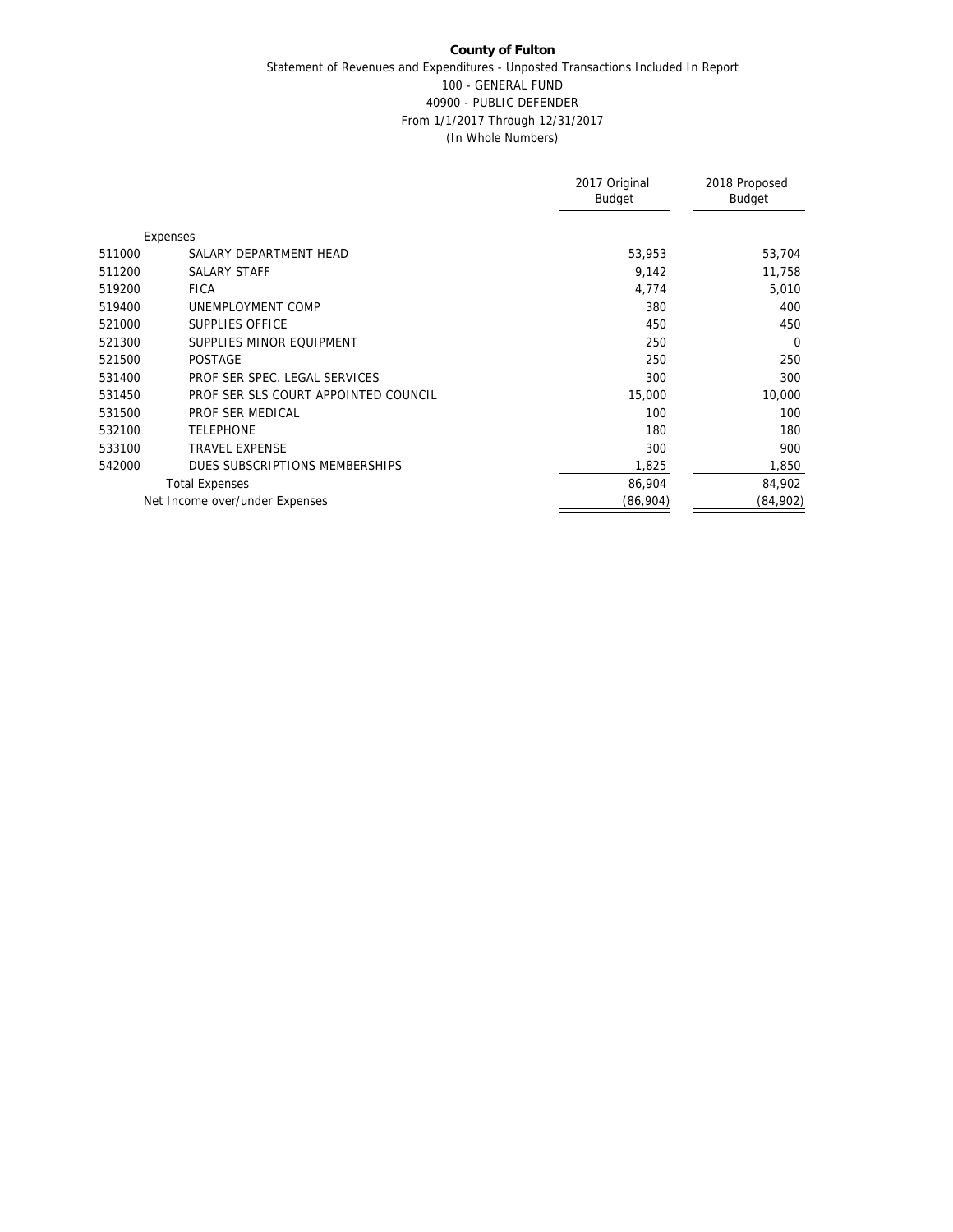|        |                                                    | 2017 Original<br><b>Budget</b> | 2018 Proposed<br><b>Budget</b> |
|--------|----------------------------------------------------|--------------------------------|--------------------------------|
|        | Revenues                                           |                                |                                |
| 354213 | SOG PS COURTS APPORTIONMENT-ANNUAL ADMIN & OTHER O | 30,909                         | 20,742                         |
|        | <b>Total Revenues</b>                              | 30.909                         | 20,742                         |
|        | Expenses                                           |                                |                                |
| 511200 | <b>SALARY STAFF</b>                                | 12,085                         | 12,085                         |
| 511400 | SALARY PROFESSIONAL STAFF                          | 143,836                        | 130,000                        |
| 519200 | <b>FICA</b>                                        | 924                            | 924                            |
| 519400 | UNEMPLOYMENT COMP                                  | 230                            | 245                            |
| 521000 | <b>SUPPLIES OFFICE</b>                             | 250                            | $\Omega$                       |
| 521500 | <b>POSTAGE</b>                                     | 250                            | 250                            |
| 524100 | SUPPLIES GENERAL                                   | 250                            | 250                            |
| 531400 | PROF SER SPEC. LEGAL SERVICES                      | 6,200                          | 6,200                          |
| 531450 | PROF SER SLS COURT APPOINTED COUNCIL               | 25,000                         | 25,000                         |
| 531451 | COURT APPOINTED-PARENT COUNSEL DEPENDENCY          | 3.000                          | 4,000                          |
| 531452 | DOUBLE HOMICIDE - 2015 CASE                        | 40,000                         | 50,000                         |
| 531460 | PROF SER JURY FEES                                 | 7,000                          | 7,000                          |
| 531470 | PROF SER WITNESS FEES                              | 9,500                          | 20,000                         |
| 531500 | PROF SER MEDICAL                                   | 800                            | 500                            |
| 532100 | <b>TELEPHONE</b>                                   | 1,700                          | 1,700                          |
| 533100 | <b>TRAVEL EXPENSE</b>                              | 2,500                          | 2,500                          |
| 534000 | <b>ADVERTISING</b>                                 | 150                            | 150                            |
| 545400 | <b>INFOCON SERVICES</b>                            | 375                            | $\Omega$                       |
| 546110 | <b>MEALS</b>                                       | 150                            | 150                            |
|        | <b>Total Expenses</b>                              | 254,200                        | 260,954                        |
|        | Net Income over/under Expenses                     | (223, 291)                     | (240, 212)                     |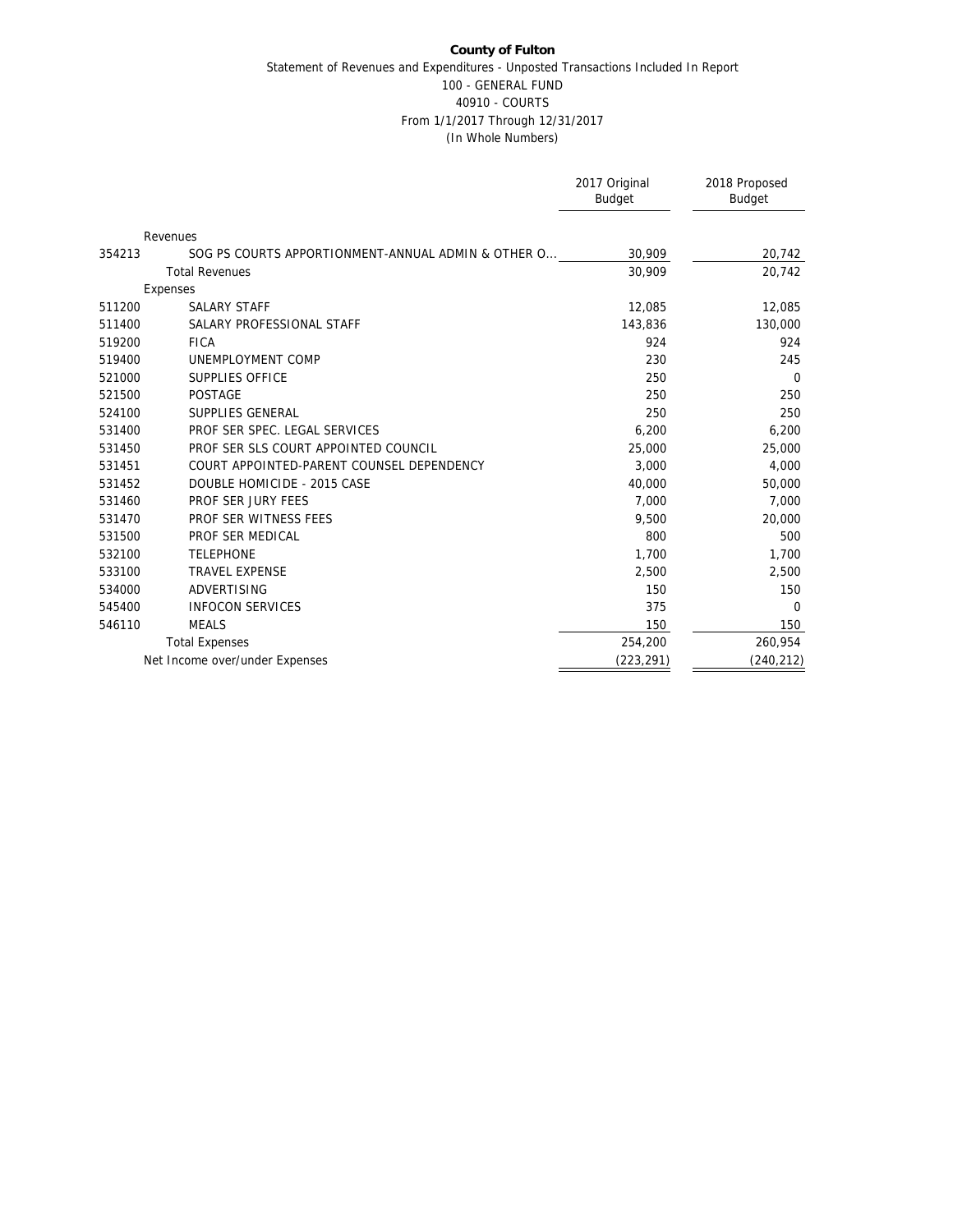## **County of Fulton** Statement of Revenues and Expenditures - Unposted Transactions Included In Report 100 - GENERAL FUND 40921 - DISTRICT COURT 39-4-01 HUSTONTOWN From 1/1/2017 Through 12/31/2017 (In Whole Numbers)

|        |                                   | 2017 Original<br><b>Budget</b> | 2018 Proposed<br>Budget |
|--------|-----------------------------------|--------------------------------|-------------------------|
|        | Revenues                          |                                |                         |
| 331100 | <b>F &amp; F DISTRICT JUSTICE</b> | 60,000                         | 60,000                  |
|        | <b>Total Revenues</b>             | 60,000                         | 60,000                  |
|        | Expenses                          |                                |                         |
| 511200 | <b>SALARY STAFF</b>               | 61,341                         | 61,341                  |
| 519200 | <b>FICA</b>                       | 4,631                          | 4,631                   |
| 519400 | UNEMPLOYMENT COMP                 | 600                            | 600                     |
| 521000 | SUPPLIES OFFICE                   | 4,000                          | 4,000                   |
| 521500 | <b>POSTAGE</b>                    | 3,300                          | 3,300                   |
| 531480 | PROF SER CONSTABLE FEES           | 900                            | 900                     |
| 531490 | PROF SER CONSTABLE MILEAGE        | 675                            | 675                     |
| 532100 | <b>TELEPHONE</b>                  | 2,500                          | 3,000                   |
| 533100 | <b>TRAVEL EXPENSE</b>             | 2,000                          | 2,000                   |
| 538300 | RENTALS OF BUILDINGS              | 12,600                         | 13,800                  |
| 538605 | WATER COOLER EQUIPMENT & SUPPLIES | 240                            | 240                     |
| 545305 | CLEANING OF BUILDINGS             | 960                            | 960                     |
|        | <b>Total Expenses</b>             | 93,748                         | 95,448                  |
|        | Net Income over/under Expenses    | (33,748)                       | (35,448)                |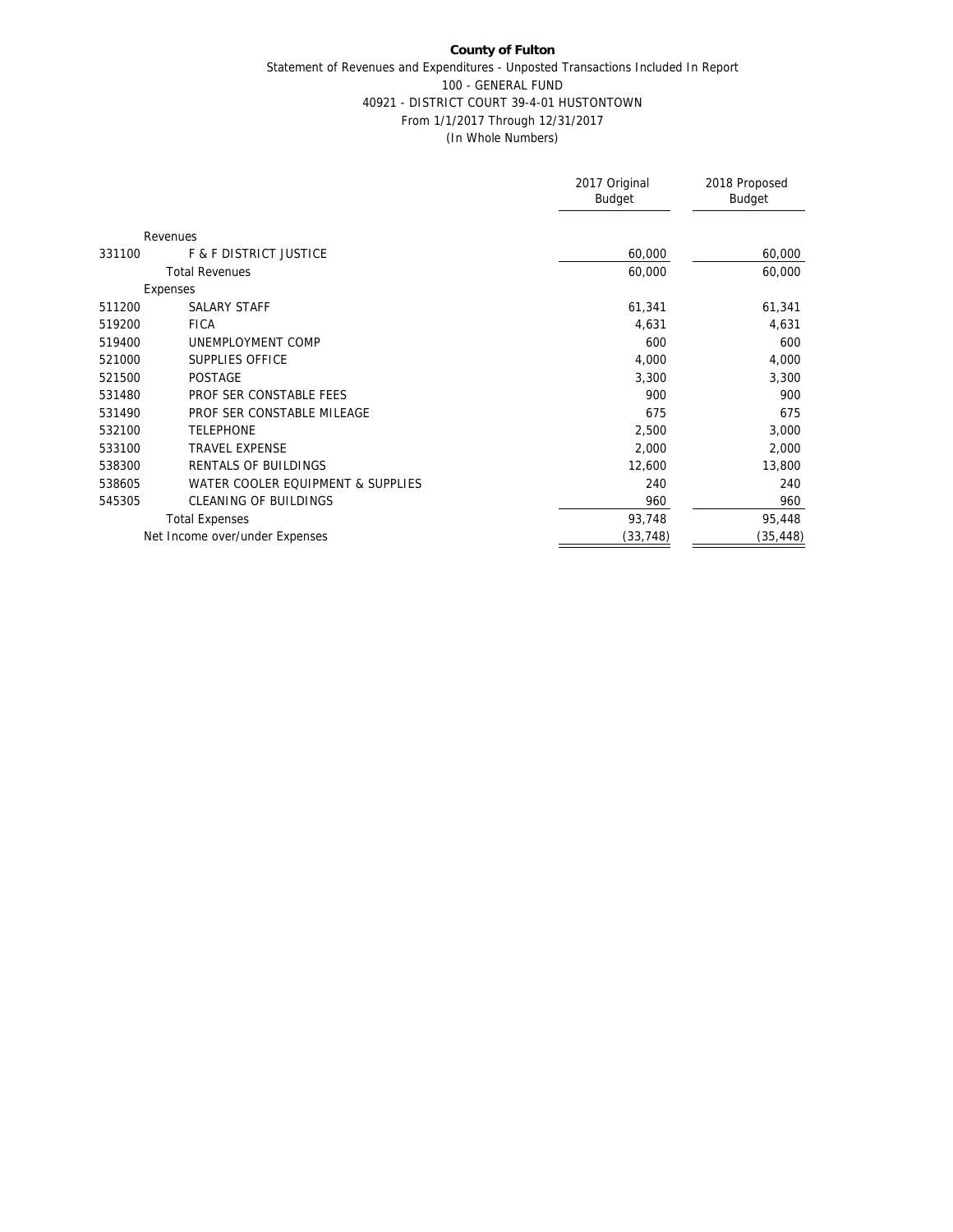#### **County of Fulton** Statement of Revenues and Expenditures - Unposted Transactions Included In Report 100 - GENERAL FUND 40922 - DISTRICT COURT 39-4-02 MCCONNELLSBURG From 1/1/2017 Through 12/31/2017 (In Whole Numbers)

|        |                                          | 2017 Original<br><b>Budget</b> | 2018 Proposed<br>Budget |
|--------|------------------------------------------|--------------------------------|-------------------------|
|        | Revenues                                 |                                |                         |
| 331100 | <b>F &amp; F DISTRICT JUSTICE</b>        | 26,000                         | 26,000                  |
|        | <b>Total Revenues</b>                    | 26,000                         | 26,000                  |
|        | Expenses                                 |                                |                         |
| 511200 | <b>SALARY STAFF</b>                      | 32,592                         | 32,600                  |
| 511500 | SALARY STAFF PT                          | 15,363                         | 15,400                  |
| 519200 | <b>FICA</b>                              | 3,621                          | 3,672                   |
| 519400 | UNEMPLOYMENT COMP                        | 400                            | 400                     |
| 521000 | <b>SUPPLIES OFFICE</b>                   | 3,000                          | 2,300                   |
| 521500 | <b>POSTAGE</b>                           | 2,500                          | 2,000                   |
| 531400 | PROF SER SPEC. LEGAL SERVICES            | 200                            | 200                     |
| 531480 | PROF SER CONSTABLE FEES                  | 2,000                          | 1,300                   |
| 531490 | PROF SER CONSTABLE MILEAGE               | 1,000                          | 800                     |
| 532100 | <b>TELEPHONE</b>                         | 1,860                          | 1,860                   |
| 533100 | <b>TRAVEL EXPENSE</b>                    | 100                            | 100                     |
| 534000 | ADVERTISING                              | 200                            | 200                     |
| 538400 | RENTALS/LEASE OF MACHINERY AND EQUIPMENT | $\mathbf 0$                    | 1,541                   |
| 538605 | WATER COOLER EQUIPMENT & SUPPLIES        | 200                            | 200                     |
| 542000 | DUES SUBSCRIPTIONS MEMBERSHIPS           | 1,600                          | 1,400                   |
| 545010 | CONTRACTED SERVICES R & M EQUIPMENT      | 500                            | $\Omega$                |
| 546000 | CONTINUING EDUCATION                     | 250                            | 250                     |
| 574000 | CAPITAL PURCHASE EQUIPMENT               | 1,541                          | $\mathbf 0$             |
|        | <b>Total Expenses</b>                    | 66,927                         | 64,223                  |
|        | Net Income over/under Expenses           | (40, 927)                      | (38, 223)               |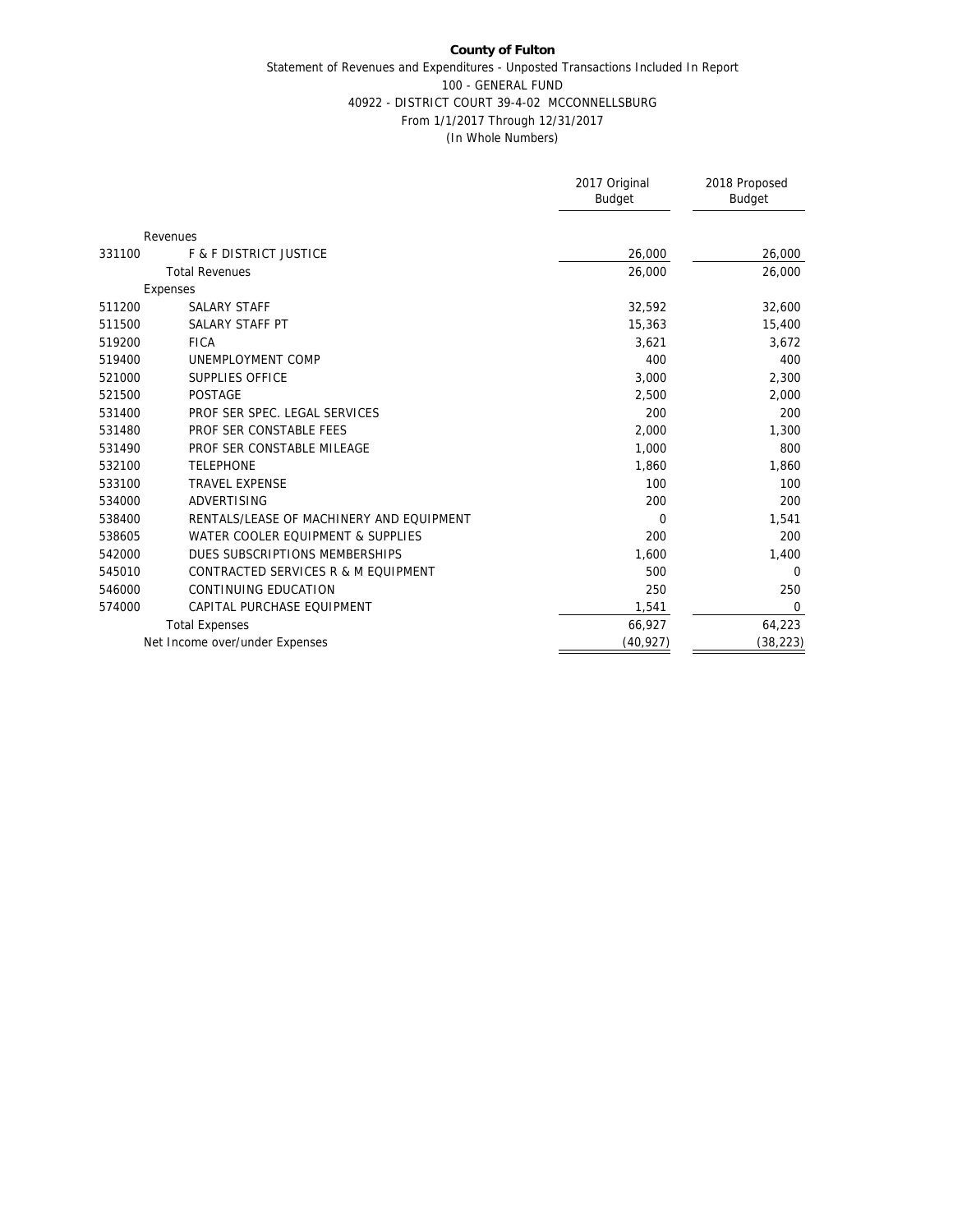## **County of Fulton** Statement of Revenues and Expenditures - Unposted Transactions Included In Report 100 - GENERAL FUND 40923 - DISTRICT COURT 39-4-03 NEEDMORE From 1/1/2017 Through 12/31/2017 (In Whole Numbers)

|        |                                          | 2017 Original<br>Budget | 2018 Proposed<br><b>Budget</b> |
|--------|------------------------------------------|-------------------------|--------------------------------|
|        |                                          |                         |                                |
|        | Revenues                                 |                         |                                |
| 331100 | <b>F &amp; F DISTRICT JUSTICE</b>        | 88,000                  | 70,000                         |
|        | <b>Total Revenues</b>                    | 88,000                  | 70,000                         |
|        | Expenses                                 |                         |                                |
| 511200 | <b>SALARY STAFF</b>                      | 53,876                  | 53,900                         |
| 519200 | <b>FICA</b>                              | 4,068                   | 4,125                          |
| 519400 | UNEMPLOYMENT COMP                        | 400                     | 400                            |
| 521000 | SUPPLIES OFFICE                          | 3,300                   | 1,500                          |
| 521500 | <b>POSTAGE</b>                           | 3,600                   | 2,600                          |
| 531480 | PROF SER CONSTABLE FEES                  | 800                     | 600                            |
| 531490 | PROF SER CONSTABLE MILEAGE               | 800                     | 800                            |
| 532100 | <b>TELEPHONE</b>                         | 3,152                   | 3,152                          |
| 533100 | <b>TRAVEL EXPENSE</b>                    | 3,000                   | 3,000                          |
| 536115 | ELECTRICITY - DJ 39-4-03 NEEDMORE        | 2,100                   | 2,100                          |
| 538300 | RENTALS OF BUILDINGS                     | 18,000                  | 18,000                         |
| 538400 | RENTALS/LEASE OF MACHINERY AND EQUIPMENT | 1,626                   | 1,626                          |
| 538605 | WATER COOLER EQUIPMENT & SUPPLIES        | 90                      | 150                            |
| 542000 | DUES SUBSCRIPTIONS MEMBERSHIPS           | 200                     | 1,200                          |
| 545000 | CONTRACTED SERVICES                      | 500                     | 500                            |
| 545305 | <b>CLEANING OF BUILDINGS</b>             | 1,200                   | 1,200                          |
| 546000 | CONTINUING EDUCATION                     | 700                     | 300                            |
| 546110 | <b>MEALS</b>                             | 50                      | 50                             |
|        | <b>Total Expenses</b>                    | 97,462                  | 95,203                         |
|        | Net Income over/under Expenses           | (9, 462)                | (25, 203)                      |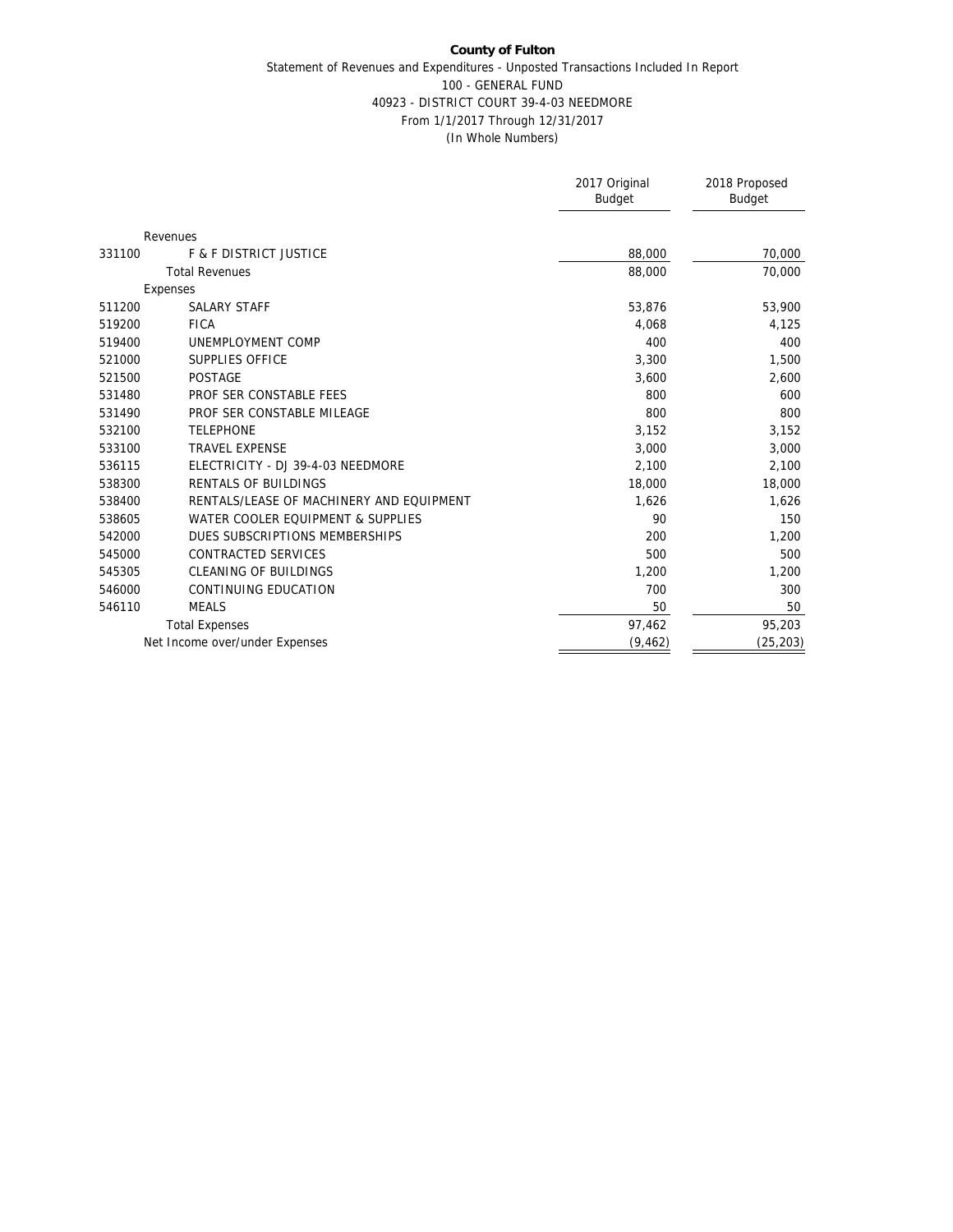|        |                                          | 2017 Original<br>Budget | 2018 Proposed<br>Budget |
|--------|------------------------------------------|-------------------------|-------------------------|
|        | Revenues                                 |                         |                         |
| 361026 | SALARY REIMBURSEMENT                     | 113,000                 | 113,000                 |
|        | <b>Total Revenues</b>                    | 113,000                 | 113,000                 |
|        | Expenses                                 |                         |                         |
| 510500 | SALARY ELECTED OFFICIALS                 | 179,101                 | 179,647                 |
| 511200 | SALARY STAFF                             | 45,930                  | 45,930                  |
| 519200 | <b>FICA</b>                              | 12,980                  | 14,098                  |
| 519400 | UNEMPLOYMENT COMP                        | 400                     | 400                     |
| 521000 | SUPPLIES OFFICE                          | 10,300                  | 600                     |
| 521500 | <b>POSTAGE</b>                           | 510                     | 600                     |
| 532100 | <b>TELEPHONE</b>                         | 2,175                   | 3,450                   |
| 533100 | <b>TRAVEL EXPENSE</b>                    | 300                     | 300                     |
| 538300 | RENTALS OF BUILDINGS                     | 13,200                  | 13,200                  |
| 538400 | RENTALS/LEASE OF MACHINERY AND EOUIPMENT | $\Omega$                | 2,000                   |
| 542000 | DUES SUBSCRIPTIONS MEMBERSHIPS           | 1,050                   | 7,450                   |
| 545000 | CONTRACTED SERVICES                      | 14,495                  | 14,495                  |
| 546000 | CONTINUING EDUCATION                     | 950                     | 950                     |
| 546110 | <b>MEALS</b>                             | 50                      | $\overline{0}$          |
|        | <b>Total Expenses</b>                    | 281,441                 | 283,120                 |
|        | Net Income over/under Expenses           | (168, 441)              | (170, 120)              |
|        |                                          |                         |                         |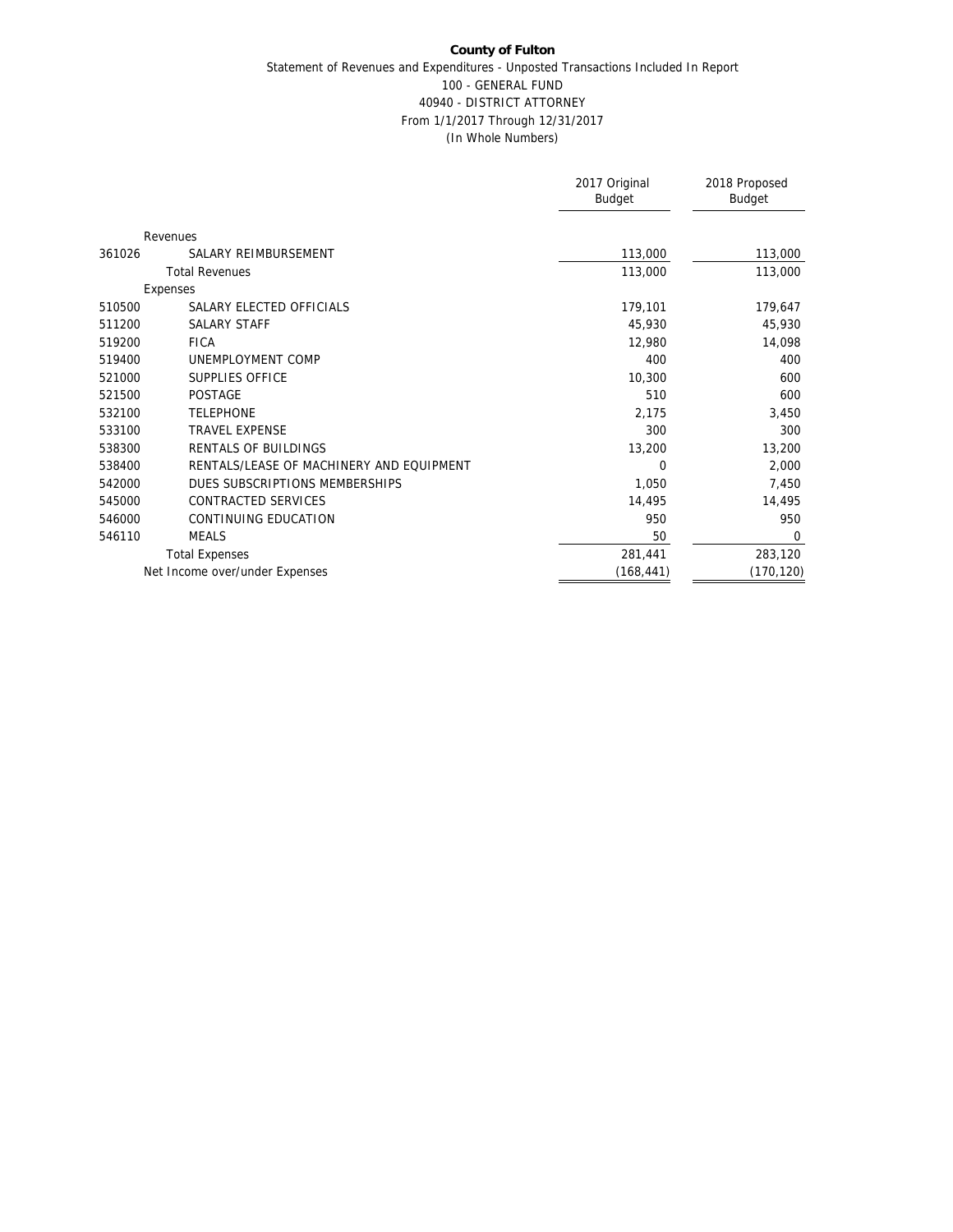|        |                                | 2017 Original<br><b>Budget</b> | 2018 Proposed<br><b>Budget</b> |
|--------|--------------------------------|--------------------------------|--------------------------------|
|        | Revenues                       |                                |                                |
| 361005 | CLERK OF COURTS FILING FEES    | 65,000                         | 55,000                         |
|        | <b>Total Revenues</b>          | 65,000                         | 55,000                         |
|        | Expenses                       |                                |                                |
| 521000 | SUPPLIES OFFICE                | 150                            | 100                            |
| 545400 | <b>INFOCON SERVICES</b>        | 3,000                          | 3,300                          |
|        | <b>Total Expenses</b>          | 3,150                          | 3,400                          |
|        | Net Income over/under Expenses | 61,850                         | 51,600                         |
|        |                                |                                |                                |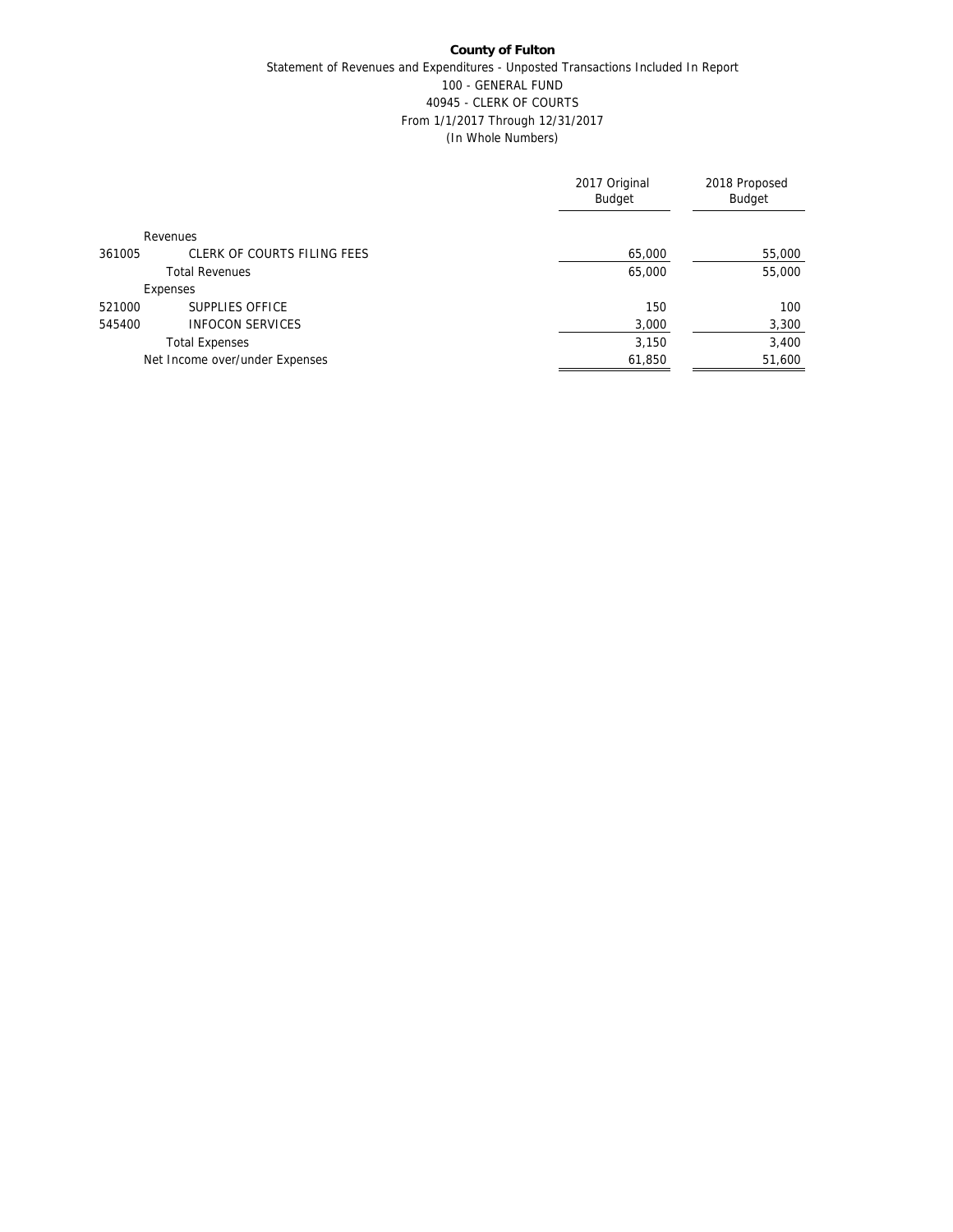#### **County of Fulton** Statement of Revenues and Expenditures - Unposted Transactions Included In Report 100 - GENERAL FUND 40970 - SHERIFF From 1/1/2017 Through 12/31/2017 (In Whole Numbers)

|        |                                          | 2017 Original<br><b>Budget</b> | 2018 Proposed<br>Budget |
|--------|------------------------------------------|--------------------------------|-------------------------|
|        |                                          |                                |                         |
|        | Revenues                                 |                                |                         |
| 320005 | <b>L&amp;P SHERIFF PISTOL PERMITS</b>    | 13,000                         | 13,000                  |
| 351606 | FOG-MISC                                 | 4,824                          | $\overline{0}$          |
| 361003 | CS OTHER REVENUES                        | 20,000                         | 20,000                  |
| 361014 | CS PS SHERIFF SALE                       | 25,000                         | 10,000                  |
| 361015 | CS PS SHERIFF COURT COSTS REIMBURSEMENT  | 0                              | 5,000                   |
|        | <b>Total Revenues</b>                    | 62,824                         | 48,000                  |
|        | Expenses                                 |                                |                         |
| 510500 | SALARY ELECTED OFFICIALS                 | 44,964                         | 46,313                  |
| 511200 | <b>SALARY STAFF</b>                      | 131,947                        | 123,341                 |
| 519200 | <b>FICA</b>                              | 13,357                         | 12,979                  |
| 519400 | UNEMPLOYMENT COMP                        | 1,440                          | 1,255                   |
| 521000 | <b>SUPPLIES OFFICE</b>                   | 3,500                          | 2,100                   |
| 521300 | SUPPLIES MINOR EQUIPMENT                 | 3,500                          | 4,000                   |
| 521500 | <b>POSTAGE</b>                           | 800                            | 800                     |
| 522900 | JAIL MEALS PRISONERS                     | 30                             | 30                      |
| 523100 | SUPPLIES CO VEHICLE FUEL                 | 5,000                          | 5,000                   |
| 523800 | SUPPLIES CLOTHING & UNIFORMS             | 8,000                          | 1,000                   |
| 531400 | PROF SER SPEC. LEGAL SERVICES            | 0                              | 60,000                  |
| 532100 | <b>TELEPHONE</b>                         | 1,200                          | 1,500                   |
| 533100 | <b>TRAVEL EXPENSE</b>                    | 1,000                          | 1,000                   |
| 534000 | ADVERTISING                              | 300                            | 300                     |
| 536185 | ELECTRICITY - SHERIFF/JAIL               | 1,700                          | 1,700                   |
| 537400 | REPAIR & MAINTENANCE VEHICLES            | 4,200                          | 3,000                   |
| 538400 | RENTALS/LEASE OF MACHINERY AND EQUIPMENT | 0                              | 1,400                   |
| 542000 | DUES SUBSCRIPTIONS MEMBERSHIPS           | 1,200                          | 800                     |
| 546000 | CONTINUING EDUCATION                     | 2,000                          | 1,000                   |
| 546110 | <b>MEALS</b>                             | 360                            | 360                     |
|        | <b>Total Expenses</b>                    | 224,498                        | 267,878                 |
|        | Net Income over/under Expenses           | (161, 674)                     | (219, 878)              |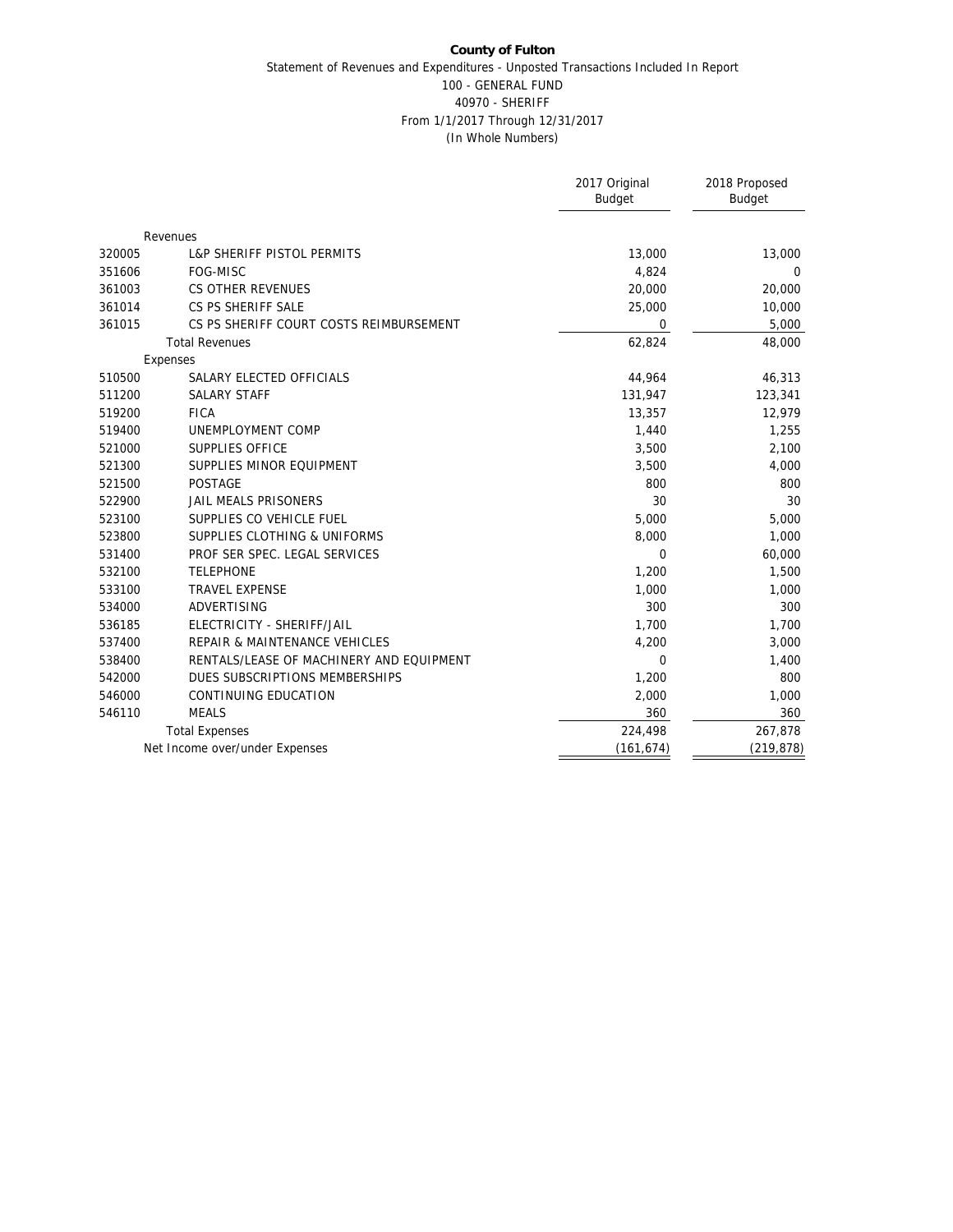## **County of Fulton** Statement of Revenues and Expenditures - Unposted Transactions Included In Report 100 - GENERAL FUND 40980 - JURY COMMISSIONERS From 1/1/2017 Through 12/31/2017 (In Whole Numbers)

|        |                                | 2017 Original<br><b>Budget</b> | 2018 Proposed<br>Budget |
|--------|--------------------------------|--------------------------------|-------------------------|
|        | Expenses                       |                                |                         |
| 511200 | SALARY STAFF                   | 10,090                         | 10,090                  |
| 519200 | <b>FICA</b>                    | 762                            | 762                     |
| 521000 | SUPPLIES OFFICE                | 300                            | 300                     |
| 521500 | <b>POSTAGE</b>                 | 700                            | 600                     |
| 545200 | COMPUTER/SOFTWARE SUPPORT      | 2,000                          | 3,000                   |
|        | <b>Total Expenses</b>          | 13,852                         | 14,752                  |
|        | Net Income over/under Expenses | (13, 852)                      | (14, 752)               |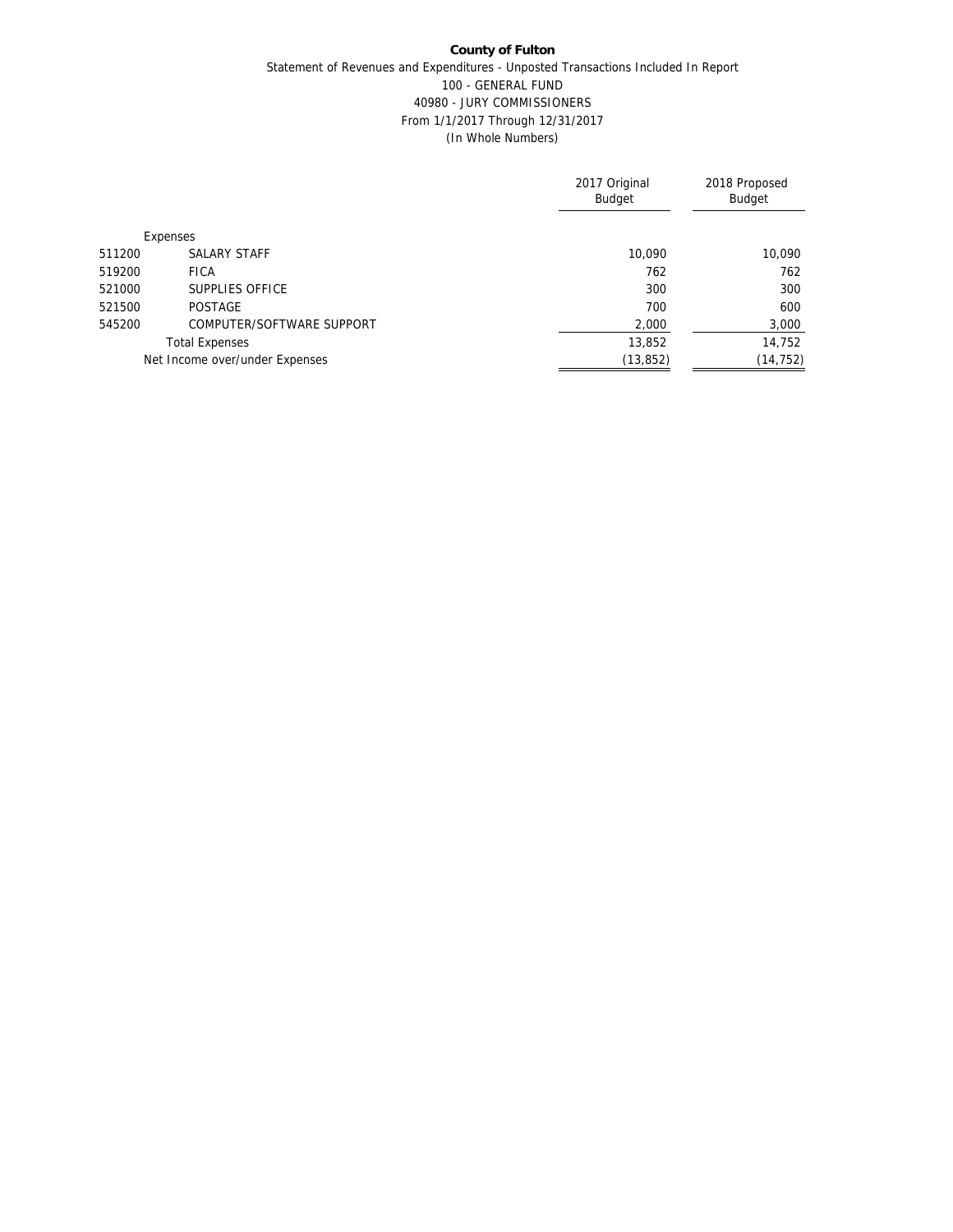## **County of Fulton** Statement of Revenues and Expenditures - Unposted Transactions Included In Report 100 - GENERAL FUND 40985 - CLERK OF ORPHANS COURT From 1/1/2017 Through 12/31/2017 (In Whole Numbers)

|                                            | 2017 Original<br><b>Budget</b> | 2018 Proposed<br><b>Budget</b> |
|--------------------------------------------|--------------------------------|--------------------------------|
| Revenues                                   |                                |                                |
| CS-D CLERK OF ORPHANS COURT FEES<br>361013 | 5,000                          | 5,000                          |
| <b>Total Revenues</b>                      | 5,000                          | 5,000                          |
| Expenses                                   |                                |                                |
| SUPPLIES OFFICE<br>521000                  | 150                            | 150                            |
| <b>INFOCON SERVICES</b><br>545400          | 1,920                          | 2,112                          |
| <b>Total Expenses</b>                      | 2,070                          | 2,262                          |
| Net Income over/under Expenses             | 2,930                          | 2,738                          |
|                                            |                                |                                |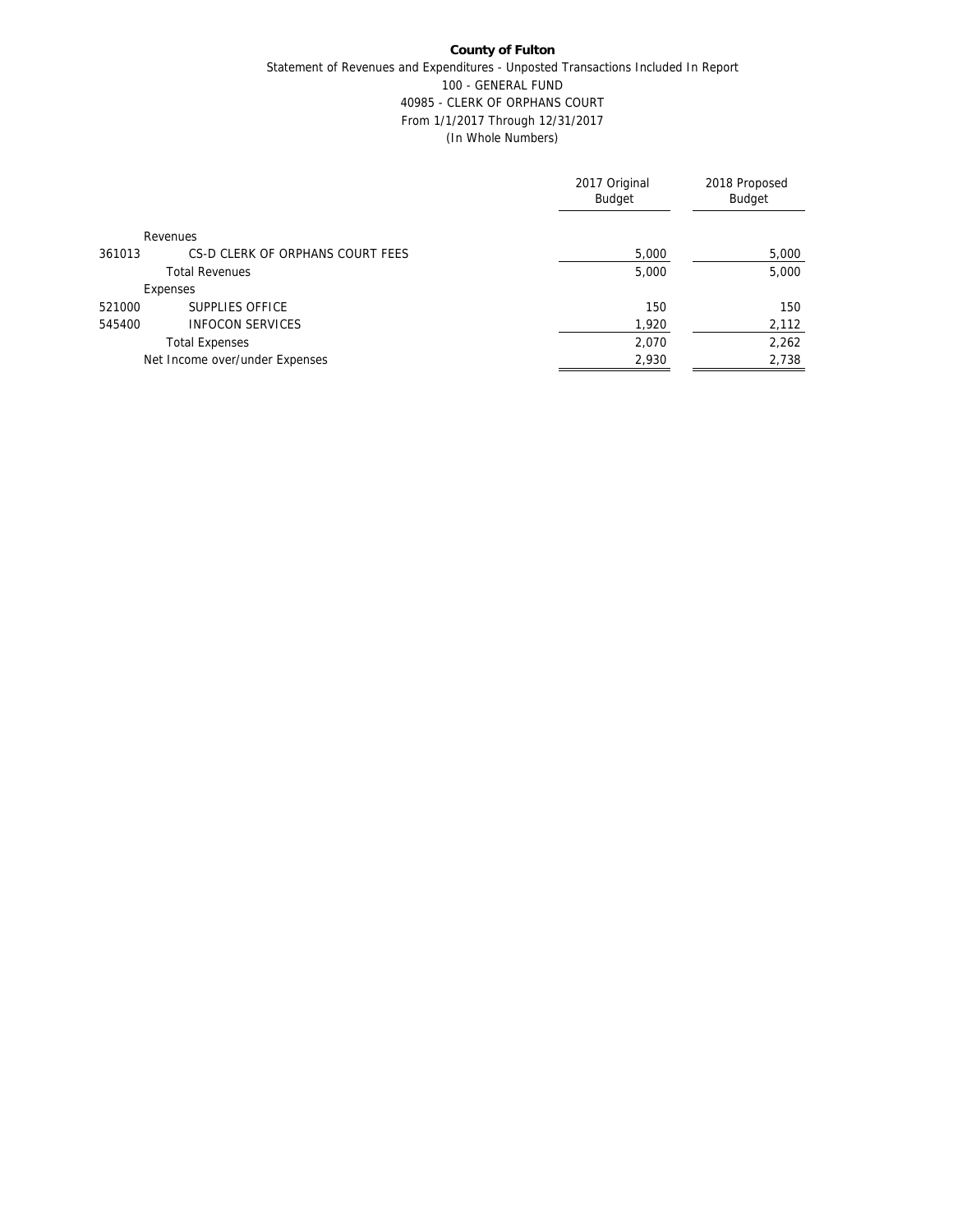## **County of Fulton** Statement of Revenues and Expenditures - Unposted Transactions Included In Report 100 - GENERAL FUND 41320 - ADULT CORRECTIONAL INSTITUTIONS From 1/1/2017 Through 12/31/2017 (In Whole Numbers)

|                                               | 2017 Original<br><b>Budget</b> | 2018 Proposed<br><b>Budget</b> |
|-----------------------------------------------|--------------------------------|--------------------------------|
| Expenses                                      |                                |                                |
| 522900<br>JAIL MEALS PRISONERS                | 300                            | 300                            |
| 531500<br>PROF SER MEDICAL                    | 7.500                          | 8,000                          |
| 531701<br>PROF SER OUT of CNTY HOUSING        | 451,490                        | 498.960                        |
| 531702<br>PROF SER FRANKLIN OUT OCNTY HOUSING | 156,555                        | $\Omega$                       |
| <b>Total Expenses</b>                         | 615,845                        | 507,260                        |
| Net Income over/under Expenses                | (615, 845)                     | (507, 260)                     |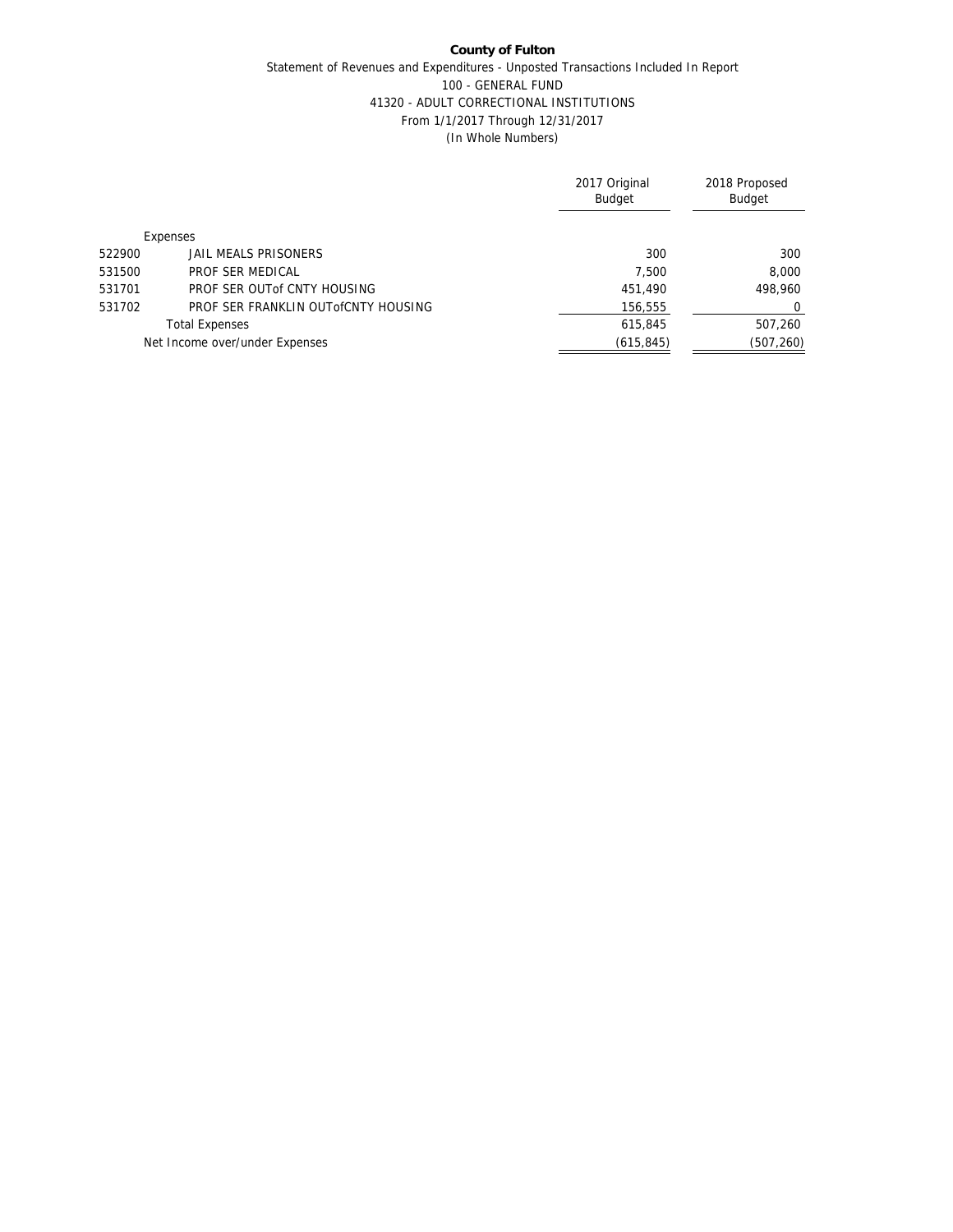## **County of Fulton** Statement of Revenues and Expenditures - Unposted Transactions Included In Report 100 - GENERAL FUND 41340 - HOUSE ARREST / ADULT PROBATION From 1/1/2017 Through 12/31/2017 (In Whole Numbers)

|        |                                | 2017 Original<br><b>Budget</b> | 2018 Proposed<br><b>Budget</b> |
|--------|--------------------------------|--------------------------------|--------------------------------|
|        | Revenues                       |                                |                                |
| 362100 | ELECTRONIC MONITOR             | 6,000                          | 6,000                          |
|        | <b>Total Revenues</b>          | 6,000                          | 6.000                          |
|        | Expenses                       |                                |                                |
| 521000 | SUPPLIES OFFICE                | 150                            | 150                            |
| 521300 | SUPPLIES MINOR EQUIPMENT       | 200                            | 100                            |
| 545000 | CONTRACTED SERVICES            | 10,000                         | 16,750                         |
| 546000 | CONTINUING EDUCATION           | 200                            | 200                            |
|        | <b>Total Expenses</b>          | 10.550                         | 17,200                         |
|        | Net Income over/under Expenses | (4, 550)                       | (11, 200)                      |
|        |                                |                                |                                |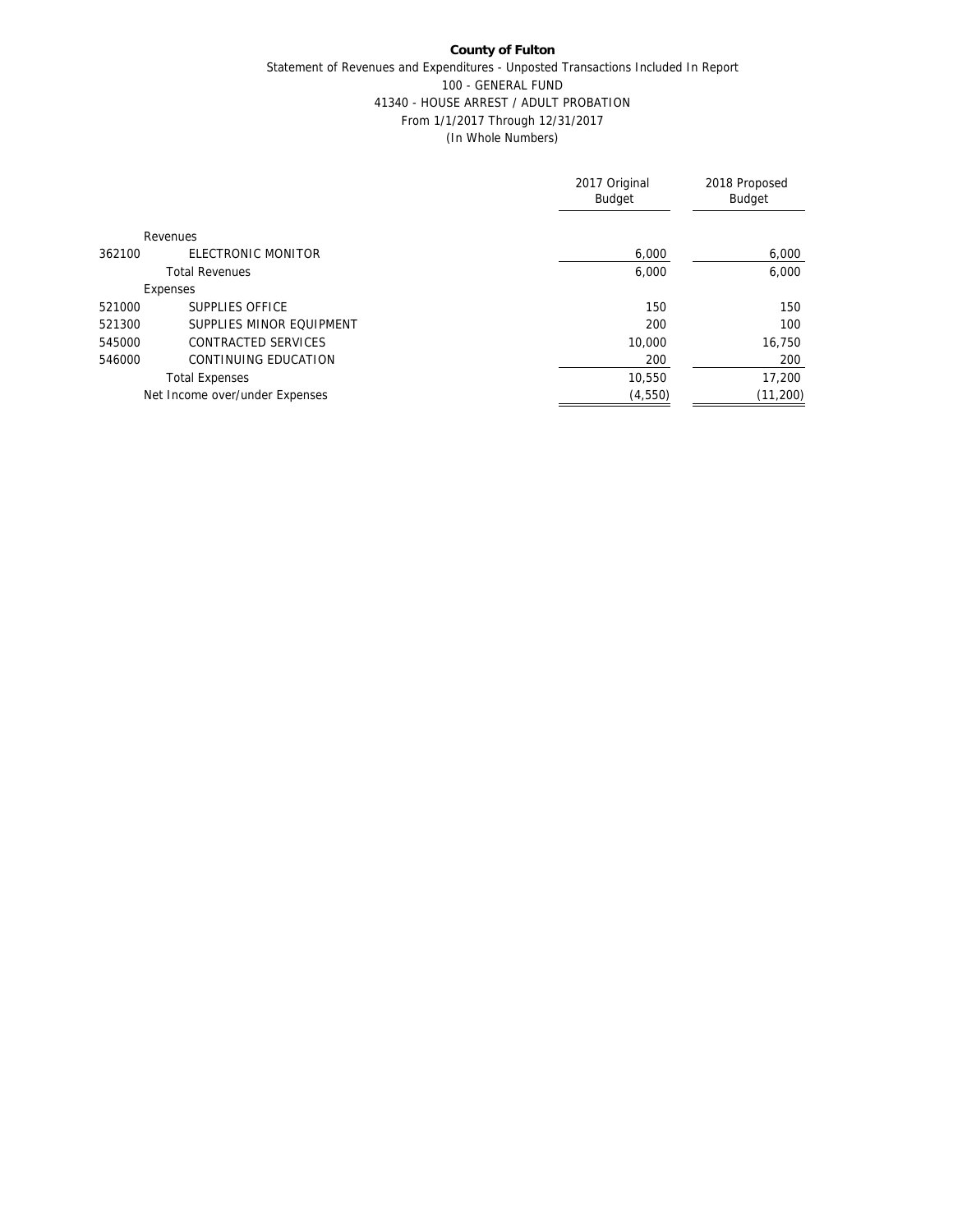## **County of Fulton** Statement of Revenues and Expenditures - Unposted Transactions Included In Report 100 - GENERAL FUND 41350 - ADULT COMMUNITY SERV PROGRAM From 1/1/2017 Through 12/31/2017 (In Whole Numbers)

|        |                                  | 2017 Original<br><b>Budget</b> | 2018 Proposed<br><b>Budget</b> |
|--------|----------------------------------|--------------------------------|--------------------------------|
|        | Expenses                         |                                |                                |
| 511200 | SALARY STAFF                     | 33,716                         | 34,710                         |
| 519200 | <b>FICA</b>                      | 2,546                          | 2,655                          |
| 519400 | UNEMPLOYMENT COMP                | 200                            | 200                            |
| 521300 | SUPPLIES MINOR FOUIPMENT         | 300                            | 100                            |
| 523100 | SUPPLIES CO VEHICLE FUEL         | 1.800                          | 1.500                          |
| 535200 | <b>INSURANCE LIABILITY</b>       | 450                            | 450                            |
| 545100 | CONTRACTED SERVICES R&M VEHICLES | 750                            | 400                            |
| 574000 | CAPITAL PURCHASE FOUIPMENT       | 30,000                         | 0                              |
|        | <b>Total Expenses</b>            | 69,762                         | 40.015                         |
|        | Net Income over/under Expenses   | (69, 762)                      | (40, 015)                      |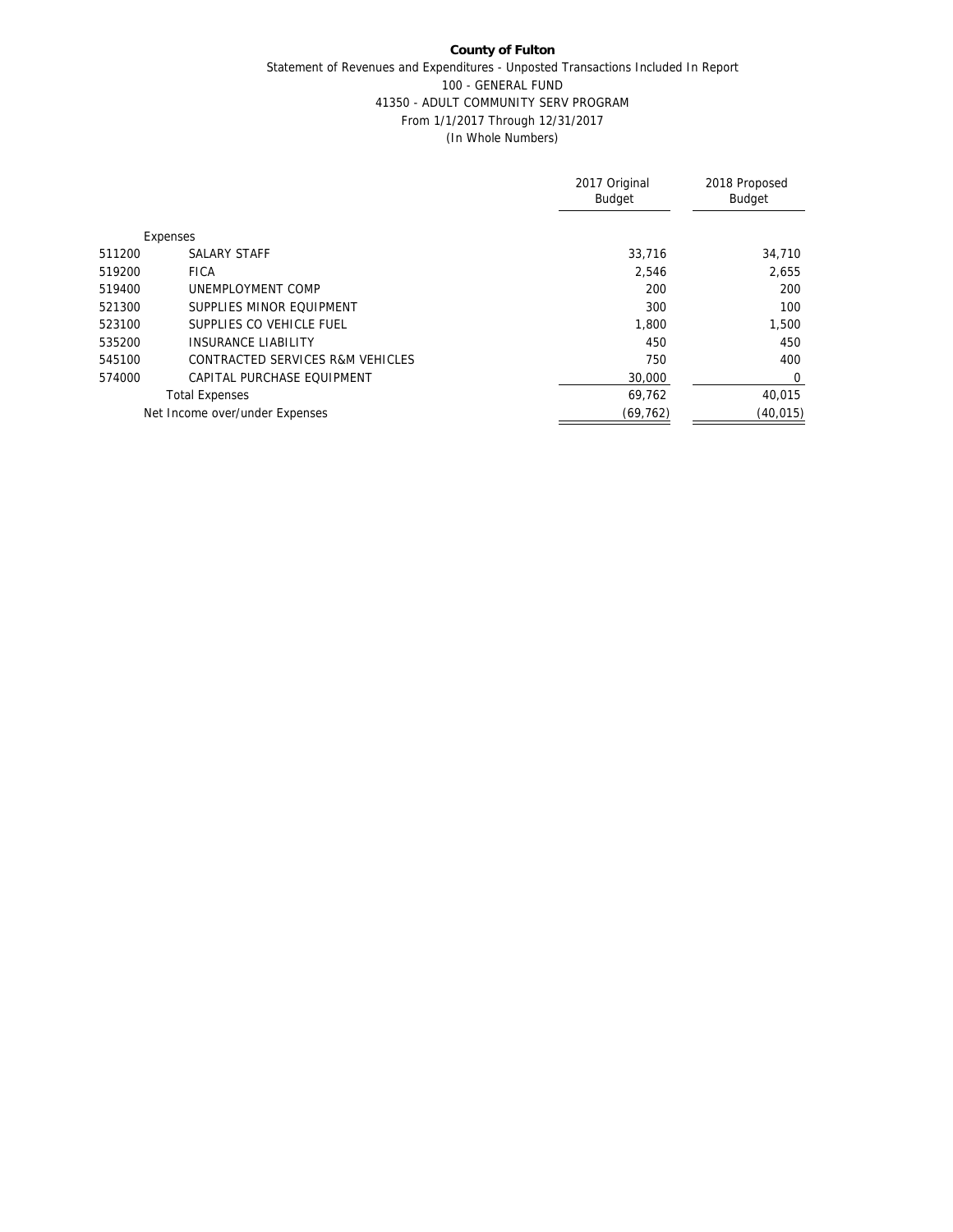#### **County of Fulton** Statement of Revenues and Expenditures - Unposted Transactions Included In Report 100 - GENERAL FUND 41360 - ADULT PROBATION AND PAROLE From 1/1/2017 Through 12/31/2017 (In Whole Numbers)

|        |                                              | 2017 Original<br><b>Budget</b> | 2018 Proposed<br>Budget |
|--------|----------------------------------------------|--------------------------------|-------------------------|
|        |                                              |                                |                         |
|        | Revenues                                     |                                |                         |
| 354201 | SOG PS PP ADULT GRANT IN AID                 | 36,000                         | 36,000                  |
| 354202 | SOG PS PP SBS PCCD 93DS11 4618               | $\overline{0}$                 | 50,000                  |
| 361022 | COMMUNITY SERVICE PROGRAM -MEDICAL INSURANCE | 300                            | 300                     |
| 362101 | CS JUD PP WORK RELEASE                       | 7,500                          | $\Omega$                |
| 362102 | CS JUD PP ACT 35 PROBATION                   | 15,000                         | 15,000                  |
| 362103 | CS ALCOHOL MONITORING                        | 20,000                         | 17,000                  |
| 362106 | <b>WEEKENDER FEE</b>                         | 450                            | 500                     |
|        | <b>Total Revenues</b>                        | 79,250                         | 118,800                 |
|        | Expenses                                     |                                |                         |
| 511000 | SALARY DEPARTMENT HEAD                       | 60,314                         | 60,314                  |
| 511200 | SALARY STAFF                                 | 91,978                         | 111,657                 |
| 511400 | SALARY PROFESSIONAL STAFF                    | 199,973                        | 206,310                 |
| 511700 | ON-CALL COMPENSATION                         | 20,230                         | 20,836                  |
| 519200 | <b>FICA</b>                                  | 28,123                         | 30,532                  |
| 519400 | UNEMPLOYMENT COMP                            | 1,800                          | 2,000                   |
| 521000 | <b>SUPPLIES OFFICE</b>                       | 3,500                          | 3,500                   |
| 521500 | POSTAGE                                      | 1,500                          | 1,500                   |
| 521910 | SUPPLIES PROBATION                           | 3,500                          | 3,500                   |
| 523100 | SUPPLIES CO VEHICLE FUEL                     | 2,500                          | 2,500                   |
| 531500 | PROF SER MEDICAL                             | 500                            | 500                     |
| 531501 | OFFENDER TRANSPORTATION-ADULT PROBATION      | 1,000                          | 500                     |
| 531502 | ADULT PROGRAMMING EXPENDITURES               | 1,000                          | 1,500                   |
| 531504 | ALCOHOL MONITORING                           | 45,000                         | 42,000                  |
| 531505 | DRUG & ALCOHOL COUNSELING                    | 750                            | 500                     |
| 531705 | FRANKLIN CNTY DRC                            | 34,000                         | 20,000                  |
| 532100 | <b>TELEPHONE</b>                             | 12,000                         | 12,000                  |
| 533100 | <b>TRAVEL EXPENSE</b>                        | 1,000                          | 1,000                   |
| 537400 | REPAIR & MAINTENANCE VEHICLES                | 2,100                          | 2,500                   |
| 538400 | RENTALS/LEASE OF MACHINERY AND EQUIPMENT     | 3,000                          | 3,000                   |
| 538605 | WATER COOLER EQUIPMENT & SUPPLIES            | 500                            | 300                     |
| 542000 | DUES SUBSCRIPTIONS MEMBERSHIPS               | 200                            | 200                     |
| 545200 | COMPUTER/SOFTWARE SUPPORT                    | 3,500                          | 3,000                   |
| 546000 | CONTINUING EDUCATION                         | 1,500                          | 1,500                   |
| 546110 | <b>MEALS</b>                                 | 500                            | 500                     |
|        | <b>Total Expenses</b>                        | 519,968                        | 531,649                 |
|        | Net Income over/under Expenses               | (440, 718)                     | (412, 849)              |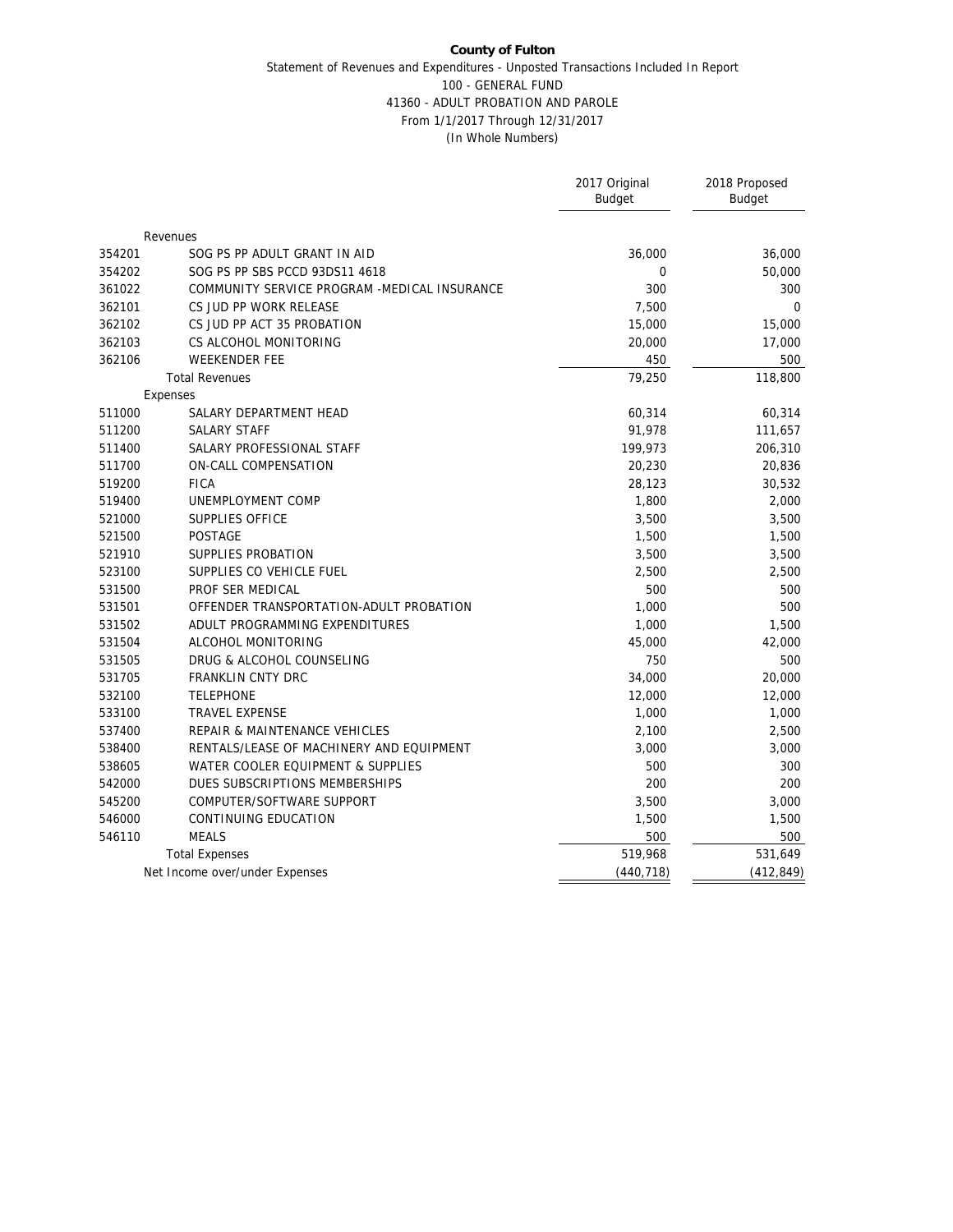## **County of Fulton** Statement of Revenues and Expenditures - Unposted Transactions Included In Report 100 - GENERAL FUND 41370 - JUVENILE PROBATION AND PAROLE From 1/1/2017 Through 12/31/2017 (In Whole Numbers)

|                                          |                                           | 2017 Original<br>Budget | 2018 Proposed<br><b>Budget</b> |
|------------------------------------------|-------------------------------------------|-------------------------|--------------------------------|
| Revenues                                 |                                           |                         |                                |
| 354204<br>SOG PS PP JUVENILE TRAINING AL |                                           | 1,250                   | 1,000                          |
| <b>Total Revenues</b>                    |                                           | 1,250                   | 1,000                          |
| Expenses                                 |                                           |                         |                                |
| SALARY PROFESSIONAL STAFF<br>511400      |                                           | 74,861                  | 76,187                         |
| 519200<br><b>FICA</b>                    |                                           | 5,652                   | 5,830                          |
| 519400<br>UNEMPLOYMENT COMP              |                                           | 400                     | 400                            |
| 521500<br><b>POSTAGE</b>                 |                                           | 300                     | 300                            |
| 521910<br>SUPPLIES PROBATION             |                                           | 1,000                   | 1,000                          |
| 521920<br>ART / JUVENILE PROGRAMMING     |                                           | 930                     | 930                            |
| SUPPLIES CO VEHICLE FUEL<br>523100       |                                           | 1,000                   | 500                            |
| <b>TRAVEL EXPENSE</b><br>533100          |                                           | 500                     | 500                            |
| REPAIR & MAINTENANCE VEHICLES<br>537400  |                                           | 350                     | 350                            |
| 542000<br>DUES SUBSCRIPTIONS MEMBERSHIPS |                                           | 150                     | 200                            |
| CONTINUING EDUCATION<br>546000           |                                           | 2,100                   | 1,500                          |
| 546015                                   | TUITION FEES & BOOKS - EMPLOYEE EDUCATION | 2,000                   | $\Omega$                       |
| 546110<br><b>MEALS</b>                   |                                           | 600                     | 500                            |
| <b>Total Expenses</b>                    |                                           | 89,843                  | 88,197                         |
| Net Income over/under Expenses           |                                           | (88, 593)               | (87, 197)                      |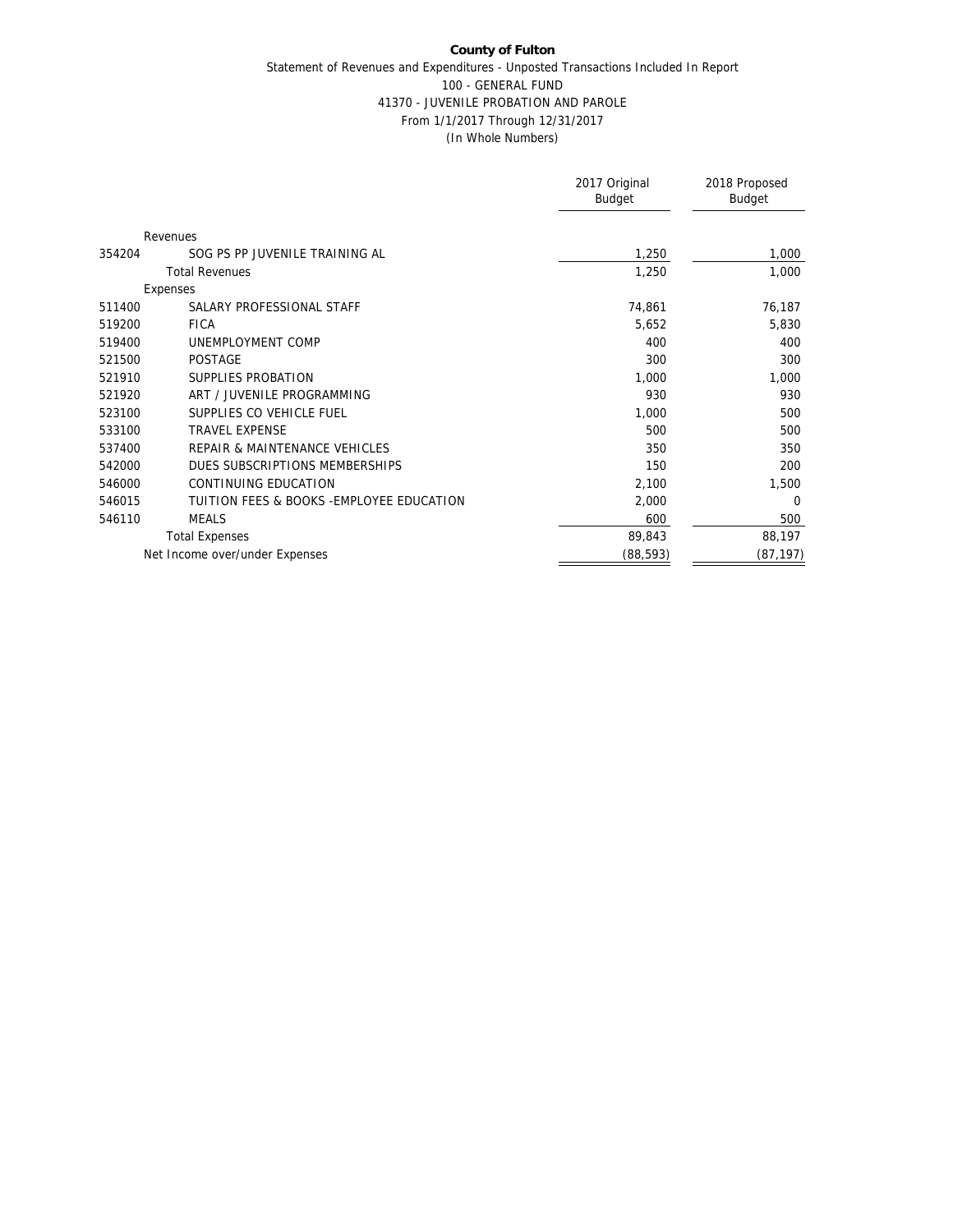### **County of Fulton** Statement of Revenues and Expenditures - Unposted Transactions Included In Report 100 - GENERAL FUND 41910 - EMERGENCY MANAGEMENT From 1/1/2017 Through 12/31/2017 (In Whole Numbers)

|        |                                          | 2017 Original<br>Budget | 2018 Proposed<br><b>Budget</b> |
|--------|------------------------------------------|-------------------------|--------------------------------|
|        |                                          |                         |                                |
|        | Revenues                                 |                         |                                |
| 361026 | SALARY REIMBURSEMENT                     | 44,711                  | 46,533                         |
|        | <b>Total Revenues</b>                    | 44,711                  | 46,533                         |
|        | Expenses                                 |                         |                                |
| 511000 | SALARY DEPARTMENT HEAD                   | 20,727                  | 20,727                         |
| 511200 | <b>SALARY STAFF</b>                      | 13,655                  | 13,655                         |
| 519200 | <b>FICA</b>                              | 2,579                   | 2,579                          |
| 519400 | UNEMPLOYMENT COMP                        | 400                     | 400                            |
| 521000 | SUPPLIES OFFICE                          | 500                     | 300                            |
| 521500 | <b>POSTAGE</b>                           | 100                     | 50                             |
| 523100 | SUPPLIES CO VEHICLE FUEL                 | 500                     | 250                            |
| 532100 | <b>TELEPHONE</b>                         | 1,750                   | 2,500                          |
| 533100 | <b>TRAVEL EXPENSE</b>                    | 1,000                   | 500                            |
| 534000 | ADVERTISING                              | 100                     | 100                            |
| 537600 | REPAIR & MAINTENANCE EQUIPMENT           | 300                     | 100                            |
| 538400 | RENTALS/LEASE OF MACHINERY AND EOUIPMENT | 450                     | 500                            |
| 538605 | WATER COOLER EQUIPMENT & SUPPLIES        | 260                     | 200                            |
| 542000 | DUES SUBSCRIPTIONS MEMBERSHIPS           | 250                     | 250                            |
| 545010 | CONTRACTED SERVICES R & M EQUIPMENT      | 1,500                   | $\Omega$                       |
| 546000 | CONTINUING EDUCATION                     | 200                     | 100                            |
| 546110 | <b>MEALS</b>                             | 500                     | 150                            |
|        | <b>Total Expenses</b>                    | 44,771                  | 42,361                         |
|        | Net Income over/under Expenses           | (60)                    | 4,172                          |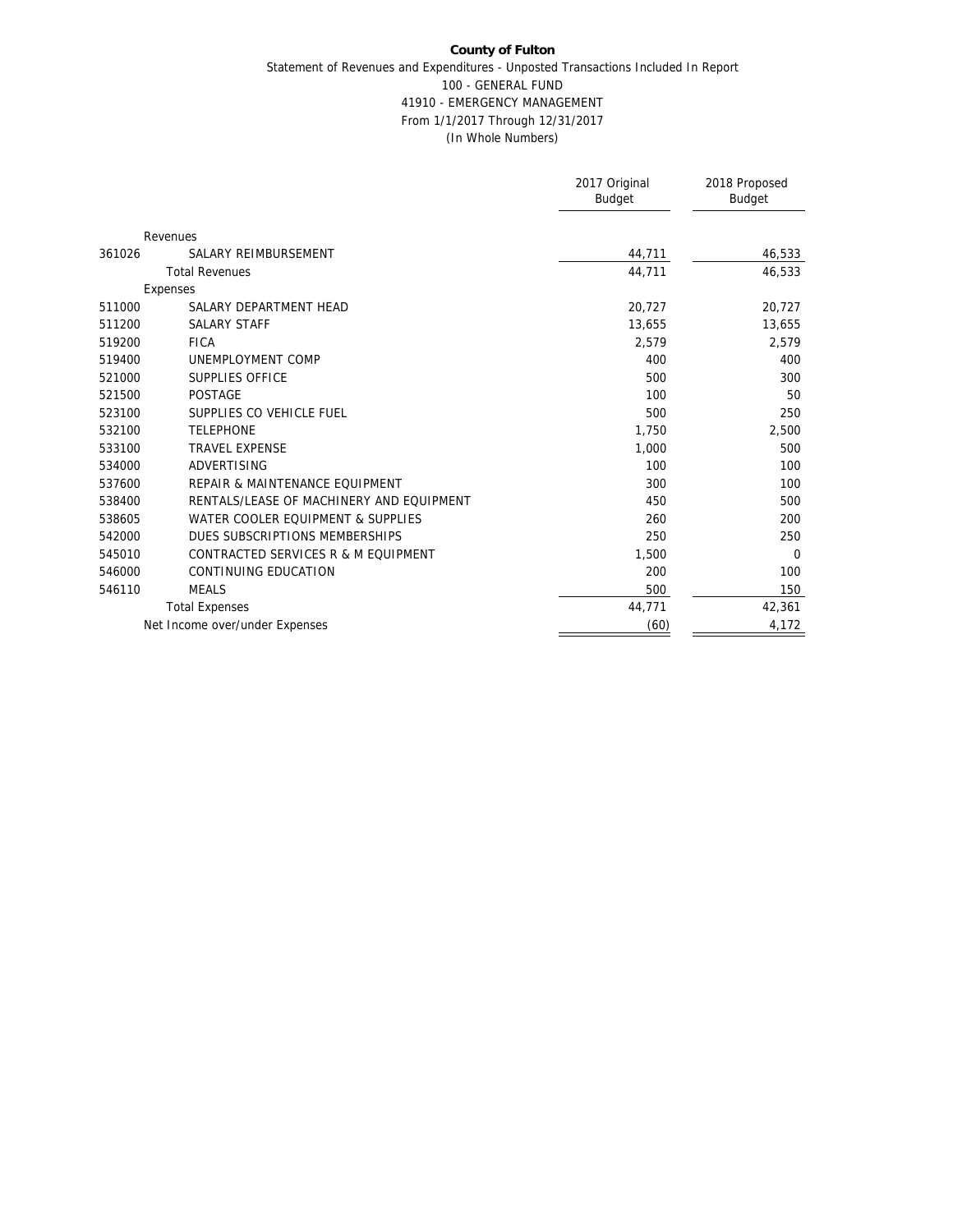#### **County of Fulton** Statement of Revenues and Expenditures - Unposted Transactions Included In Report 100 - GENERAL FUND 42200 - CHILDREN SERVICES From 1/1/2017 Through 12/31/2017 (In Whole Numbers)

|                  |                                                 | 2017 Original<br><b>Budget</b> | 2018 Proposed<br><b>Budget</b> |
|------------------|-------------------------------------------------|--------------------------------|--------------------------------|
|                  | Revenues                                        |                                |                                |
| 351602           | FOG C & Y MEDICAID REIMBURSEMENT                | 925                            | 900                            |
| 351604           | FOG HS C & Y T-IV-B                             | 36,692                         | 36,692                         |
| 351605           | FOG TITLE XX                                    | 11,791                         | 11,791                         |
| 354218           | SOG IV-B                                        | 9,784                          | 9,784                          |
| 354600           | SOG HS C & Y ACT 148                            | 1,025,000                      | 992,000                        |
| 354601           | FOG HS C & Y T-IV-E                             | 210,000                        | 210,000                        |
| 354604           | FOG TEMP ASSIS NEEDY FAMILIES TANF              | 18,136                         | 18,136                         |
| 354608           | <b>SOG TRUANCY</b>                              | 40,500                         | 0                              |
| 354611           | SOG Family Group Decision HSBG                  | 29,925                         | 0                              |
| 361007           | CS JUD C & Y CLIENT REIMBURSMT                  | 24,000                         | 14,000                         |
|                  | <b>Total Revenues</b>                           | 1,406,753                      | 1,293,303                      |
|                  | Expenses                                        |                                |                                |
| 511000           | SALARY DEPARTMENT HEAD                          | $\mathbf{0}$                   | 53,898                         |
| 511200           | <b>SALARY STAFF</b>                             | 61,094                         | 54,035                         |
| 511400           | SALARY PROFESSIONAL STAFF                       | 295,835                        | 284,096                        |
| 511700           | ON-CALL COMPENSATION                            | 21,202                         | 21,202                         |
| 519200           | <b>FICA</b>                                     | 28,587                         | 32,450                         |
| 519400           | UNEMPLOYMENT COMP                               | 2,000                          | 2,200                          |
| 521000           | SUPPLIES OFFICE                                 | 6,800                          | 5,000                          |
| 521200           | CLIENT SUPPLIES - CHILD SERVICES                | 500                            | 500                            |
| 521300           | SUPPLIES MINOR EQUIPMENT                        | 300                            | 300                            |
| 521500           | POSTAGE                                         | 2,068                          | 2,200                          |
| 523100           | SUPPLIES CO VEHICLE FUEL                        | 2,800                          | 1,700                          |
| 524100           | SUPPLIES GENERAL                                | 500                            | 2,000                          |
| 524300           | SUPPLIES HEALTH AND WELFARE                     | 100                            | 150                            |
| 531400           | PROF SER SPEC. LEGAL SERVICES                   | 50,000                         | 30,000                         |
| 531440           | ADOPTION ASSISTANCE                             | 159,000                        | 130,000                        |
| 531510           | INSTITUT. FOSTER CARE                           | 170,000                        | 135,000                        |
|                  | <b>TRUANCY</b>                                  |                                |                                |
| 531512<br>531515 |                                                 | 44,550                         | $\mathbf 0$<br>$\mathbf{0}$    |
|                  | <b>FAMILY GROUP DECISION MAKING</b>             | 31,421                         | 149,500                        |
| 531520           | INSTITUT. RESIDENTIAL                           | 301,731<br>$\mathbf{0}$        |                                |
| 531525           | SECURE/RESIDENTIAL Youth Development Center     |                                | 128,668                        |
| 531530           | PROF SER GROUP HOME INSTITUTIONAL               | 236,500                        | 190,000                        |
| 531700           | PROF SER JUVENILE DETENTION<br><b>TELEPHONE</b> | 5,000                          | 1,000<br>6,000                 |
| 532100           |                                                 | 6,000                          |                                |
| 533100           | TRAVEL EXPENSE                                  | 3,500                          | 2,000                          |
| 534000           | ADVERTISING                                     | 100                            | 100                            |
| 536105           | ELECTRICITY - SERVICES FOR CHILDREN             | 1,750                          | 1,900                          |
| 536400           | PUBLIC UTILITY SEWER                            | 240                            | 240                            |
| 536605           | PUBLIC UTILITY WATER - SFC 219 N SECOND ST      | 400                            | 400                            |
| 537400           | REPAIR & MAINTENANCE VEHICLES                   | 1,500                          | 700                            |
| 538600           | RENTALS OF MISC. ITEMS                          | 3,800                          | 3,700                          |
| 538605           | WATER COOLER EQUIPMENT & SUPPLIES               | 350                            | 225                            |
| 542000           | DUES SUBSCRIPTIONS MEMBERSHIPS                  | 2,100                          | 2,000                          |
| 545200           | COMPUTER/SOFTWARE SUPPORT                       | 9,000                          | 9,000                          |
| 545490           | CONTRACTED CHILD SERVICES                       | 85,932                         | 86,000                         |
| 546000           | CONTINUING EDUCATION                            | 500                            | 1,500                          |
| 546110           | <b>MEALS</b>                                    | 1,200                          | 1,200                          |
| 574000           | CAPITAL PURCHASE EQUIPMENT                      | 25,800                         | 925                            |
|                  | <b>Total Expenses</b>                           | 1,562,160                      | 1,339,788                      |
|                  | Net Income over/under Expenses                  | (155, 407)                     | (46, 485)                      |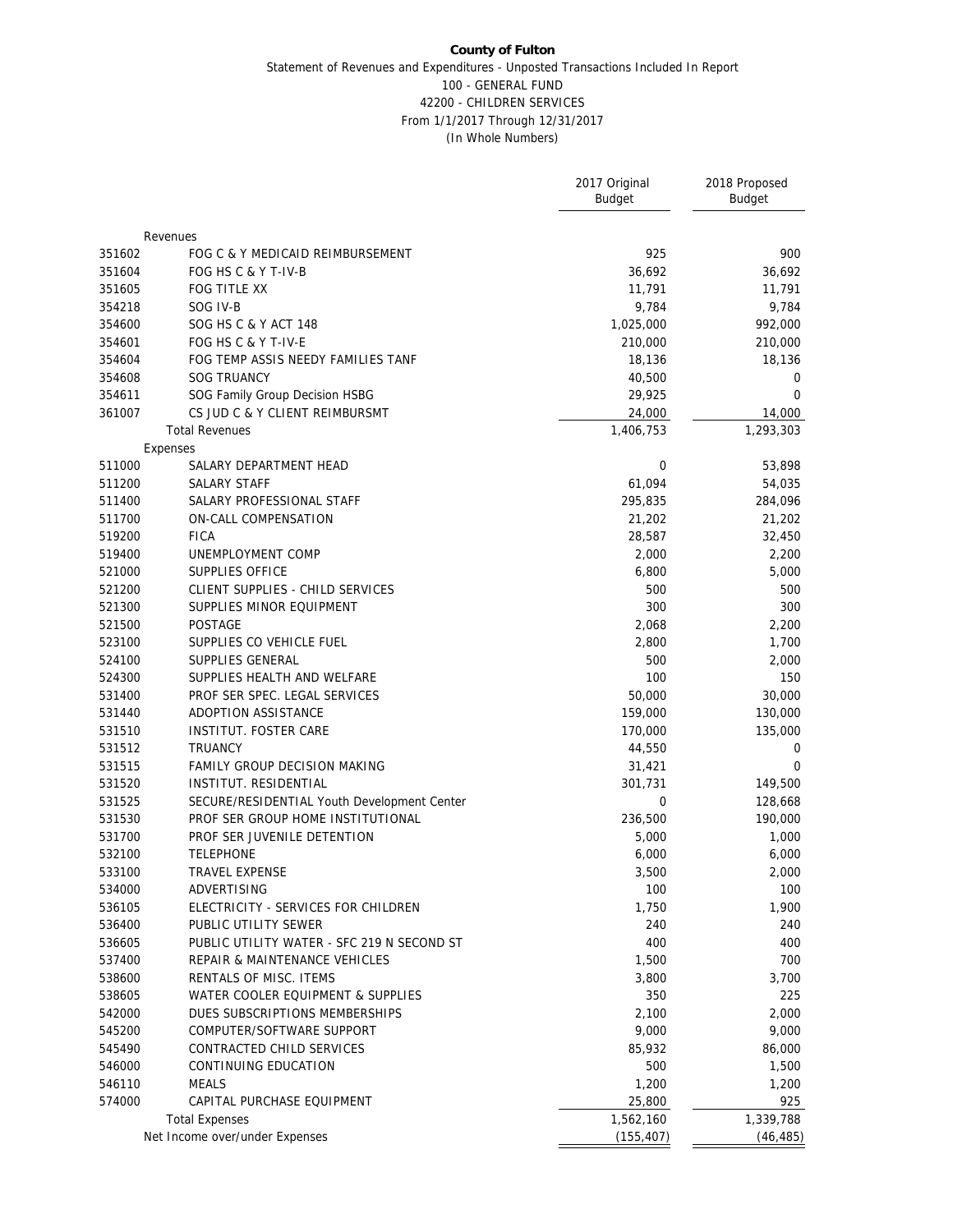## **County of Fulton** Statement of Revenues and Expenditures - Unposted Transactions Included In Report 100 - GENERAL FUND 42300 - HUMAN SERVICES ADMINISTRATION From 1/1/2017 Through 12/31/2017 (In Whole Numbers)

|        |                                | 2017 Original<br><b>Budget</b> | 2018 Proposed<br>Budget |
|--------|--------------------------------|--------------------------------|-------------------------|
|        | Revenues                       |                                |                         |
| 361026 | SALARY REIMBURSEMENT           | 43,984                         | 20,000                  |
|        | <b>Total Revenues</b>          | 43,984                         | 20,000                  |
|        | Expenses                       |                                |                         |
| 511000 | SALARY DEPARTMENT HEAD         | 75,290                         | 0                       |
| 519200 | <b>FICA</b>                    | 5,713                          | 0                       |
| 519400 | UNEMPLOYMENT COMP              | 200                            | $\Omega$                |
| 521000 | SUPPLIES OFFICE                | 150                            | 50                      |
| 533100 | <b>TRAVEL EXPENSE</b>          | 300                            | 300                     |
| 545000 | CONTRACTED SERVICES            | $\Omega$                       | 28,000                  |
| 546000 | CONTINUING EDUCATION           | $\Omega$                       | 100                     |
|        | <b>Total Expenses</b>          | 81,653                         | 28,450                  |
|        | Net Income over/under Expenses | (37,669)                       | (8, 450)                |
|        |                                |                                |                         |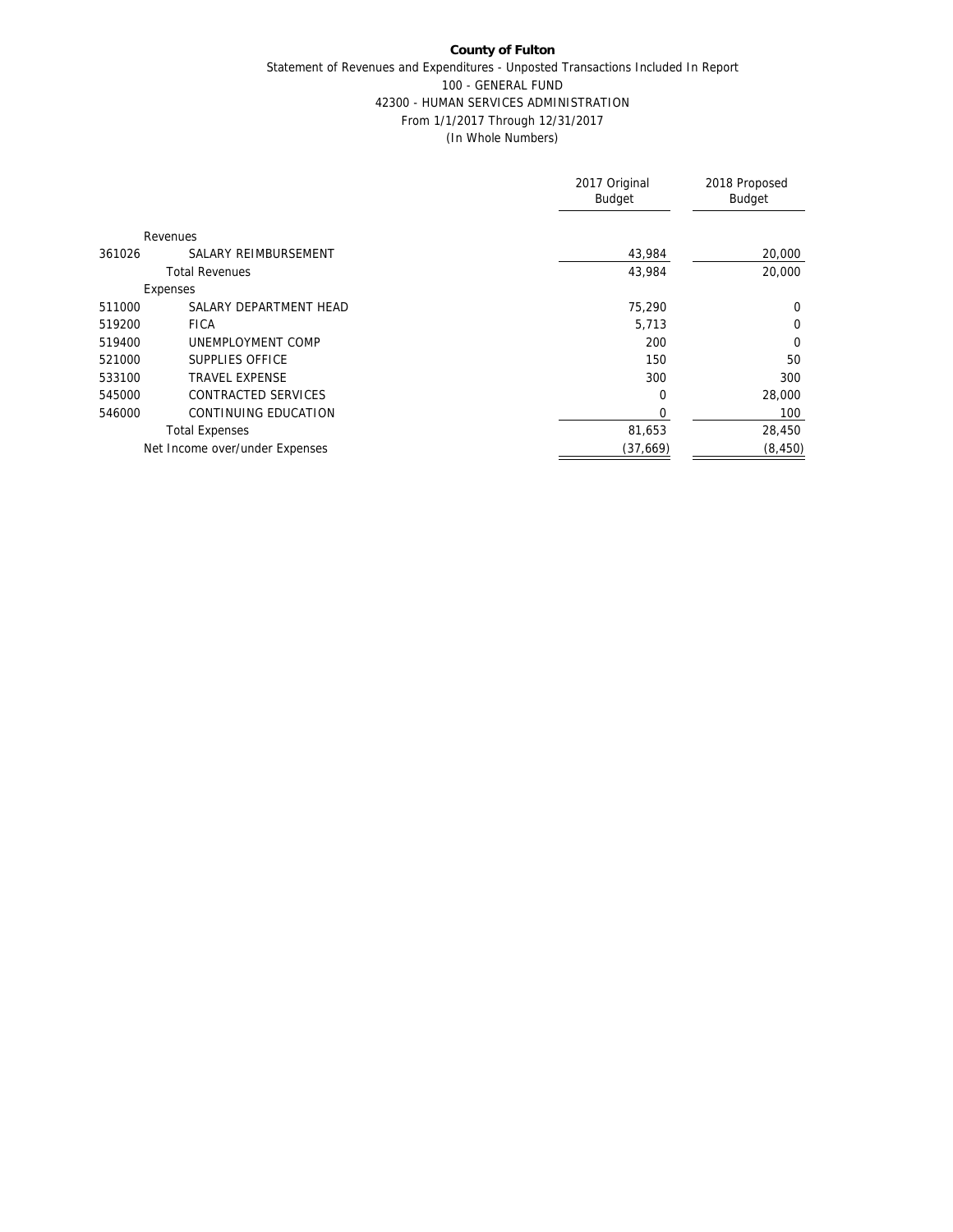## **County of Fulton** Statement of Revenues and Expenditures - Unposted Transactions Included In Report 100 - GENERAL FUND 46150 - GYPSY MOTH SUPPRESSION From 1/1/2017 Through 12/31/2017 (In Whole Numbers)

|        |                                | 2017 Original<br>Budget | 2018 Proposed<br><b>Budget</b> |
|--------|--------------------------------|-------------------------|--------------------------------|
|        | Expenses                       |                         |                                |
| 511200 | SALARY STAFF                   | 400                     | 0                              |
| 519200 | <b>FICA</b>                    | 31                      | $\mathbf 0$                    |
| 519400 | UNEMPLOYMENT COMP              | 8                       | 0                              |
| 521000 | SUPPLIES OFFICE                | 50                      | 0                              |
| 533100 | <b>TRAVEL EXPENSE</b>          | 250                     | 0                              |
|        | <b>Total Expenses</b>          | 739                     | 0                              |
|        | Net Income over/under Expenses | (739)                   | $\Omega$                       |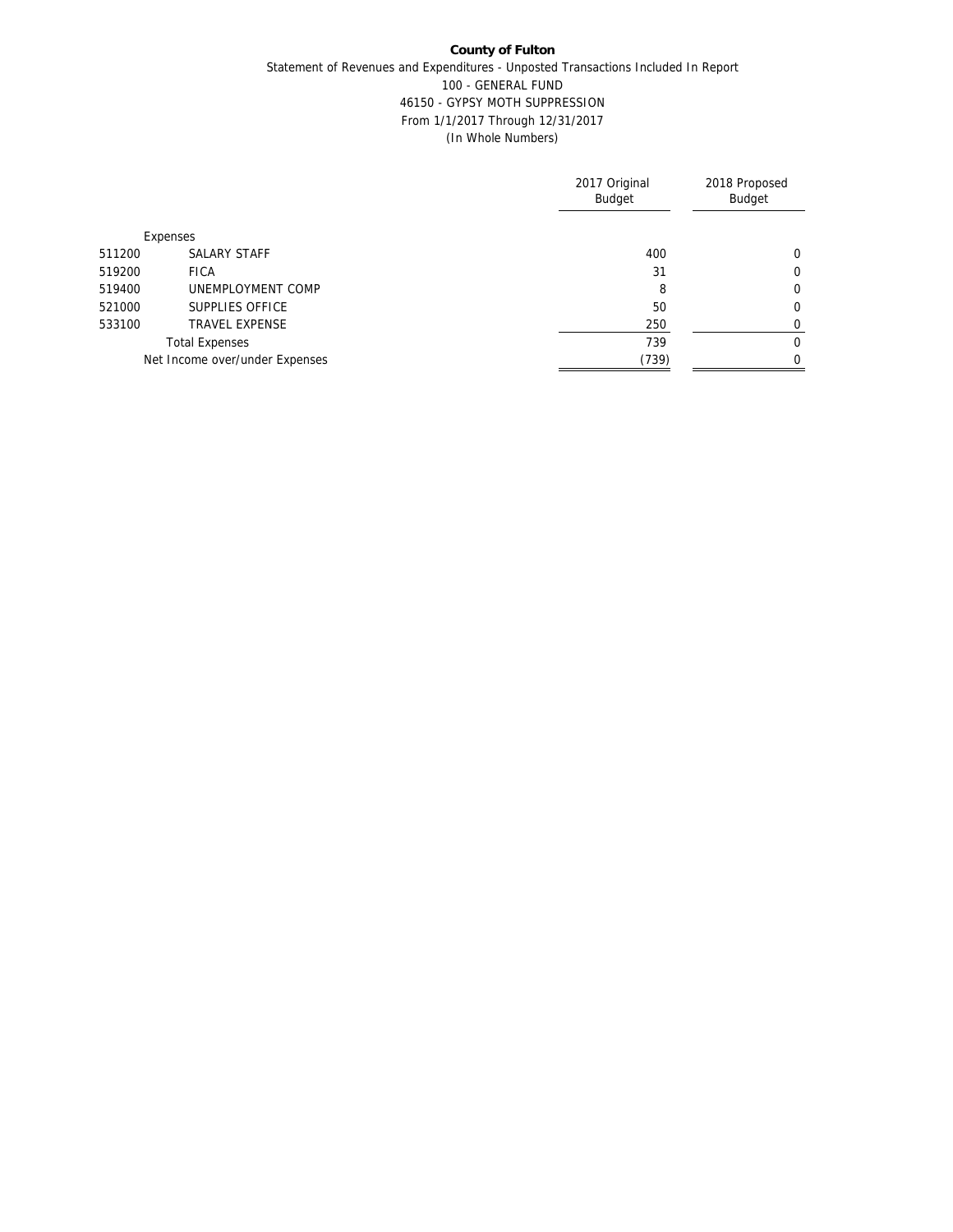## **County of Fulton** Statement of Revenues and Expenditures - Unposted Transactions Included In Report 100 - GENERAL FUND 46175 - PENN STATE EXTENSION From 1/1/2017 Through 12/31/2017 (In Whole Numbers)

|        |                                       | 2017 Original<br><b>Budget</b> | 2018 Proposed<br><b>Budget</b> |
|--------|---------------------------------------|--------------------------------|--------------------------------|
|        | Expenses                              |                                |                                |
| 511200 | SALARY STAFF                          | 26,582                         | 26,582                         |
| 519200 | <b>FICA</b>                           | 2,032                          | 2,032                          |
| 519400 | UNEMPLOYMENT COMP                     | 200                            | 200                            |
| 538300 | RENTALS OF BUILDINGS                  | 9,000                          | 9,000                          |
| 552200 | PENN STATE EXTENSION ANNUAL ALLOTMENT | 14,579                         | 14,579                         |
|        | <b>Total Expenses</b>                 | 52,393                         | 52,393                         |
|        | Net Income over/under Expenses        | (52, 393)                      | (52, 393)                      |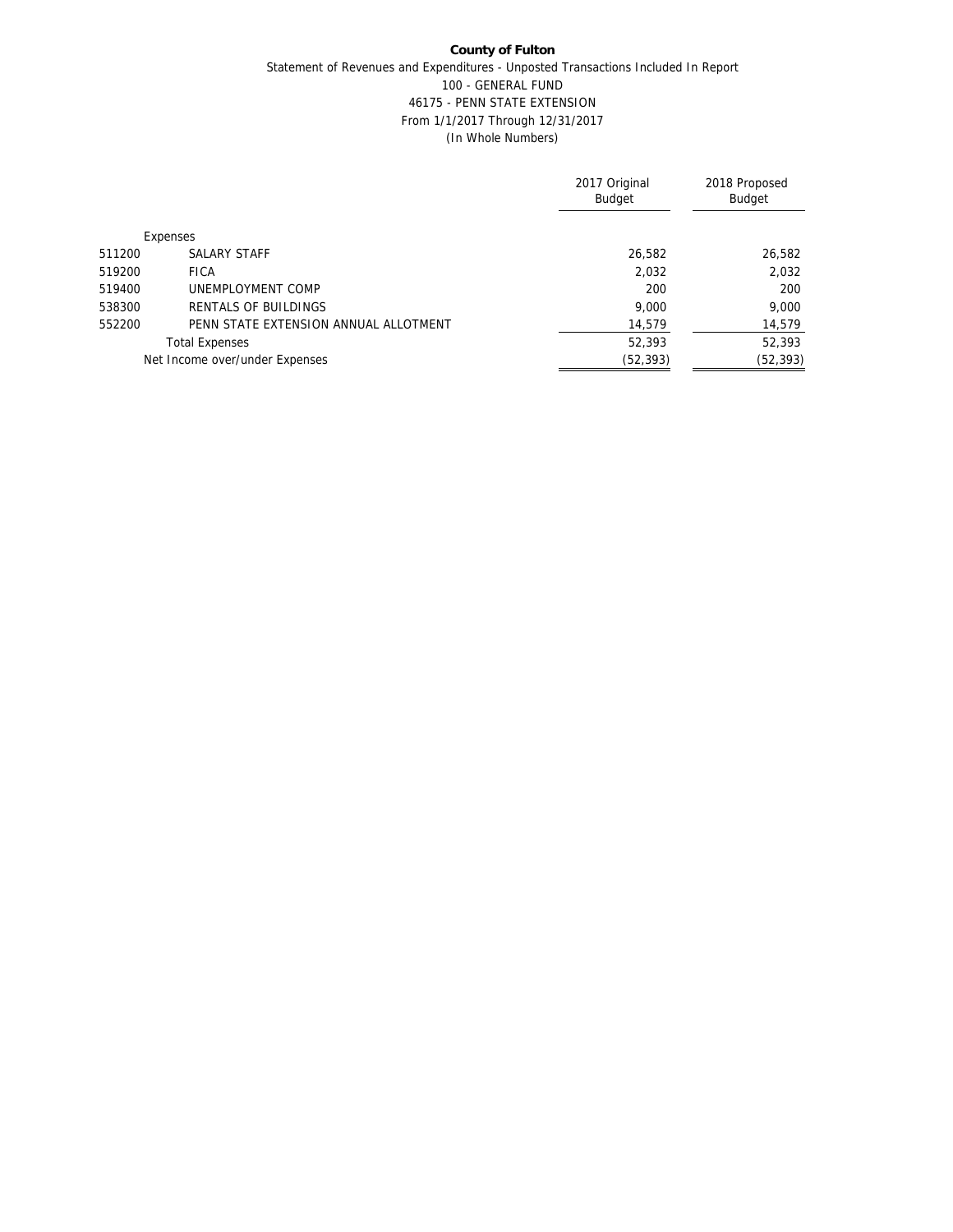## **County of Fulton** Statement of Revenues and Expenditures - Unposted Transactions Included In Report 100 - GENERAL FUND 48100 - EMPLOYEE BENEFITS From 1/1/2017 Through 12/31/2017 (In Whole Numbers)

|        |                                | 2017 Original<br><b>Budget</b> | 2018 Proposed<br><b>Budget</b> |
|--------|--------------------------------|--------------------------------|--------------------------------|
|        | Expenses                       |                                |                                |
| 519500 | <b>WORKERS COMP</b>            | 31,295                         | 31,500                         |
| 519601 | <b>DENTAL INSURANCE</b>        | 30,089                         | 30,089                         |
| 519602 | <b>VISION INSURANCE</b>        | 4.080                          | 4,260                          |
| 519603 | <b>HEALTH INSURANCE</b>        | 489,410                        | 646,720                        |
| 519700 | RETIREMENT                     | 325,000                        | 329,000                        |
| 519800 | LIFE INSURANCE                 | 6,984                          | 4,250                          |
|        | <b>Total Expenses</b>          | 886,858                        | 1,045,819                      |
|        | Net Income over/under Expenses | (886, 858)                     | (1,045,819)                    |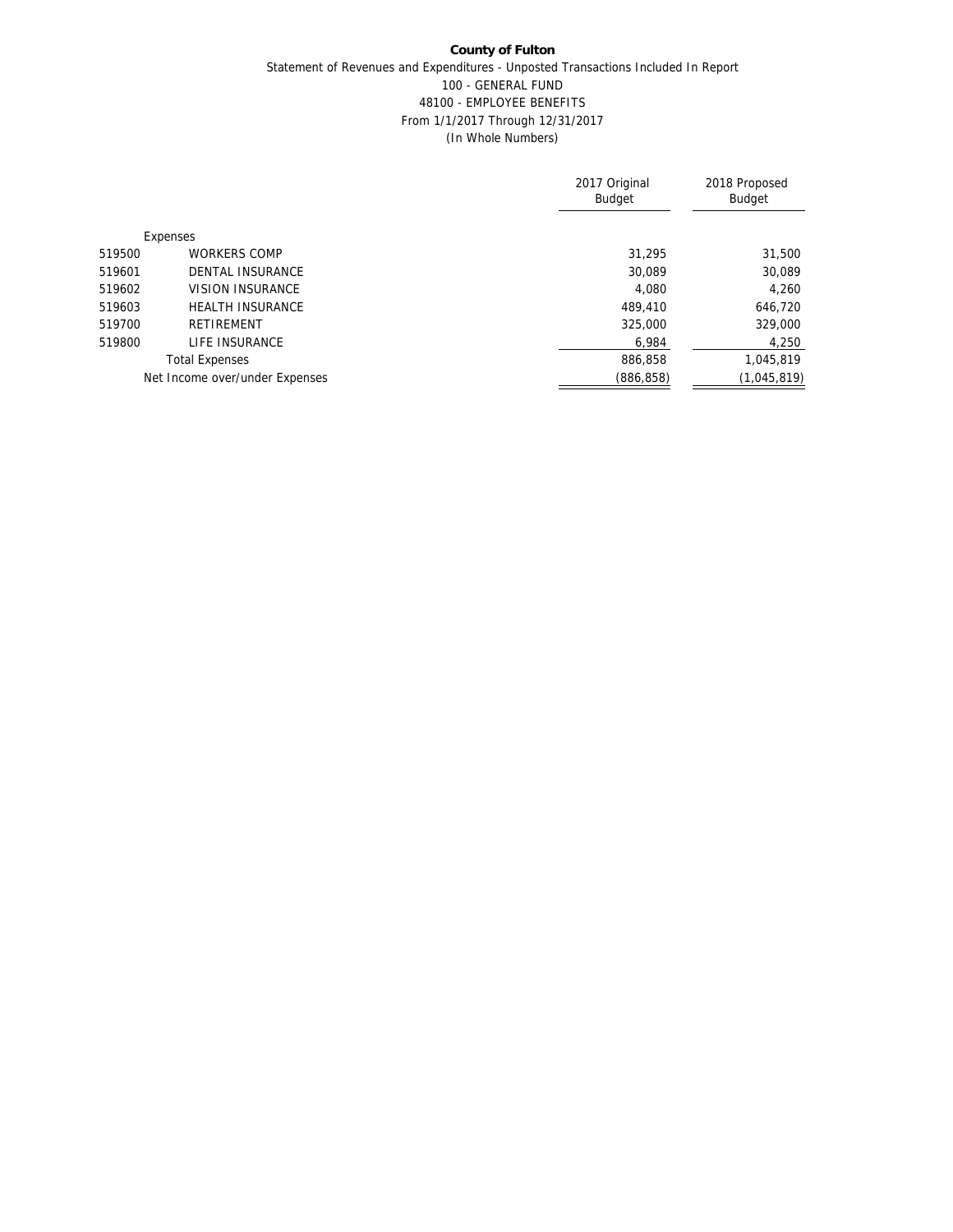## **County of Fulton** Statement of Revenues and Expenditures - Unposted Transactions Included In Report 100 - GENERAL FUND 48600 - INSURANCE From 1/1/2017 Through 12/31/2017 (In Whole Numbers)

|        |                                | 2017 Original<br><b>Budget</b> | 2018 Proposed<br><b>Budget</b> |
|--------|--------------------------------|--------------------------------|--------------------------------|
|        | Expenses                       |                                |                                |
| 535200 | <b>INSURANCE LIABILITY</b>     | 68,224                         | 69,000                         |
|        | <b>Total Expenses</b>          | 68,224                         | 69,000                         |
|        | Net Income over/under Expenses | (68, 224)                      | (69,000)                       |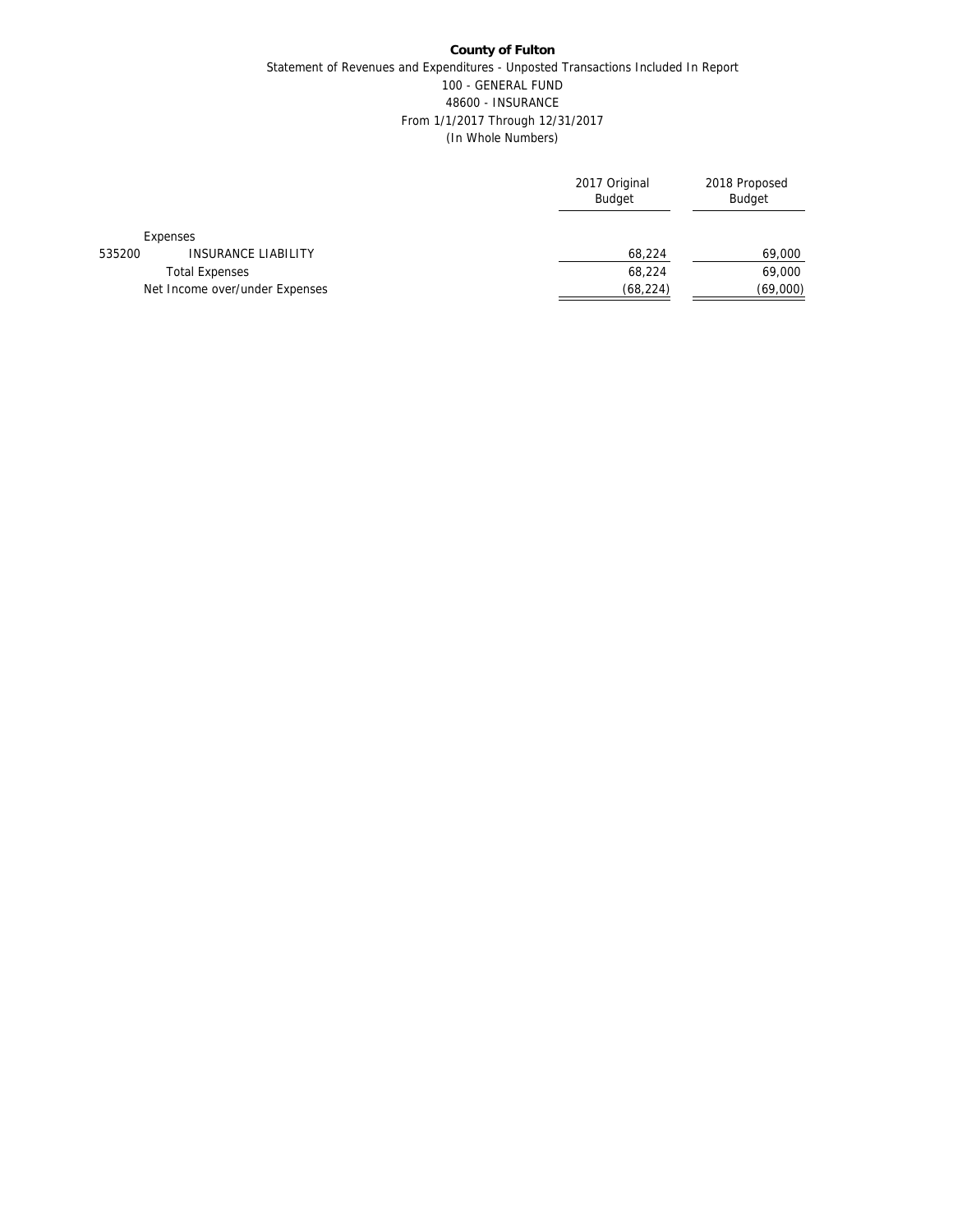## **County of Fulton** Statement of Revenues and Expenditures - Unposted Transactions Included In Report 100 - GENERAL FUND 48900 - COUNTY ALLOTMENT From 1/1/2017 Through 12/31/2017 (In Whole Numbers)

|        |                                           | 2017 Original<br><b>Budget</b> | 2018 Proposed<br><b>Budget</b> |
|--------|-------------------------------------------|--------------------------------|--------------------------------|
|        | Expenses                                  |                                |                                |
| 531505 | DRUG & ALCOHOL COUNSELING                 | 8,500                          | 8,500                          |
| 531506 | MH / ID COUNSELING                        | 25,000                         | 25,000                         |
| 552100 | FULTON INDUSTRIAL DEVELOPMENT ASSOCIATION | 10,000                         | 10,000                         |
| 552300 | <b>FC LIBRARY</b>                         | 12,000                         | 12,000                         |
| 553200 | AREA AGENCY ON AGING                      | 10,750                         | 10,965                         |
|        | <b>Total Expenses</b>                     | 66,250                         | 66,465                         |
|        | Net Income over/under Expenses            | (66, 250)                      | (66, 465)                      |
|        |                                           |                                |                                |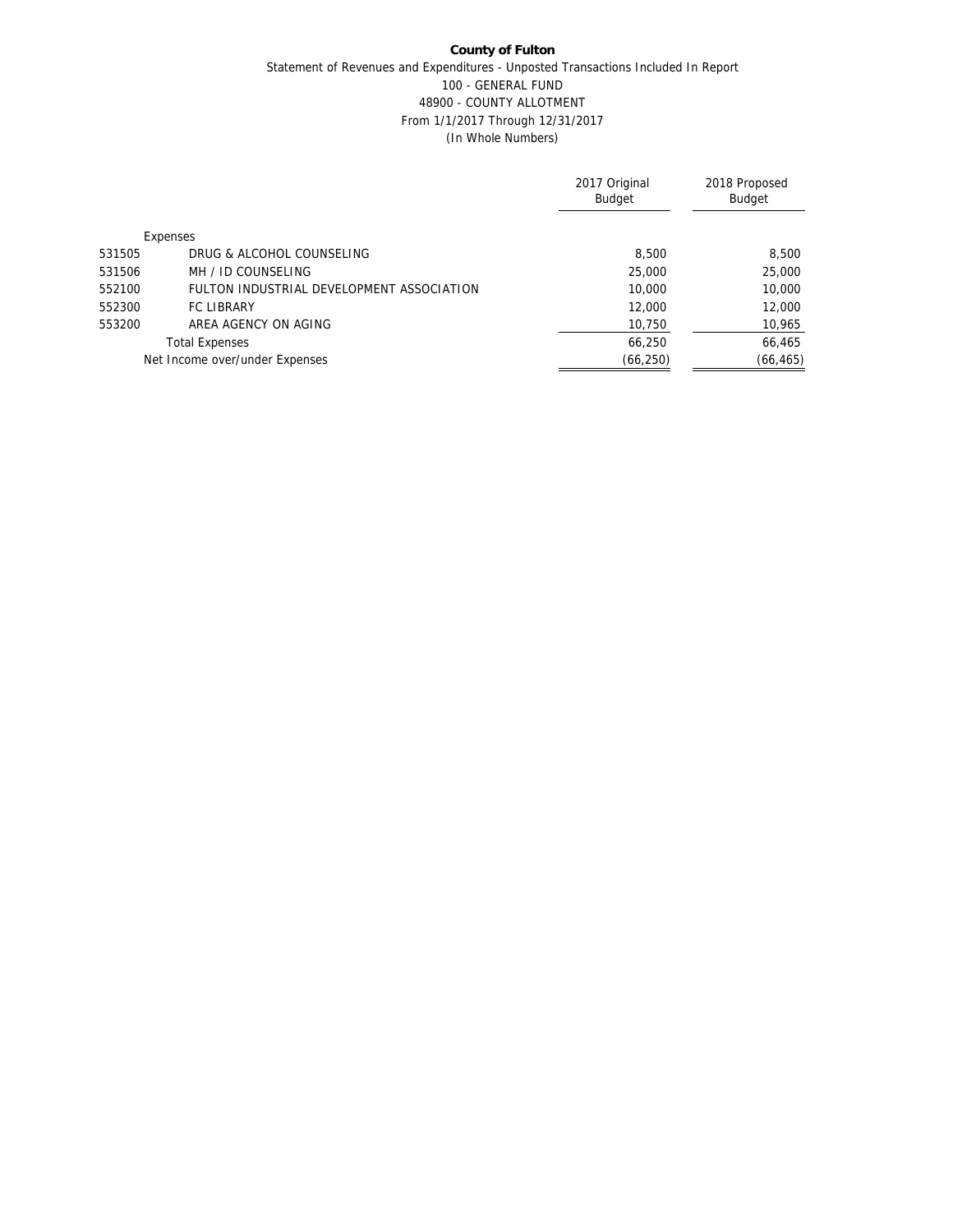## **County of Fulton** Statement of Revenues and Expenditures - Unposted Transactions Included In Report 100 - GENERAL FUND 48901 - OTHER ADMINISTRATIVE From 1/1/2017 Through 12/31/2017 (In Whole Numbers)

|        |                                | 2017 Original<br><b>Budget</b> | 2018 Proposed<br><b>Budget</b> |
|--------|--------------------------------|--------------------------------|--------------------------------|
|        | Expenses                       |                                |                                |
| 511800 | <b>OVERTIME COMPENSATION</b>   | 10,000                         | 64,590                         |
|        | <b>Total Expenses</b>          | 10,000                         | 64,590                         |
|        | Net Income over/under Expenses | (10,000)                       | (64, 590)                      |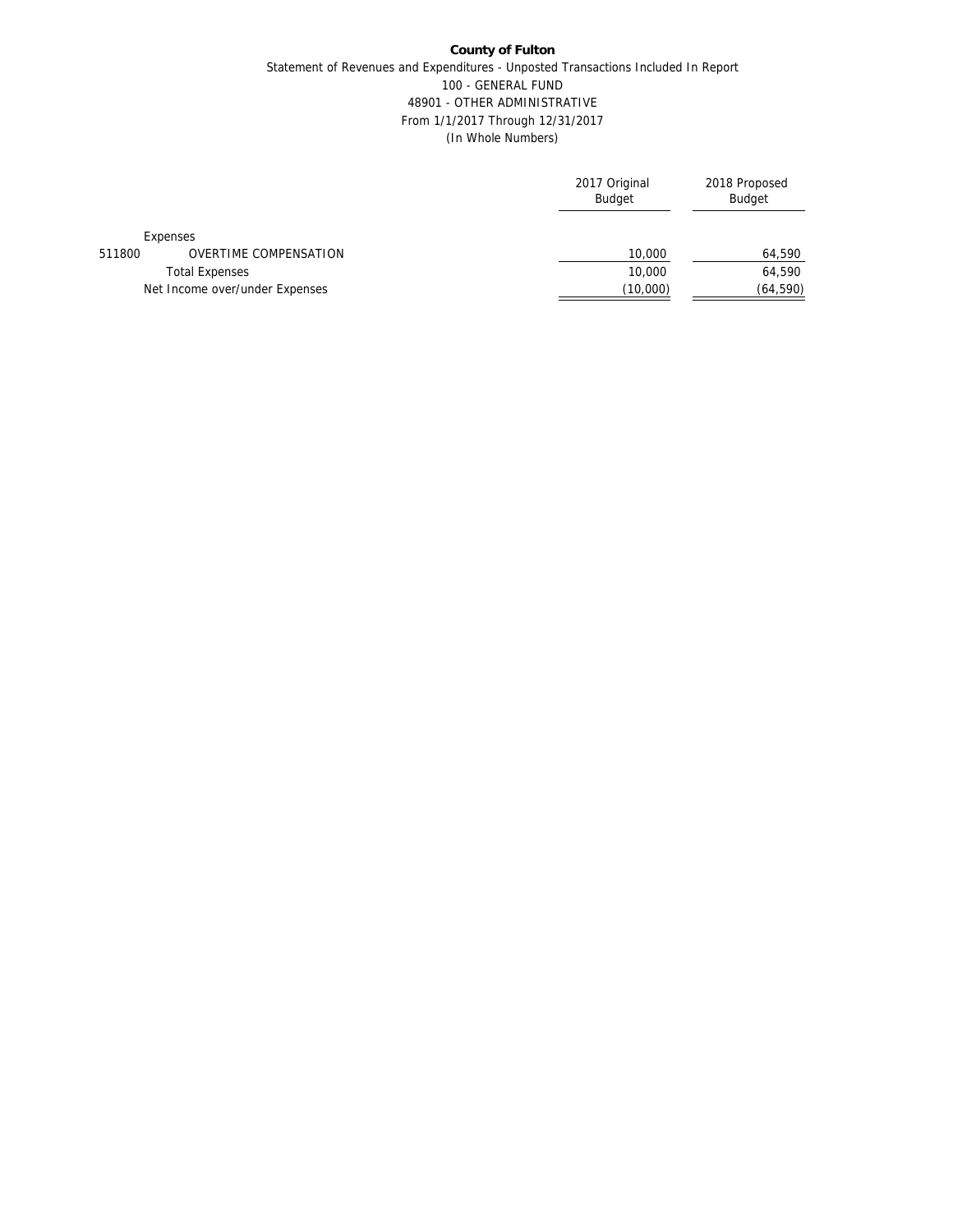#### **County of Fulton** Statement of Revenues and Expenditures - Unposted Transactions Included In Report 100 - GENERAL FUND 49200 - INTERFUND OPERATING TRANSFERS From 1/1/2017 Through 12/31/2017 (In Whole Numbers)

|        |                                          | 2017 Original<br><b>Budget</b> | 2018 Proposed<br><b>Budget</b> |
|--------|------------------------------------------|--------------------------------|--------------------------------|
|        | Revenues                                 |                                |                                |
| 392012 | TRANSFER FROM FUND 208                   | 33,000                         | $\Omega$                       |
| 392203 | <b>TRANSFER FROM FUND 244</b>            | 37,521                         | 37,536                         |
| 392204 | TRANSFER FROM FUND 206                   | 850                            | 850                            |
| 392205 | TRANSFER FROM FUND 205                   | 1,860                          | 1,800                          |
| 392212 | TRANSFER FROM FUND 212                   | 5,700                          | 6,000                          |
| 392229 | TRANSFER FROM FUND 229                   | 5,000                          | 5,000                          |
| 392233 | <b>TRANSFER FROM FUND 233</b>            | 5,176                          | 5,137                          |
| 392234 | <b>TRANSFER FROM FUND 234</b>            | 29,281                         | 29,678                         |
| 392243 | <b>TRANSFER FROM FUND 243</b>            | 7,500                          | 7,500                          |
| 392247 | <b>TRANSFER FROM FUND 247</b>            | 15,000                         | 20,000                         |
| 392299 | <b>TRANSFER FROM FUND 204</b>            | 3,800                          | 4,000                          |
| 392300 | TRANSFER FROM FUND 300 - CAPITAL RESERVE | 110,000                        | 0                              |
|        | <b>Total Revenues</b>                    | 254,688                        | 117,501                        |
|        | Expenses                                 |                                |                                |
| 592200 | TRANSFER TO FUND 400                     | 358,606                        | 365,455                        |
| 592231 | <b>TRANSFER TO FUND 231</b>              | 9,098                          | 17,748                         |
| 592235 | TRANSFER TO FUND 235                     | 35.989                         | 40,292                         |
| 592238 | TRANSFER TO FUND 238                     | 150,000                        | 169,787                        |
| 592240 | TRANSFER TO FUND 240                     | 2,000                          | $\mathbf 0$                    |
| 592256 | TRANSFER TO FUND 256                     | 29,602                         | 10,980                         |
| 592300 | TRANSFER TO FUND 300                     | 85,000                         | 30,500                         |
|        | <b>Total Expenses</b>                    | 670,295                        | 634,762                        |
|        | Net Income over/under Expenses           | (415, 607)                     | (517, 261)                     |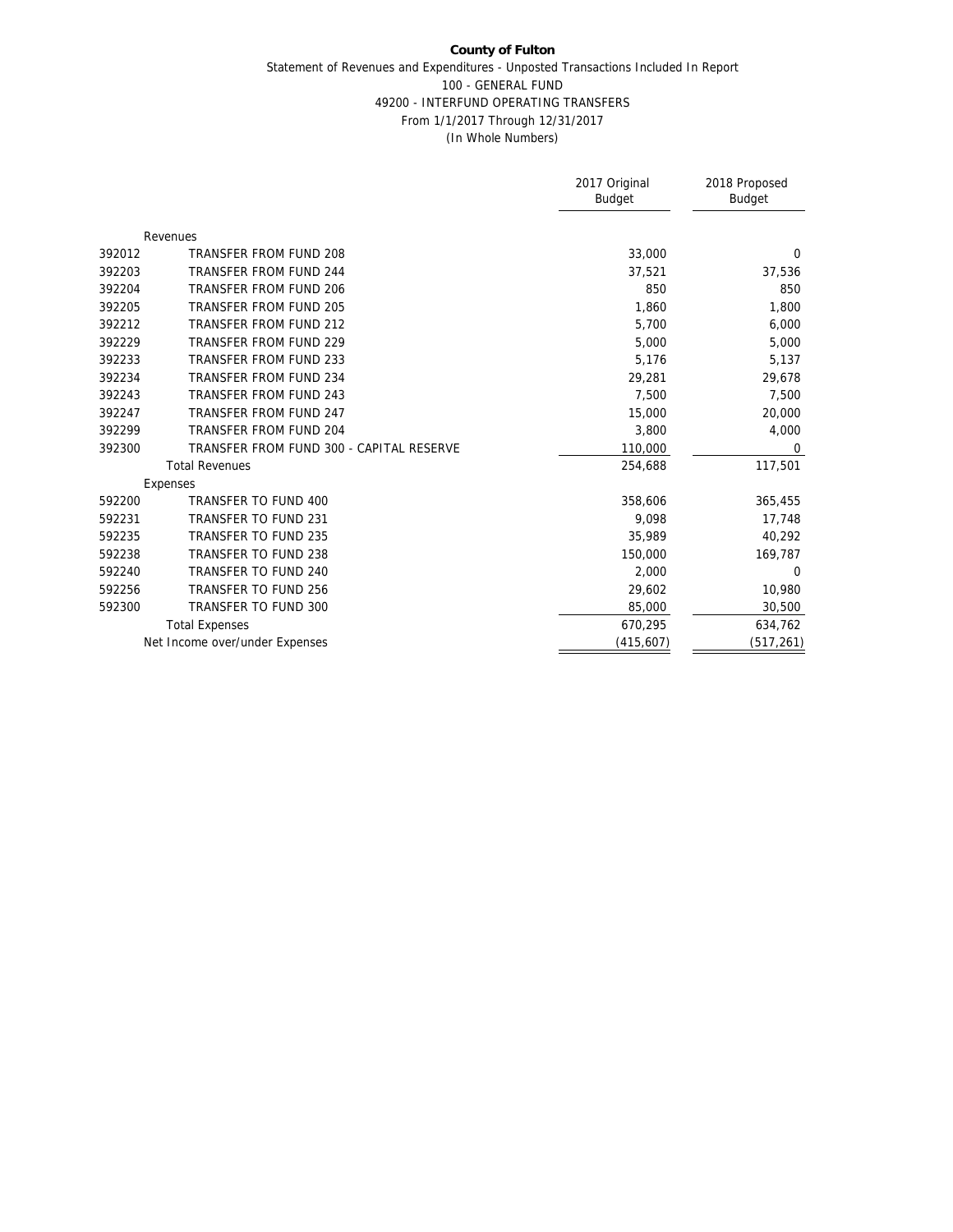## **County of Fulton** Statement of Revenues and Expenditures - Unposted Transactions Included In Report 201 - LIQUID FUELS FUND 43800 - LIQUID FUELS From 1/1/2017 Through 12/31/2017 (In Whole Numbers)

|                                                  | 2017 Original<br>Budget | 2018 Proposed<br><b>Budget</b> |
|--------------------------------------------------|-------------------------|--------------------------------|
| Revenues                                         |                         |                                |
| <b>INTEREST EARNINGS</b><br>341010               | 10                      | 10                             |
| 354300<br>PENNDOT LIQUID FUELS FUND              | 34,126                  | 35,000                         |
| <b>Total Revenues</b>                            | 34,136                  | 35,010                         |
| Expenses                                         |                         |                                |
| ELECTRICITY - RT 16 (LIQUID FUEL)<br>536145      | 120                     | 120                            |
| DUES SUBSCRIPTIONS MEMBERSHIPS<br>542000         | 6.380                   | 6,380                          |
| 561000<br>CAPITAL CONSTRUCTION GENERAL CONTRACTS | 27,000                  | 28,000                         |
| <b>Total Expenses</b>                            | 33,500                  | 34,500                         |
| Net Income over/under Expenses                   | 636                     | 510                            |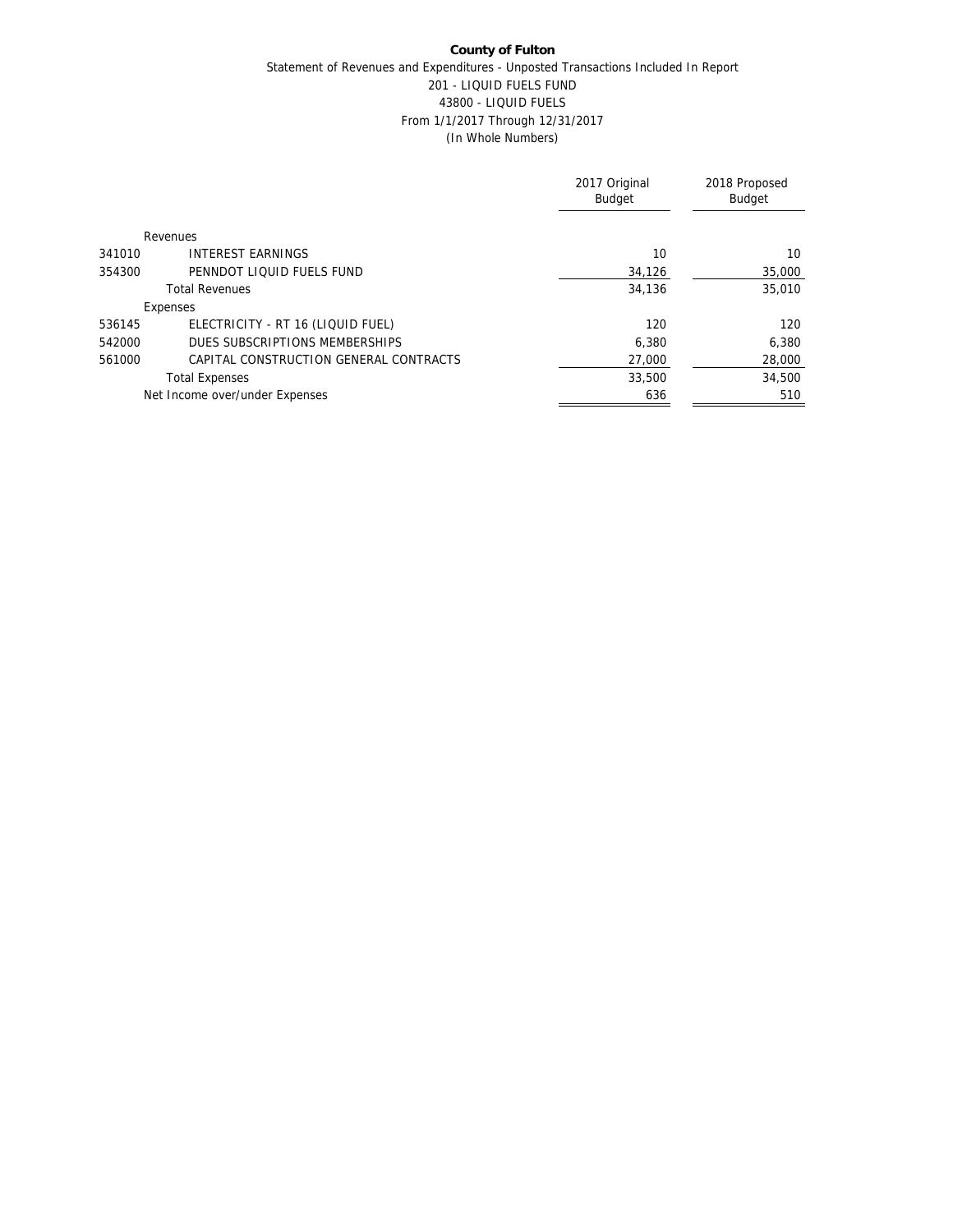## **County of Fulton** Statement of Revenues and Expenditures - Unposted Transactions Included In Report 204 - RECORDS IMPROVEMENT 40390 - TREASURER From 1/1/2017 Through 12/31/2017 (In Whole Numbers)

|                                  | 2017 Original<br>Budget | 2018 Proposed<br>Budget |
|----------------------------------|-------------------------|-------------------------|
| Revenues                         |                         |                         |
| INTEREST EARNINGS<br>341010      | 10                      | 10                      |
| 361032<br><b>AUTOMATION FEES</b> | 3,804                   | 4,000                   |
| <b>Total Revenues</b>            | 3,814                   | 4,010                   |
| Expenses                         |                         |                         |
| TRANSFER TO FUND 100<br>592202   | 3,800                   | 4,000                   |
| <b>Total Expenses</b>            | 3,800                   | 4,000                   |
| Net Income over/under Expenses   | 14                      | 10                      |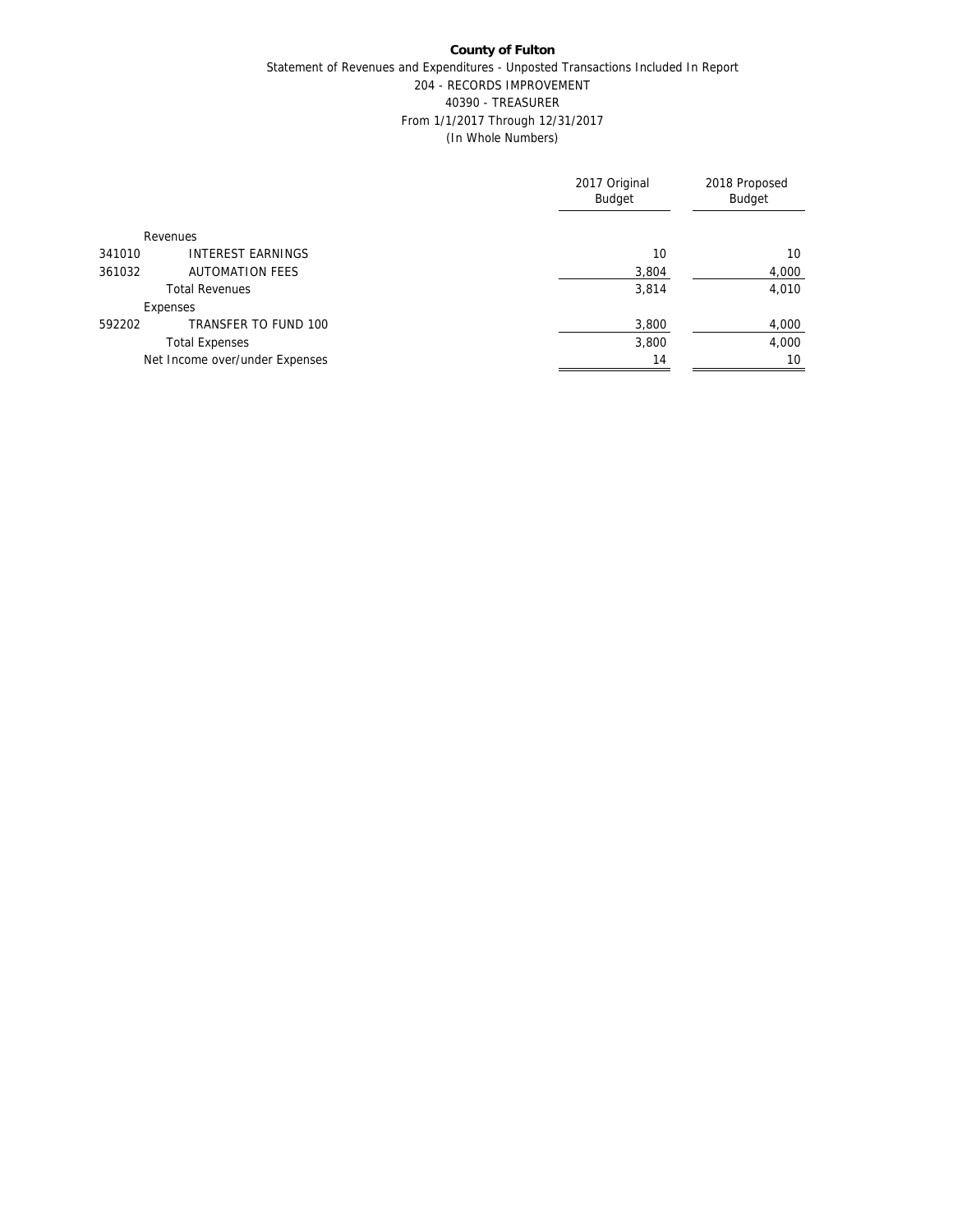## **County of Fulton** Statement of Revenues and Expenditures - Unposted Transactions Included In Report 205 - PROTHONOTARY AUTOMATION 40532 - PROTHONOTARY From 1/1/2017 Through 12/31/2017 (In Whole Numbers)

|                                  | 2017 Original<br><b>Budget</b> | 2018 Proposed<br>Budget |
|----------------------------------|--------------------------------|-------------------------|
| Revenues                         |                                |                         |
| <b>AUTOMATION FEES</b><br>361032 | 1,860                          | 1,800                   |
| <b>Total Revenues</b>            | 1,860                          | 1,800                   |
| Expenses                         |                                |                         |
| TRANSFER TO FUND 100<br>592202   | 1,860                          | 1,800                   |
| <b>Total Expenses</b>            | 1,860                          | 1,800                   |
| Net Income over/under Expenses   |                                | $\Omega$                |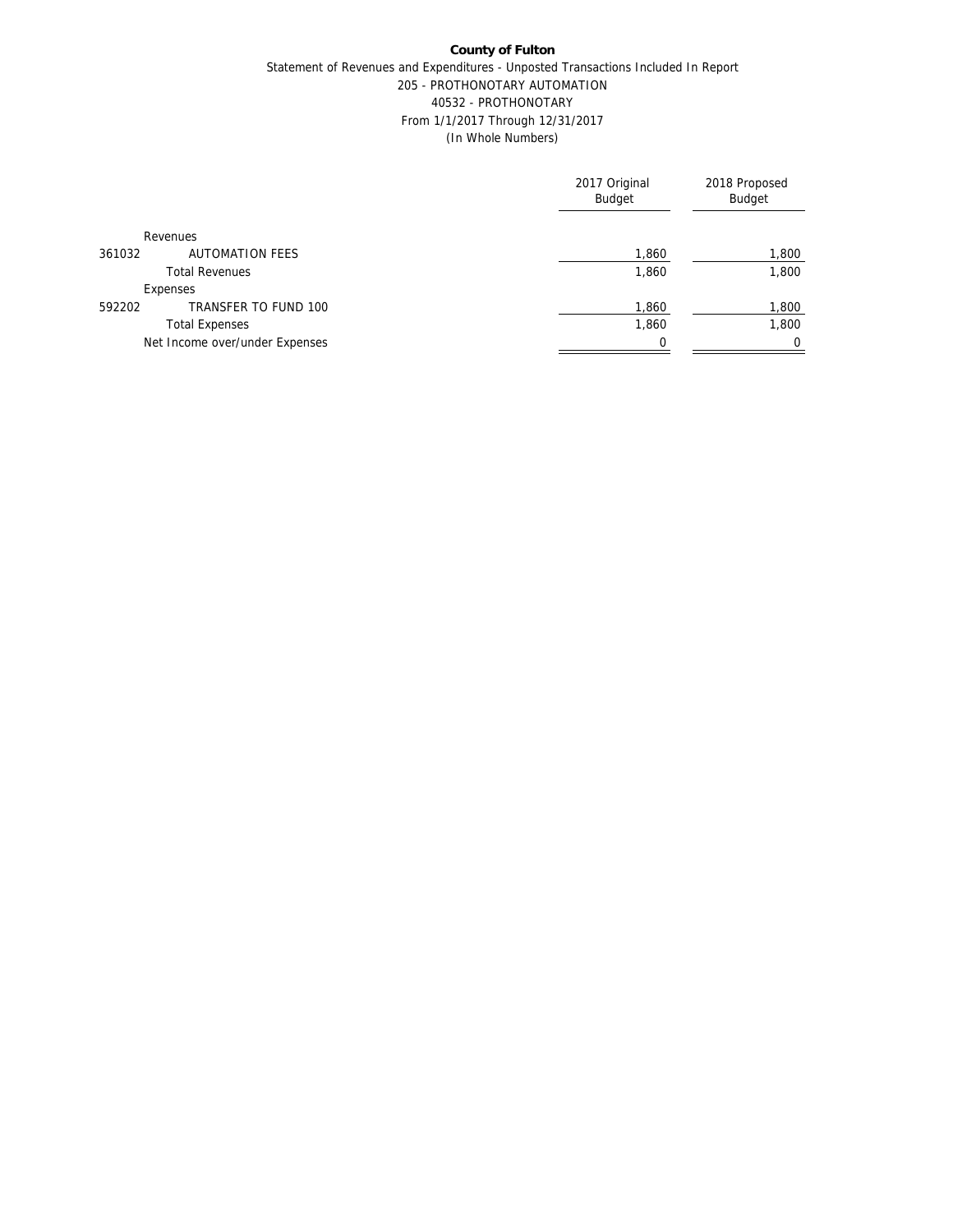## Statement of Revenues and Expenditures - Unposted Transactions Included In Report 206 - CLERK OF COURTS AUTOMATION 40945 - CLERK OF COURTS From 1/1/2017 Through 12/31/2017 (In Whole Numbers)

|                                       | 2017 Original<br><b>Budget</b> | 2018 Proposed<br>Budget |
|---------------------------------------|--------------------------------|-------------------------|
| Revenues                              |                                |                         |
| CLERK OF COURTS FILING FEES<br>361005 | 850                            | 850                     |
| <b>Total Revenues</b>                 | 850                            | 850                     |
| Expenses                              |                                |                         |
| TRANSFER TO FUND 100<br>592202        | 850                            | 850                     |
| <b>Total Expenses</b>                 | 850                            | 850                     |
| Net Income over/under Expenses        |                                | $\Omega$                |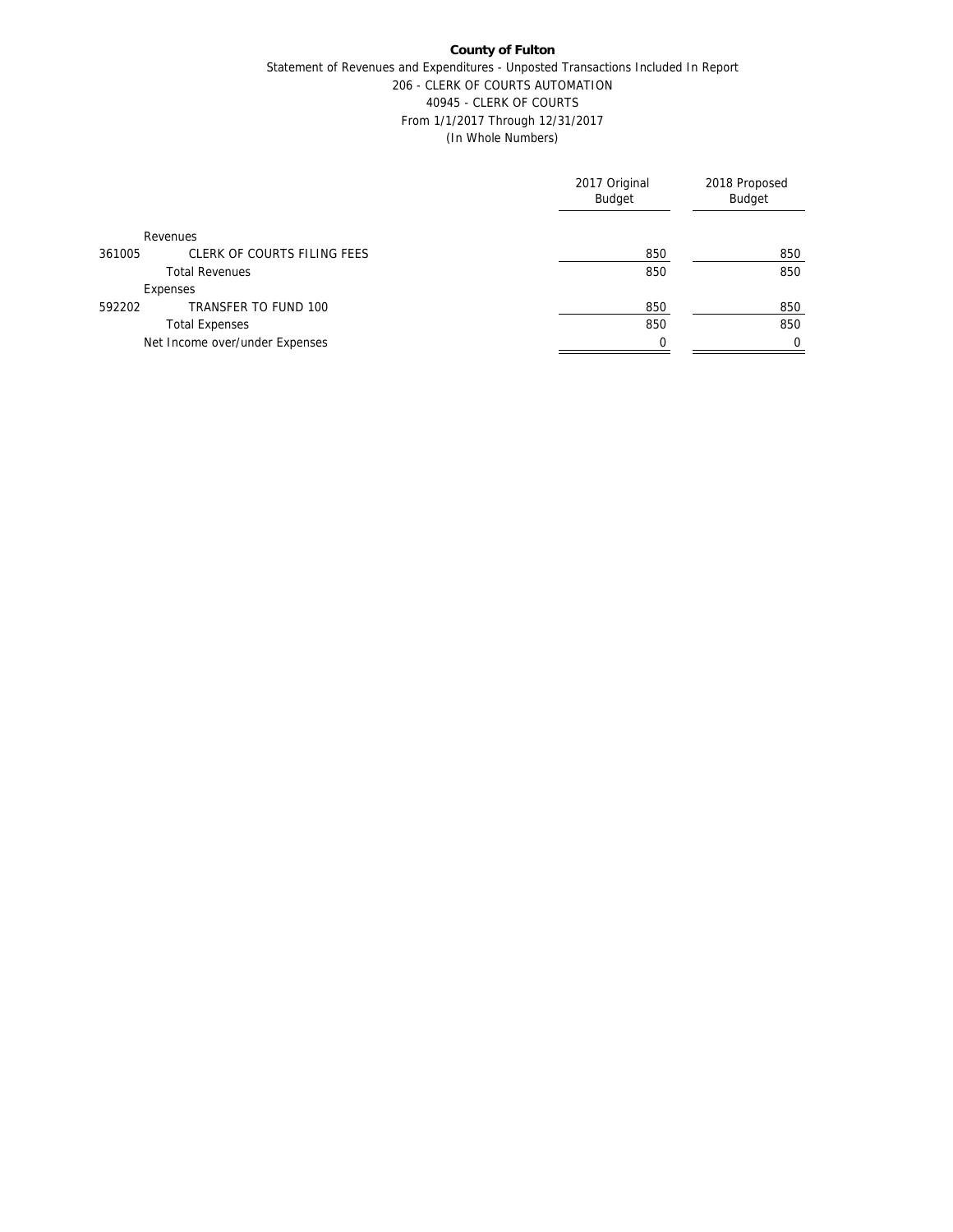### Statement of Revenues and Expenditures - Unposted Transactions Included In Report 208 - INTERMEDIATE PUNISHMENT GRANT 41340 - HOUSE ARREST / ADULT PROBATION From 1/1/2017 Through 12/31/2017 (In Whole Numbers)

|                                | 2017 Original<br>Budget | 2018 Proposed<br>Budget |
|--------------------------------|-------------------------|-------------------------|
| Revenues                       |                         |                         |
| ELECTRONIC MONITOR<br>362100   | 33,000                  | 0                       |
| <b>Total Revenues</b>          | 33,000                  | 0                       |
| Expenses                       |                         |                         |
| TRANSFER TO FUND 100<br>592202 | 33,000                  | $\Omega$                |
| <b>Total Expenses</b>          | 33,000                  | $\Omega$                |
| Net Income over/under Expenses |                         | $\Omega$                |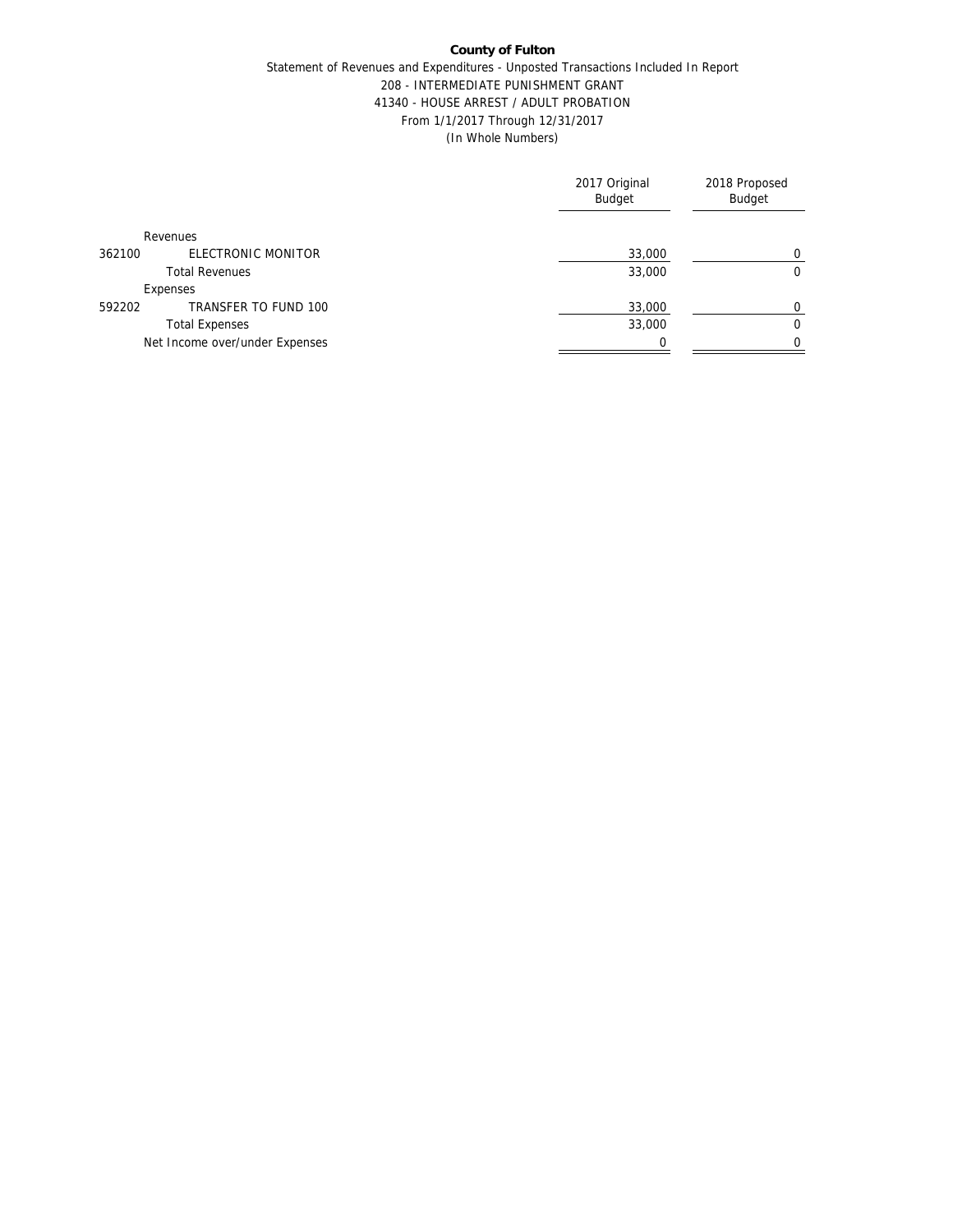## **County of Fulton** Statement of Revenues and Expenditures - Unposted Transactions Included In Report 210 - ADOPTION COUNSELING 40390 - TREASURER From 1/1/2017 Through 12/31/2017 (In Whole Numbers)

|        |                                | 2017 Original<br><b>Budget</b> | 2018 Proposed<br>Budget |
|--------|--------------------------------|--------------------------------|-------------------------|
|        | Revenues                       |                                |                         |
| 341010 | <b>INTEREST EARNINGS</b>       | 0                              |                         |
| 361020 | OTHER MISC REIMBURSEMENTS      |                                | 100                     |
|        | <b>Total Revenues</b>          |                                | 102                     |
|        | Net Income over/under Expenses |                                | 102                     |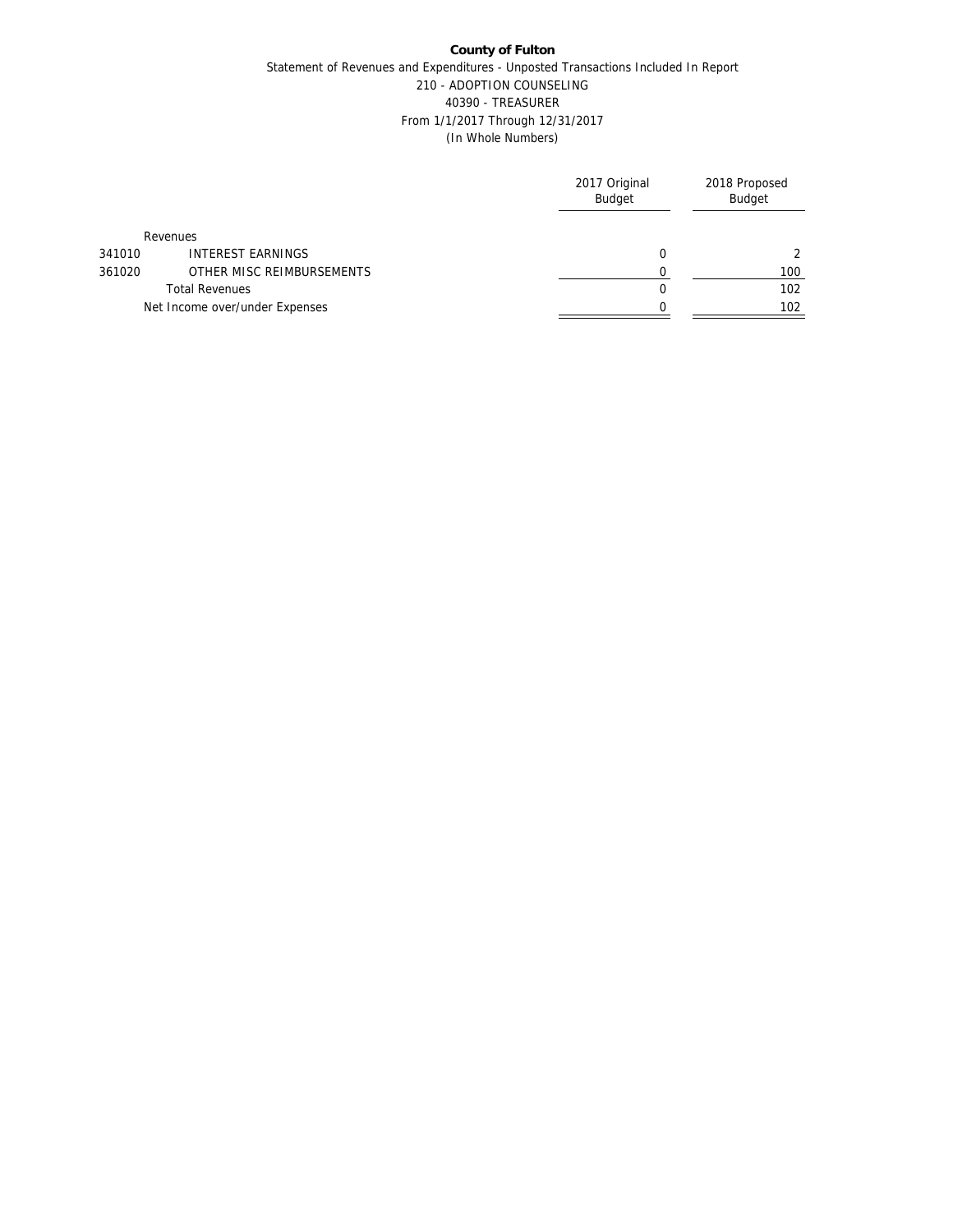## **County of Fulton** Statement of Revenues and Expenditures - Unposted Transactions Included In Report 211 - INDEPENDENT LIVING IV-E 42200 - CHILDREN SERVICES From 1/1/2017 Through 12/31/2017 (In Whole Numbers)

|        |                                  | 2017 Original<br><b>Budget</b> | 2018 Proposed<br>Budget |
|--------|----------------------------------|--------------------------------|-------------------------|
|        | Revenues                         |                                |                         |
| 341010 | <b>INTEREST EARNINGS</b>         | 30                             | 30                      |
| 351606 | FOG-MISC                         | 43.091                         | 43.091                  |
|        | <b>Total Revenues</b>            | 43.121                         | 43,121                  |
|        | Expenses                         |                                |                         |
| 521200 | CLIENT SUPPLIES - CHILD SERVICES | $\Omega$                       | 9,775                   |
| 545490 | CONTRACTED CHILD SERVICES        | 49,925                         | 40,150                  |
|        | <b>Total Expenses</b>            | 49,925                         | 49,925                  |
|        | Net Income over/under Expenses   | (6, 804)                       | (6, 804)                |
|        |                                  |                                |                         |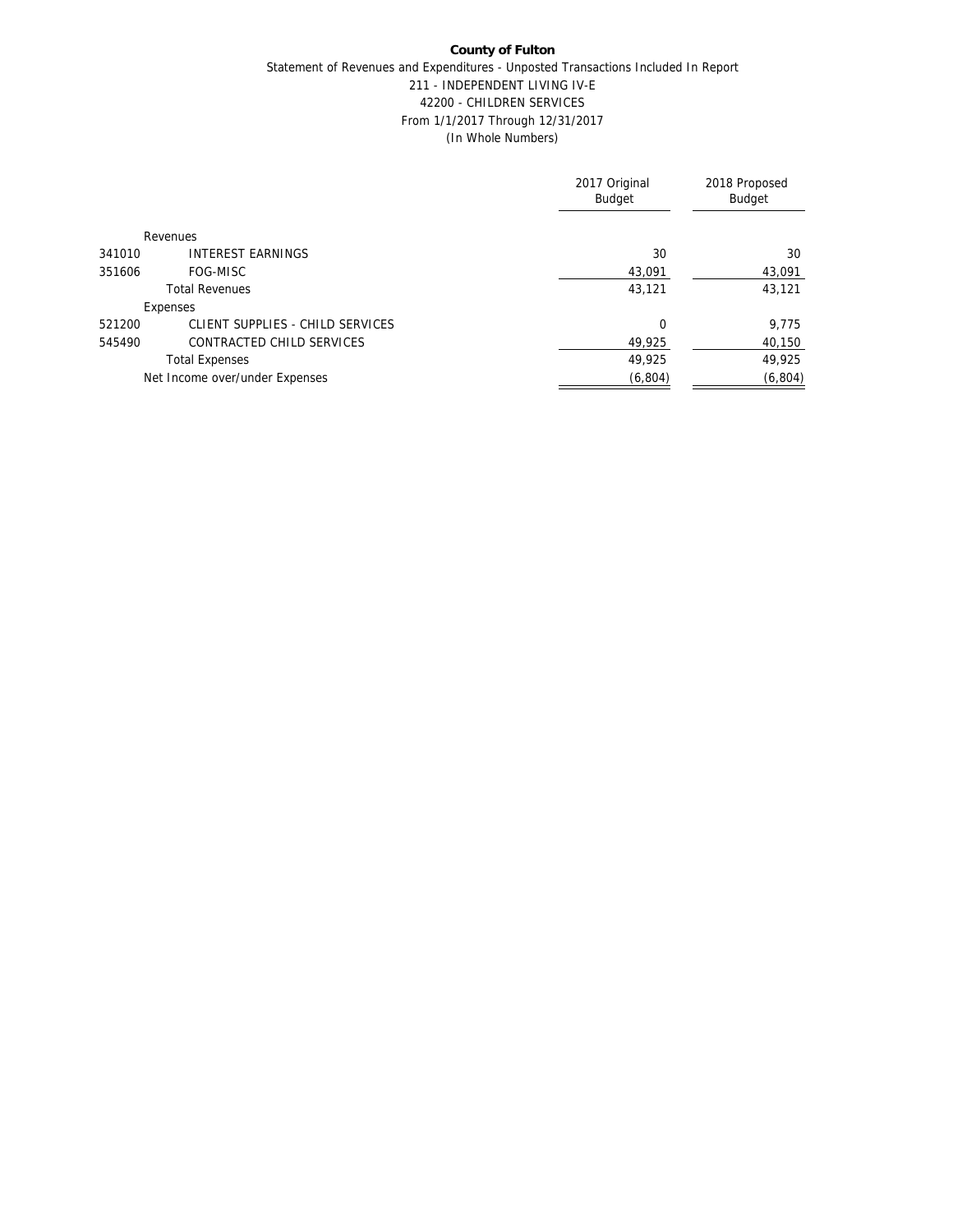## Statement of Revenues and Expenditures - Unposted Transactions Included In Report 212 - RECORDER OF DEEDS IMPROVEMENT FUND 40530 - RECORDER OF DEEDS From 1/1/2017 Through 12/31/2017 (In Whole Numbers)

|                                | 2017 Original<br><b>Budget</b> | 2018 Proposed<br>Budget |
|--------------------------------|--------------------------------|-------------------------|
| Revenues                       |                                |                         |
| CS RECORDER OF DEEDS<br>361012 | 5,700                          | 6,000                   |
| <b>Total Revenues</b>          | 5.700                          | 6,000                   |
| Expenses                       |                                |                         |
| TRANSFER TO FUND 100<br>592202 | 5,700                          | 6,000                   |
| <b>Total Expenses</b>          | 5,700                          | 6,000                   |
| Net Income over/under Expenses |                                | $\Omega$                |
|                                |                                |                         |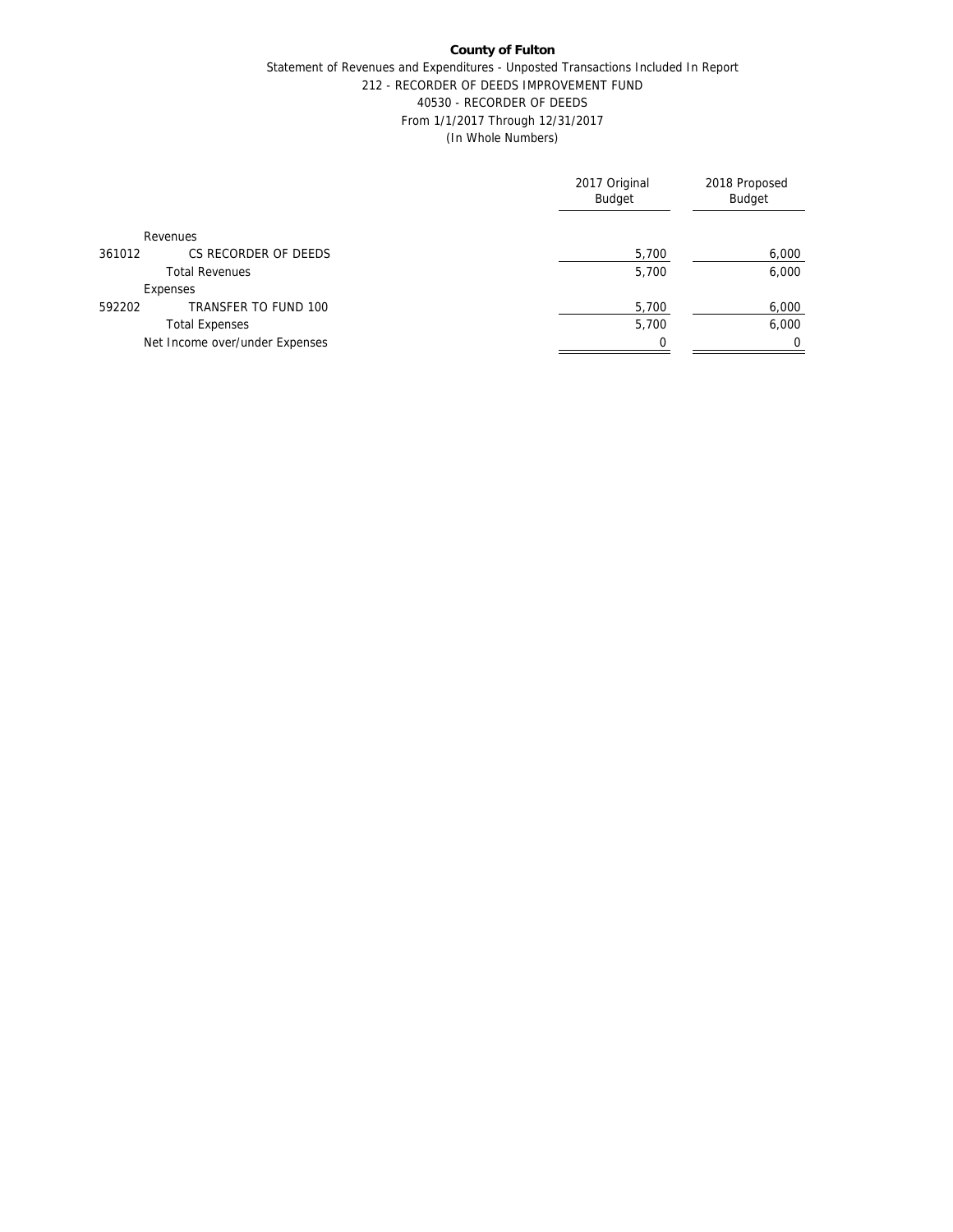### **County of Fulton** Statement of Revenues and Expenditures - Unposted Transactions Included In Report 214 - LIQUID FUELS BRIDGE FUND ACT 44 43800 - LIQUID FUELS From 1/1/2017 Through 12/31/2017 (In Whole Numbers)

|                                     | 2017 Original<br>Budget | 2018 Proposed<br><b>Budget</b> |
|-------------------------------------|-------------------------|--------------------------------|
| Revenues                            |                         |                                |
| PENNDOT LIQUID FUELS FUND<br>354300 | 3,764                   | 3,750                          |
| <b>Total Revenues</b>               | 3,764                   | 3,750                          |
| Net Income over/under Expenses      | 3,764                   | 3,750                          |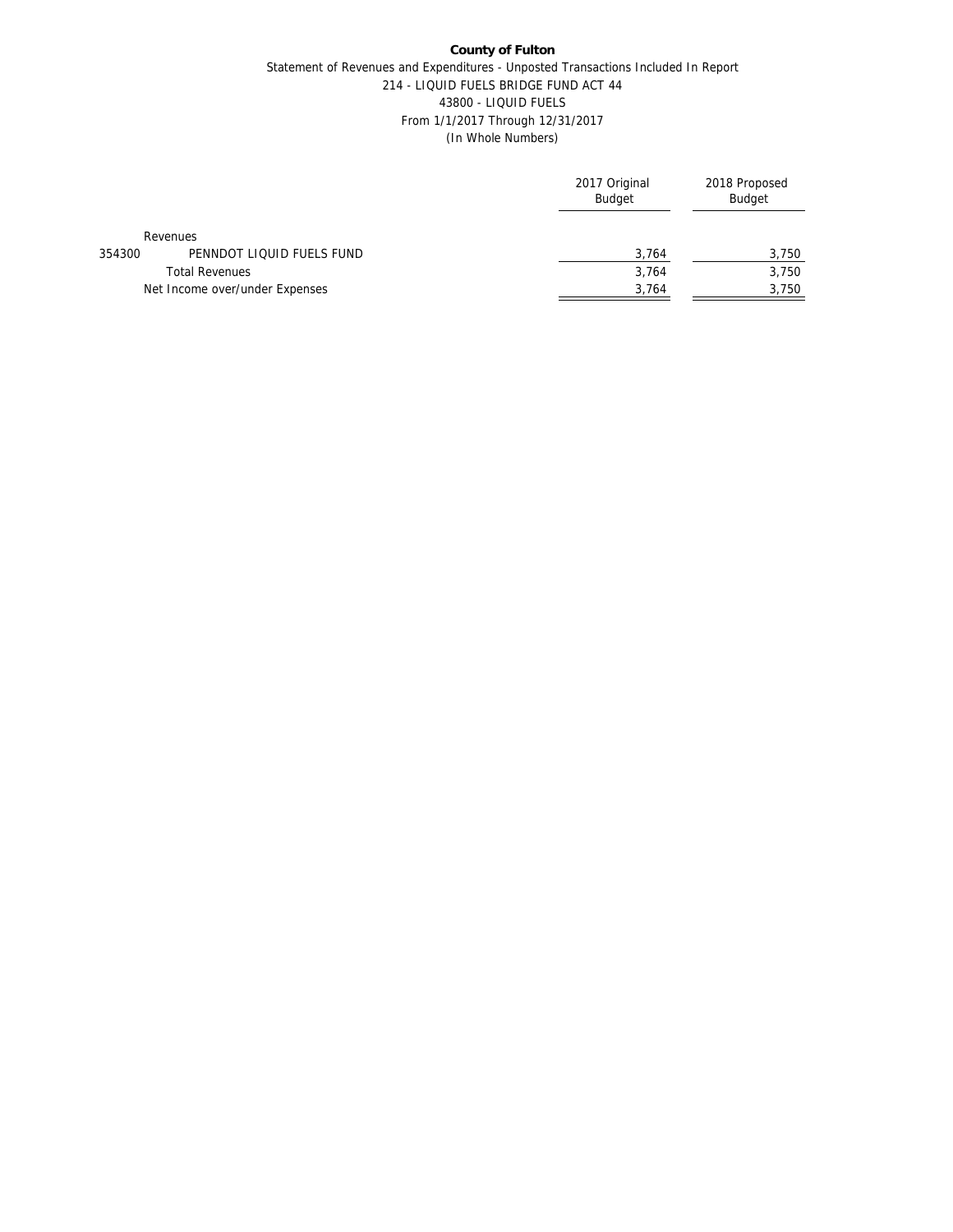## Statement of Revenues and Expenditures - Unposted Transactions Included In Report 218 - CLERK OF ORPHANS COURT AUTOMATION 40985 - CLERK OF ORPHANS COURT From 1/1/2017 Through 12/31/2017 (In Whole Numbers)

|        |                                | 2017 Original<br><b>Budget</b> | 2018 Proposed<br><b>Budget</b> |
|--------|--------------------------------|--------------------------------|--------------------------------|
|        | Revenues                       |                                |                                |
| 361032 | AUTOMATION FEES                | 450                            | 500                            |
|        | <b>Total Revenues</b>          | 450                            | 500                            |
|        | Net Income over/under Expenses | 450                            | 500                            |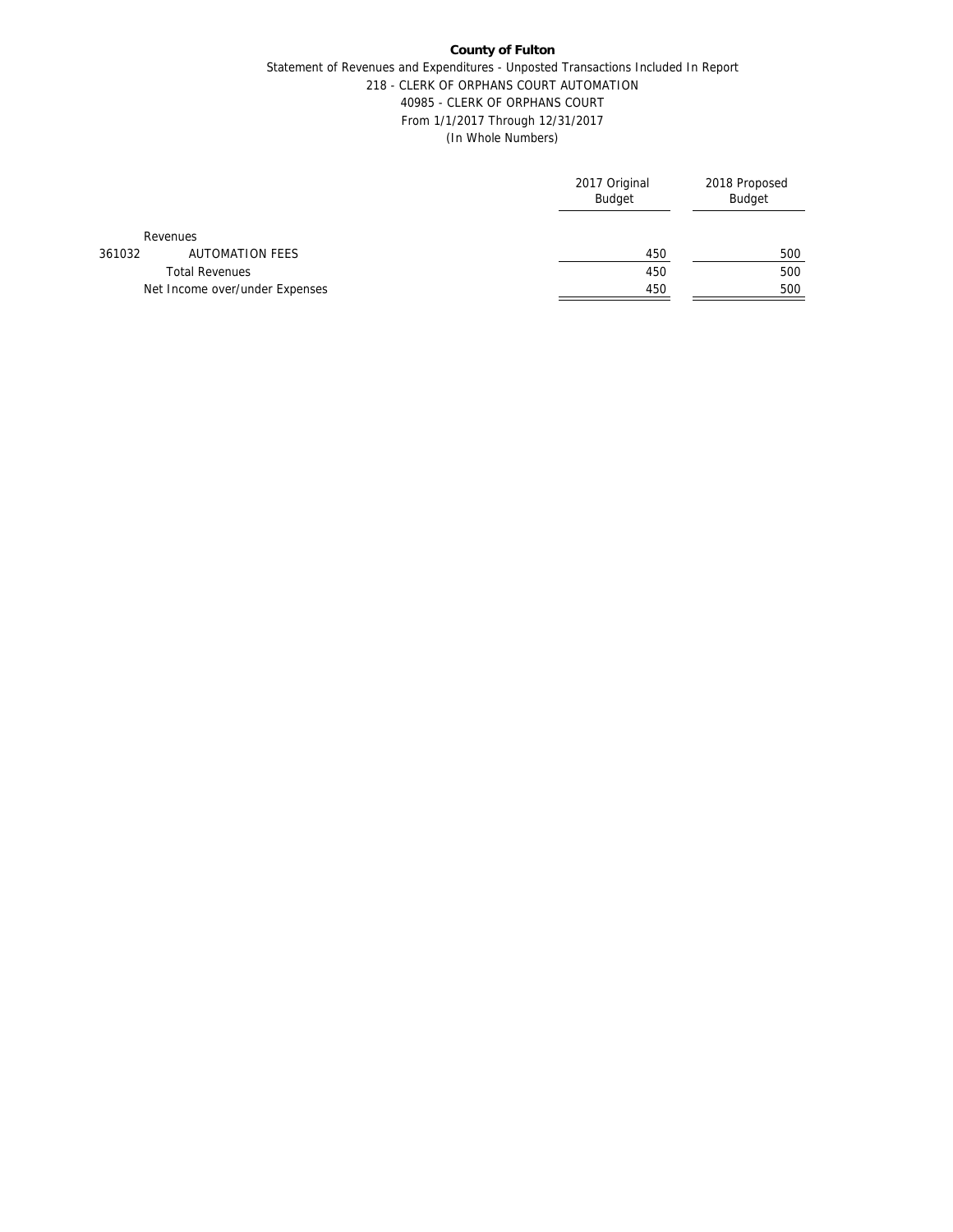## Statement of Revenues and Expenditures - Unposted Transactions Included In Report 219 - REGISTER OF WILLS AUTOMATION 40531 - REGISTER OF WILLS From 1/1/2017 Through 12/31/2017 (In Whole Numbers)

|        |                                | 2017 Original<br><b>Budget</b> | 2018 Proposed<br><b>Budget</b> |
|--------|--------------------------------|--------------------------------|--------------------------------|
|        | Revenues                       |                                |                                |
| 361032 | AUTOMATION FEES                | 310                            | 300                            |
|        | <b>Total Revenues</b>          | 310                            | 300                            |
|        | Net Income over/under Expenses | 310                            | 300                            |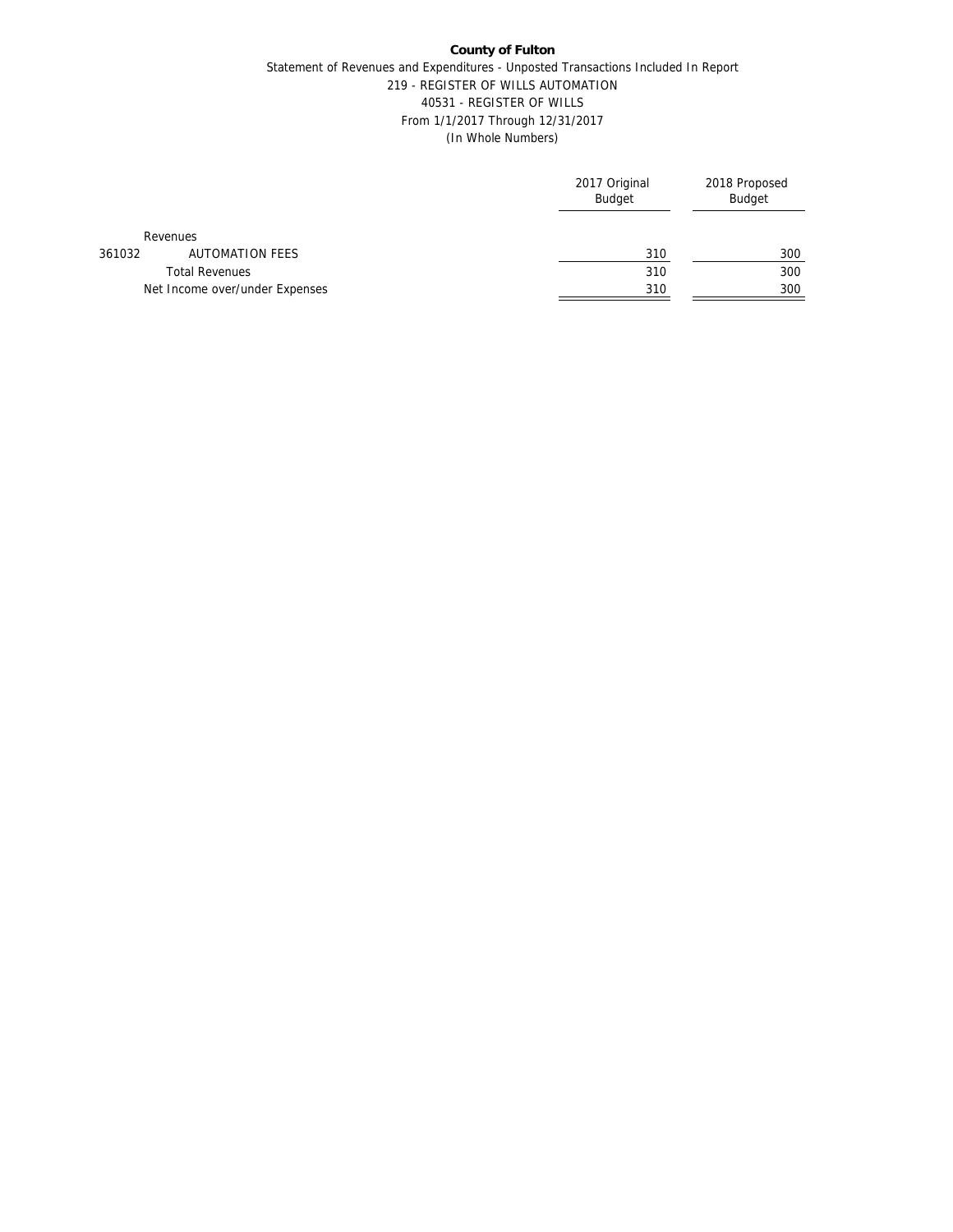## Statement of Revenues and Expenditures - Unposted Transactions Included In Report 220 - LIQUID FUELS \$5 VEHICLE REGISTRATION FEE 43800 - LIQUID FUELS From 1/1/2017 Through 12/31/2017 (In Whole Numbers)

|        |                                | 2017 Original<br><b>Budget</b> | 2018 Proposed<br>Budget |
|--------|--------------------------------|--------------------------------|-------------------------|
|        | Revenues                       |                                |                         |
| 354310 | \$5 VEHICLE FEE FOR LOCAL USE  | 41,300                         |                         |
|        | <b>Total Revenues</b>          | 41,300                         |                         |
|        | Net Income over/under Expenses | 41,300                         |                         |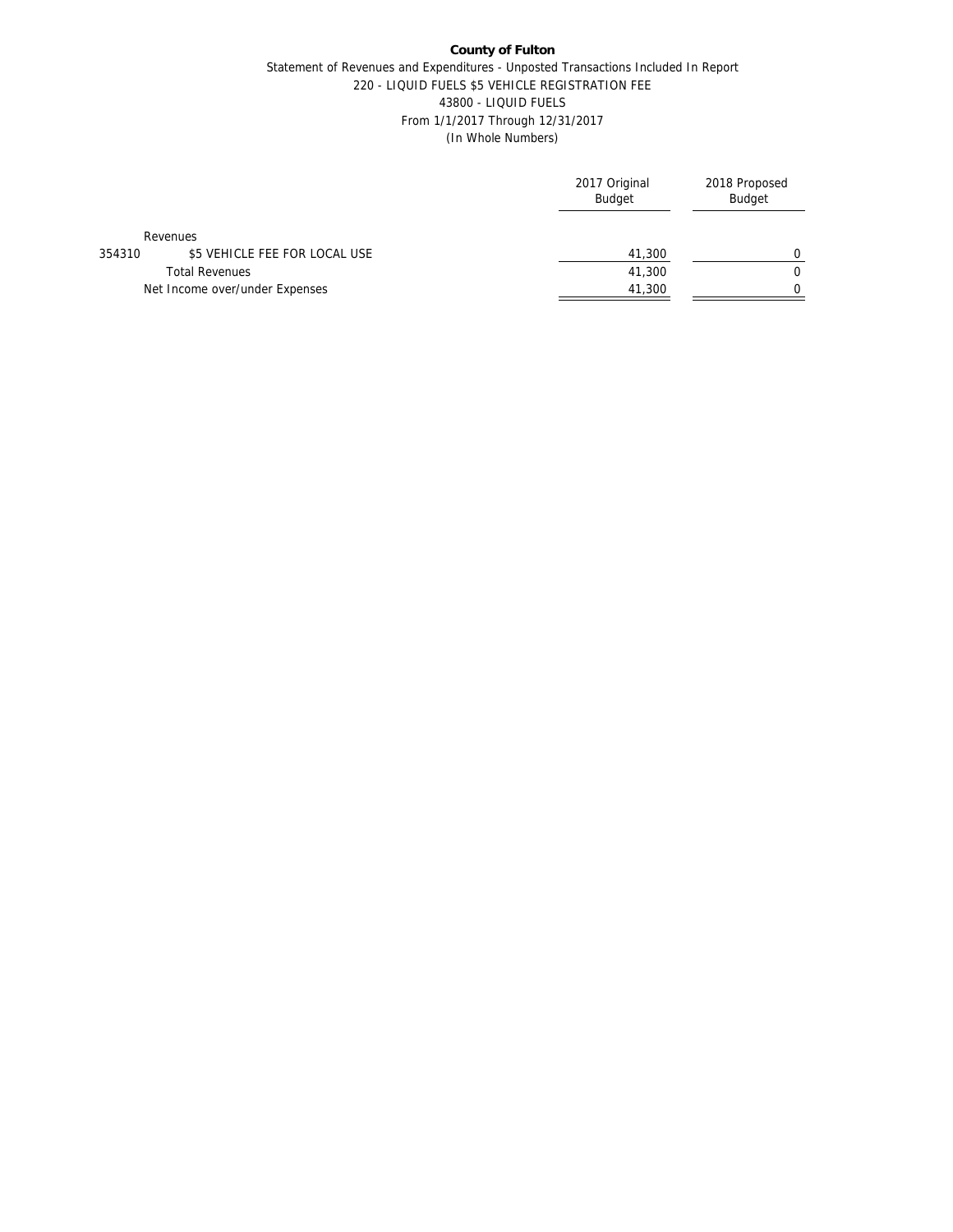## **County of Fulton** Statement of Revenues and Expenditures - Unposted Transactions Included In Report 221 - ACT 89 TRANSPORTATION FUND 43800 - LIQUID FUELS From 1/1/2017 Through 12/31/2017 (In Whole Numbers)

|        |                                | 2017 Original<br>Budget | 2018 Proposed<br><b>Budget</b> |
|--------|--------------------------------|-------------------------|--------------------------------|
|        | Revenues                       |                         |                                |
| 354305 | Act 89 TRANSPORTATION FUND     | 3,270                   | 6,000                          |
|        | <b>Total Revenues</b>          | 3.270                   | 6,000                          |
|        | Net Income over/under Expenses | 3,270                   | 6,000                          |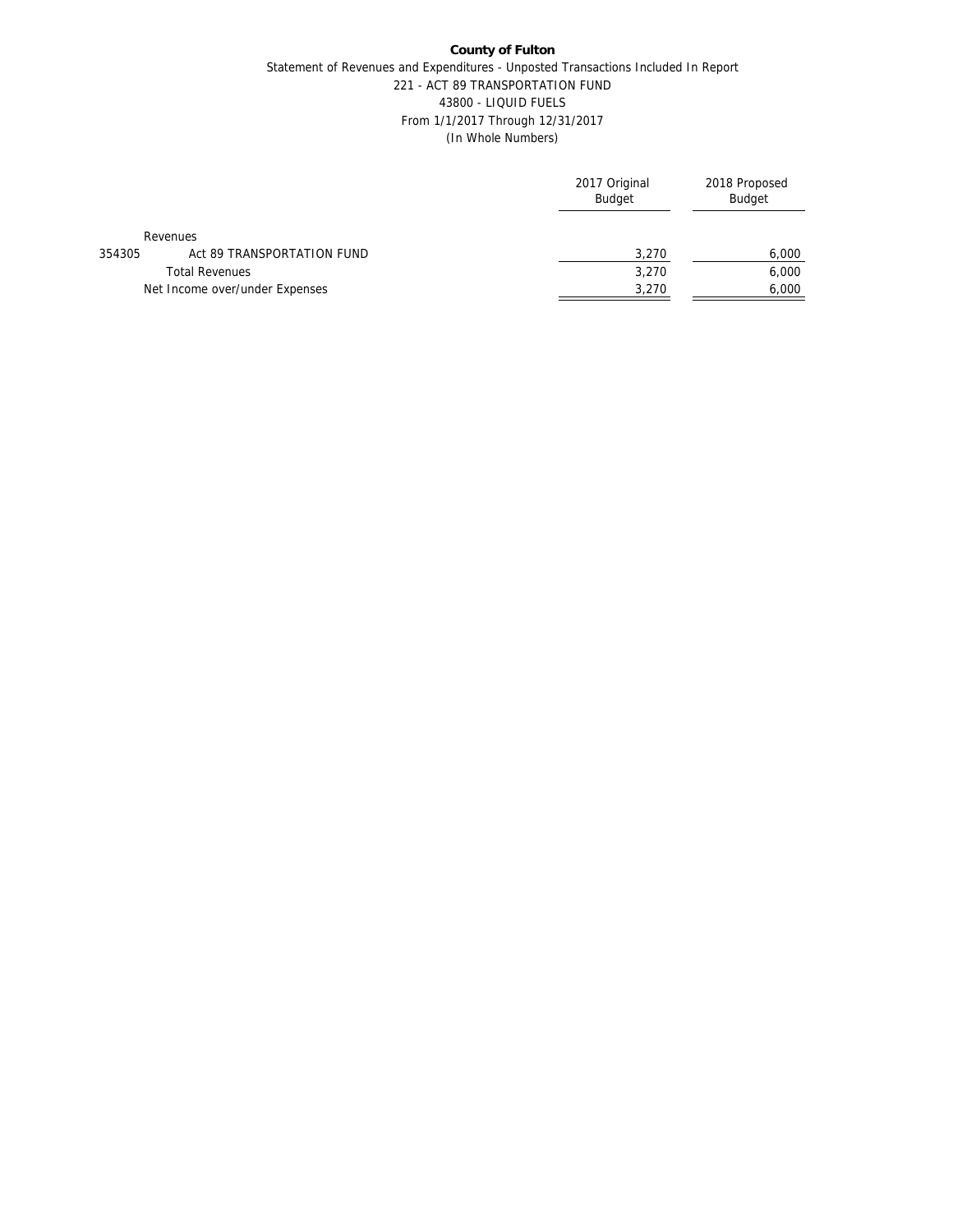## **County of Fulton** Statement of Revenues and Expenditures - Unposted Transactions Included In Report 226 - EMERGENCY SHELTER 42300 - HUMAN SERVICES ADMINISTRATION From 1/1/2017 Through 12/31/2017 (In Whole Numbers)

|                                     | 2017 Original<br><b>Budget</b> | 2018 Proposed<br>Budget |
|-------------------------------------|--------------------------------|-------------------------|
| Revenues                            |                                |                         |
| SOG- VARIOUS GRANTS<br>354900       | 24,000                         | 24,000                  |
| <b>Total Revenues</b>               | 24,000                         | 24,000                  |
| Expenses                            |                                |                         |
| <b>HOUSING ASSISTANCE</b><br>531850 | 24,000                         | 24,000                  |
| <b>Total Expenses</b>               | 24,000                         | 24,000                  |
| Net Income over/under Expenses      |                                |                         |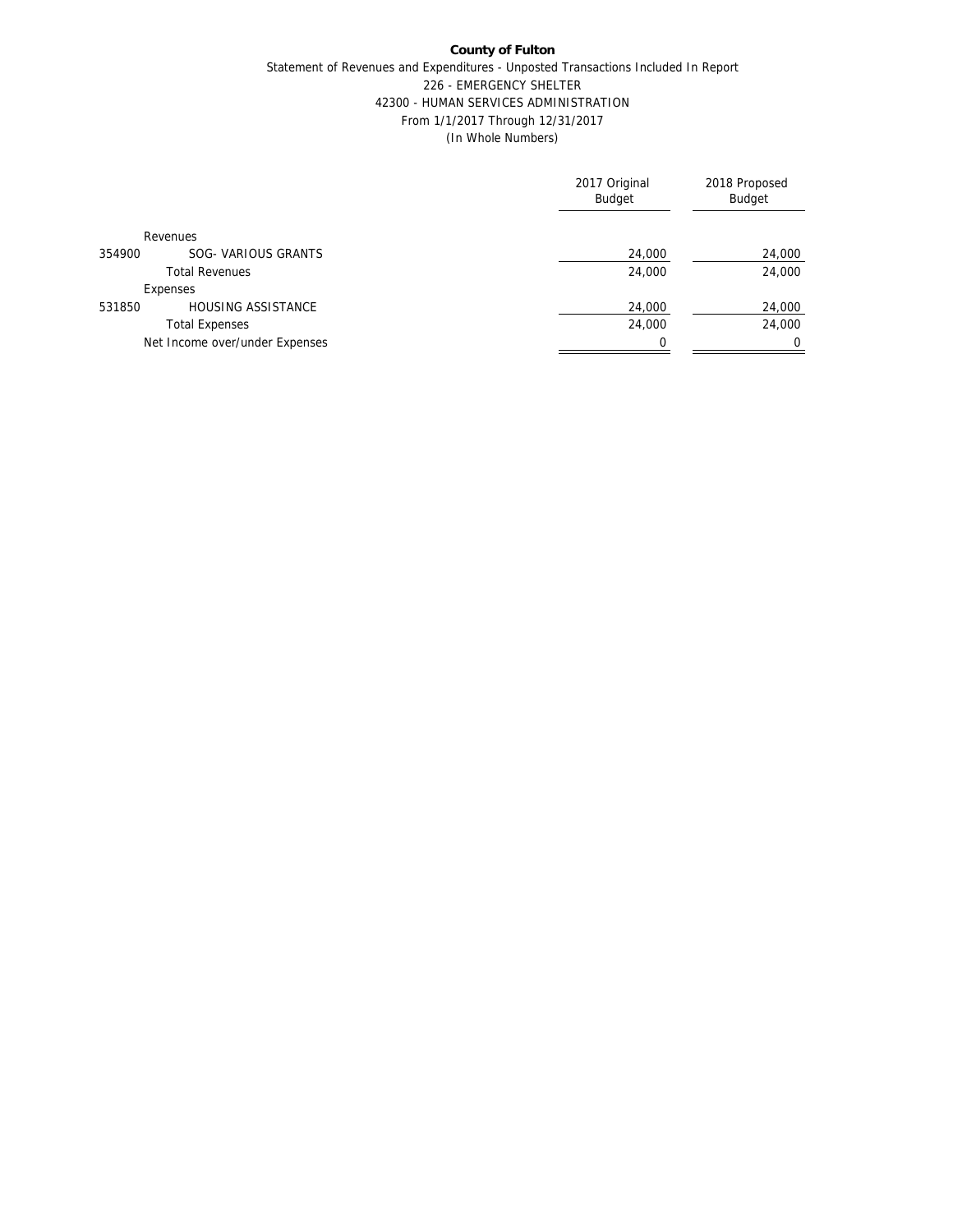## **County of Fulton** Statement of Revenues and Expenditures - Unposted Transactions Included In Report 227 - SFC IT Grant 42200 - CHILDREN SERVICES From 1/1/2017 Through 12/31/2017 (In Whole Numbers)

|        |                                | 2017 Original<br>Budget | 2018 Proposed<br>Budget |
|--------|--------------------------------|-------------------------|-------------------------|
|        | Revenues                       |                         |                         |
| 354900 | SOG- VARIOUS GRANTS            | 42,648                  | 31,000                  |
|        | <b>Total Revenues</b>          | 42,648                  | 31,000                  |
|        | Expenses                       |                         |                         |
| 521000 | SUPPLIES OFFICE                | 2.632                   | 1,500                   |
| 545200 | COMPUTER/SOFTWARE SUPPORT      | 37,199                  | 27,000                  |
| 574000 | CAPITAL PURCHASE FOUIPMENT     | 2,817                   | 2,500                   |
|        | <b>Total Expenses</b>          | 42,648                  | 31,000                  |
|        | Net Income over/under Expenses |                         | 0                       |
|        |                                |                         |                         |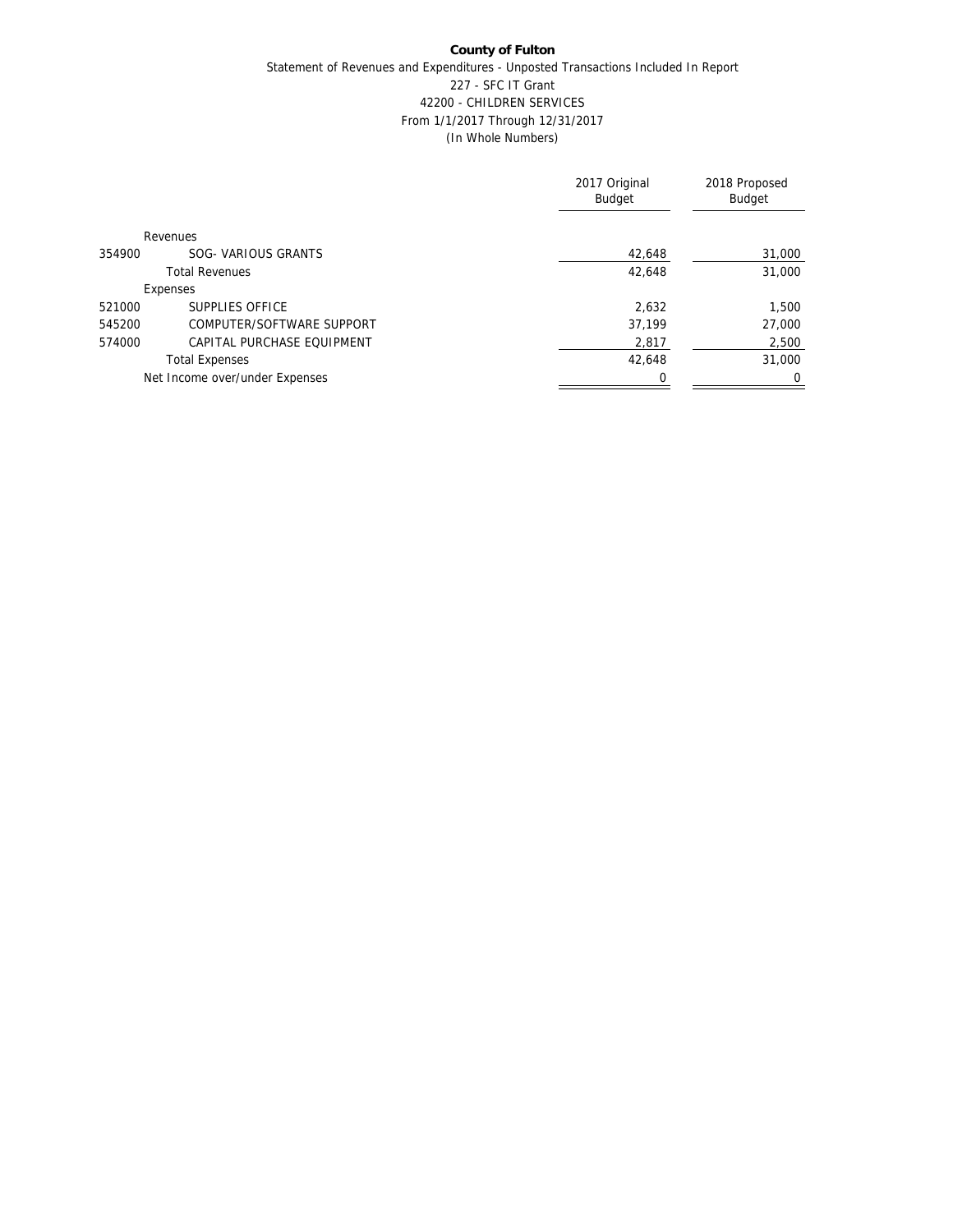#### Statement of Revenues and Expenditures - Unposted Transactions Included In Report 229 - HUMAN SERVICES DEV FUND 42300 - HUMAN SERVICES ADMINISTRATION From 1/1/2017 Through 12/31/2017 (In Whole Numbers)

|                                     |                                | 2017 Original<br><b>Budget</b> | 2018 Proposed<br>Budget |
|-------------------------------------|--------------------------------|--------------------------------|-------------------------|
| Revenues                            |                                |                                |                         |
| <b>INTEREST EARNINGS</b><br>341010  |                                | 100                            | 100                     |
| SOG- VARIOUS GRANTS<br>354900       |                                | 59,000                         | 59,000                  |
| <b>Total Revenues</b>               |                                | 59,100                         | 59,100                  |
| Expenses                            |                                |                                |                         |
| SUPPLIES OFFICE<br>521000           |                                | 1,000                          | 1,000                   |
| SUPPLIES GENERAL<br>524100          |                                | 0                              | 100                     |
| 531100                              | PROF SER ACCOUNTING & AUDITING | 5,000                          | $\Omega$                |
| 531850<br><b>HOUSING ASSISTANCE</b> |                                | 0                              | 6,000                   |
| <b>TRAVEL EXPENSE</b><br>533100     |                                | 500                            | 500                     |
| 534000<br>ADVERTISING               |                                | 75                             | 100                     |
| 542000                              | DUES SUBSCRIPTIONS MEMBERSHIPS | 900                            | 900                     |
| CONTRACTED SERVICES<br>545000       |                                | 45,000                         | 45,250                  |
| CONTINUING EDUCATION<br>546000      |                                | 250                            | 250                     |
| 546110<br><b>MEALS</b>              |                                | 4,500                          | $\Omega$                |
| 592202<br>TRANSFER TO FUND 100      |                                | 5,000                          | 5,000                   |
| <b>Total Expenses</b>               |                                | 62,225                         | 59,100                  |
| Net Income over/under Expenses      |                                | (3, 125)                       | $\mathbf 0$             |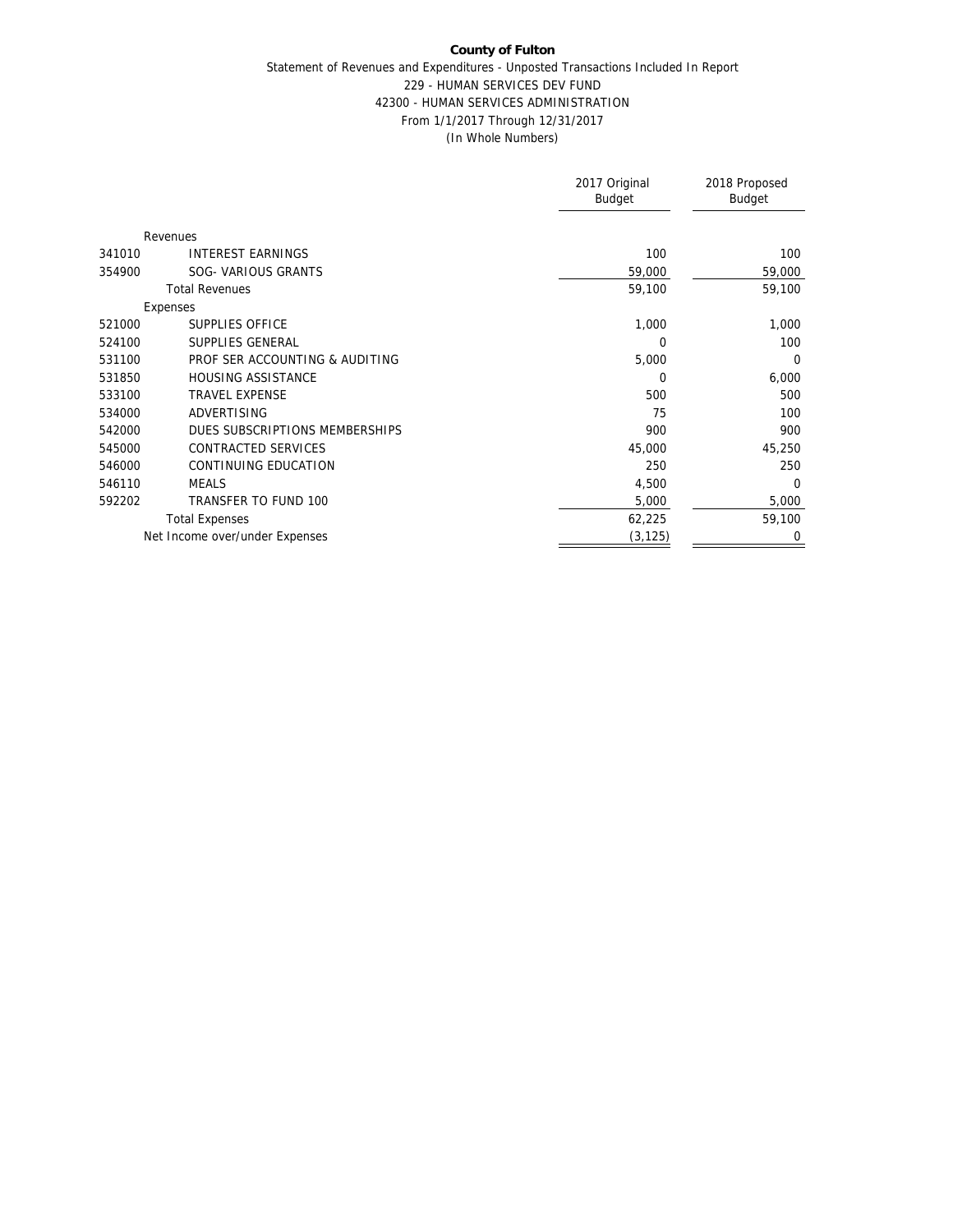## **County of Fulton** Statement of Revenues and Expenditures - Unposted Transactions Included In Report 231 - SFC TRUANCY 42200 - CHILDREN SERVICES From 1/1/2017 Through 12/31/2017 (In Whole Numbers)

|        |                                     | 2017 Original<br><b>Budget</b> | 2018 Proposed<br>Budget |
|--------|-------------------------------------|--------------------------------|-------------------------|
|        | Revenues                            |                                |                         |
| 354608 | <b>SOG TRUANCY</b>                  | 68,837                         | 128,687                 |
| 354900 | SOG- VARIOUS GRANTS                 | 27,550                         | 45,550                  |
| 392010 | TRANSFER FROM FUND 100              | 9,098                          | 17,748                  |
|        | <b>Total Revenues</b>               | 105,485                        | 191,985                 |
|        | Expenses                            |                                |                         |
| 531507 | <b>HOUSING INITIATIVE</b>           | 0                              | 10,000                  |
| 531508 | <b>CANS</b>                         | $\Omega$                       | 4,000                   |
| 531512 | <b>TRUANCY</b>                      | $\Omega$                       | 142,985                 |
| 531515 | <b>FAMILY GROUP DECISION MAKING</b> | 29,000                         | 35,000                  |
| 545490 | CONTRACTED CHILD SERVICES           | 76,485                         | $\Omega$                |
|        | <b>Total Expenses</b>               | 105,485                        | 191,985                 |
|        | Net Income over/under Expenses      | 0                              | 0                       |
|        |                                     |                                |                         |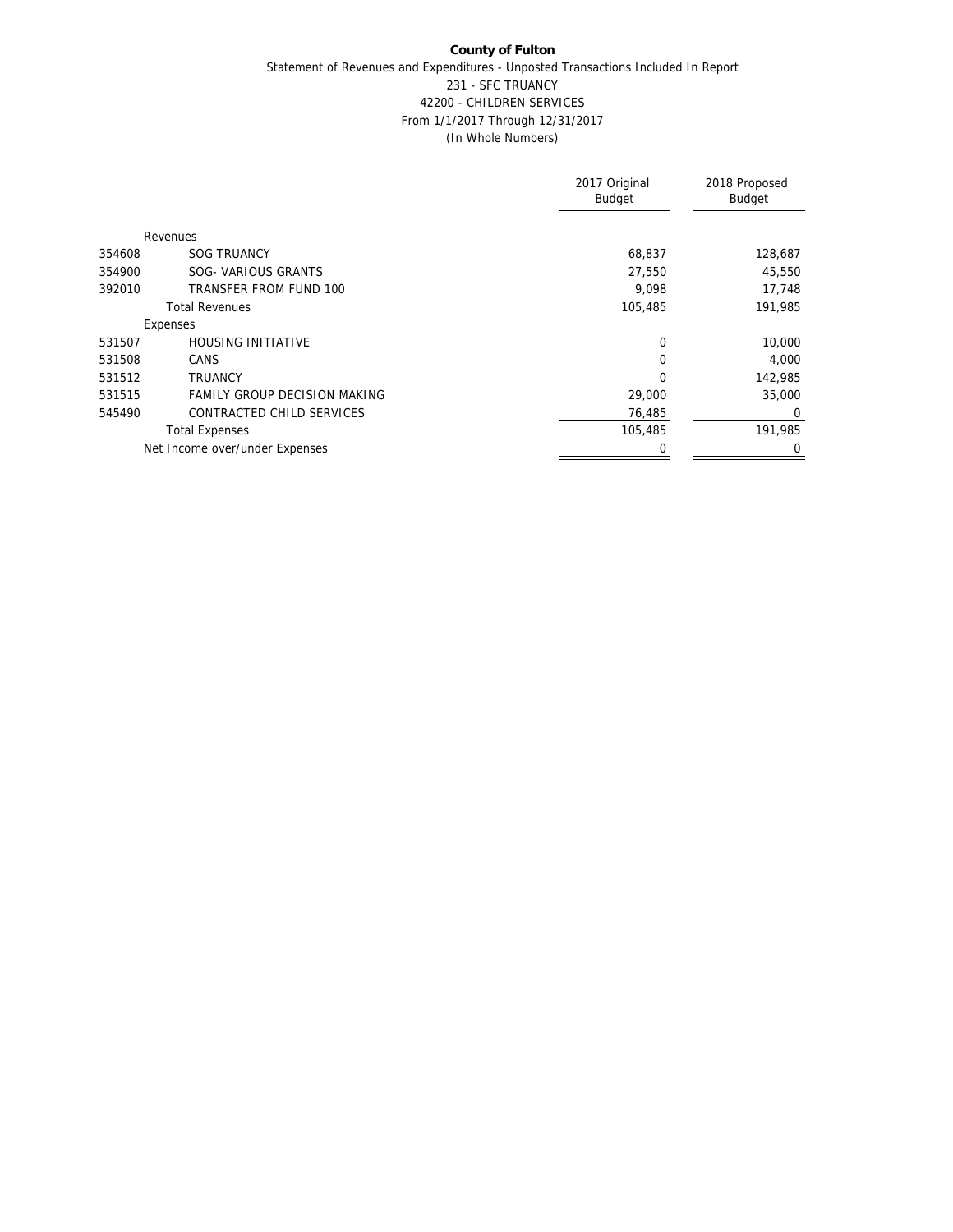#### Statement of Revenues and Expenditures - Unposted Transactions Included In Report 233 - VICTIMS OF JUVENILE OFFENDERS (VOJO) 40940 - DISTRICT ATTORNEY From 1/1/2017 Through 12/31/2017 (In Whole Numbers)

|                                 | 2017 Original<br><b>Budget</b> | 2018 Proposed<br>Budget |
|---------------------------------|--------------------------------|-------------------------|
| Revenues                        |                                |                         |
| SOG- VARIOUS GRANTS<br>354900   | 5,839                          | 5,839                   |
| <b>Total Revenues</b>           | 5,839                          | 5,839                   |
| Expenses                        |                                |                         |
| SUPPLIES OFFICE<br>521000       | 376                            | 556                     |
| 521500<br><b>POSTAGE</b>        | 0                              | 100                     |
| <b>TELEPHONE</b><br>532100      | 180                            | $\overline{0}$          |
| <b>TRAVEL EXPENSE</b><br>533100 | 107                            | 46                      |
| 592202<br>TRANSFER TO FUND 100  | 5,176                          | 5,137                   |
| <b>Total Expenses</b>           | 5,839                          | 5,839                   |
| Net Income over/under Expenses  | 0                              | 0                       |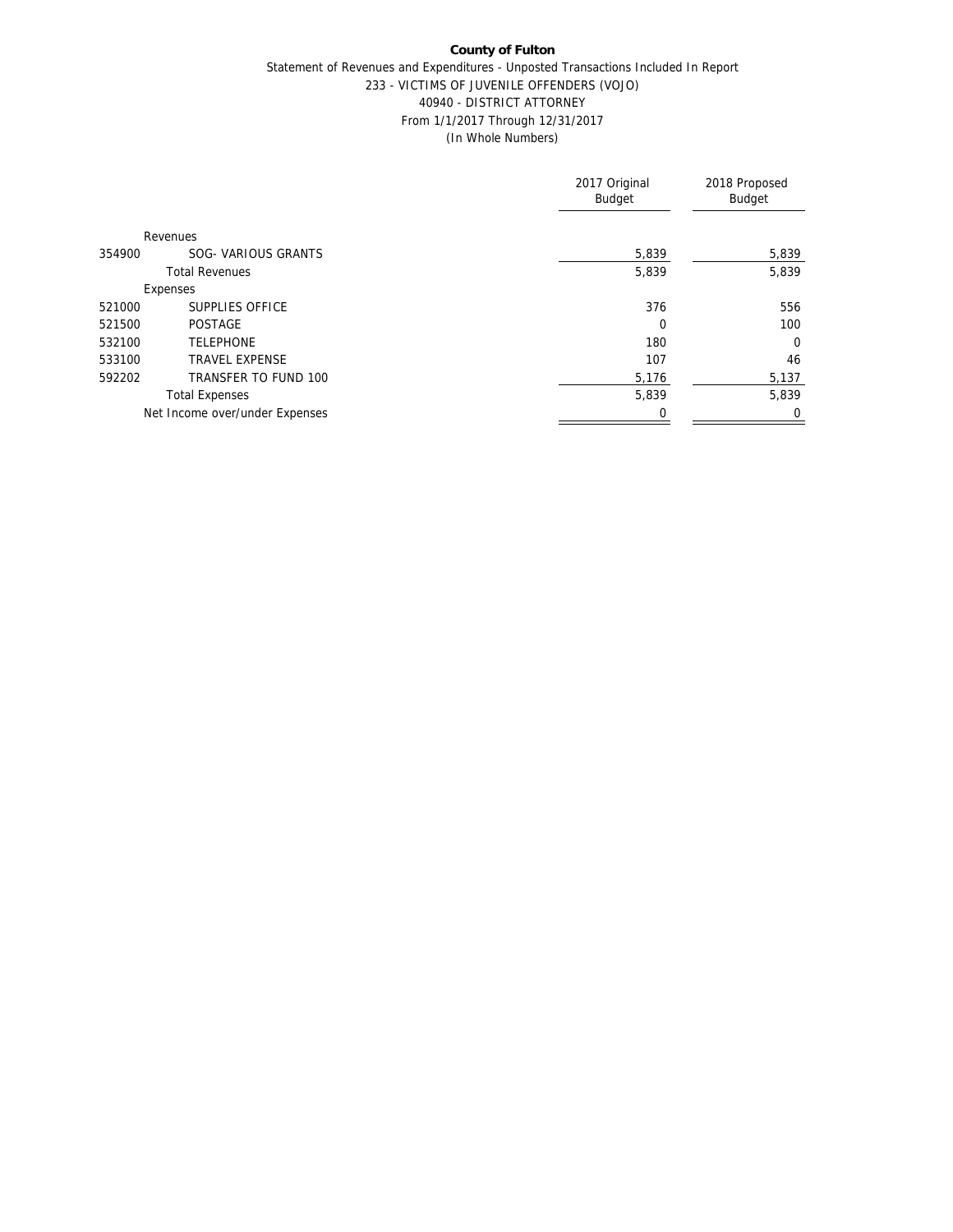# **County of Fulton** Statement of Revenues and Expenditures - Unposted Transactions Included In Report 234 - VICTIM WITNESS (RASA) 40940 - DISTRICT ATTORNEY From 1/1/2017 Through 12/31/2017 (In Whole Numbers)

|        |                                | 2017 Original<br><b>Budget</b> | 2018 Proposed<br><b>Budget</b> |
|--------|--------------------------------|--------------------------------|--------------------------------|
|        | Revenues                       |                                |                                |
| 354900 | SOG- VARIOUS GRANTS            | 31,661                         | 31,661                         |
|        | <b>Total Revenues</b>          | 31,661                         | 31,661                         |
|        | Expenses                       |                                |                                |
| 521000 | SUPPLIES OFFICE                | 890                            | 1,870                          |
| 532100 | <b>TELEPHONE</b>               | 1,020                          | $\Omega$                       |
| 533100 | <b>TRAVEL EXPENSE</b>          | 470                            | 113                            |
| 592202 | TRANSFER TO FUND 100           | 29,281                         | 29,678                         |
|        | <b>Total Expenses</b>          | 31,661                         | 31,661                         |
|        | Net Income over/under Expenses |                                | $\mathbf 0$                    |
|        |                                |                                |                                |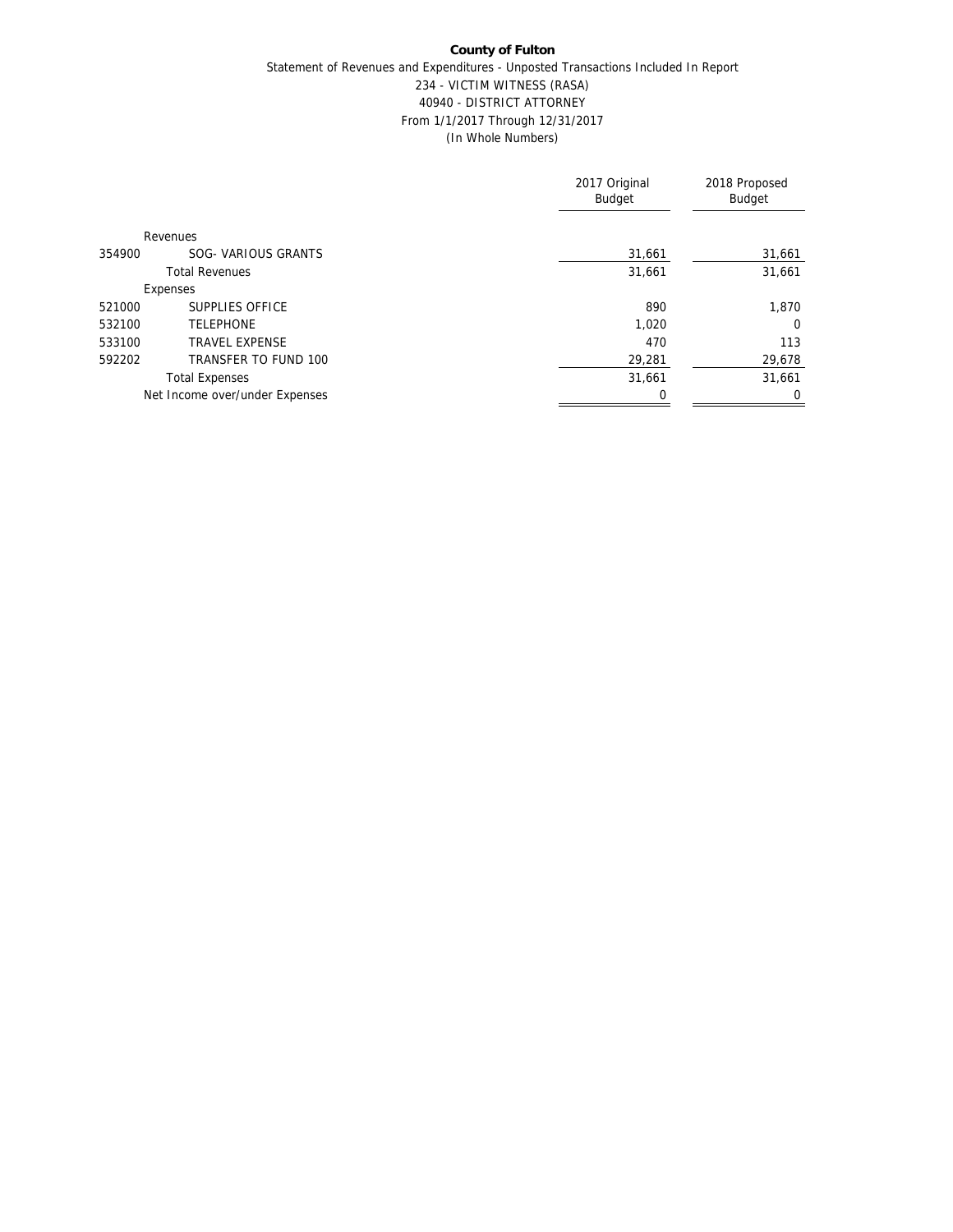# **County of Fulton** Statement of Revenues and Expenditures - Unposted Transactions Included In Report 235 - LAW LIBRARY 40930 - LAW LIBRARY From 1/1/2017 Through 12/31/2017 (In Whole Numbers)

|        |                                | 2017 Original<br><b>Budget</b> | 2018 Proposed<br>Budget |
|--------|--------------------------------|--------------------------------|-------------------------|
|        | Revenues                       |                                |                         |
| 331300 | <b>FINES &amp; FORFITURES</b>  | 8,300                          | 5,700                   |
| 392010 | TRANSFER FROM FUND 100         | 35,989                         | 40,292                  |
|        | <b>Total Revenues</b>          | 44.289                         | 45.992                  |
|        | Expenses                       |                                |                         |
| 511500 | SALARY STAFF PT                | 450                            | 450                     |
| 519200 | <b>FICA</b>                    | 34                             | 34                      |
| 519400 | UNEMPLOYMENT COMP              | 5                              | 8                       |
| 542000 | DUES SUBSCRIPTIONS MEMBERSHIPS | 43,800                         | 45,500                  |
|        | <b>Total Expenses</b>          | 44.289                         | 45.992                  |
|        | Net Income over/under Expenses |                                | $\mathbf 0$             |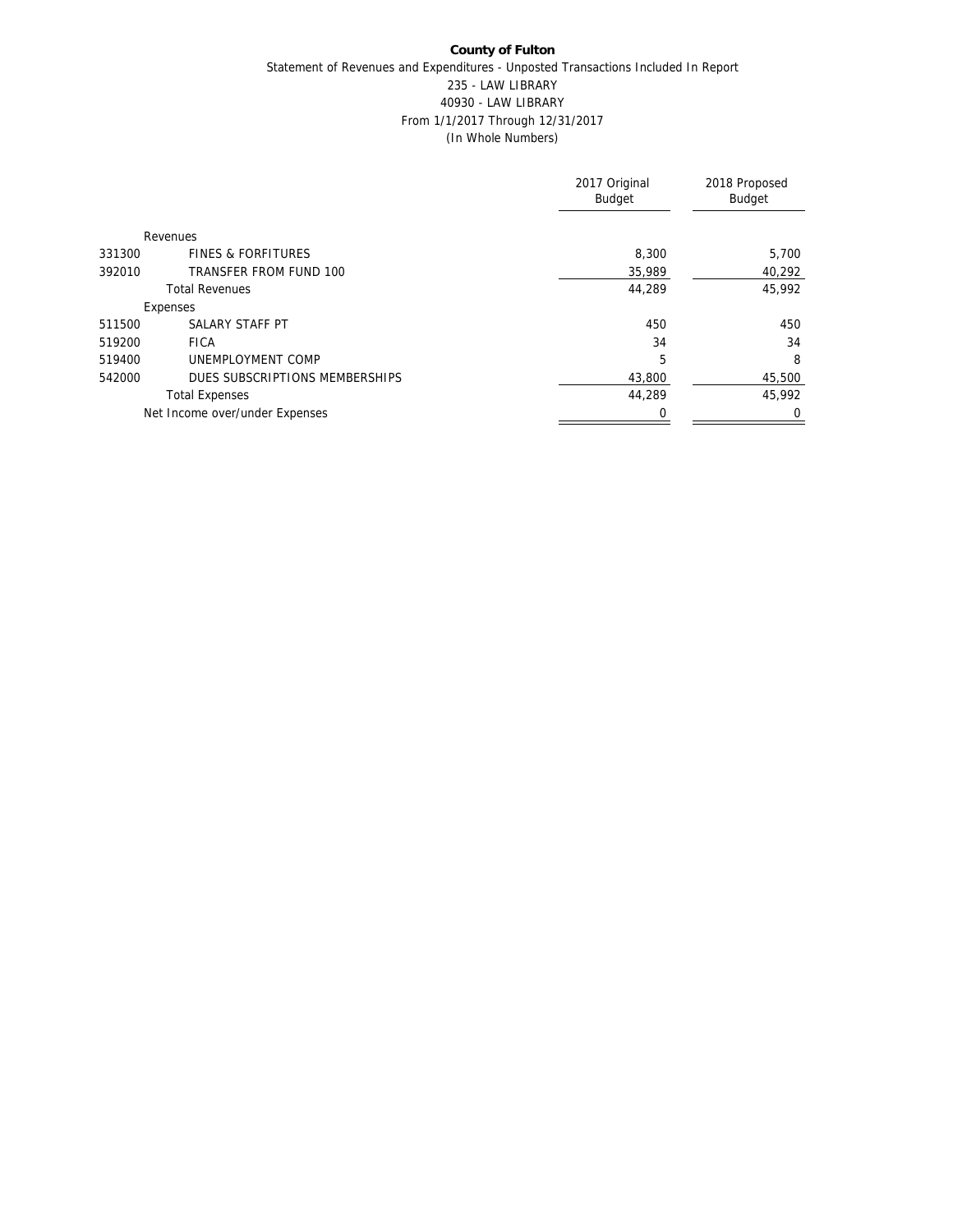## **County of Fulton** Statement of Revenues and Expenditures - Unposted Transactions Included In Report 238 - 911 41941 - 911 From 1/1/2017 Through 12/31/2017

(In Whole Numbers)

|                                                    | 2017 Original<br><b>Budget</b> | 2018 Proposed<br><b>Budget</b> |
|----------------------------------------------------|--------------------------------|--------------------------------|
|                                                    |                                |                                |
| Revenues                                           |                                |                                |
| 341010<br><b>INTEREST EARNINGS</b>                 | 100                            | 100                            |
| 354900<br>SOG- VARIOUS GRANTS                      | 418,413                        | 419,106                        |
| 392010<br>TRANSFER FROM FUND 100                   | 150,000                        | 169,787                        |
| 392300<br>TRANSFER FROM FUND 300 - CAPITAL RESERVE | 600,000                        | $\mathbf 0$                    |
| <b>Total Revenues</b>                              | 1,168,513                      | 588,993                        |
| Expenses                                           |                                |                                |
| 511000<br>SALARY DEPARTMENT HEAD                   | 20,228                         | 20,228                         |
| 511200<br><b>SALARY STAFF</b>                      | 13,156                         | 13,156                         |
| 511900<br>SALARY STAFF PER DIEM                    | 4,500                          | $\mathbf 0$                    |
| <b>FICA</b><br>519200                              | 2,898                          | 2,898                          |
| UNEMPLOYMENT COMP<br>519400                        | 200                            | 200                            |
| 521000<br>SUPPLIES OFFICE                          | 1,000                          | 100                            |
| 521500<br><b>POSTAGE</b>                           | 100                            | 50                             |
| 531100<br>PROF SER ACCOUNTING & AUDITING           | 3,400                          | $\mathbf 0$                    |
| <b>TELEPHONE</b><br>532100                         | 75,000                         | 75,000                         |
| 532800<br>SUPPLIES - CLOTHING & UNIFORMS           | 300                            | 200                            |
| 533100<br><b>TRAVEL EXPENSE</b>                    | 800                            | 600                            |
| <b>BOND INSURANCE</b><br>535300                    | $\overline{0}$                 | 100                            |
| 536190<br>ELECTRICITY -911 TOWER                   | 9,000                          | 3,000                          |
| 536191<br>ELECTRICITY - 911 TOWER 434 BARK ROAD    | 0                              | 3,000                          |
| 536192<br>ELECTRICITY - 911 TOWER 11325 BARK RD    | 0                              | 3,000                          |
| 536700<br>PUBLIC UTILITY FUEL OIL                  | 900                            | 1,500                          |
| 537450<br>RENTALS - CELL PHONE TOWERS              | 10,800                         | 18,000                         |
| 538400<br>RENTALS/LEASE OF MACHINERY AND EQUIPMENT | 480                            | 480                            |
| 542000<br>DUES SUBSCRIPTIONS MEMBERSHIPS           | 140                            | 150                            |
| 545000<br>CONTRACTED SERVICES                      | 180,000                        | 169,200                        |
| 545010<br>CONTRACTED SERVICES R & M EQUIPMENT      | 48,000                         | 40,000                         |
| 546000<br>CONTINUING EDUCATION                     | 1,000                          | 500                            |
| 548504<br><b>LOAN INTEREST</b>                     | 34,033                         | 33,924                         |
| 548512<br>PRIN 911 LOAN                            | 157,244                        | 135,863                        |
| 574000<br>CAPITAL PURCHASE EQUIPMENT               | 600,000                        | 6,000                          |
| <b>Total Expenses</b>                              | 1,163,179                      | 527,149                        |
| Net Income over/under Expenses                     | 5,334                          | 61,844                         |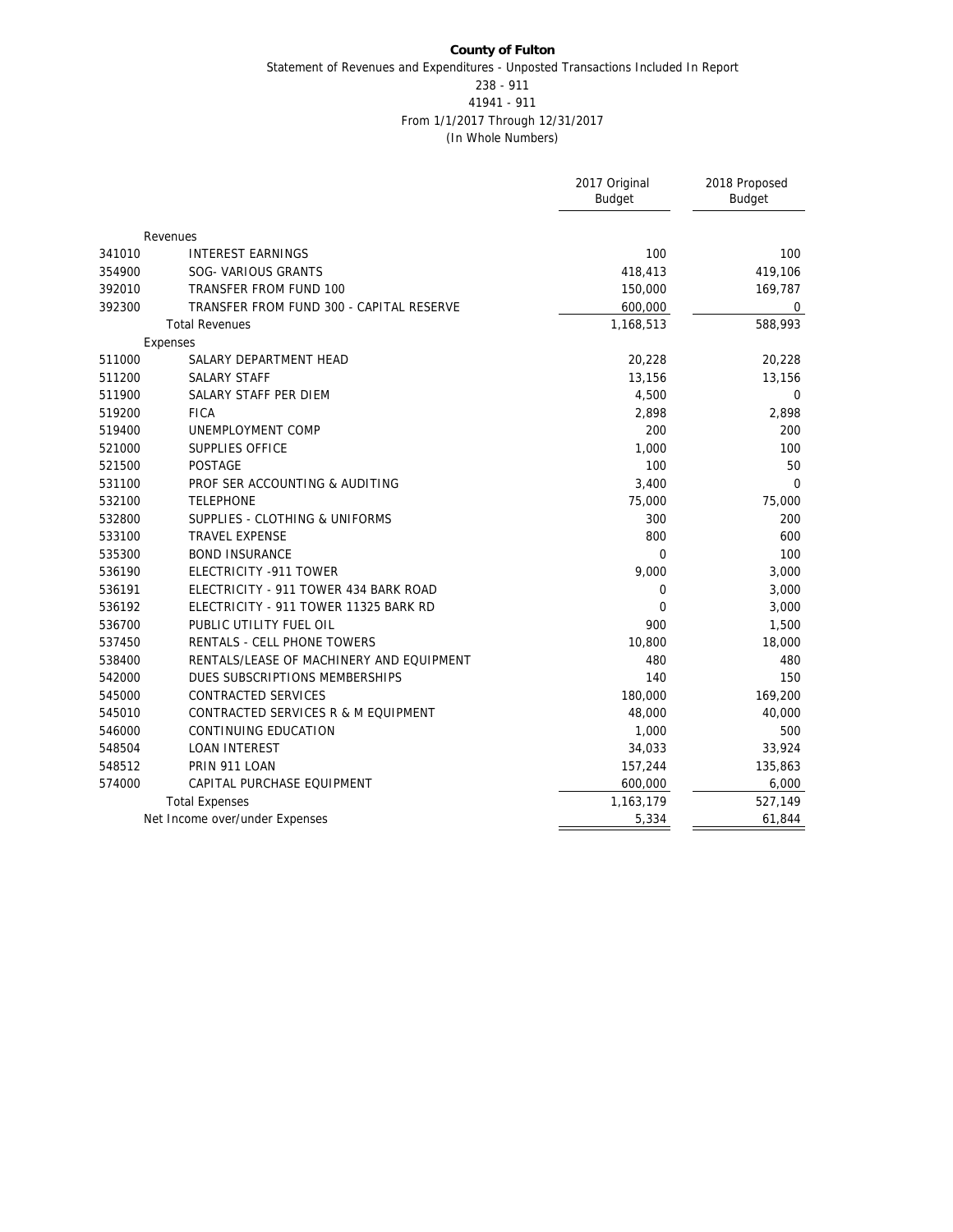## **County of Fulton** Statement of Revenues and Expenditures - Unposted Transactions Included In Report 240 - HAZMAT HMRF 41910 - EMERGENCY MANAGEMENT From 1/1/2017 Through 12/31/2017 (In Whole Numbers)

|                                                    | 2017 Original<br>Budget | 2018 Proposed<br>Budget |
|----------------------------------------------------|-------------------------|-------------------------|
| Revenues                                           |                         |                         |
| <b>INTEREST EARNINGS</b><br>341010                 | 20                      | 40                      |
| SOG- VARIOUS GRANTS<br>354900                      | 1,459                   | 3,786                   |
| <b>HAZMAT TIER II FEES</b><br>362110               | 2,200                   | 2,200                   |
| TRANSFER FROM FUND 100<br>392010                   | 2,000                   | 0                       |
| <b>Total Revenues</b>                              | 5,679                   | 6,026                   |
| Expenses                                           |                         |                         |
| SUPPLIES OFFICE<br>521000                          | 400                     | 400                     |
| 521300<br>SUPPLIES MINOR EQUIPMENT                 | 1,500                   | 2,000                   |
| 521500<br><b>POSTAGE</b>                           | 100                     | 100                     |
| 532100<br><b>TELEPHONE</b>                         | 900                     | 900                     |
| VEHICLE ALLOWANCE/MAINTENANCE<br>532310            | 1,000                   | 1,000                   |
| ADVERTISING<br>534000                              | 300                     | 300                     |
| RENTALS/LEASE OF MACHINERY AND EQUIPMENT<br>538400 | 100                     | 100                     |
| 546000<br>CONTINUING EDUCATION                     | 250                     | 250                     |
| 546110<br><b>MEALS</b>                             | 250                     | 250                     |
| <b>Total Expenses</b>                              | 4,800                   | 5,300                   |
| Net Income over/under Expenses                     | 879                     | 726                     |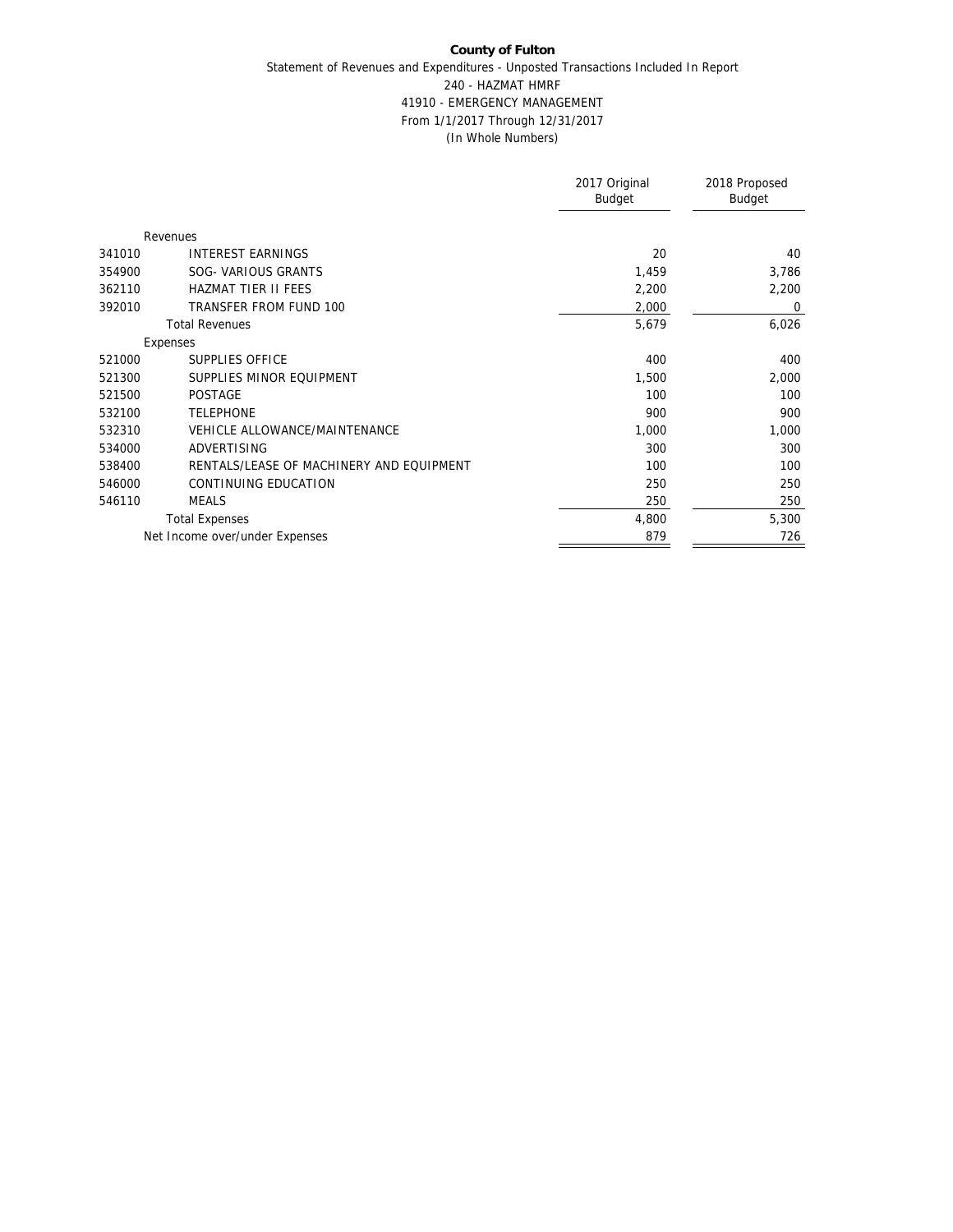## **County of Fulton** Statement of Revenues and Expenditures - Unposted Transactions Included In Report 243 - OFFENDERS SUPERVISION 41360 - ADULT PROBATION AND PAROLE From 1/1/2017 Through 12/31/2017

(In Whole Numbers)

|        |                                | 2017 Original<br>Budget | 2018 Proposed<br>Budget |
|--------|--------------------------------|-------------------------|-------------------------|
|        | Revenues                       |                         |                         |
| 362102 | CS JUD PP ACT 35 PROBATION     | 15,000                  | 15,000                  |
|        | <b>Total Revenues</b>          | 15,000                  | 15,000                  |
|        | Expenses                       |                         |                         |
| 592202 | TRANSFER TO FUND 100           | 7.500                   | 7,500                   |
| 592900 | Transfer to Franklin County    | 7,500                   | 7,500                   |
|        | <b>Total Expenses</b>          | 15,000                  | 15,000                  |
|        | Net Income over/under Expenses | 0                       |                         |
|        |                                |                         |                         |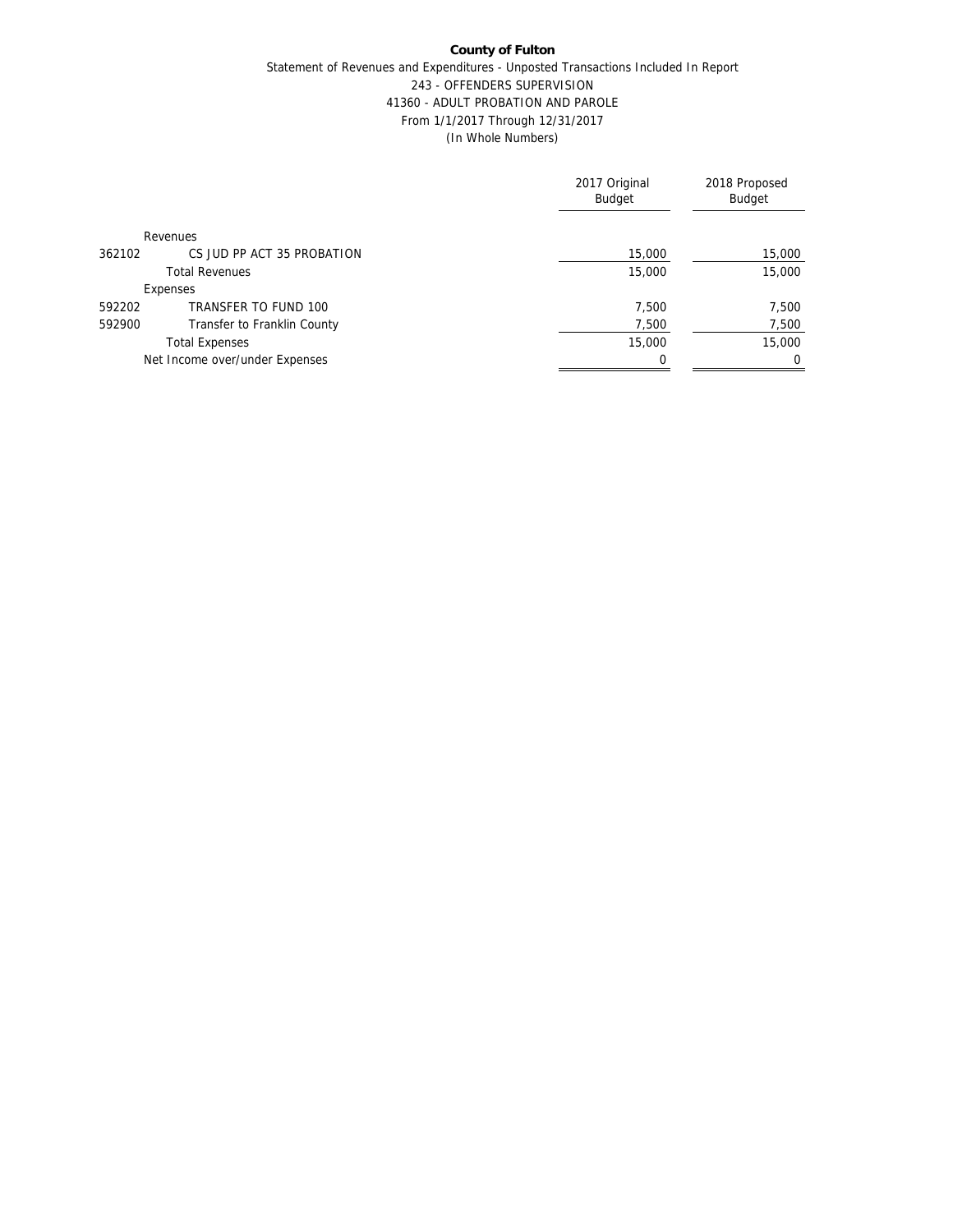# Statement of Revenues and Expenditures - Unposted Transactions Included In Report 244 - JUVENILE PROBATION GRANT-IN-AID 41370 - JUVENILE PROBATION AND PAROLE From 1/1/2017 Through 12/31/2017 (In Whole Numbers)

|        |                                   | 2017 Original<br><b>Budget</b> | 2018 Proposed<br>Budget |
|--------|-----------------------------------|--------------------------------|-------------------------|
|        | Revenues                          |                                |                         |
| 341010 | <b>INTEREST EARNINGS</b>          | 25                             | 40                      |
| 354203 | SOG PS PP JUVENILE IN-AID PROGRAM | 37,496                         | 37,496                  |
|        | <b>Total Revenues</b>             | 37,521                         | 37,536                  |
|        | Expenses                          |                                |                         |
| 592202 | TRANSFER TO FUND 100              | 37,521                         | 37,536                  |
|        | <b>Total Expenses</b>             | 37,521                         | 37,536                  |
|        | Net Income over/under Expenses    |                                | $\Omega$                |
|        |                                   |                                |                         |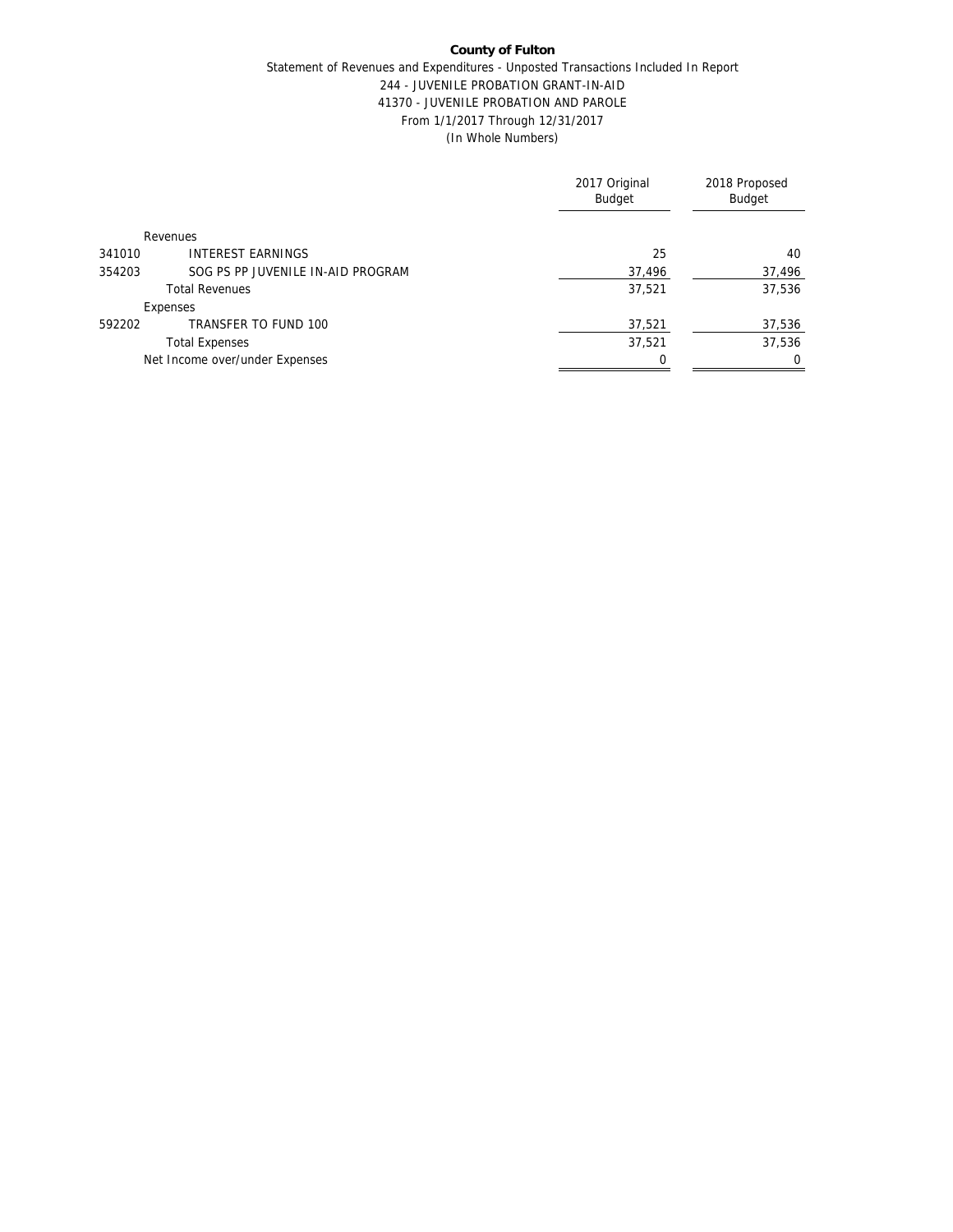## **County of Fulton** Statement of Revenues and Expenditures - Unposted Transactions Included In Report 245 - SUBSTANCE ABUSE 41360 - ADULT PROBATION AND PAROLE From 1/1/2017 Through 12/31/2017 (In Whole Numbers)

|        |                                | 2017 Original<br><b>Budget</b> | 2018 Proposed<br>Budget |
|--------|--------------------------------|--------------------------------|-------------------------|
|        | Revenues                       |                                |                         |
| 331300 | <b>FINES &amp; FORFITURES</b>  | 4,500                          | 4,500                   |
| 341010 | <b>INTEREST EARNINGS</b>       | 50                             | 50                      |
|        | <b>Total Revenues</b>          | 4,550                          | 4,550                   |
|        | Expenses                       |                                |                         |
| 521300 | SUPPLIES MINOR FOUIPMENT       | 250                            | 250                     |
| 531500 | PROF SER MEDICAL               | 2.000                          | 2,000                   |
| 531505 | DRUG & ALCOHOL COUNSELING      | 2,200                          | 2,200                   |
|        | <b>Total Expenses</b>          | 4,450                          | 4,450                   |
|        | Net Income over/under Expenses | 100                            | 100                     |
|        |                                |                                |                         |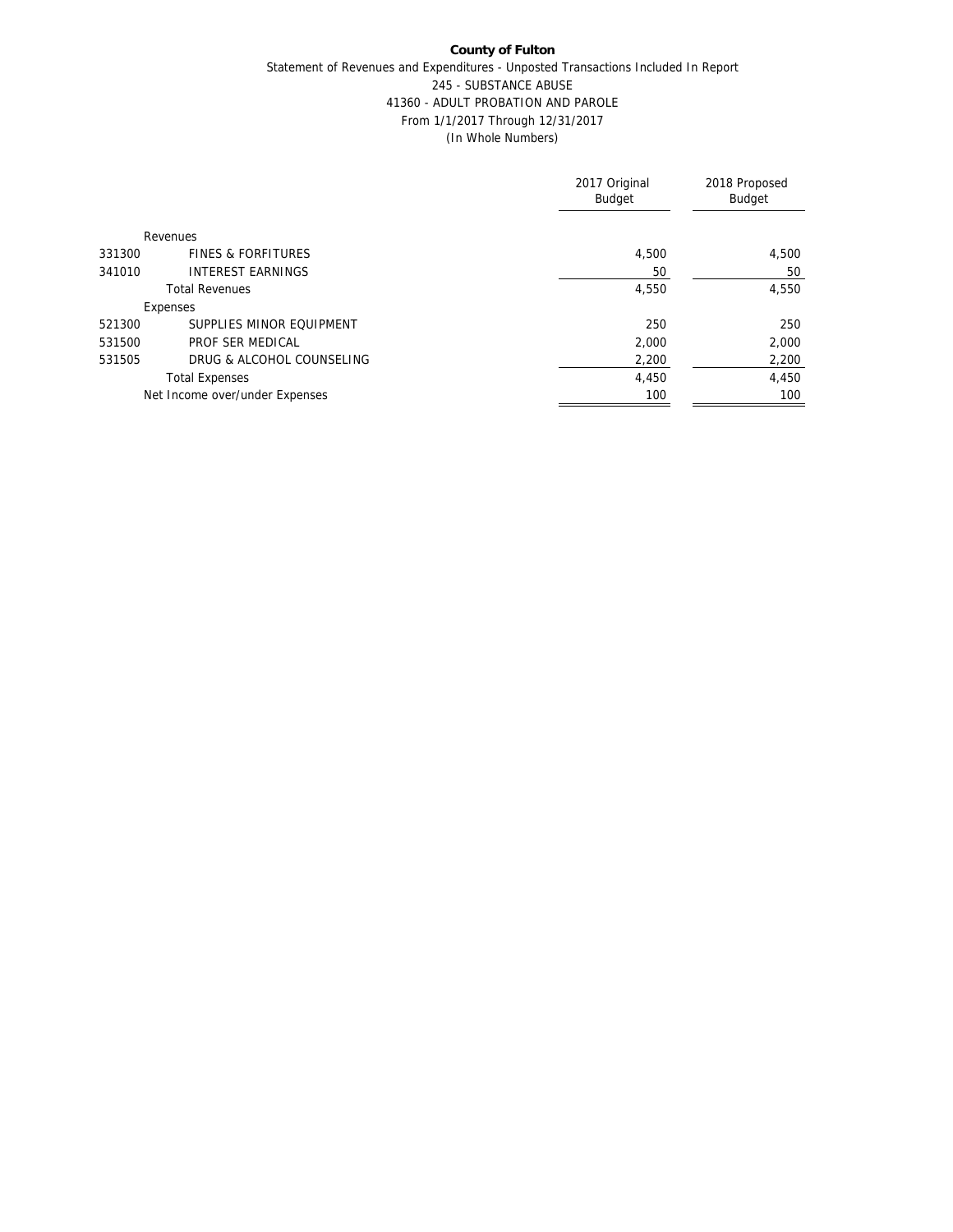# **County of Fulton** Statement of Revenues and Expenditures - Unposted Transactions Included In Report 247 - CDBG 40720 - PROJECT DEVELOPMENT From 1/1/2017 Through 12/31/2017 (In Whole Numbers)

|        |                                | 2017 Original<br>Budget | 2018 Proposed<br>Budget |
|--------|--------------------------------|-------------------------|-------------------------|
|        | Revenues                       |                         |                         |
| 351606 | FOG-MISC                       | 400,250                 | 979,400                 |
| 361020 | OTHER MISC REIMBURSEMENTS      | 1,000                   | 1,000                   |
|        | <b>Total Revenues</b>          | 401,250                 | 980,400                 |
|        | Expenses                       |                         |                         |
| 521000 | SUPPLIES OFFICE                | 1,500                   | 500                     |
| 521500 | <b>POSTAGE</b>                 | 750                     | 1,000                   |
| 531300 | PROF SER ENGINEER & ARCHITECT  | 75,000                  | 125,900                 |
| 531400 | PROF SER SPEC. LEGAL SERVICES  | 2,500                   | 2,500                   |
| 533100 | <b>TRAVEL EXPENSE</b>          | 1,500                   | 1,500                   |
| 534000 | <b>ADVERTISING</b>             | 3,500                   | 3,500                   |
| 542000 | DUES SUBSCRIPTIONS MEMBERSHIPS | 250                     | 250                     |
| 545000 | CONTRACTED SERVICES            | 300,000                 | 819,000                 |
| 546000 | CONTINUING EDUCATION           | 1,000                   | 1,000                   |
| 546110 | <b>MEALS</b>                   | 250                     | 250                     |
| 574000 | CAPITAL PURCHASE EQUIPMENT     | $\Omega$                | 5,000                   |
| 592202 | TRANSFER TO FUND 100           | 15,000                  | 20,000                  |
|        | <b>Total Expenses</b>          | 401,250                 | 980,400                 |
|        | Net Income over/under Expenses | 0                       | 0                       |
|        |                                |                         |                         |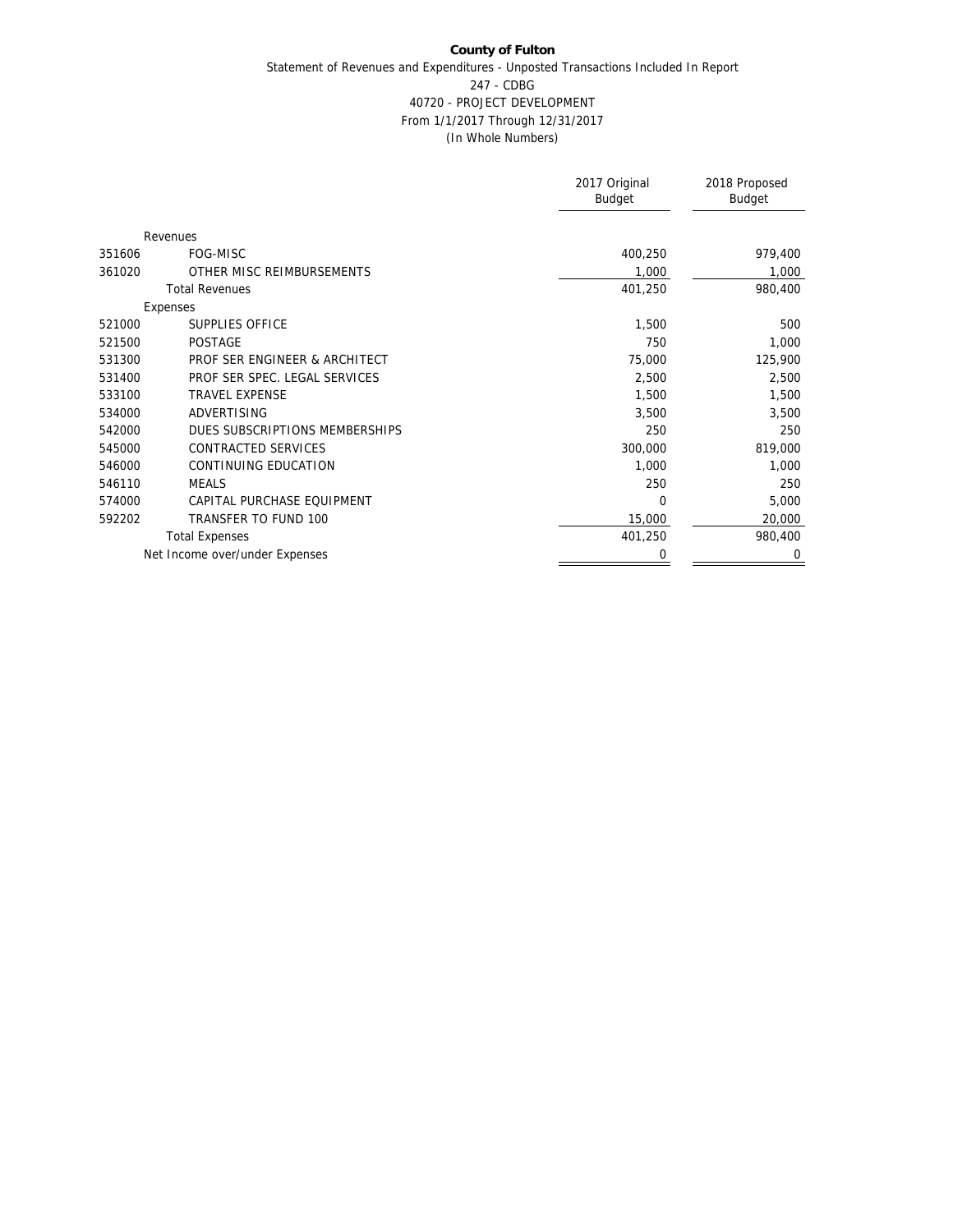# **County of Fulton** Statement of Revenues and Expenditures - Unposted Transactions Included In Report 255 - DOMESTIC INCENTIVE 42101 - DRO INCENTIVE From 1/1/2017 Through 12/31/2017 (In Whole Numbers)

| 2017 Original<br><b>Budget</b> | 2018 Proposed<br>Budget |
|--------------------------------|-------------------------|
|                                |                         |
| 400                            | 400                     |
| 19,000                         | 19,000                  |
| 19,400                         | 19,400                  |
|                                |                         |
| 500                            | 500                     |
| 1.500                          | 1,500                   |
| 6.000                          | 6,000                   |
| 8,000                          | 8.000                   |
| 11,400                         | 11,400                  |
|                                |                         |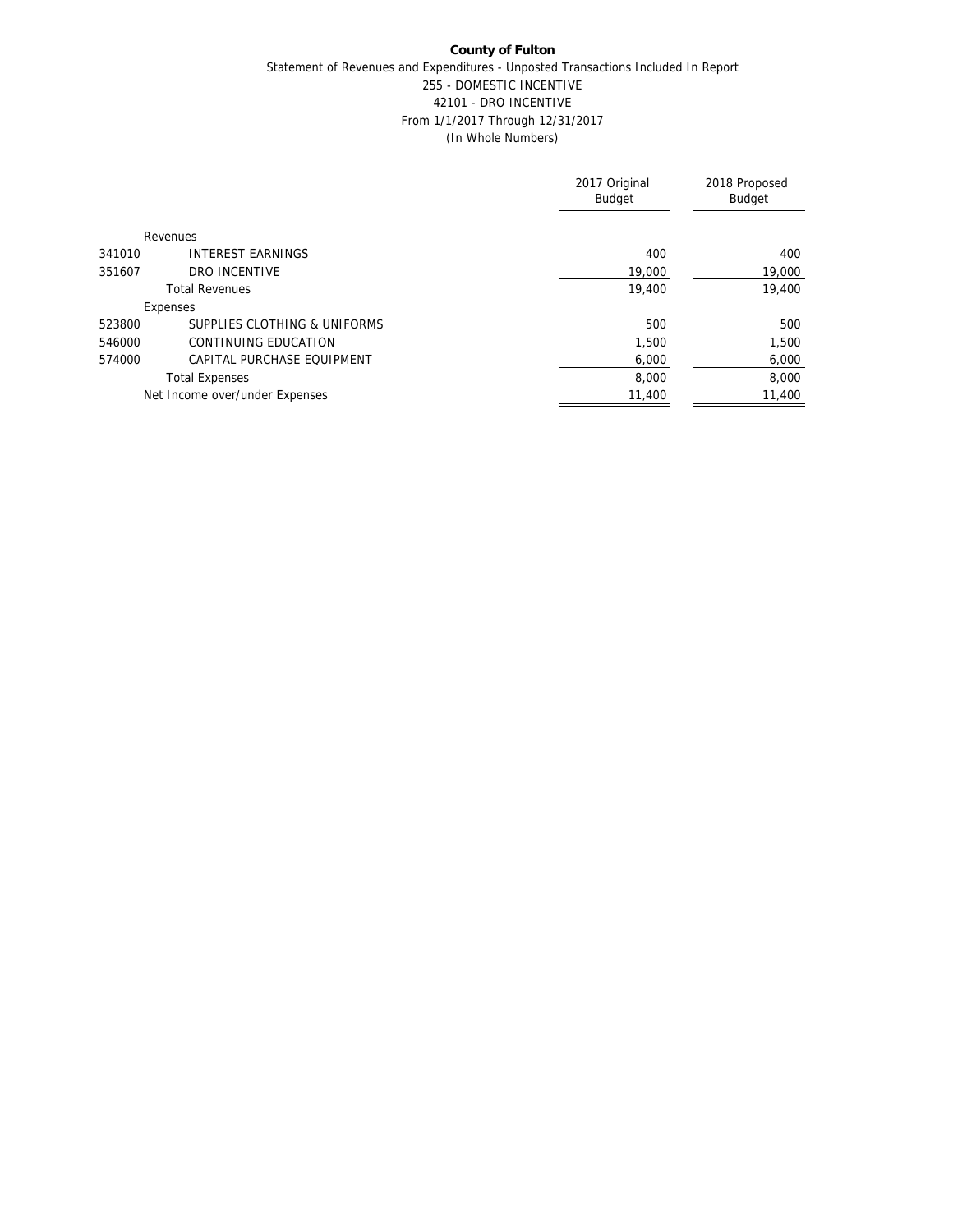## **County of Fulton** Statement of Revenues and Expenditures - Unposted Transactions Included In Report 256 - DOMESTIC RELATIONS 42100 - DOMESTIC RELATIONS From 1/1/2017 Through 12/31/2017 (In Whole Numbers)

|        |                                                     | 2017 Original<br><b>Budget</b> | 2018 Proposed<br>Budget |
|--------|-----------------------------------------------------|--------------------------------|-------------------------|
|        | Revenues                                            |                                |                         |
| 351600 | FOG HS DRO % IV D FUNDS REIMBURSEMENT               | 200,164                        | 194,824                 |
| 351601 | HS DRO % IV D FUNDS BLOOD TESTS - GENETIC TEST FEES | 50                             | 50                      |
| 361017 | DR SERVICE FEES                                     | 5,500                          | 5,000                   |
| 392010 | TRANSFER FROM FUND 100                              | 29,602                         | 10,980                  |
|        | <b>Total Revenues</b>                               | 235,316                        | 210,854                 |
|        | Expenses                                            |                                |                         |
| 511000 | SALARY DEPARTMENT HEAD                              | 51,441                         | 51,441                  |
| 511200 | <b>SALARY STAFF</b>                                 | 51,519                         | 26,000                  |
| 511400 | SALARY PROFESSIONAL STAFF                           | 95,882                         | 99,704                  |
| 519200 | <b>FICA</b>                                         | 15,174                         | 13,560                  |
| 519400 | UNEMPLOYMENT COMP                                   | 1,200                          | 1,200                   |
| 521000 | SUPPLIES OFFICE                                     | 2,000                          | 2,000                   |
| 521500 | <b>POSTAGE</b>                                      | 4,000                          | 3,500                   |
| 531400 | PROF SER SPEC. LEGAL SERVICES                       | 7,000                          | 7,000                   |
| 531500 | PROF SER MEDICAL                                    | 300                            | 300                     |
| 532100 | <b>TELEPHONE</b>                                    | 800                            | 800                     |
| 536130 | ELECTRICITY - NEIGHBORHOOD SVC BLDG                 | 3.600                          | 3,600                   |
| 538400 | RENTALS/LEASE OF MACHINERY AND EQUIPMENT            | 100                            | $\Omega$                |
| 538605 | WATER COOLER EQUIPMENT & SUPPLIES                   | 350                            | 250                     |
| 542000 | DUES SUBSCRIPTIONS MEMBERSHIPS                      | 200                            | 400                     |
| 546000 | CONTINUING EDUCATION                                | 1,700                          | 1,000                   |
| 546110 | <b>MEALS</b>                                        | 50                             | 100                     |
|        | <b>Total Expenses</b>                               | 235,316                        | 210,855                 |
|        | Net Income over/under Expenses                      | 0                              | (1)                     |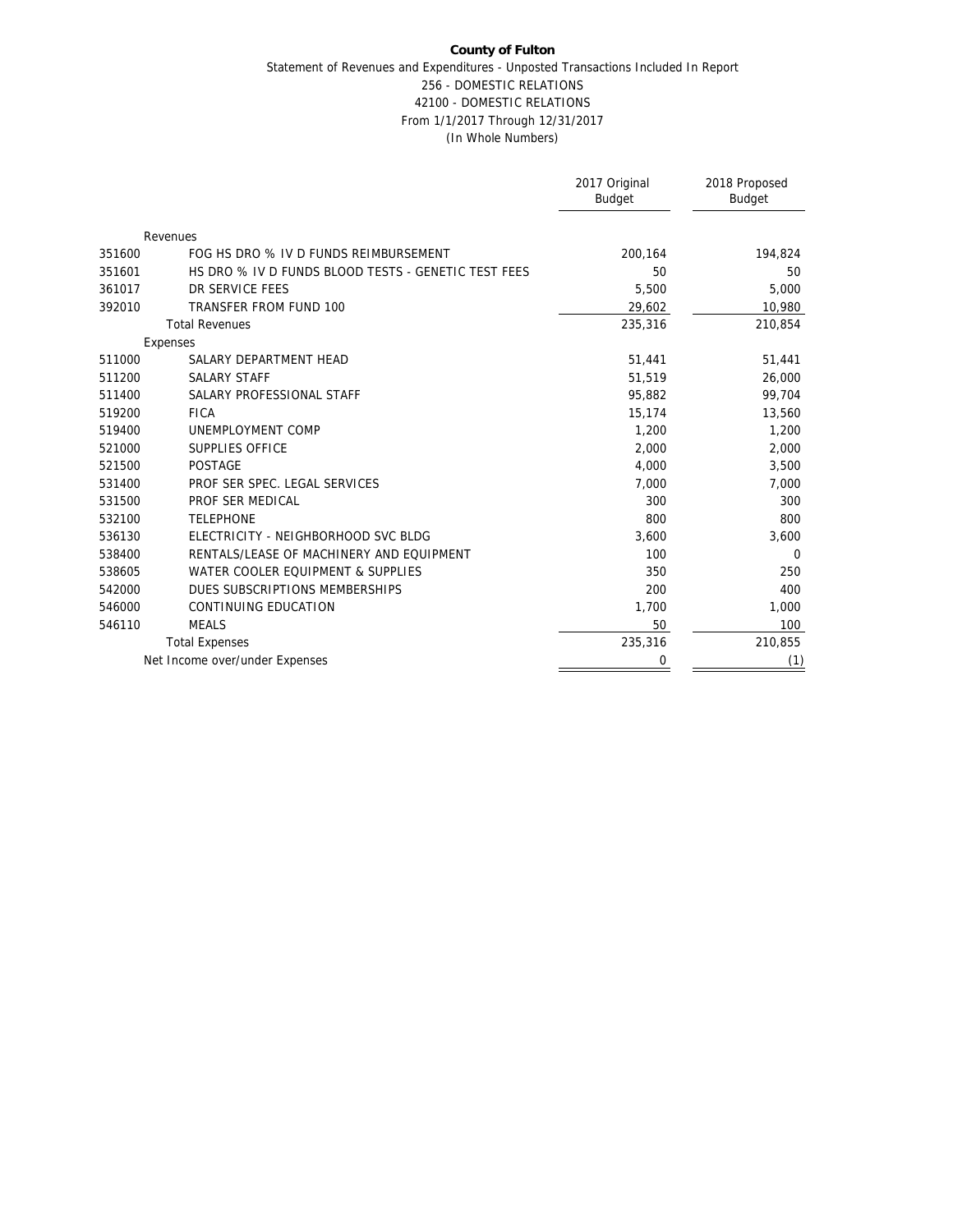## **County of Fulton** Statement of Revenues and Expenditures - Unposted Transactions Included In Report 261 - FARMLAND PRESERVATION 40390 - TREASURER From 1/1/2017 Through 12/31/2017 (In Whole Numbers)

|        |                                | 2017 Original<br><b>Budget</b> | 2018 Proposed<br>Budget |
|--------|--------------------------------|--------------------------------|-------------------------|
|        | Revenues                       |                                |                         |
| 301600 | CLEAN AND GREEN FEES           | 1,300                          | 1,750                   |
|        | <b>Total Revenues</b>          | 1,300                          | 1,750                   |
|        | Net Income over/under Expenses | 1,300                          | 1,750                   |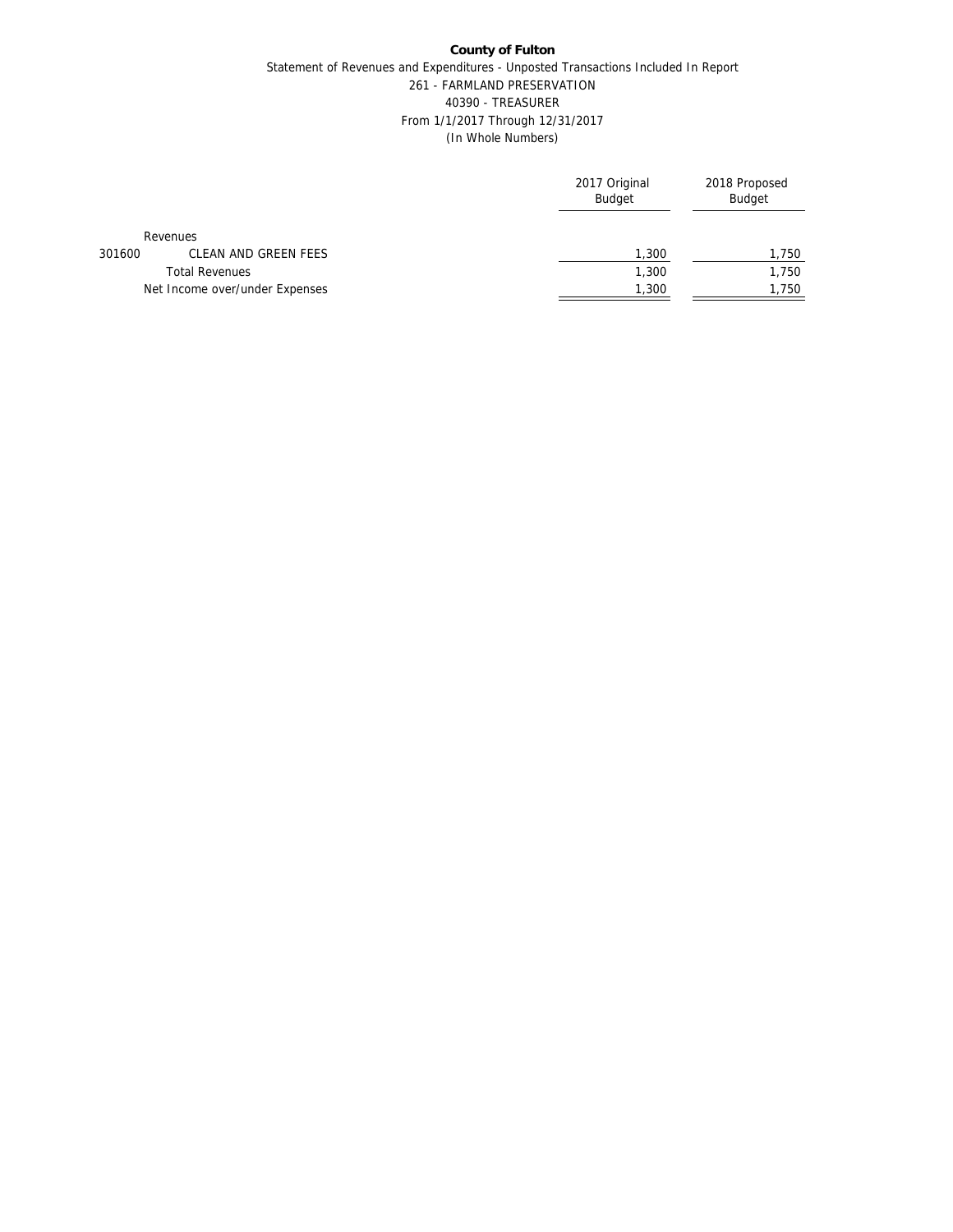### Statement of Revenues and Expenditures - Unposted Transactions Included In Report 262 - Act 13 MARCELLUS SHALE RECREATIONAL 40390 - TREASURER From 1/1/2017 Through 12/31/2017 (In Whole Numbers)

|        |                                | 2017 Original<br><b>Budget</b> | 2018 Proposed<br>Budget |
|--------|--------------------------------|--------------------------------|-------------------------|
|        | Revenues                       |                                |                         |
| 341010 | <b>INTEREST EARNINGS</b>       | 0                              | 100                     |
| 354900 | SOG- VARIOUS GRANTS            |                                | 25,000                  |
|        | <b>Total Revenues</b>          | 0                              | 25,100                  |
|        | Net Income over/under Expenses |                                | 25,100                  |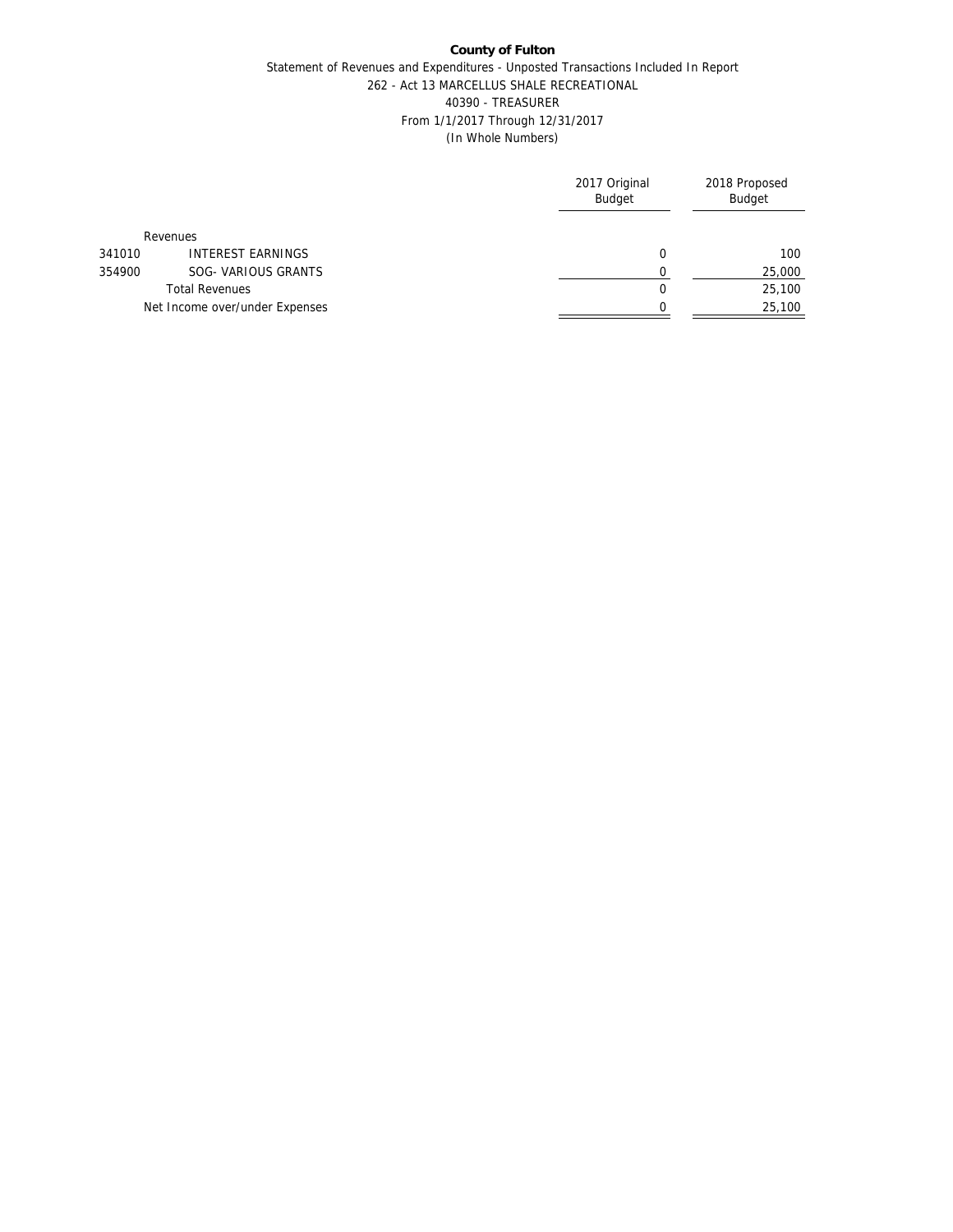## Statement of Revenues and Expenditures - Unposted Transactions Included In Report 262 - Act 13 MARCELLUS SHALE RECREATIONAL 40720 - PROJECT DEVELOPMENT From 1/1/2017 Through 12/31/2017 (In Whole Numbers)

|        |                                | 2017 Original<br><b>Budget</b> | 2018 Proposed<br>Budget |
|--------|--------------------------------|--------------------------------|-------------------------|
|        | Revenues                       |                                |                         |
| 354900 | SOG- VARIOUS GRANTS            | 25,000                         | 0                       |
|        | <b>Total Revenues</b>          | 25,000                         | 0                       |
|        | Expenses                       |                                |                         |
| 538300 | <b>RENTALS OF BUILDINGS</b>    | 9.000                          | 9,000                   |
| 552210 | <b>CONSERVATION DISTRICT</b>   | 20,000                         | 20,000                  |
| 552802 | <b>BUCK VALLEY PARK</b>        | 20,000                         | 0                       |
|        | <b>Total Expenses</b>          | 49,000                         | 29,000                  |
|        | Net Income over/under Expenses | (24,000)                       | (29,000)                |
|        |                                |                                |                         |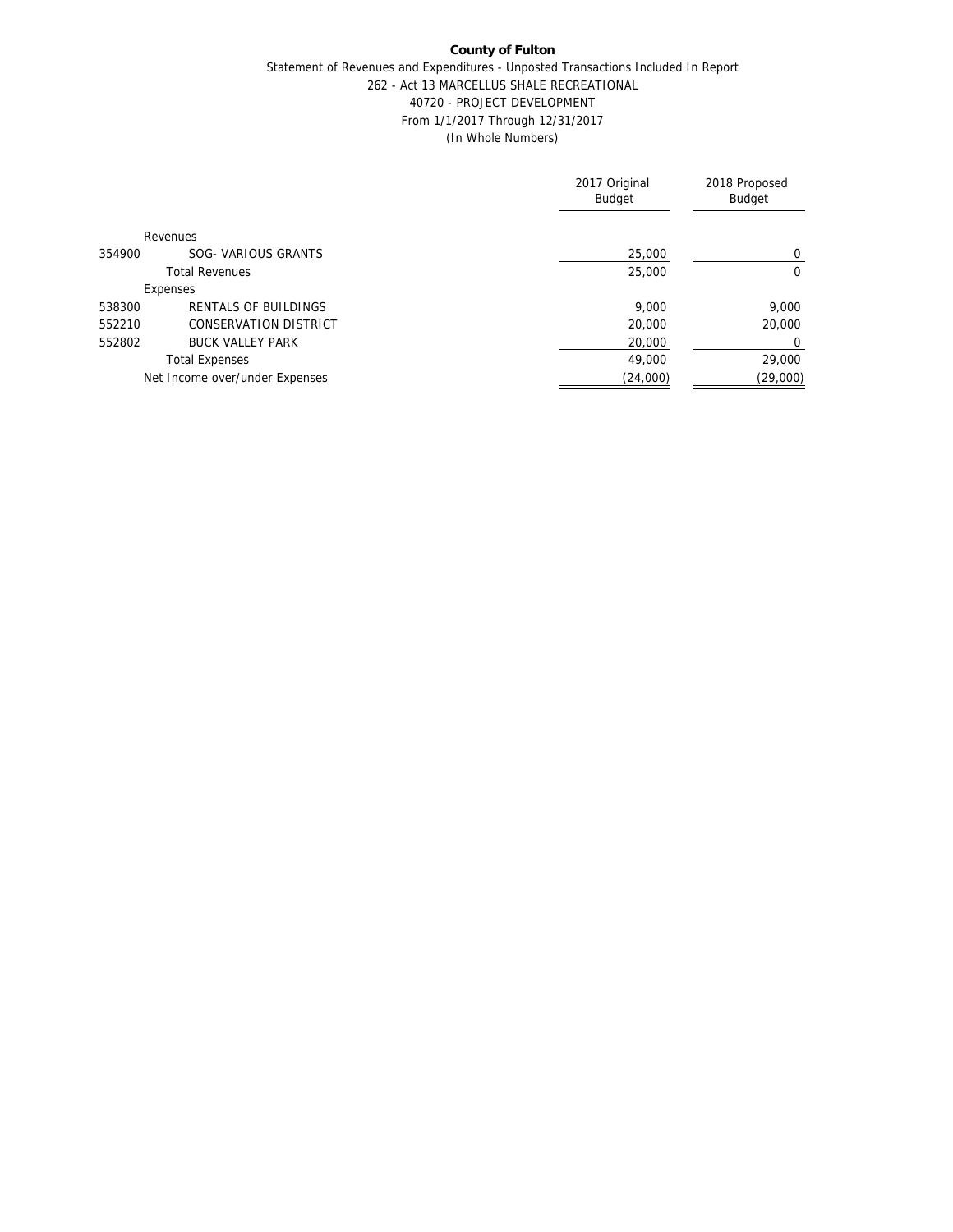### **County of Fulton** Statement of Revenues and Expenditures - Unposted Transactions Included In Report 263 - ACT 13 MARCELLUS SHALE BRIDGE 40390 - TREASURER From 1/1/2017 Through 12/31/2017 (In Whole Numbers)

|                                                  | 2017 Original<br><b>Budget</b> | 2018 Proposed<br>Budget |
|--------------------------------------------------|--------------------------------|-------------------------|
| <b>Revenues</b>                                  |                                |                         |
| SOG- VARIOUS GRANTS<br>354900                    | 40,000                         | 40,000                  |
| <b>Total Revenues</b>                            | 40,000                         | 40,000                  |
| Expenses                                         |                                |                         |
| CAPITAL CONSTRUCTION GENERAL CONTRACTS<br>561000 | 103,380                        | $\Omega$                |
| <b>Total Expenses</b>                            | 103,380                        | $\Omega$                |
| Net Income over/under Expenses                   | (63, 380)                      | 40,000                  |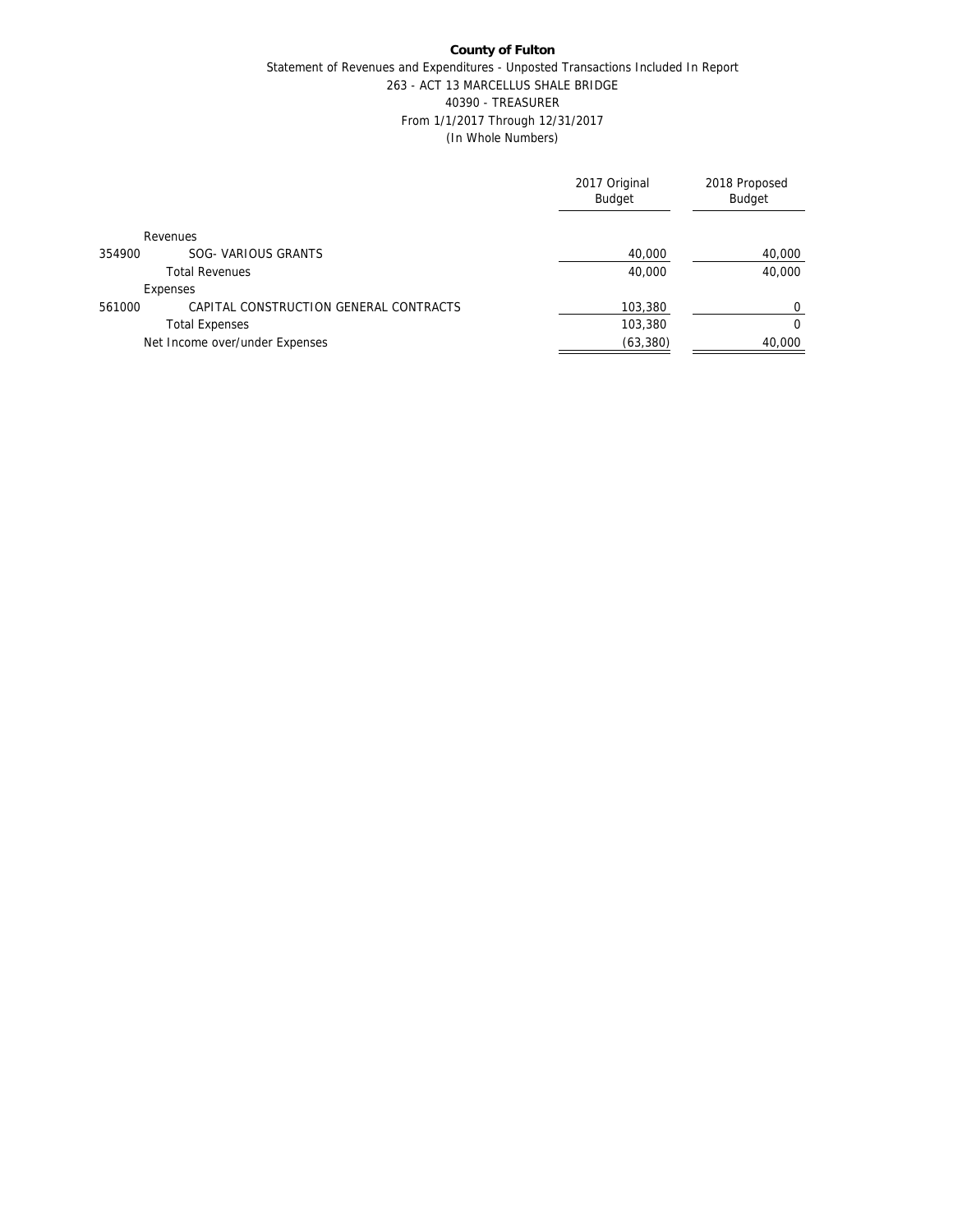### **County of Fulton** Statement of Revenues and Expenditures - Unposted Transactions Included In Report 263 - ACT 13 MARCELLUS SHALE BRIDGE 40720 - PROJECT DEVELOPMENT From 1/1/2017 Through 12/31/2017 (In Whole Numbers)

|        |                                | 2017 Original<br><b>Budget</b> | 2018 Proposed<br>Budget |
|--------|--------------------------------|--------------------------------|-------------------------|
|        | Expenses                       |                                |                         |
| 531300 | PROF SER ENGINEER & ARCHITECT  |                                | 5,000                   |
|        | <b>Total Expenses</b>          | 0                              | 5,000                   |
|        | Net Income over/under Expenses |                                | (5,000)                 |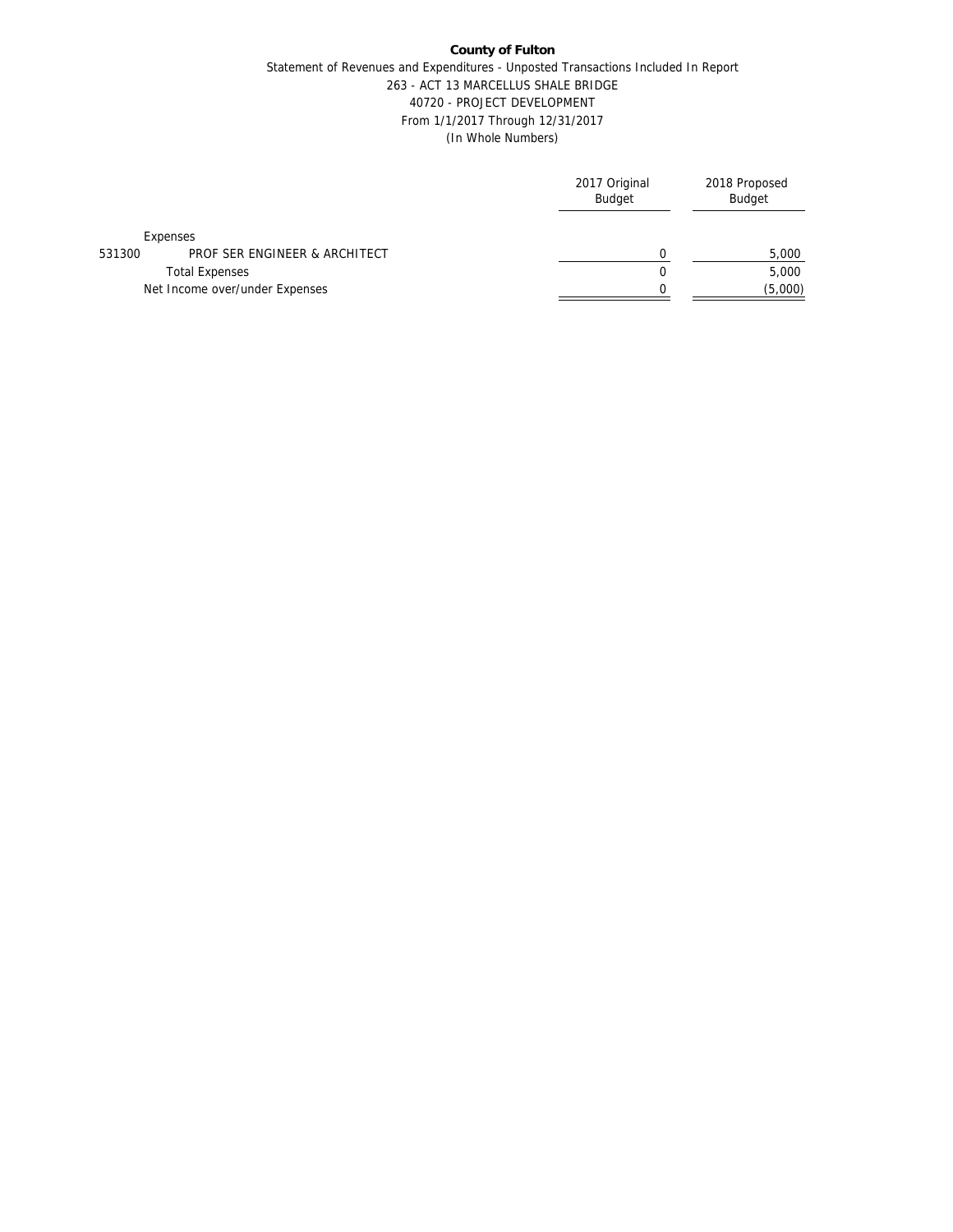## Statement of Revenues and Expenditures - Unposted Transactions Included In Report 272 - CASEWORKER VISITATION GRANT 42200 - CHILDREN SERVICES From 1/1/2017 Through 12/31/2017 (In Whole Numbers)

|                                       | 2017 Original<br><b>Budget</b> | 2018 Proposed<br>Budget |
|---------------------------------------|--------------------------------|-------------------------|
| Revenues                              |                                |                         |
| CASEWORKER VISITATION GRANT<br>354000 | 2.000                          | $\Omega$                |
| CASEWORKER VISITATION GRANT<br>354001 |                                | 2,000                   |
| <b>Total Revenues</b>                 | 2,000                          | 2,000                   |
| Expenses                              |                                |                         |
| SALARY PROFESSIONAL STAFF<br>511400   | $\Omega$                       | 2.000                   |
| SUPPLIES GENERAL<br>524100            | 2.000                          | $\mathbf 0$             |
| <b>Total Expenses</b>                 | 2,000                          | 2.000                   |
| Net Income over/under Expenses        |                                | $\Omega$                |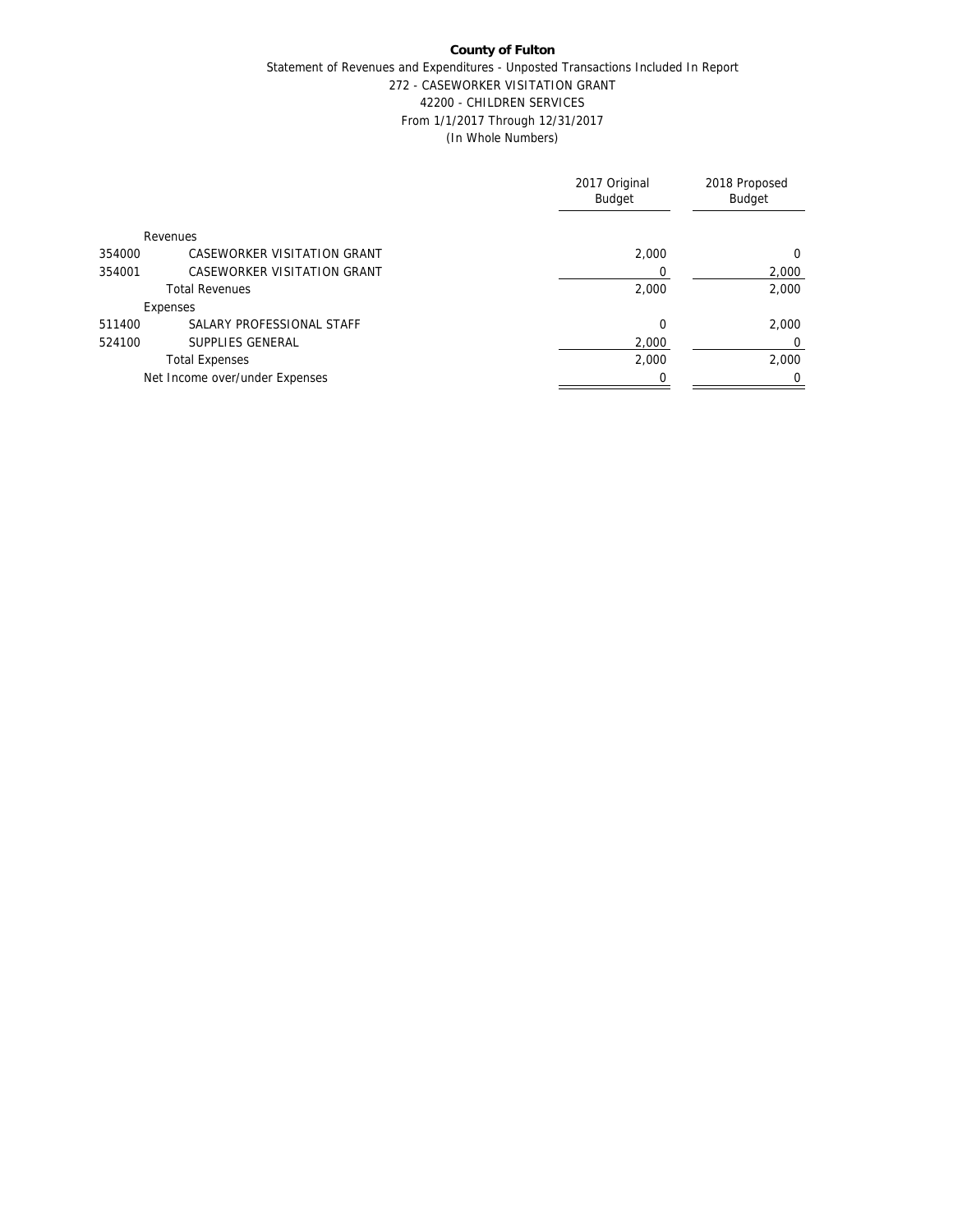# **County of Fulton** Statement of Revenues and Expenditures - Unposted Transactions Included In Report 274 - PERFORMCARE 42300 - HUMAN SERVICES ADMINISTRATION From 1/1/2017 Through 12/31/2017 (In Whole Numbers)

|        |                                | 2017 Original<br><b>Budget</b> | 2018 Proposed<br>Budget |
|--------|--------------------------------|--------------------------------|-------------------------|
|        | Revenues                       |                                |                         |
| 354004 | PERFORMCARE REVENUE            |                                | 30,000                  |
|        | <b>Total Revenues</b>          | 0                              | 30,000                  |
|        | Expenses                       |                                |                         |
| 521300 | SUPPLIES MINOR EQUIPMENT       | $\Omega$                       | 10,000                  |
| 531506 | MH / ID COUNSELING             | 0                              | 9,500                   |
| 531850 | <b>HOUSING ASSISTANCE</b>      |                                | 10,000                  |
|        | <b>Total Expenses</b>          | 0                              | 29,500                  |
|        | Net Income over/under Expenses |                                | 500                     |
|        |                                |                                |                         |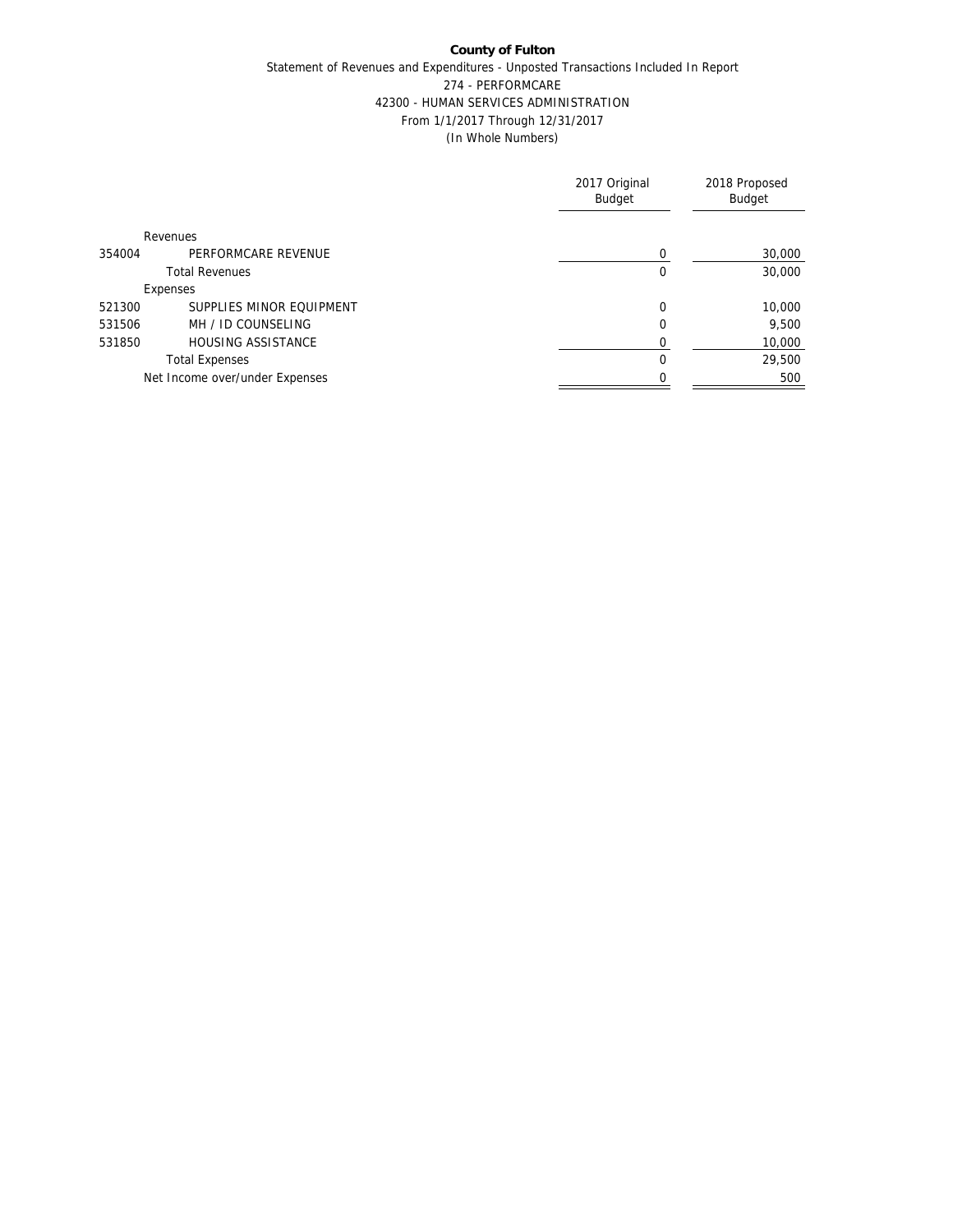### **County of Fulton** Statement of Revenues and Expenditures - Unposted Transactions Included In Report 300 - CAPITAL PROJECT RESERVE FUNDS 40390 - TREASURER From 1/1/2017 Through 12/31/2017 (In Whole Numbers)

|        |                                | 2017 Original<br><b>Budget</b> | 2018 Proposed<br>Budget |
|--------|--------------------------------|--------------------------------|-------------------------|
|        | Revenues                       |                                |                         |
| 392010 | TRANSFER FROM FUND 100         | 85,000                         | 30,500                  |
|        | <b>Total Revenues</b>          | 85,000                         | 30,500                  |
|        | Expenses                       |                                |                         |
| 592202 | TRANSFER TO FUND 100           | 110,000                        | 0                       |
| 592238 | TRANSFER TO FUND 238           | 600,000                        | 0                       |
|        | <b>Total Expenses</b>          | 710,000                        | $\Omega$                |
|        | Net Income over/under Expenses | (625,000)                      | 30,500                  |
|        |                                |                                |                         |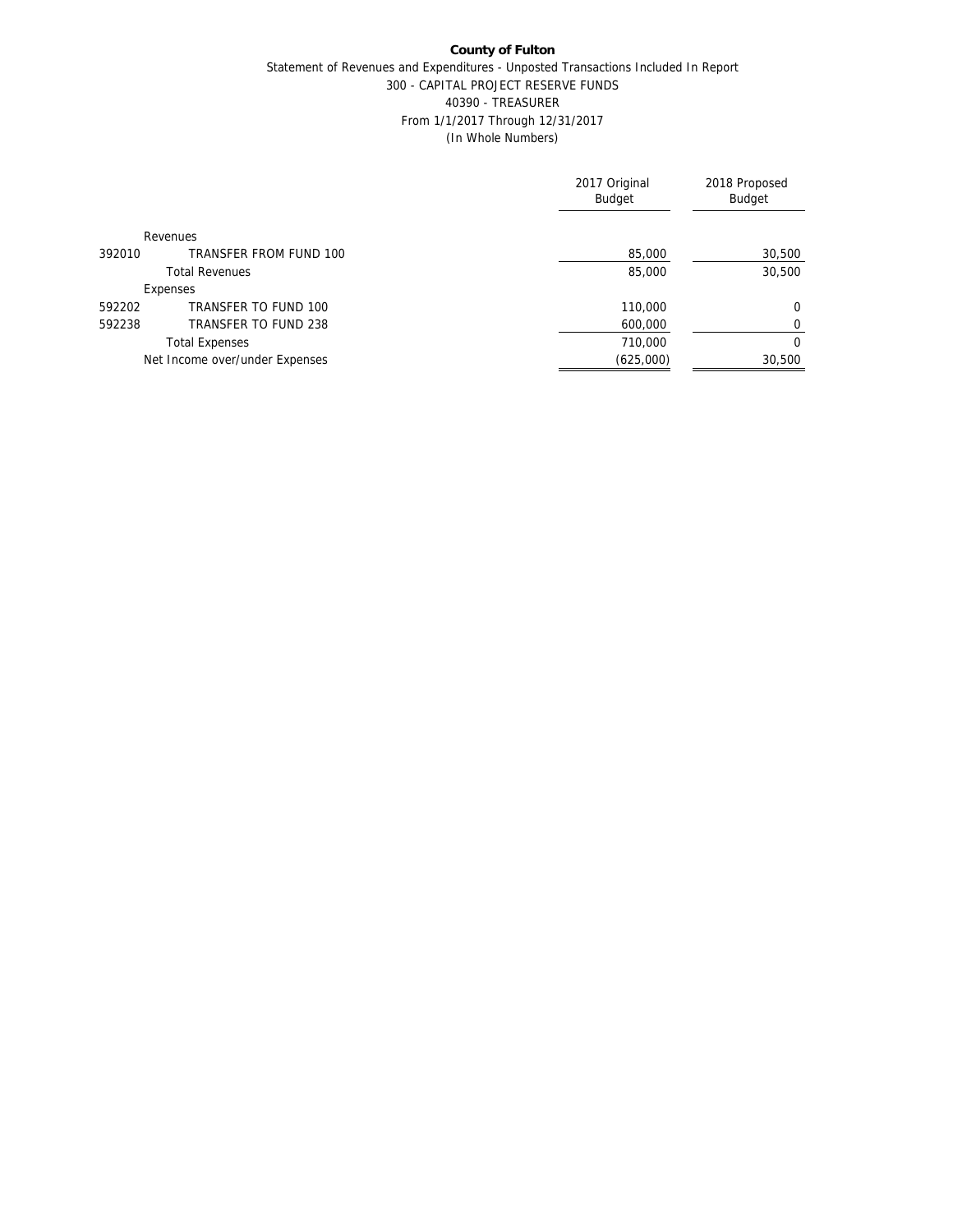### **County of Fulton** Statement of Revenues and Expenditures - Unposted Transactions Included In Report 348 - BUILDING CONSTRUCTION FUND 40720 - PROJECT DEVELOPMENT From 1/1/2017 Through 12/31/2017 (In Whole Numbers)

|        |                                                    | 2017 Original<br>Budget | 2018 Proposed<br>Budget |
|--------|----------------------------------------------------|-------------------------|-------------------------|
|        | Expenses                                           |                         |                         |
| 545000 | CONTRACTED SERVICES                                | 18,000                  | $\Omega$                |
| 572000 | CAPITAL PURCHASE IMPROVEMENTS other than BUILDINGS |                         | 18,000                  |
|        | <b>Total Expenses</b>                              | 18,000                  | 18,000                  |
|        | Net Income over/under Expenses                     | (18,000)                | (18,000)                |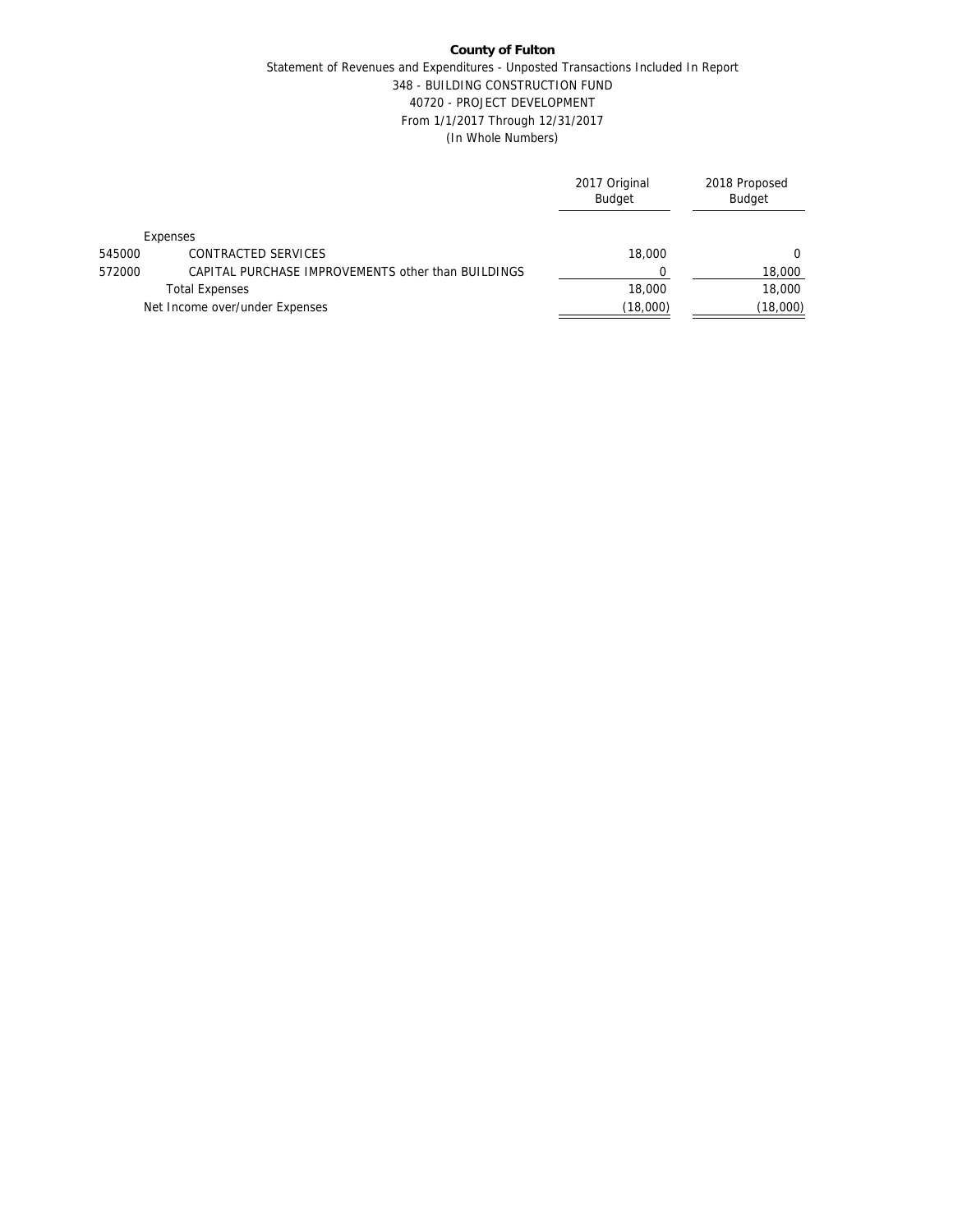## Statement of Revenues and Expenditures - Unposted Transactions Included In Report 348 - BUILDING CONSTRUCTION FUND 40995 - BUILDING PURCHASE - 318 N FIRST STREET From 1/1/2017 Through 12/31/2017 (In Whole Numbers)

|        |                                | 2017 Original<br>Budget | 2018 Proposed<br>Budget |
|--------|--------------------------------|-------------------------|-------------------------|
|        | Expenses                       |                         |                         |
| 573000 | CAPITAL PURCHASE BUILDINGS     |                         | 96,000                  |
|        | <b>Total Expenses</b>          | 0                       | 96,000                  |
|        | Net Income over/under Expenses |                         | (96,000)                |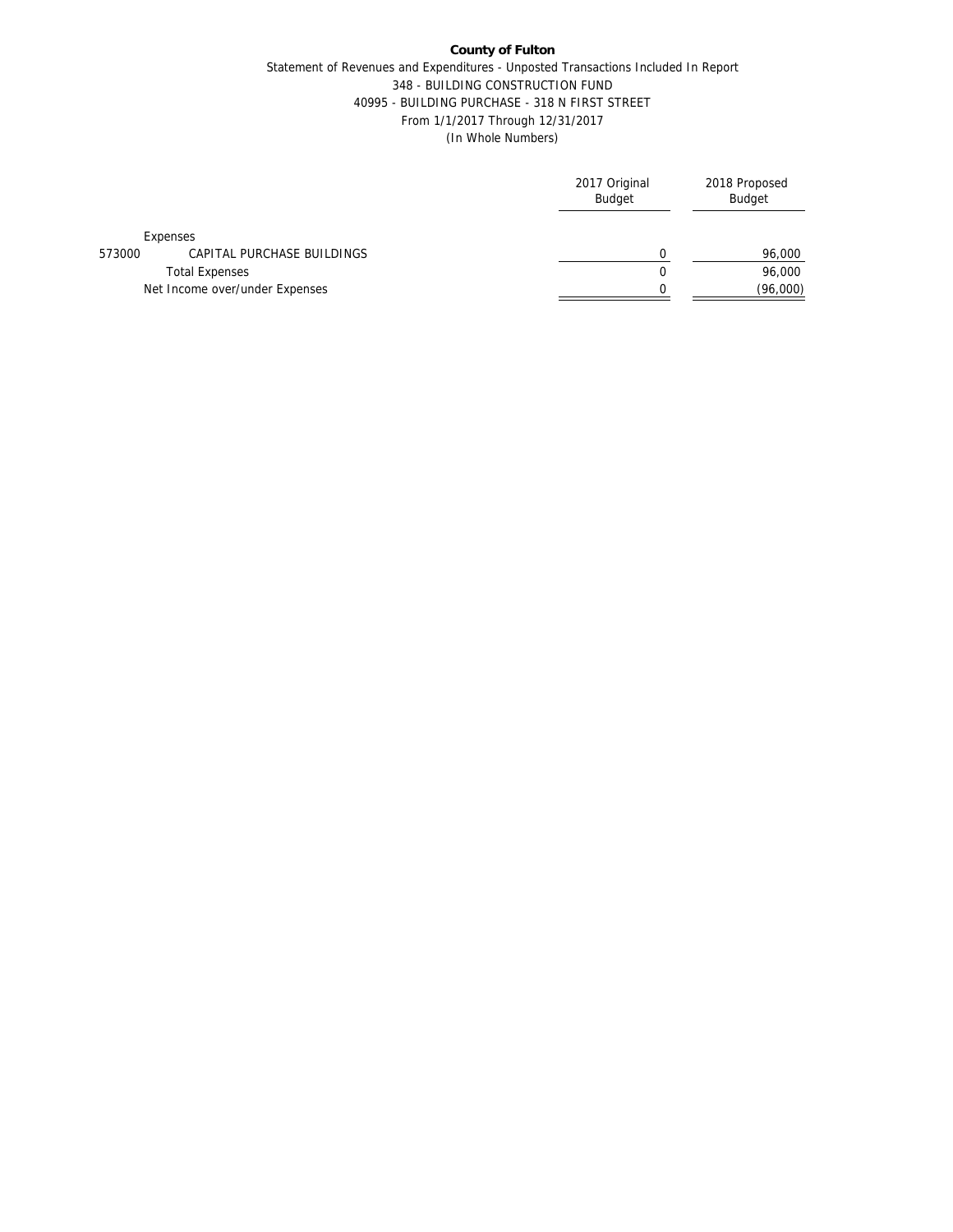## **County of Fulton** Statement of Revenues and Expenditures - Unposted Transactions Included In Report 400 - DEBT SERVICE FUNDS 47000 - DEBT SERVICE From 1/1/2017 Through 12/31/2017 (In Whole Numbers)

|        |                                                         | 2017 Original<br><b>Budget</b> | 2018 Proposed<br>Budget |
|--------|---------------------------------------------------------|--------------------------------|-------------------------|
|        | Revenues                                                |                                |                         |
| 392010 | TRANSFER FROM FUND 100                                  | 358,506                        | 365,455                 |
|        | <b>Total Revenues</b>                                   | 358,506                        | 365,455                 |
|        | Expenses                                                |                                |                         |
| 548500 | SERIES B of 2017 (former PRIN PAYMENT SFC MORT 50000946 | 21,625                         | 22,450                  |
| 548504 | <b>LOAN INTEREST</b>                                    | 92,230                         | 92,994                  |
| 548506 | DEBT SERVICE - PRIN 15 YR NOTE                          | 17,359                         | 16.676                  |
| 548508 | SERIES A OF 2017 (FORMERLY 2009A)                       | 168,415                        | 172,725                 |
| 548510 | SERIES C of 2017 (formerly PRIN 2012 SERIES A)          | 58,877                         | 60,610                  |
|        | <b>Total Expenses</b>                                   | 358,506                        | 365,455                 |
|        | Net Income over/under Expenses                          |                                | 0                       |
|        |                                                         |                                |                         |